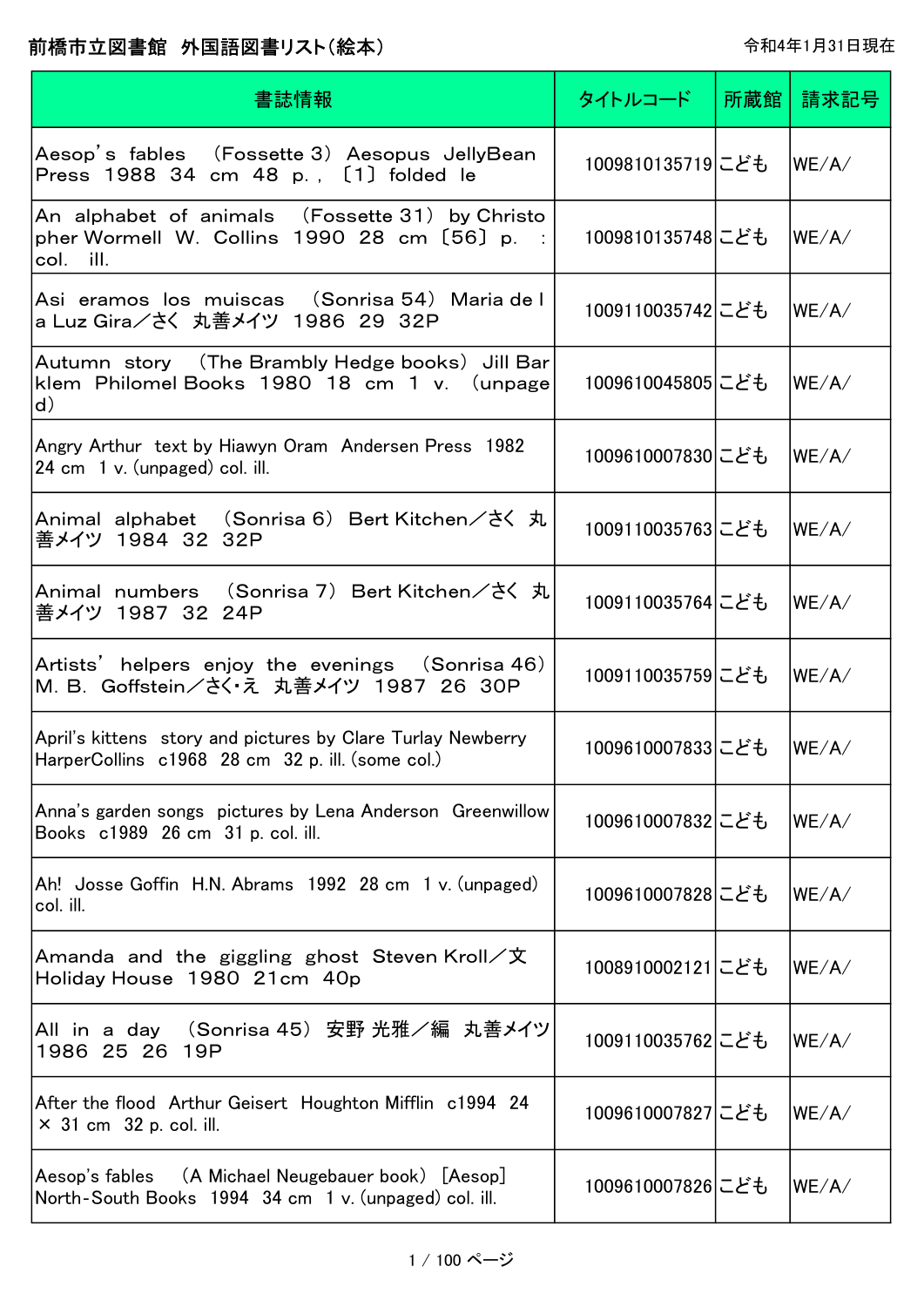| 書誌情報                                                                                                                                  | タイトルコード          | 所蔵館 | 請求記号   |
|---------------------------------------------------------------------------------------------------------------------------------------|------------------|-----|--------|
| Alfi and the dark by Sally Miles Chronicle Books 1988 22<br>$\times$ 31 cm [32] p. col. ill.                                          | 1009610007829にども |     | WE/A/  |
| Animals of the Bible by Dorothy P. Lathrop HarperCollins<br>c1965 26 cm $6, 66$ p. ill.                                               | 1009610007831にども |     | WE/A/  |
| And If the Moon Could Talk Banks Kate 1998.<br>26 cm 26 p                                                                             | 1009910244633にども |     | WE/A/  |
| Ask Mr. Bear story and pictures by Marjorie Flack Simon &<br>Schuster Books for Young Readers c1960 21 cm 1 v.<br>(unpaged) col. ill. | 1009910090387にども |     | WE/A/  |
| Anatole by Eve Titus Knopf 2006 26 cm 32 p. ill. (some<br>col.)                                                                       | 1009910090505にども |     | WE/ A/ |
| Anatole and the cat by Eve Titus Knopf 2006 26 cm 32 p.<br>ill. (some col.)                                                           | 1009910090506にども |     | WE/A/  |
| Arrow to the sun adapted and illustrated by Gerald<br>McDermott Viking Press 1974 25 $\times$ 29 cm 1 v. (unpaged)<br>col. ill.       | 1009910090578にども |     | WE/A/  |
| Alphabet (My world) Chez Picthall Picthall & Gunzi<br>c2003 32 cm 32 p. col. ill.                                                     | 1009910090596にども |     | WE/A/  |
| Animals<br>(My world) Christiane Gunzi Picthall & Gunzi<br>c2004 32 cm 32 p. col. ill.                                                | 1009910090599にども |     | WE/A/  |
| Au fond du jardin (Fossette 33-2) Claude Ponti<br>Ecole des Loisirs $c1996$ 17 $\times$ 23 cm $[8]$ p.<br>col. ill.                   | 1009810135751にども |     | WE/A/  |
| Alexander and the wind-up mouse by Leo Lionni Knopf<br>$c1997$ 28 cm 1 v. (unpaged) col. ill.                                         | 1009915467939にども |     | WE/A/  |
| The alphabet tree Leo Lionni Knopf c1996 28 cm 1 v.<br>(unpaged) col. ill.                                                            | 1009915469941にども |     | WE/A/  |
| All the world written by Liz Garton Scanlon Beach Lane<br>Books $c2009$ 29 $\times$ 29 cm 1 v. (unpaged) col. ill.                    | 1009915467946にども |     | WE/A/  |
| Along a long road by Frank Viva Little, Brown 2011 21 X<br>27 cm 1 v. (unpaged) col. ill.                                             | 1009916014041にども |     | WE/A/  |
| The artist who painted a blue horse by Eric Carle Philomel<br>Books c2011 32 cm 1 v. (unpaged) col. ill.                              | 1009916059782にども |     | WE/A/  |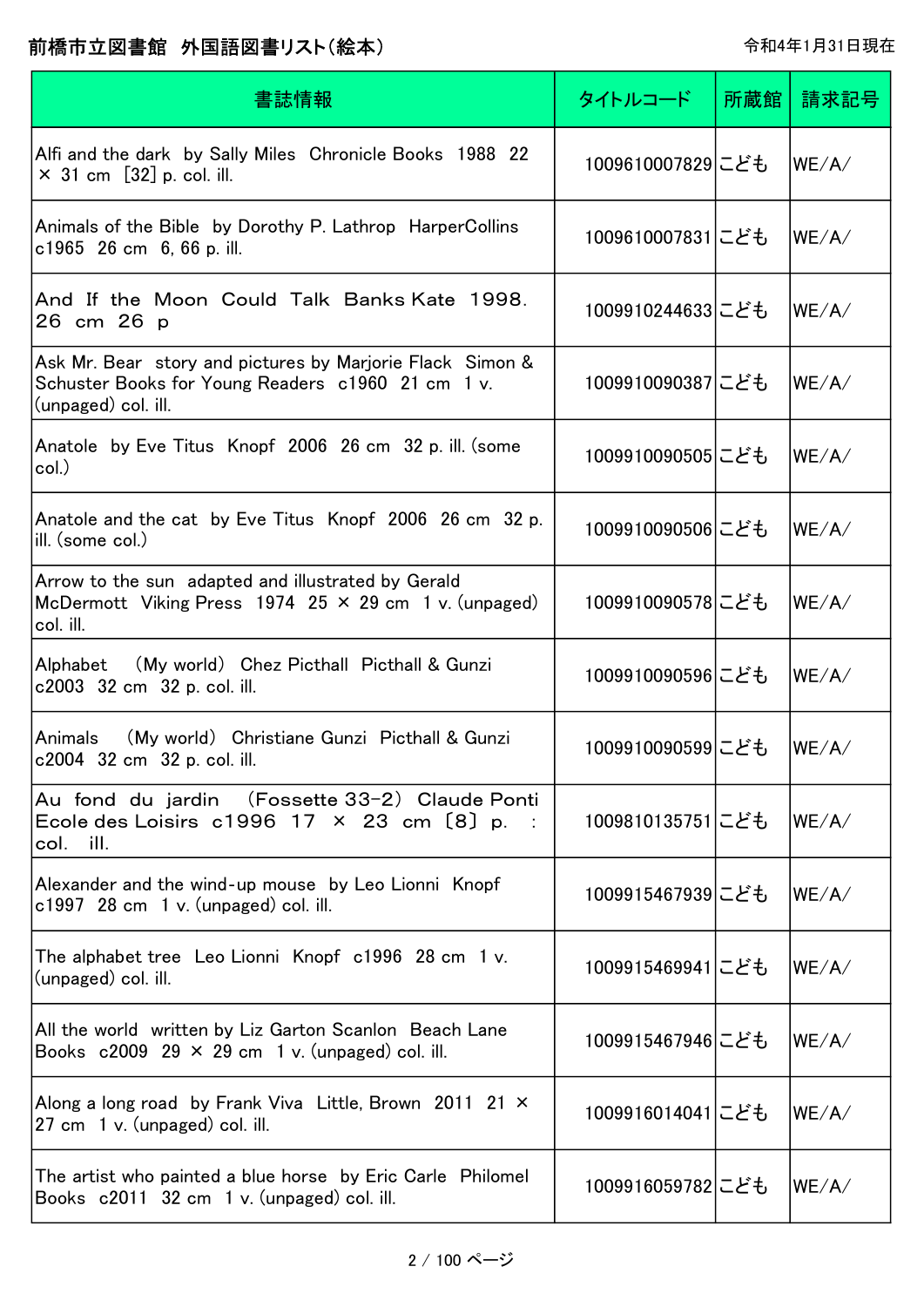| 書誌情報                                                                                                                                               | タイトルコード           | 所蔵館 | 請求記号  |
|----------------------------------------------------------------------------------------------------------------------------------------------------|-------------------|-----|-------|
| The adventures of Beekle Dan Santat Little, Brown 2014<br>29 cm 1 v. (unpaged) col. ill.                                                           | 1009916469444にども  |     | WE/A/ |
| A voyage in the clouds Matthew Olshan Margaret Ferguson<br>Books/Farrar Straus Giroux 2016 29 cm 1 v. (unpaged) col.<br>ill.                       | 1009916574381にども  |     | WE/A/ |
| ANIMALS インゲラ・アリアニウス/[作] ワールドライブラリー<br>2018.1 36cm 1冊(ページ付なし)                                                                                       | 1009916642817にども  |     | WE/A/ |
| ANIMALS インゲラ・アリアニウス/[作] ワールドライブラリー<br>2018.1 36cm 1冊(ページ付なし)                                                                                       | 1009916642817にども  |     | WE/A/ |
| Achoo! Virginie Morgand Tate Pub. 2015 21 cm 1 v.<br>(unpaged) col. ill.                                                                           | 1009916690812にども  |     | WE/A/ |
| Alma and how she got her name Juana Martinez-Neal<br>Candlewick Press 2018 24 $\times$ 25 cm 1 v. (unpaged) col. ill.                              | 1009916777622にども  |     | WE/A/ |
| Ayobami and the names of the animals Pilar Lopez Avila<br>Cuento de Luz c2017 27 cm 1 v. (unpaged) col. ill.                                       | 1009916777628にども  |     | WE/A/ |
| ABC I like me! by Nancy Carlson Puffin Books 1999 26 cm<br>1 v. (unpaged) col. ill.                                                                | 1009916949554 こども |     | WE/A/ |
| Animals on the go (National Geographic kids) [text by<br>Ruth A. Musgrave] National Geographic Partners c2019 18<br>$\times$ 18 cm 25 p. col. ill. | 1009916951341にども  |     | WE/A/ |
| (Peppa Pig) Ladybird Books 2014 18 $\times$<br>ABC with Peppa<br>18 cm 1 v. (unpaged) col. ill.                                                    | 1009916951349にども  |     | WE/A/ |
| Babar's anniversary album (Fossette 2) by Jean<br>and Laurent de Brunhoff Random House c1981 32<br>cm 144 p. : ill., ports                         | 1009810135718にども  |     | WE/B/ |
| Big red barn (Fossette 20) Margaret Wise Brown<br>HarperCollins $c1989$ 26 cm $[31]$ p. : col. ill.                                                | 1009810135737にども  |     | WE/B/ |
| Brambly Hedge treasury Jill Barklem Collins 1990 29 cm<br>80 p. col. ill.                                                                          | 1009916132221にども  |     | WE/B/ |
| Babymouse ジェニファー・L. ホルム 2005. 19cm 91<br>p                                                                                                         | 1009910191140 本館  |     | WE/B/ |
| B is for badger Kathy-jo Wargin 2004. 24×29c<br>m $1$ <del>m</del>                                                                                 | 1009910197002 本館  |     | WE/B/ |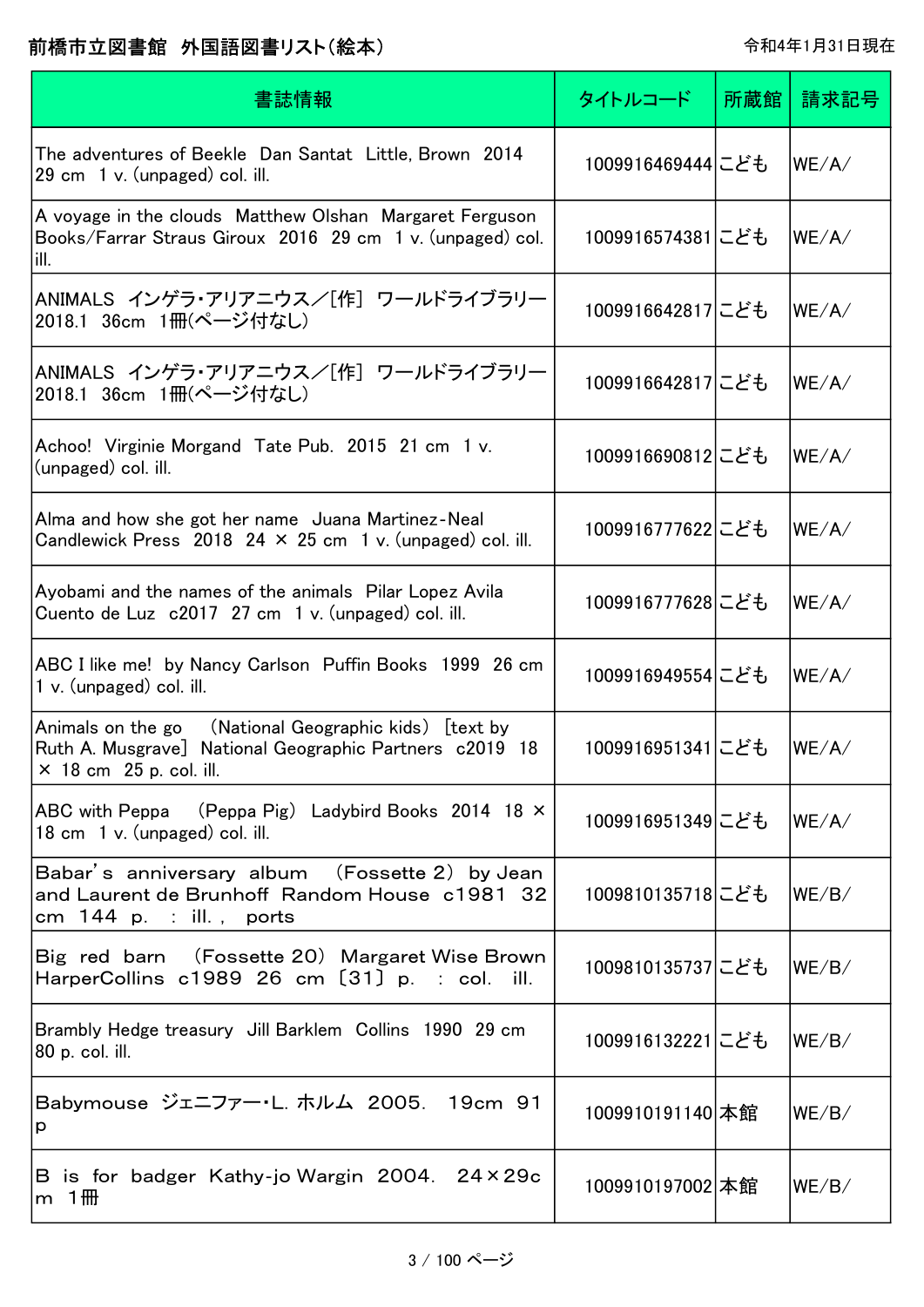| 書誌情報                                                                                                                                 | タイトルコード          | 所蔵館 | 請求記号  |
|--------------------------------------------------------------------------------------------------------------------------------------|------------------|-----|-------|
| The birthday cat Lesley Anne Ivory Dial c1993 22 $\times$ 27<br>$cm \quad 1 \, v.$ (unpaged) col. ill.                               | 1009610007846にども |     | WE/B/ |
| Boris and the monster Elaine M. Willonghby $\angle x$ .<br>絵 Houghton Miffli 1980 21 32P                                             | 1008910002125にども |     | WE/B/ |
| The book of pigericks Arnold Lobel/文・絵 Harper<br>& Row 1983 26cm 48p                                                                 | 1008910002166にども |     | WE/B/ |
| Black and white David Macaulay Houghton Mifflin 1990 31<br>cm $[32]$ p. col. ill.                                                    | 1009610007847にども |     | WE/B/ |
| The boy who was followed home Margaret Mahy<br>/文 Dent 1982 26cm 32P                                                                 | 1008910002167にども |     | WE/B/ |
| The Brambly Hedge poster book Jill Barklem Collins 1990<br>41 cm 1 v. (unpaged) col. ill.                                            | 1009916134641にども |     | WE/B/ |
| Ben's dream by Chris Van Allsburg Houghton Mifflin 1982<br>27 cm 31 p. ill.                                                          | 1009610007841にども |     | WE/B/ |
| Bidibidi Gavin Bishop/文·絵 Oxford 1983 25cm<br>36 <sub>p</sub>                                                                        | 1008910002124にども |     | WE/B/ |
| A busy year Leo Lionni Knopf $c1992$ 30 $\times$ 14 cm 1 v.<br>(unpaged) col. ill.                                                   | 1009610007848にども |     | WE/B/ |
| Best friends for Frances by Russell Hoban HarperCollins<br>1994 26 cm 31 p. col. ill.                                                | 1009610007843にども |     | WE/B/ |
| The big pets by Lane Smith Viking 1991 28 cm [32] p. col.<br>ill.                                                                    | 1009610007845にども |     | WE/B/ |
| The best of Aesop's fables (Joy Street books) [Aesop]<br>Little, Brown 1990 27 cm 61 p. col. ill.                                    | 1009610007844にども |     | WE/B/ |
| Badger's bring-something party story by Hiawyn Oram<br>Andersen Press 1994 22 $\times$ 27 cm 1 v. (unpaged) col. ill.                | 1009610007839にども |     | WE/B/ |
| Bedtime and moonshine (Sonrisa 4) Nicola Bayl<br>ey/さく・え 丸善メイツ 1987 24 55P                                                           | 1009110035731にども |     | WE/B/ |
| Bernard Bear's amazing adventure written and illustrated by<br>Hans de Beer North-South Books 1994 30 cm 1 v.<br>(unpaged) col. ill. | 1009610007842にども |     | WE/B/ |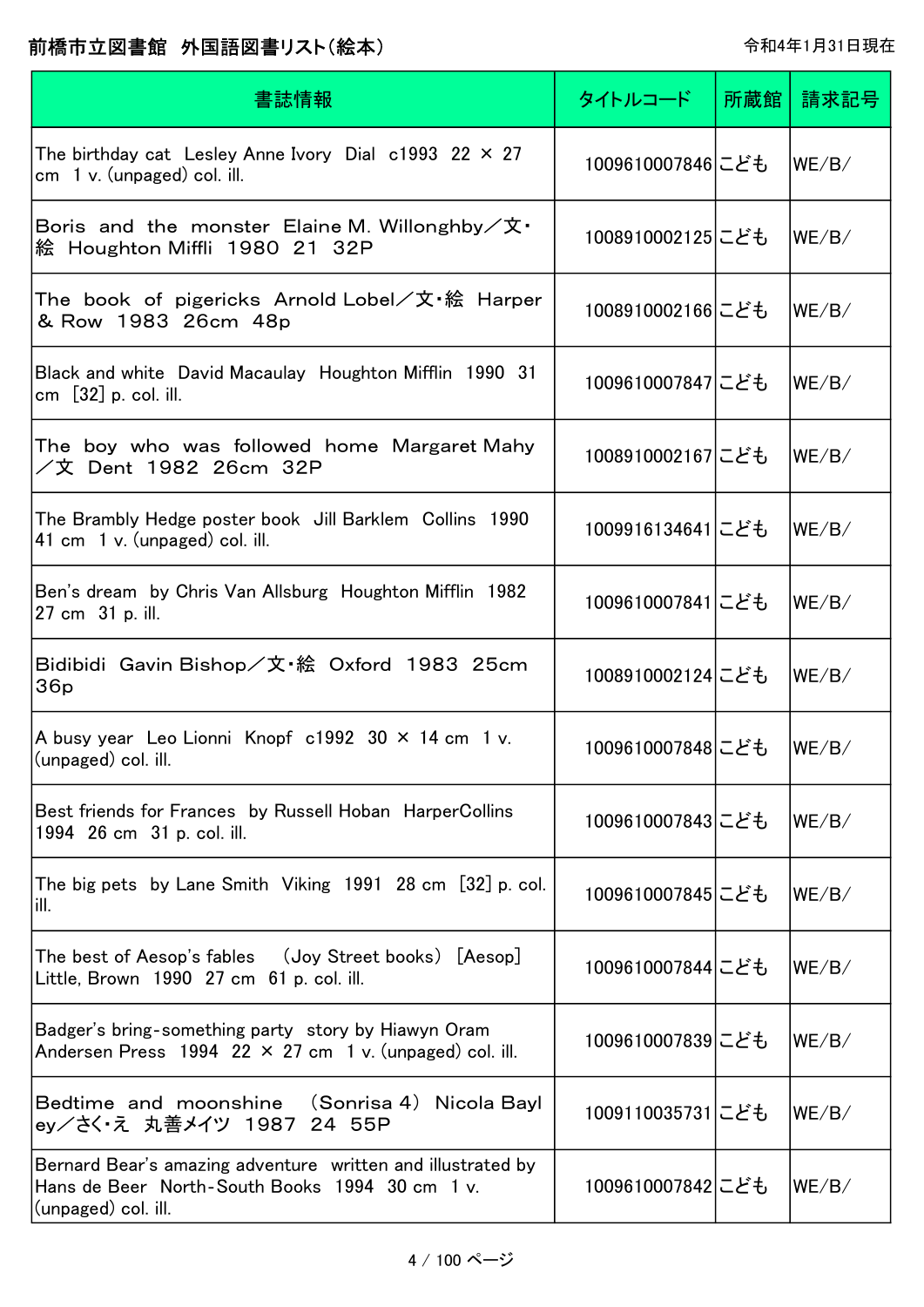| 書誌情報                                                                                                                                                   | タイトルコード          | 所蔵館 | 請求記号  |
|--------------------------------------------------------------------------------------------------------------------------------------------------------|------------------|-----|-------|
| The bear Raymond Briggs J. MacRae Books 1994 38 cm 1<br>v. (unpaged) col. ill.                                                                         | 1009610007840にども |     | WE/B/ |
| Baby Crow (A Michael Neugebauer book) John A. Rowe<br>North-South Books 1994 28 $\times$ 28 cm 1 v. (unpaged) col. ill.                                | 1009610007838にども |     | WE/B/ |
| The big snow by Berta and Elmer Hader Simon & Schuster<br>Books for Young Readers c1976 27 cm 1 v. (unpaged) ill.<br>(some col.)                       | 1009810327033にども |     | WE/B/ |
| Big cat, little cat Elisha Cooper Roaring Brook Press 2017<br>$23 \times 24$ cm 1 v. (unpaged) ill.                                                    | 1009916685612 本館 |     | WE/B/ |
| Ball word and pictures by Mary Sullivan Houghton Mifflin<br>Harcourt Books for Children c2013 23 cm 1 v. (unpaged)<br>col. ill.                        | 1009916685578 本館 |     | WE/B/ |
| The boy who cried wolf (Usborne first reading level 3)<br>based on a story by Aesop Usborne Pub. [c2011] 21 cm 47<br>p. col. ill.                      | 1009916690836 本館 |     | WE/B/ |
| The boring book Shinsuke Yoshitake Chronicle Books 2019<br>27 cm 1 v. (unpaged) col. ill.                                                              | 1009916856502 本館 |     | WE/B/ |
| Bear came along by Richard T. Morris Little, Brown 2019<br>31 cm 1 v. (unpaged) col. ill.                                                              | 1009916879401 本館 |     | WE/B/ |
| The book hog Greg Pizzoli Disney Hyperion 2019 27 cm 1<br>v. (unpaged) col. ill.                                                                       | 1009916879409 本館 |     | WE/B/ |
| Brown bear, brown bear, what do you see? by Bill Martin, Jr.<br>H. Holt $c1995$ 27 cm 1 v. (unpaged) col. ill.                                         | 1009910090388にども |     | WE/B/ |
| A bell for Ursli written by Selina Chanz Orell Facssli 2003<br>$25 \times 32$ cm 1 v. (unpaged) col. ill.                                              | 1009910090389にども |     | WE/B/ |
| Blueberries for Sal by Robert McCloskey Viking Press<br>c1976 23 $\times$ 30 cm 54 p. ill.                                                             | 1009910090390にども |     | WE/B/ |
| Beatrix Potter, The complete tales (The world of Beatrix<br>Potter, Peter Rabbit) [Beatrix Potter] F. Warne 2002 27<br>cm $\,$ 400 p. ill. (some col.) | 1009910090391にども |     | WE/B/ |
| Benjamin's treasure story and pictures by Garth Williams<br>HarperCollins Publishers c2001 32 cm 1 v. (unpaged) col. ill.                              | 1009910090392にども |     | WE/B/ |
| Beauty and the beast retold by Max Eilenberg Walker Books<br>2006 24 $\times$ 24 cm 1 v. (unpaged) col. ill.                                           | 1009910090507にども |     | WE/B/ |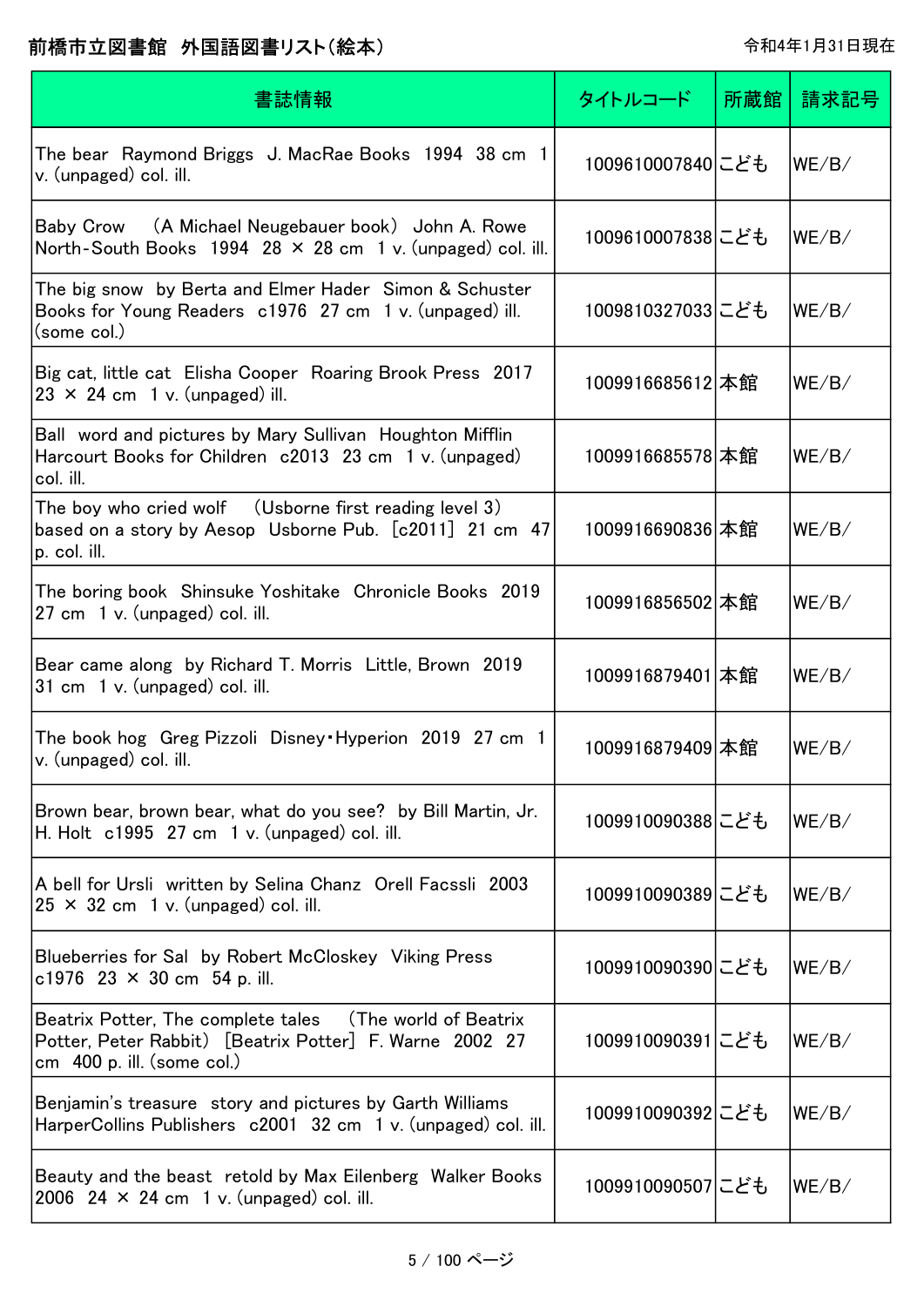| 書誌情報                                                                                                                                  | タイトルコード          | 所蔵館 | 請求記号  |
|---------------------------------------------------------------------------------------------------------------------------------------|------------------|-----|-------|
| Big Bird's big book illustrated by Joe Mathieu Random House<br>Children's Books c1987 62 cm 1 v. (unpaged) col. ill.                  | 1009910090573にども |     | WE/B/ |
| Bedtime for Frances by Russell Hoban HarperCollins<br>Publishers c1996 26 cm 31 p. col. ill.                                          | 1009910090575にども |     | WE/B/ |
| Blueberries for Sal by Robert McCloskey Viking Press<br>c1976 23 $\times$ 30 cm 54 p. ill.                                            | 1009910090390にども |     | WE/B/ |
| Badger's parting gifts Susan Varley Andersen Press 1984<br>$22 \times 27$ cm 1 v. (unpaged) col. ill.                                 | 1009910090589にども |     | WE/B/ |
| Barn dance! by Pat Hutchins Greenwillow Books c2007 29<br>$cm1$ v. (unpaged) col. ill.                                                | 1009910161977にども |     | WE/B/ |
| Borka (Sonrisa 2) John Burningham/さく・え 丸善<br>メイツ 1963 27 32P                                                                          | 1009110035739にども |     | WE/B/ |
| A bush birthday (Sonrisa 64)Eleanor Nilsson $\angle$<br>さく 丸善メイツ 1985 29 32P                                                          | 1009110035774にども |     | WE/B/ |
| Brian Wildsmith's amazing world of words<br>(Fos<br>sette 27) Brian Wildsmith Oxford University Pr 199<br>6 32 cm [30] p. : col. ill. | 1009810135744にども |     | WE/B/ |
| Bombyx dessine des lettres (Fossette 35) Miche<br>I Gay Ecole des Loisirs c1994 26 cm 29 p. : c<br>ol. ill.                           | 1009810135754にども |     | WE/B/ |
| Brown bear, brown bear, what do you see? by Bill Martin, Jr.<br>H. Holt 2008 46 cm 1 v. (unpaged) col. ill.                           | 1009915453737にども |     | WE/B/ |
| Bear stays up for Christmas Karma Wilson M.K. McElderry<br>Books $c2004$ 27 $\times$ 29 cm 1 v. (unpaged) col. ill.                   | 1009915594601にども |     | WE/B/ |
| Brother Sun, Sister Moon [Saint Francis of Assisi] Handprint<br>Books $c2011$ 27 $\times$ 27 cm 1 v. (unpaged) col. ill.              | 1009916014042にども |     | WE/B/ |
| A ball for Daisy by Chris Raschka Schwartz & Wade Books<br>$c2011$ 27 cm 1 v. (unpaged) col. ill.                                     | 1009916014049にども |     | WE/B/ |
| Blackout by John Rocco Disney Hyperion Books c2011 29<br>$cm1$ v. (unpaged) col. ill.                                                 | 1009916059763にども |     | WE/B/ |
| Baby happy, baby sad Leslie Patricelli Candlewick Press<br>2008 18 $\times$ 18 cm 1 v. (unpaged) col. ill.                            | 1009916059791にども |     | WE/B/ |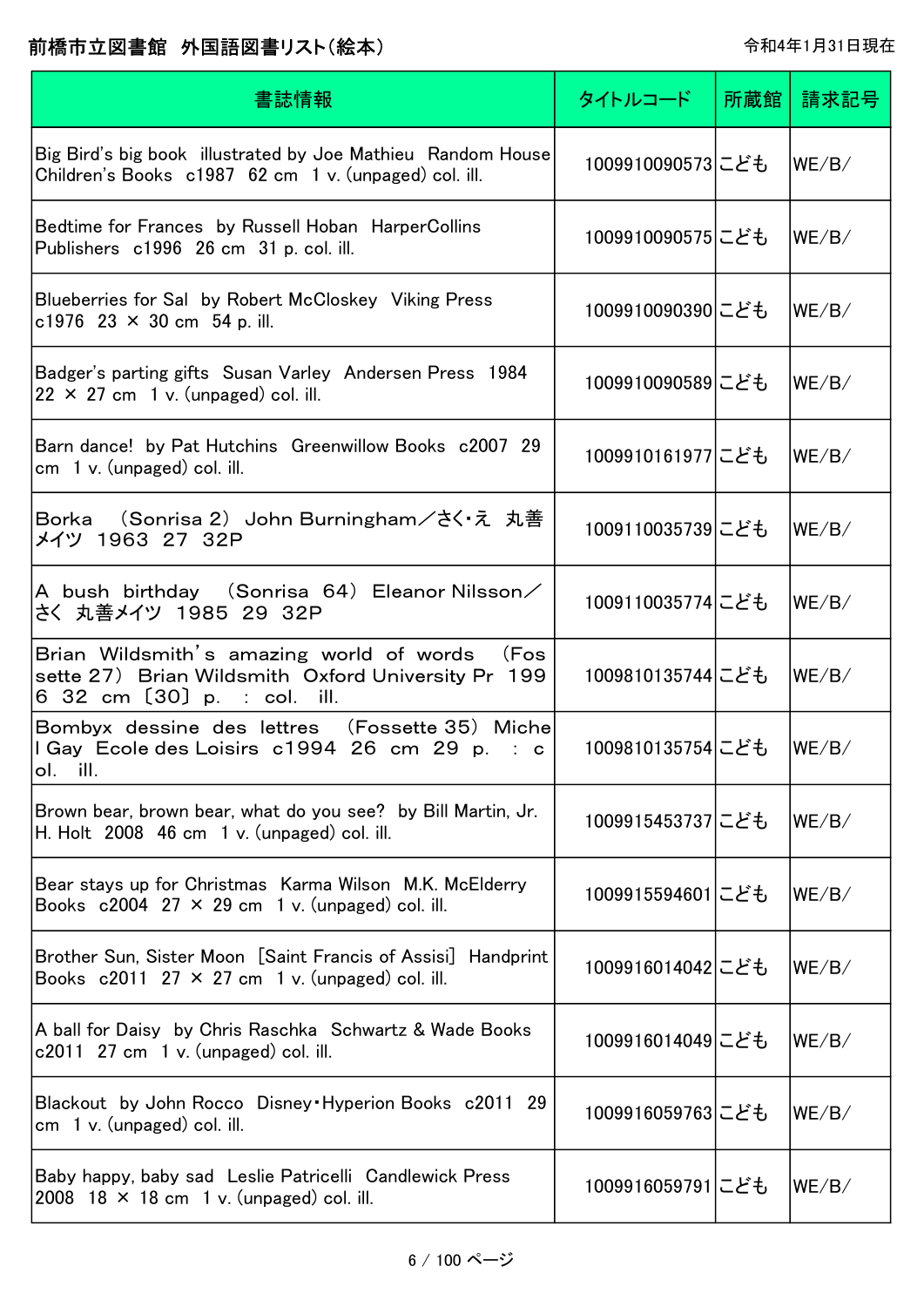| 書誌情報                                                                                                                                          | タイトルコード          | 所蔵館 | 請求記号  |
|-----------------------------------------------------------------------------------------------------------------------------------------------|------------------|-----|-------|
| Bumble-Ardy (Michael di Capua books) Maurice Sendak<br>HarperCollins Publishers 2011 23 $\times$ 29 cm 1 v. (unpaged)<br>col. ill.            | 1009916059798にども |     | WE/B/ |
| The Bippolo Seed and other lost stories by Dr. Seuss<br>Random House c2011 29 cm 69 p. col. ill.                                              | 1009916059799にども |     | WE/B/ |
| Big bear, little chair Lizi Boyd Chronicle Books c2015 32<br>$\times$ 16 cm 1 v. (unpaged) col. ill.                                          | 1009916469421にども |     | WE/B/ |
| The baby tree Sophie Blackall Nancy Paulsen Books c2014<br>29 cm 1 v. (unpaged) col. ill.                                                     | 1009916469437にども |     | WE/B/ |
| Baby Bear, Baby Bear, what do you see? by Bill Martin, Jr.<br>H. Holt $2007$ 27 cm $1$ v. (unpaged) col. ill.                                 | 1009916649563にども |     | WE/B/ |
| Ball word and pictures by Mary Sullivan Houghton Mifflin<br>Harcourt Books for Children c2013 23 cm 1 v. (unpaged)<br>col. ill.               | 1009916685578にども |     | WE/B/ |
| Big cat, little cat Elisha Cooper Roaring Brook Press 2017<br>$23 \times 24$ cm 1 v. (unpaged) ill.                                           | 1009916685612にども |     | WE/B/ |
| Blue sea (A Mulberry paperback book My little library) by<br>Robert Kalan Mulberry Books $1992$ 21 $\times$ 25 cm 1 v.<br>(unpaged) col. ill. | 1009916690801にども |     | WE/B/ |
| A big mooncake for Little Star Grace Lin Little, Brown 2018<br>$23 \times 29$ cm 1 v. (unpaged) col. ill.                                     | 1009916777623にども |     | WE/B/ |
| The boring book Shinsuke Yoshitake Chronicle Books 2019<br>27 cm 1 v. (unpaged) col. ill.                                                     | 1009916856502にども |     | WE/B/ |
| Bear came along by Richard T. Morris Little, Brown 2019<br>31 cm 1 v. (unpaged) col. ill.                                                     | 1009916879401にども |     | WE/B/ |
| The book hog Greg Pizzoli Disney Hyperion 2019 27 cm 1<br>v. (unpaged) col. ill.                                                              | 1009916879409にども |     | WE/B/ |
| Barnum's bones Tracey Fern Margaret Ferguson<br>Books/Farrar Straus Giroux 2012 25 $\times$ 28 cm 1 v.<br>(unpaged) col. ill.                 | 1009916917483にども |     | WE/B/ |
| The biggest house in the world by Leo Lionni Dragonfly<br>Books c1996 23cm 1 v. (unpaged) col. ill.                                           | 1009916917482にども |     | WE/B/ |
| Bark, George Jules Feiffer HarperCollins Publishers 1999<br>$24 \times 29$ cm 1 v. (unpaged) col. ill.                                        | 1009916949556にども |     | WE/B/ |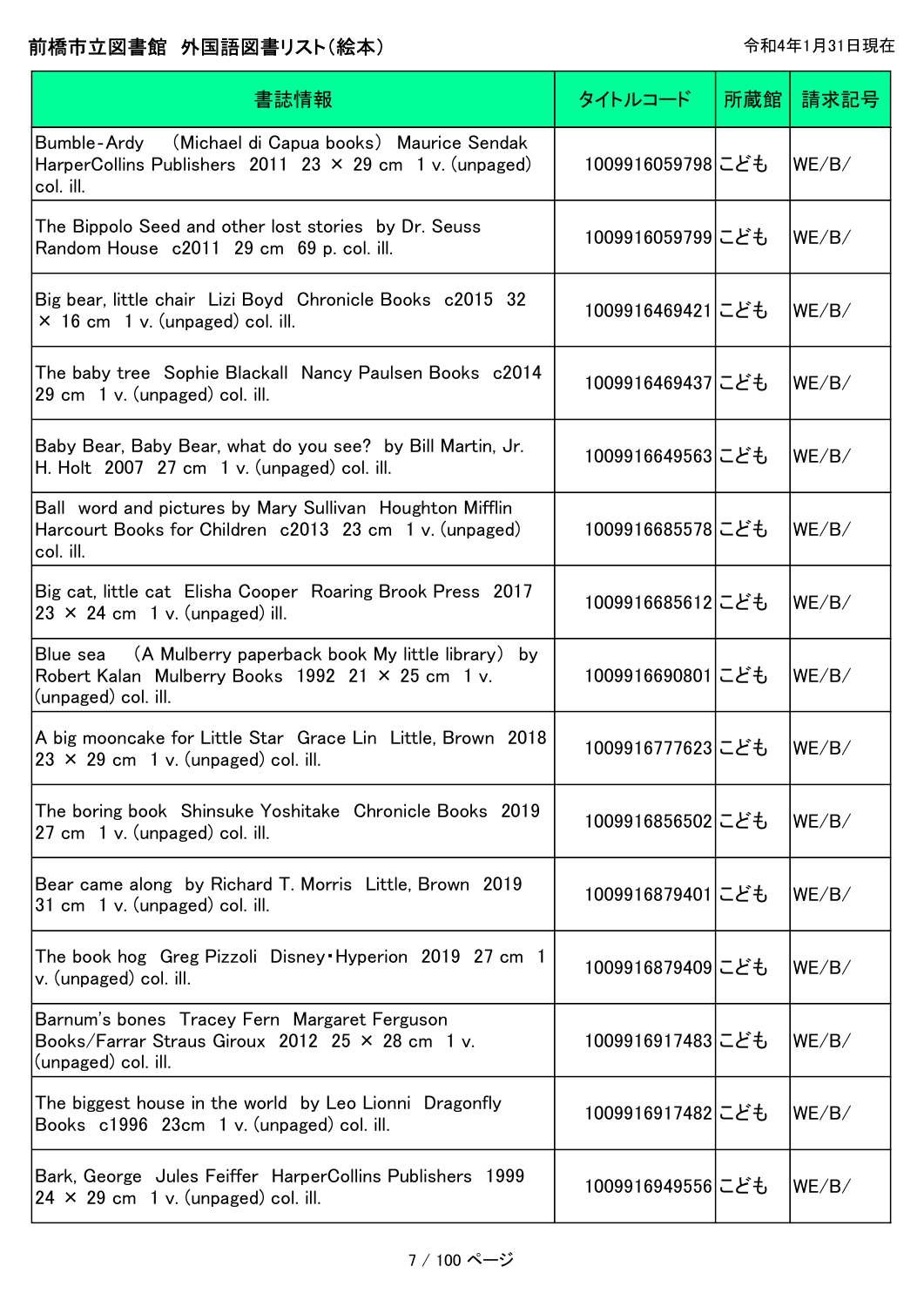| 書誌情報                                                                                                                                  | タイトルコード          | 所蔵館 | 請求記号  |
|---------------------------------------------------------------------------------------------------------------------------------------|------------------|-----|-------|
| The bear in my family  (The adventures of Otto) Maya<br>Tatsukawa Dial Books for Young Readers c2020 27cm 1 v.<br>(unpaged) col. ill. | 1009916998757にども |     | WE/B/ |
| Brick by brick Heidi Woodward Sheffield Nancy Paulsen<br>Books c2020 28cm 1 v. (unpaged) col. ill.                                    | 1009916998805にども |     | WE/B/ |
| A child's garden of verses by Robert Louis Stevenson<br>Chronicle Books 1989 29 cm 121 p. ill. (some col.)                            | 1009610007852にども |     | WE/C/ |
| Christmas at Long Pond (Fossette 15) by Willia<br>m T. George Greenwillow Books c1992 29 cm [3]<br>$1$ p. : col. ill.                 | 1009810135732にども |     | WE/C/ |
| A color of his own (An Umbrella book) Leo Lionni Knopf<br>c1975 20 $\times$ 25 cm [32] p. col. ill.                                   | 1009610007855にども |     | WE/C/ |
| Courtney John Burningham J. Cape 1994 31 cm 1 v.<br>(unpaged) col. ill.                                                               | 1009610007857にども |     | WE/C/ |
| Chicken Licken Gavin Bishop/文・絵 Oxford 1984<br>28 32P                                                                                 | 1008910002127にども |     | WE/C/ |
| Cecily G. and the 9 monkeys by H.A. Rey Houghton Mifflin<br>[1989] 30 cm 31 p. col. ill.                                              | 1009610007850にども |     | WE/C/ |
| (Fay's fairy tales) William Wegman Hyperion<br>Cinderella<br>c1993 29 cm 1 v. (unpaged) col. ill.                                     | 1009610007854にども |     | WE/C/ |
| The cats' tale Annemarie van Hering / 文 Oxford 1<br>985 28 26P                                                                        | 1008910002169にども |     | WE/C/ |
| The candy witch Steven Kroll/文 Holiday House 1<br>979 22cm 32P                                                                        | 1008910002168にども |     | WE/C/ |
| Chicken soup, boots by Maira Kalman Viking 1993 27 cm 1<br>v. (unpaged) col. ill.                                                     | 1009610007851にども |     | WE/C/ |
| The cat and the dog Andre Dahan Tokyo Bookland 1993 31<br>cm $1 v$ . (unpaged) col. ill.                                              | 1009610007849にども |     | WE/C/ |
| Cicely Mary Barker and her art Jane Laing F. Warne 1995<br>26 cm 128 p. ill. (some col.), ports.                                      | 1009610007853にども |     | WE/C/ |
| Click, clack, moo by Doreen Cronin Simon & Schuster Books<br>for Young Readers c2000 27 cm 1 v. (unpaged) col. ill.                   | 1009810327038にども |     | WE/C/ |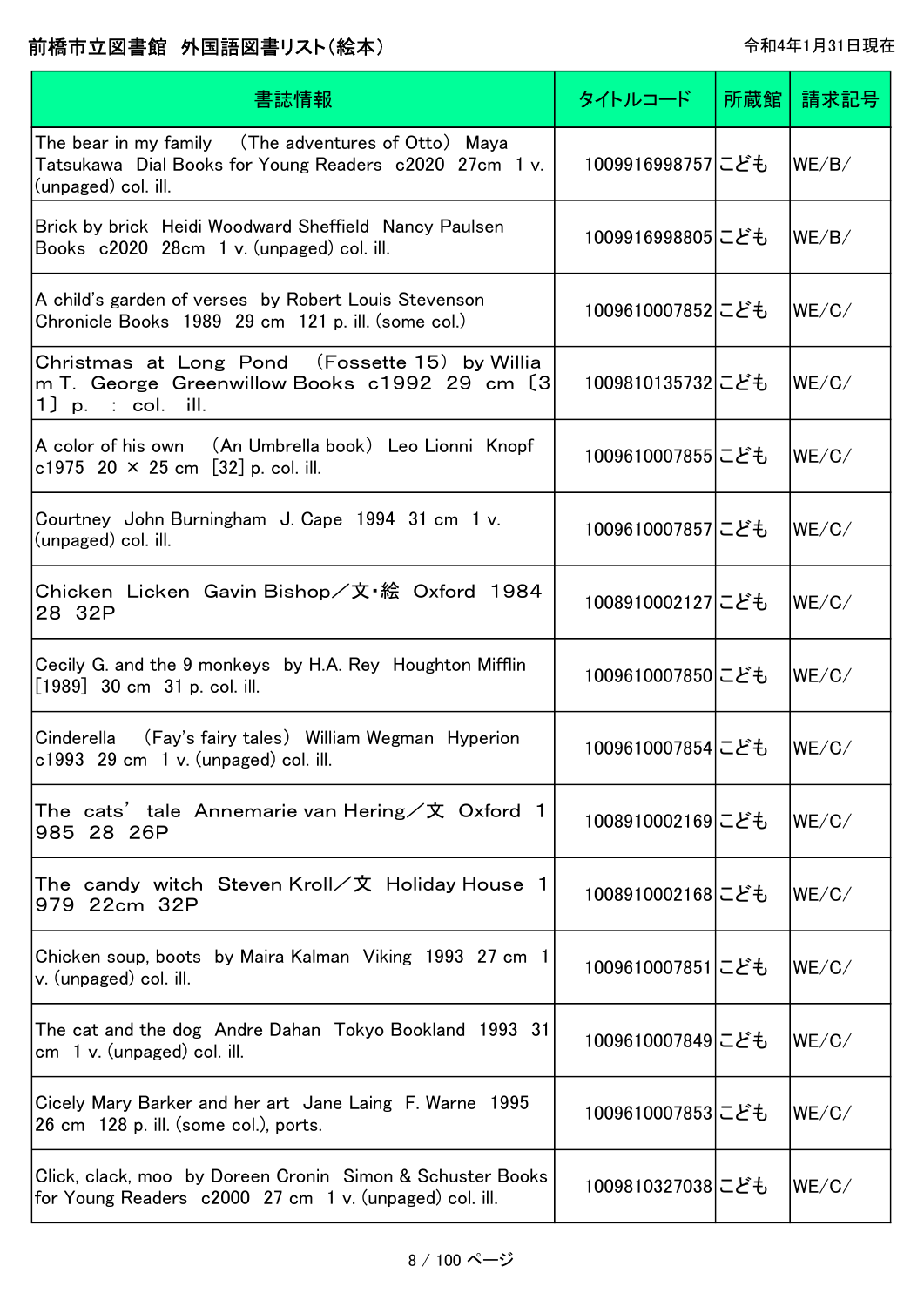| 書誌情報                                                                                                                                     | タイトルコード          | 所蔵館 | 請求記号  |
|------------------------------------------------------------------------------------------------------------------------------------------|------------------|-----|-------|
| Charlie & Mouse by Laurel Snyder Chronicle Books c2017<br>22 cm 36 p. col. ill.                                                          | 1009916685561 本館 |     | WE/C/ |
| Can you find me? Surya Sajnani Words & Pictures c2017<br>31 cm 1 v. (unpaged) col. ill.                                                  | 1009916690821 本館 |     | WE/C/ |
| (Usborne young reading ser. 1) [Charles<br>Cinderella<br>Perrault] Usborne Pub. [c2011] 21 cm 48 p. col. ill.                            | 1009916690828 本館 |     | WE/C/ |
| Clever Rabbit and the wolves (Usborne first reading level<br>2) retold by Susanna Davidson Usborne Pub. [c2013] 21<br>cm 32 p. col. ill. | 1009916690839 本館 |     | WE/C/ |
| Can I build another me? Shinsuke Yoshitake Thames &<br>Hudson c2016 27 cm 1 v. (unpaged) col. ill.                                       | 1009916618643 本館 |     | WE/C/ |
| Curious George takes a job H.A. Rey Houghton Mifflin<br>c1993 27 cm 47 p. col. ill.                                                      | 1009910090401 本館 |     | WE/C/ |
| Curious George by H.A. Rey Houghton Mifflin c2016 27cm<br>54p.col. ill                                                                   | 1009916917421 本館 |     | WE/C/ |
| The cat in the hat's Dr. Seuss Random House 199<br>9 30 cm                                                                               | 1009916495451にども |     | WE/C/ |
| The complete Brambly Hedge<br>(Brambly Hedge)<br>Jill<br>Barklem Collins 1999 26 cm 248 p. col. ill.                                     | 1009910090393にども |     | WE/C/ |
| Choo choo by Virginia Lee Burton Houghton Mifflin c1964<br>27 cm 1 v. (unpaged) ill.                                                     | 1009910090394にども |     | WE/C/ |
| Corduroy story and pictures by Don Freeman Viking Press<br>1968 21 $\times$ 24 cm 32 p. col. ill.                                        | 1009910090395にども |     | WE/C/ |
| A color of his own Leo Lionni Knopf $c2003$ 20 $\times$ 21 cm 1<br>v. (unpaged) col. ill.                                                | 1009910090396にども |     | WE/C/ |
| Curious George by H.A. Rey Houghton Mifflin c1993 27 cm<br>56 p. col. ill.                                                               | 1009910090397にども |     | WE/C/ |
| Curious George gets a medal H.A. Rey Houghton Mifflin<br>c1993 27 cm 47 p. col. ill.                                                     | 1009910090398にども |     | WE/C/ |
| Curious George learns the alphabet H.A. Rey Houghton<br>Mifflin c1993 24 cm 72 p. col. ill.                                              | 1009910090399にども |     | WE/C/ |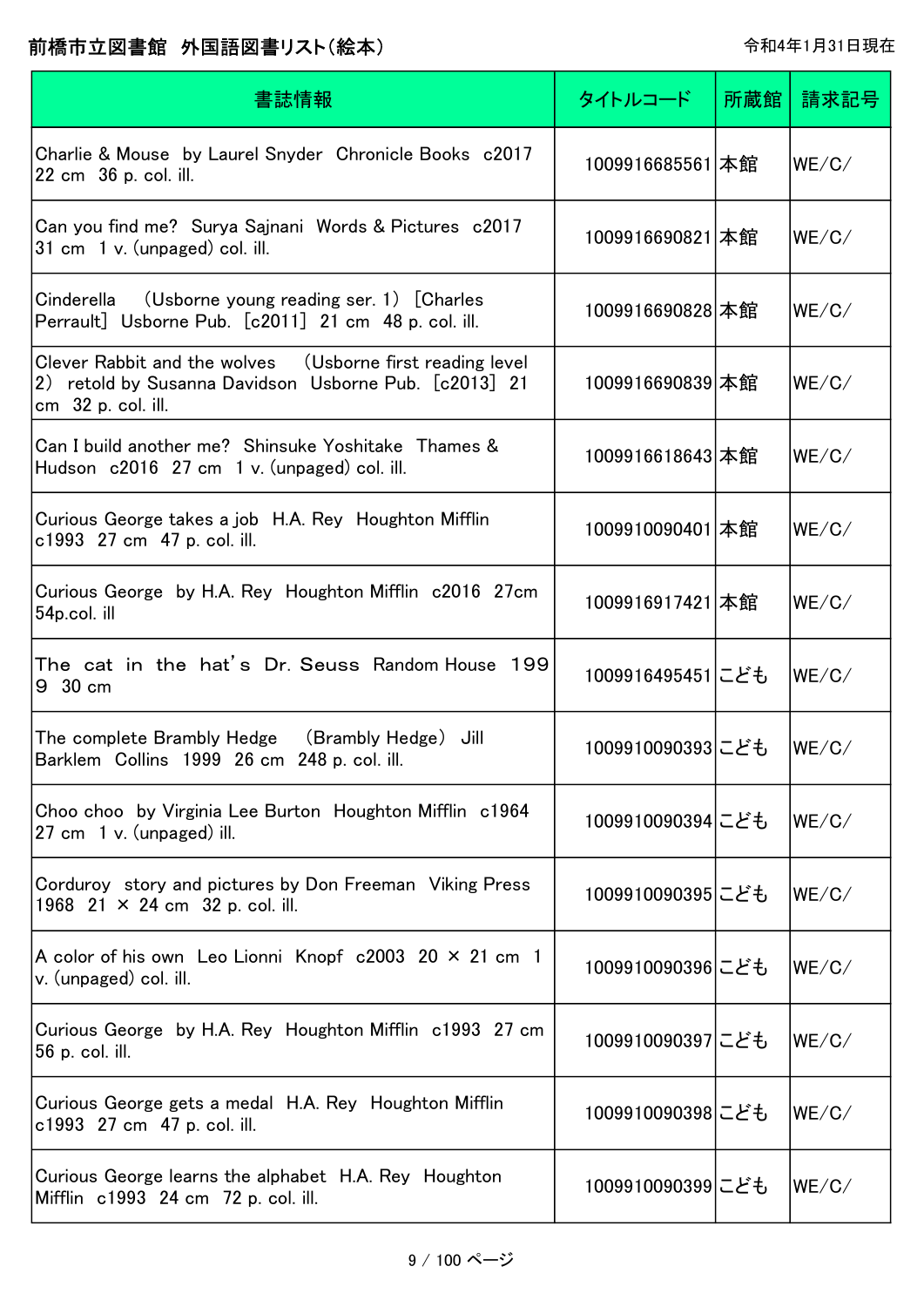| 書誌情報                                                                                                                                                                 | タイトルコード          | 所蔵館 | 請求記号  |
|----------------------------------------------------------------------------------------------------------------------------------------------------------------------|------------------|-----|-------|
| Curious George rides a bike H.A. Rey Houghton Mifflin<br>c1993 27 cm 46 p. col. ill.                                                                                 | 1009910090400にども |     | WE/C/ |
| Curious George takes a job H.A. Rey Houghton Mifflin<br>c1993 27 cm 47 p. col. ill.                                                                                  | 1009910090401にども |     | WE/C/ |
| Corgiville fair by Tasha Tudor Little, Brown $c1971$ 24 $\times$ 31<br>$cm1$ v. (unpaged) col. ill.                                                                  | 1009910090402にども |     | WE/C/ |
| Curious George's big book of curiosity illustrated in the style<br>of H.A. Rey by Greg Paprocki Houghton Mifflin 2005 27 cm<br>1 v. (unpaged) col. ill.              | 1009910090508にども |     | WE/C/ |
| The cat in the hat beginner book dictionary<br>(Beginner<br>books I can read it all by myself) by the Cat himself and<br>Beginner Books c1992 29 cm 133 p. col. ill. | 1009910090509にども |     | WE/C/ |
| Cinderella [Charles Perrault] Usborne Pub. 2005 21 cm 48<br>p. col. ill.                                                                                             | 1009910090566にども |     | WE/C/ |
| Choo choo by Virginia Lee Burton Houghton Mifflin c1964<br>32 cm 1 v. (unpaged) ill.                                                                                 | 1009910090582にども |     | WE/C/ |
| The cat in the hat (Beginner books I can read it all by<br>myself B-1) by Dr. Seuss Random House c1985 24 cm 61<br>p. col. ill.                                      | 1009910090584にども |     | WE/C/ |
| Curious George by H.A. Rey Houghton Mifflin c1993 27 cm<br>56 p. col. ill.                                                                                           | 1009910090397にども |     | WE/C/ |
| Corduroy story and pictures by Don Freeman Viking Press<br>1968 21 $\times$ 24 cm 32 p. col. ill.                                                                    | 1009910090395にども |     | WE/C/ |
| A Caldecott celebration Leonard S. Marcus Walker 2008 28<br>cm $55$ p. ill. (some col.)                                                                              | 1009910161966にども |     | WE/C/ |
| The Christmas stockings (Sonrisa 8) Mathew Pri<br>ce/さく 丸善メイツ 1987 27cm 17p                                                                                          | 1009110035781にども |     | WE/C/ |
| The city by the bay $( Fossette 5)$ illustrated by El<br>isa Kleven Chronicle Books c1993 27 cm [25]<br>p. : col. ill.                                               | 1009810135721にども |     | WE/C/ |
| Le convive comme il faut (Sonrisa 12) Philippe<br>Dumas/さく・え 丸善メイツ 1988 32 38P                                                                                       | 1009110035738にども |     | WE/C/ |
| Cric? Crac! (Sonrisa 57)丸善メイツ 1991_32<br>42P                                                                                                                         | 1009110035775にども |     | WE/C/ |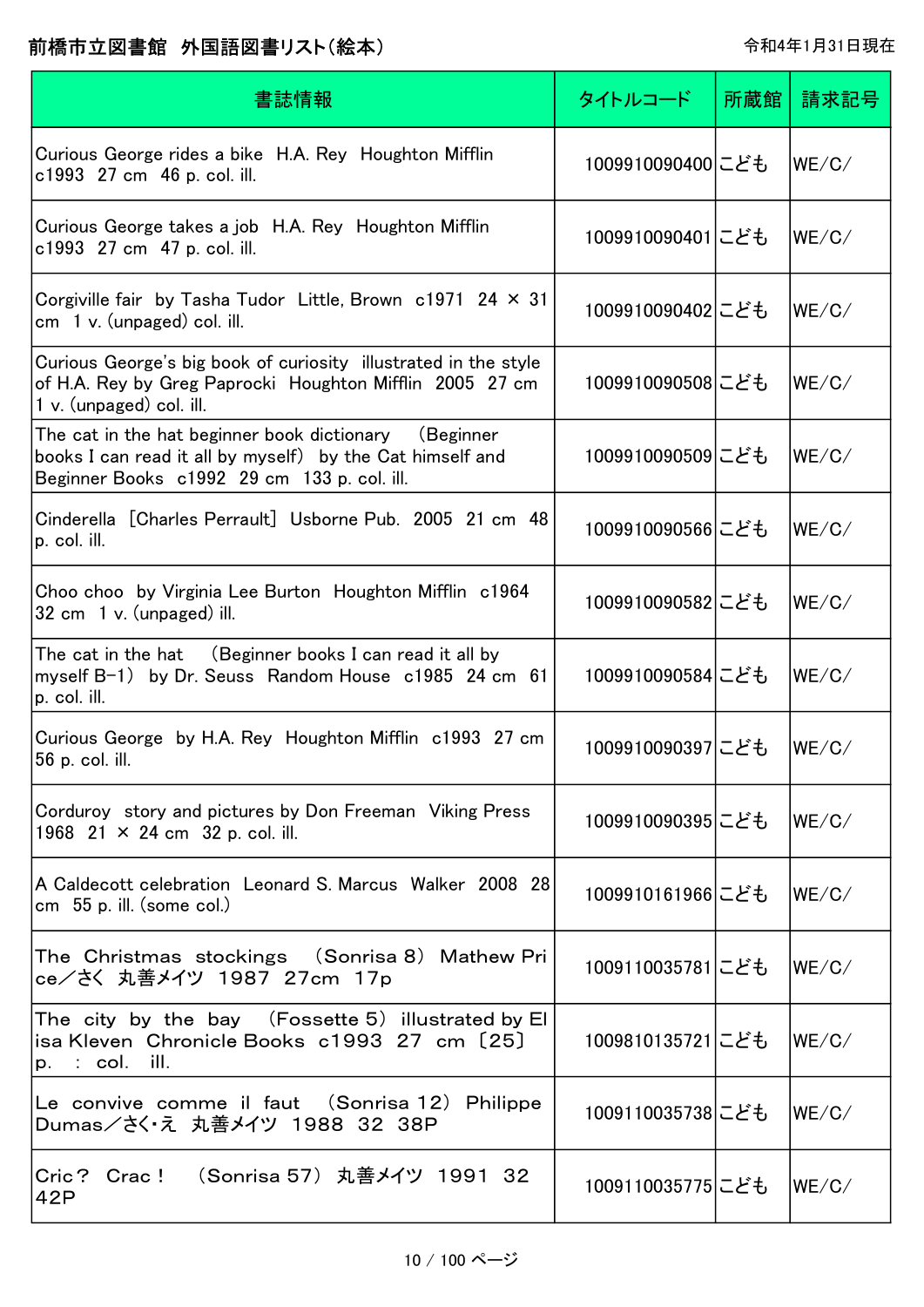| 書誌情報                                                                                                                                               | タイトルコード          | 所蔵館丨 | 請求記号  |
|----------------------------------------------------------------------------------------------------------------------------------------------------|------------------|------|-------|
| Curious George by H.A. Rey Houghton Mifflin c1993 44 cm<br>54 p. col. ill.                                                                         | 1009915453749にども |      | WE/C/ |
| The Christmas sweater original story by Glenn Beck with<br>Aladdin/Mercury Radio Arts 2009 23 $\times$ 29 cm 1 v.<br>(unpaged) col. ill.           | 1009915494169にども |      | WE/C/ |
| Curious George Christmas carols musical artwork by H.A.<br>Rey Houghton Mifflin Harcourt 2010 21 $\times$ 24 cm 1 v.<br>(unpaged) col. ill., music | 1009915494175にども |      | WE/C/ |
| The Christmas angels Else Wenz-Viëtor Floris Books 2008<br>$22 \times 28$ cm 1 v. (unpaged) col. ill.                                              | 1009915494178にども |      | WE/C/ |
| Christmas time (A Templar book) Alison Jay Templar<br>Pub. 2010 27 $\times$ 27 cm 1 v. (unpaged) col. ill.                                         | 1009915594607にども |      | WE/C/ |
| Can you see what I see? The night before Christmas<br>(Cartwheel books) by Walter Wick Scholastic c2005 28 ×<br>28 cm 35 p. col. ill.              | 1009915594612にども |      | WE/C/ |
| Can I build another me? Shinsuke Yoshitake Thames &<br>Hudson c2016 27 cm 1 v. (unpaged) col. ill.                                                 | 1009916618643にども |      | WE/C/ |
| The cat in the hat comes back! (Beginner books I can read<br>it all by myself B-2) by Dr. Seuss Beginner Books c1986<br>24 cm 61 p. col. ill.      | 1009916646202にども |      | WE/C/ |
| (A Denene Millner book) Derrick Barnes Bolden<br>Crown<br>$c2017$ 29 cm 1 v. (unpaged) col. ill.                                                   | 1009916685613にども |      | WE/C/ |
| Can you find me? Surya Sajnani Words & Pictures c2017<br>31 cm 1 v. (unpaged) col. ill.                                                            | 1009916690821にども |      | WE/C/ |
| Color zoo Lois Ehlert HarperCollins Publishers c1989 24 ×<br>24 cm 1 v. (unpaged) col. ill.                                                        | 1009916744381にども |      | WE/C/ |
| Color zoo Lois Ehlert HarperCollins Publishers c1989 24 ×<br>24 cm 1 v. (unpaged) col. ill.                                                        | 1009916744381にども |      | WE/C/ |
| Cornelius Lionni Leo Dragonfly Books c1983 23 cm 1 v.<br>(unpaged) col. ill.                                                                       | 1009916917484にども |      | WE/C/ |
| The conquerors McKee David Andersen Press 2017 25 ×<br>28 cm 1 v. (unpaged) col. ill.                                                              | 1009916917485にども |      | WE/C/ |
| Chirri & Chirra, in the tall grass Kaya Doi Enchanted Lion<br>Books 2017 18 $\times$ 25 cm 1 v. (unpaged) col. ill.                                | 1009916949544にども |      | WE/C/ |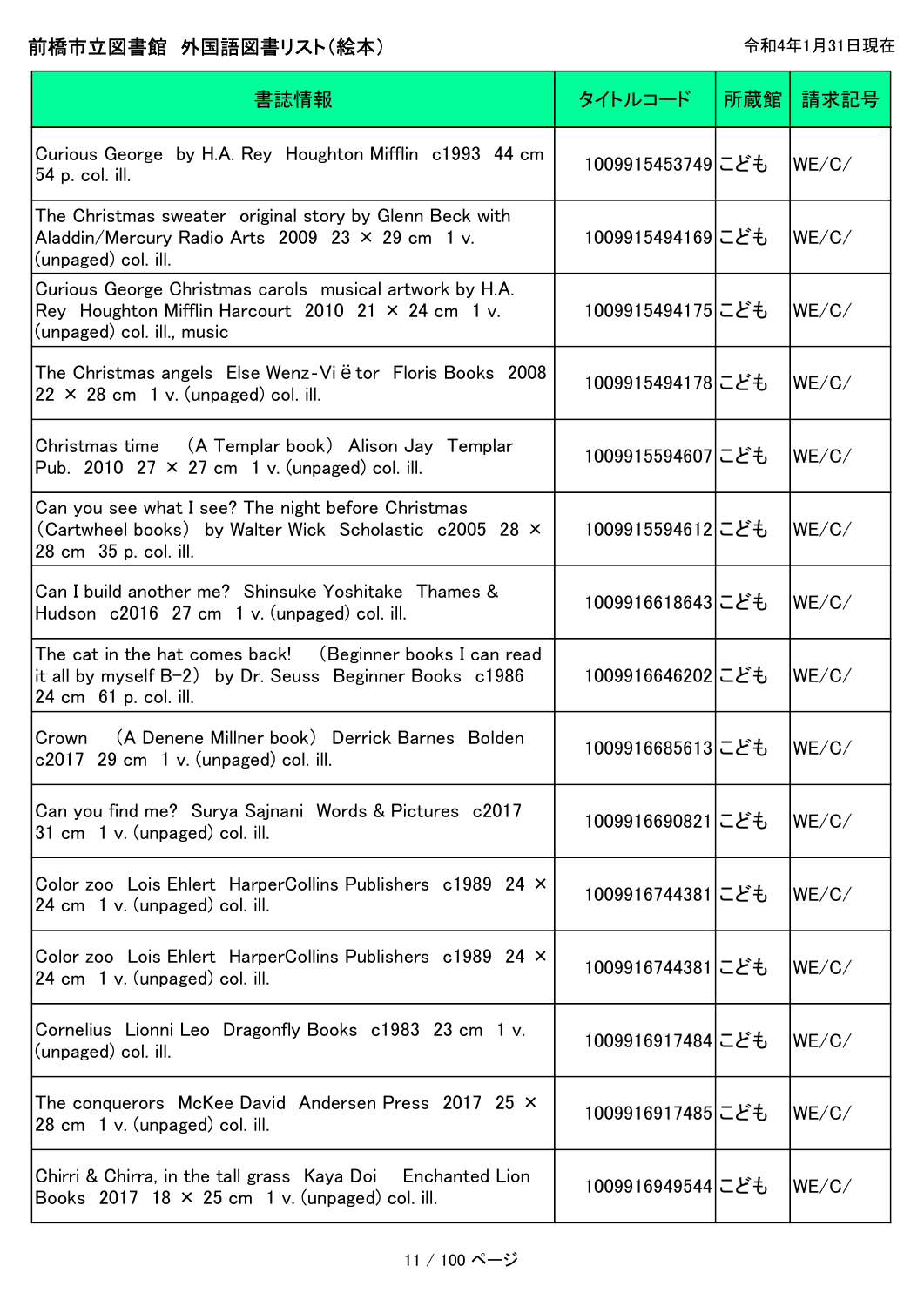| 書誌情報                                                                                                                    | タイトルコード          | 所蔵館 | 請求記号  |
|-------------------------------------------------------------------------------------------------------------------------|------------------|-----|-------|
| Chirri & Chirra, on the town Kaya Doi Enchanted Lion<br>Books 2019 18 $\times$ 25 cm 1 v. (unpaged) col. ill.           | 1009916949545にども |     | WE/C/ |
| Chirri & Chirra, under the sea Kaya Doi Enchanted Lion<br>Books 2020 18 $\times$ 25 cm 1 v. (unpaged) col. ill.         | 1009916949546にども |     | WE/C/ |
| Chirri & Chirra, the snowy day Kaya Doi Enchanted Lion<br>Books 2017 18 $\times$ 25 cm 1 v. (unpaged) col. ill.         | 1009916949547にども |     | WE/C/ |
| The crocodile and the dentist Taro Gomi Chronicle Books<br>2018 23 $\times$ 23 cm 1 v. (unpaged) col. ill.              | 1009916949541にども |     | WE/C/ |
| Curious George, the boat show adaptation by O'Sullivan Kate<br>Houghton Mifflin c2008 23 cm 22 p. col. ill              | 1009916951346にども |     | WE/C/ |
| Curious George, the perfect carrot adaptation by Marcy<br>Goldberg Sacks Houghton Mifflin c2009 23 cm 22 p. col. ill    | 1009916951347にども |     | WE/C/ |
| The cat man of Aleppo Irene Latham Putnam c2020 28cm<br>$1 v.$ (unpaged) col. ill.                                      | 1009916998768にども |     | WE/C/ |
| Cyclops of Central Park Madelyn Rosenberg Putnam c2020<br>$23 \times 28$ cm 1 v. (unpaged) col. ill.                    | 1009916998770にども |     | WE/C/ |
| Disney's Beauty and the beast adapted from the film by A.L.<br>Singer Disney Press c1991 27 cm 96 p. col. ill.          | 1009810038325にども |     | WE/D/ |
| Disney's The hunchback of Notre Dame adapted from the film<br>by Gina Ingoglia Disney Press c1996 27 cm 90 p. col. ill. | 1009810038317にども |     | WE/D/ |
| Disney's Hercules adapted from the film by Elizabeth Balzer<br>Disney Press c1997 27 cm 1 v. (unpaged) col. ill.        | 1009810038327にども |     | WE/D/ |
| Disney's The lion king by Gina Ingoglia Disney Press c1994<br>27 cm 96 p. col. ill.                                     | 1009810038328にども |     | WE/D/ |
| Disney's Aladdin adapted from the film by A.L. Singer Disney<br>Press c1992 27 cm 88 p. col. ill.                       | 1009810038315にども |     | WE/D/ |
| Disney's Pocahontas adapted from the film by Gina Ingoglia<br>Disney Press c1995 27 cm 95 p. col. ill.                  | 1009810038321にども |     | WE/D/ |
| (Fossette 13) Etienne Delessert Creative<br>Dance !<br>Editions 1994 29 cm 32 p. : col. ill.                            | 1009810135729にども |     | WE/D/ |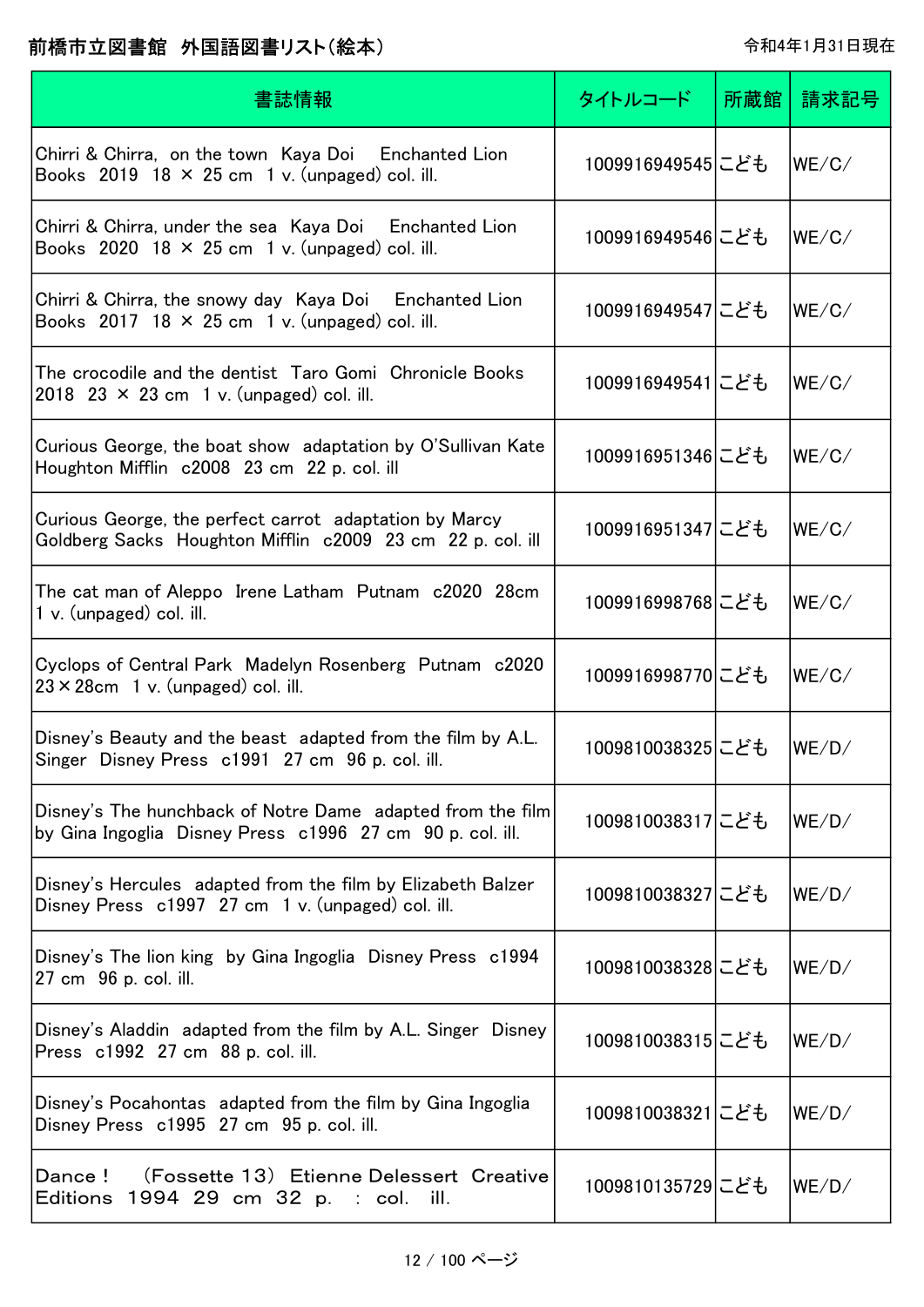| 書誌情報                                                                                                                 | タイトルコード          | 所蔵館 | 請求記号  |
|----------------------------------------------------------------------------------------------------------------------|------------------|-----|-------|
| Djecak i bundeva (Sonrisa 39) Pranko Bahunek<br>/え 丸善メイツ 1989. 25 24P                                                | 1009110035732にども |     | WE/D/ |
| Diary of a worm Cronin Doreen 2003. 27cm 1<br>冊                                                                      | 1009910196997 本館 |     | WE/D/ |
| Did dinosaurs eat pizza? Hort Lenny 2006. 27c<br>m $1$ HH                                                            | 1009910196999 本館 |     | WE/D/ |
| Days with frog and toad Arnold Lobel/文・絵 Harp<br>er & Row 1979 22cm 64p                                              | 1008910002128にども |     | WE/D/ |
| Doggerel with linocuts by Martha Paulos Chronicle Books<br>c1990 19 $\times$ 22 cm 63 p. ill.                        | 1009610007861にども |     | WE/D/ |
| The dragon of an ordinary family Margaret Mahy Heinemann<br>1991 23 $\times$ 28 cm [40] p. col. ill.                 | 1009610007863にども |     | WE/D/ |
| Dwarf Nose (A Michael Neugebauer book) Wilhelm Hauff<br>North-South Books 1994 28 cm 49 p. col. ill.                 | 1009610007865にども |     | WE/D/ |
| Dazzle the dinosaur by Marcus Pfister North-South Books<br>1994 $30 \text{ cm}$ 1 v. (unpaged) col. ill.             | 1009610007858にども |     | WE/D/ |
| Duncan the dancing duck written and illustrated by Syd Hoff<br>Clarion Books c1994 24 cm 32 p. col. ill.             | 1009610007864にども |     | WE/D/ |
| Dogger Shirley Hughes Bodley Head 1977 27 cm [32] p.<br>col. ill.                                                    | 1009610007860にども |     | WE/D/ |
| Dear Mili by Wilhelm Grimm Viking Kestrel 1988 24 $\times$ 26<br>$cm \quad 1 \, v.$ (unpaged) col. ill.              | 1009610007859にども |     | WE/D/ |
| Dr. Dog Babette Cole J. Cape 1994 26 $\times$ 26 cm [34] p.<br>col. ill.                                             | 1009610007862にども |     | WE/D/ |
| Disney's The little mermaid adapted from the film by A.L.<br>Singer Disney Press c1993 27 cm 95 p. col. ill.         | 1009810038319にども |     | WE/D/ |
| Days with Frog and Toad (An I can read book) by Arnold<br>Lobel HarperCollins Publishers c1979 23 cm 64 p. col. ill. | 1009910090385 本館 |     | WE/D/ |
| Days with Frog and Toad (An I can read book) by Arnold<br>Lobel HarperCollins Publishers c1979 23 cm 64 p. col. ill. | 1009910090385にども |     | WE/D/ |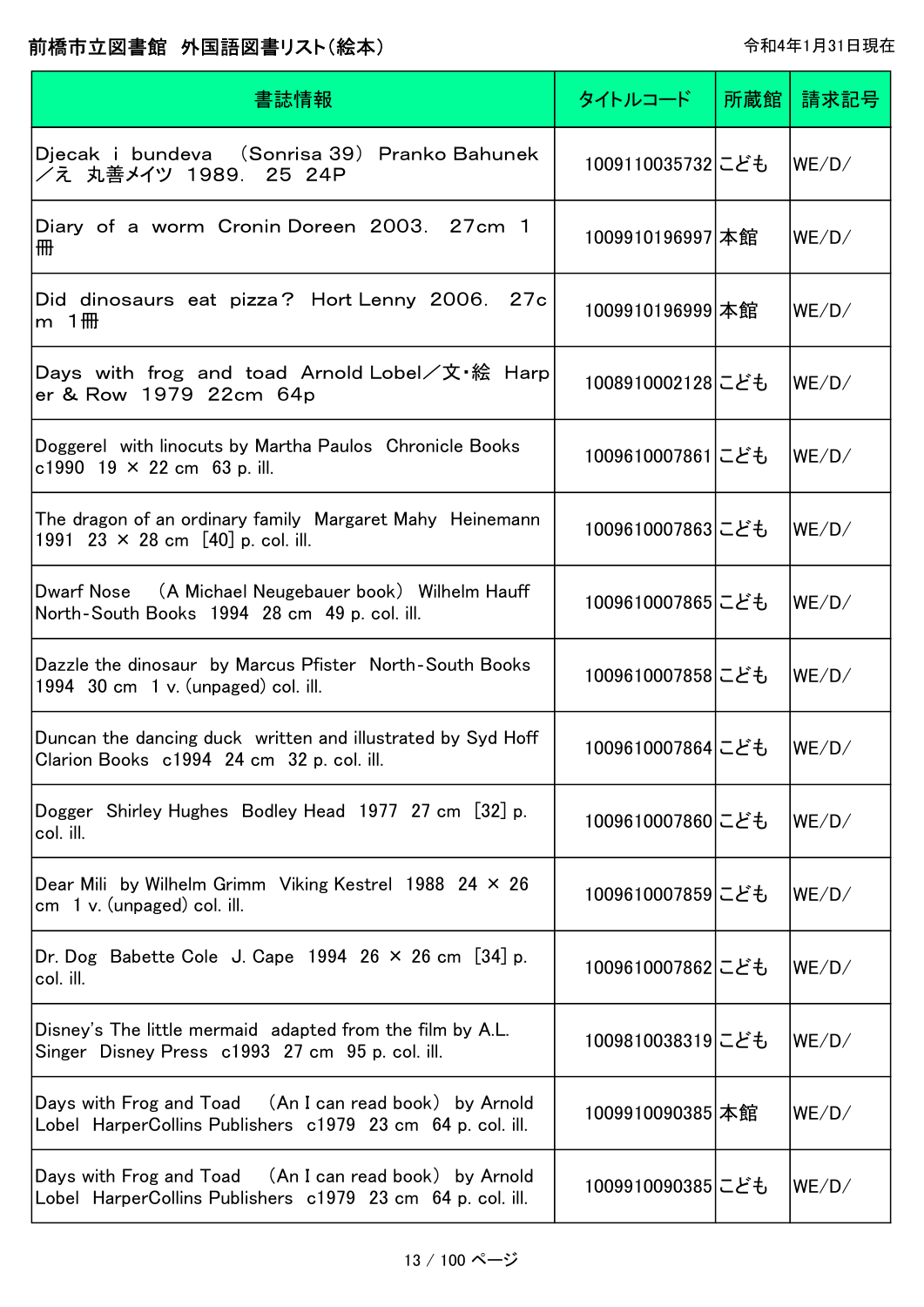| 書誌情報                                                                                                                                                | タイトルコード          | 所蔵館 | 請求記号  |
|-----------------------------------------------------------------------------------------------------------------------------------------------------|------------------|-----|-------|
| Don't get lost! by Pat Hutchins Greenwillow Books c2004<br>29 cm 1 v. (unpaged) col. ill.                                                           | 1009910090403にども |     | WE/D/ |
| Disney my first 1000 words Disney Press c2003 31 cm 137<br>p. col. ill.                                                                             | 1009910090510にども |     | WE/D/ |
| Disney picture dictionary [written by Thea Feldman and]<br>Disney Press c2003 31 cm 141 p. col. ill.                                                | 1009910090511にども |     | WE/D/ |
| Days with Frog and Toad (An I can read book) by Arnold<br>Lobel HarperCollins Publishers c1979 23 cm 64 p. col. ill.                                | 1009910090385にども |     | WE/D/ |
| Dragtrunk of Addo (Sonrisa 70) Wim Bosman/<br>さく・え 丸善メイツ 1989 27 42P                                                                                | 1009110035755にども |     | WE/D/ |
| Das Traumende Haus (Sonrisa 16) Peter Nickl/<br>さく 丸善メイツ 1982 33 42P                                                                                | 1009110035745にども |     | WE/D/ |
| Die Gelbe Grume (Sonrisa 21) Renate Schupp/<br>さく 丸善メイツ 1988 30 26P                                                                                 | 1009110035784にども |     | WE/D/ |
| Dans la voiture (Fossette 33-3) Claude Ponti Ec<br>ole des Loisirs c1996 17 $\times$ 23 cm [8] p. : co<br>$\mathsf{I}$ , ill.                       | 1009810135752にども |     | WE/D/ |
| Dierenfabels (Fossette 40) Max Velthuijs Leopold<br>c1992 27 cm 80 p. : col. ill.                                                                   | 1009810135759にども |     | WE/D/ |
| The dream<br>(Oxford reading tree stage 2, stories Big books)<br>pack) Roderick Hunt Oxford University Press 2004 52 cm<br>16 p. col. ill.          | 1009915453746にども |     | WE/D/ |
| Dave the potter by Laban Carrick Hill Little, Brown 2010<br>$23 \times 29$ cm 1 v. (unpaged) col. ill.                                              | 1009915564404にども |     | WE/D/ |
| Dark emperor & other poems of the night written by Joyce<br>Sidman Houghton Mifflin Books for Children $c2010$ 27 $\times$ 28<br>cm 29 p. col. ill. | 1009915564406にども |     | WE/D/ |
| Dog and Bear (A Neal Porter book) Laura Vaccaro Seeger<br>Roaring Brook Press 2007 26 cm 1 v. (unpaged) col. ill.                                   | 1009915592471にども |     | WE/D/ |
| Dinosaurs love underpants Claire Freedman Aladdin 2010<br>29 cm 1 v. (unpaged) col. ill.                                                            | 1009916059783にども |     | WE/D/ |
| Du iz tak? Carson Ellis Candlewick Press 2016 31 cm 1 v.<br>(unpaged) col. ill.                                                                     | 1009916574393にども |     | WE/D/ |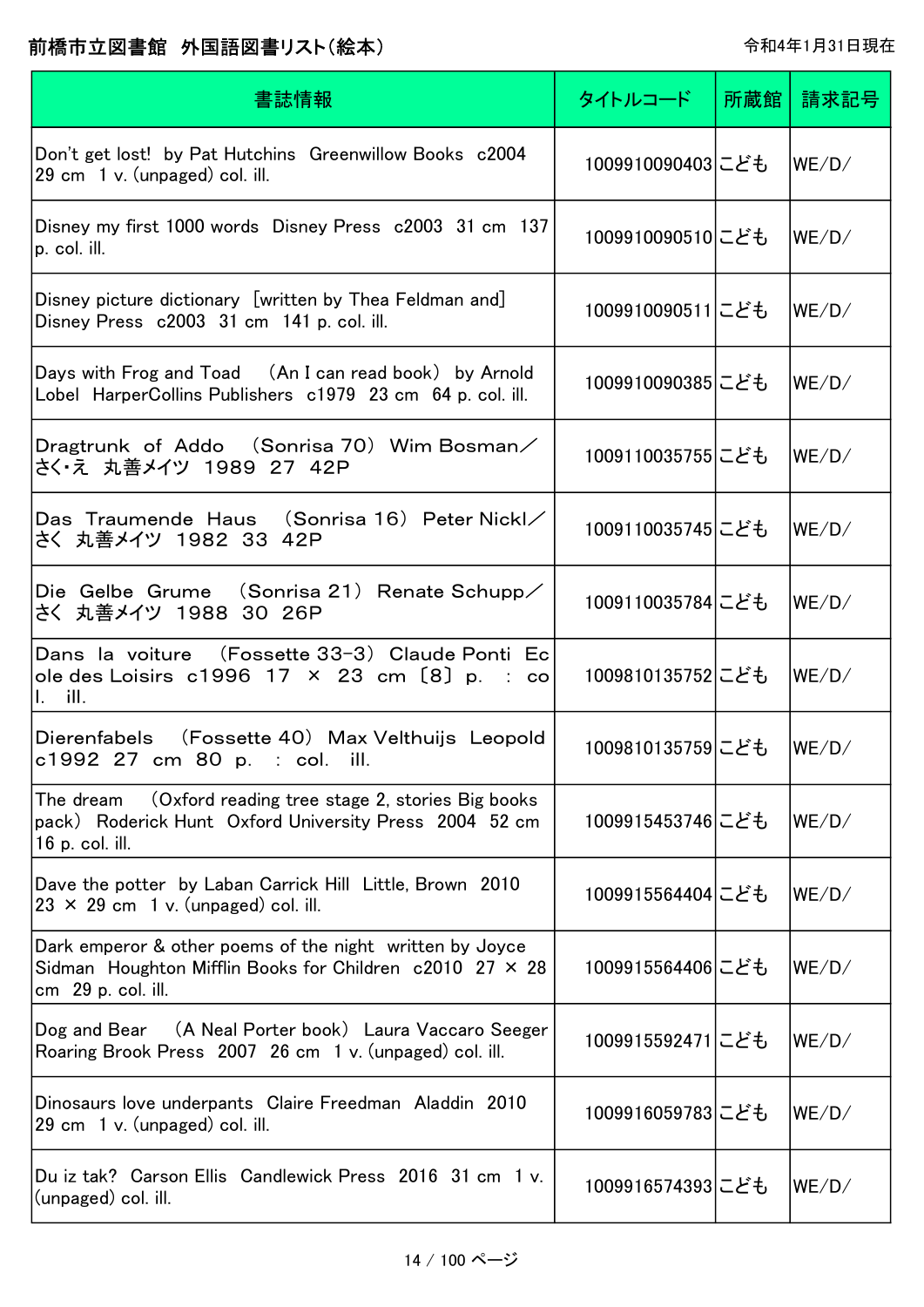| 書誌情報                                                                                                                              | タイトルコード          | 所蔵館 | 請求記号  |
|-----------------------------------------------------------------------------------------------------------------------------------|------------------|-----|-------|
| Dear zoo Rod Campbell Macmillan Children's Books 2009<br>41 $\times$ 41 cm 1 v. (unpaged) col. ill.                               | 1009916649514にども |     | WE/D/ |
| Dr. Seuss's ABC (Beginner books I can read it all by myself<br>B-30) [Dr. Seuss] Beginner Books c1991 24 cm 63 p. col.<br>ill.    | 1009916646243にども |     | WE/D/ |
| David gets in trouble by David Shannon Blue Sky Press<br>$c2002$ 29 cm 1 v. (unpaged) col. ill.                                   | 1009916649562にども |     | WE/D/ |
| David goes to school by David Shannon Blue Sky Press<br>$c1999$ 29 cm 1 v. (unpaged) col. ill.                                    | 1009916649521にども |     | WE/D/ |
| A different pond written by Bao Phi Capstone Young<br>Readers c2017 29 cm 1 v. (unpaged) col. ill.                                | 1009916685614にども |     | WE/D/ |
| (NoBuYoung Dear zoo & friends) Rod Campbell<br>Dear zoo<br>Macmillan Children's Books 2018 23 × 23 cm 1 v.<br>(unpaged) col. ill. | 1009916740861にども |     | WE/D/ |
| Diary of a wombat by Jackie French Sandpiper/Houghton<br>Mifflin Harcourt 2003 21 $\times$ 29 cm 1 v. (unpaged) col. ill.         | 1009916690813にども |     | WE/D/ |
| Dreamers Yuyi Morales Neal Porter Books/Holiday House<br>$c2018$ 29 cm 1 v. (unpaged) col. ill.                                   | 1009916777626にども |     | WE/D/ |
| Elmer David McKee Andersen Press 1989 24 cm 1 v.<br>(unpaged) col. ill.                                                           | 1009610007867にども |     | WE/E/ |
| El Burrito y la tuna (Sonrisa 55) Cuento Guajiro<br>/さいわ 丸善メイツ 1988. 21 21 33P                                                    | 1009110035786にども |     | WE/E/ |
| Elmer on stilts David McKee Andersen Press 1993 24 cm<br>$1 v.$ (unpaged) col. ill.                                               | 1009610007869にども |     | WE/E/ |
| The egg tree story and pictures by Katherine Milhous<br>Scribner c1978 26 cm [32] p. col. ill.                                    | 1009610007866にども |     | WE/E/ |
| An extraordinary egg by Leo Lionni Knopf c1994 28 cm 1<br>v. (unpaged) col. ill.                                                  | 1009610007872にども |     | WE/E/ |
| Ernst Elisa Kleven Dutton c1989 24 cm [32] p. col. ill.                                                                           | 1009610007871にども |     | WE/E/ |
| Elmer again David McKee Andersen Press 1991 24 cm 1<br>v. (unpaged) col. ill.                                                     | 1009610007868にども |     | WE/E/ |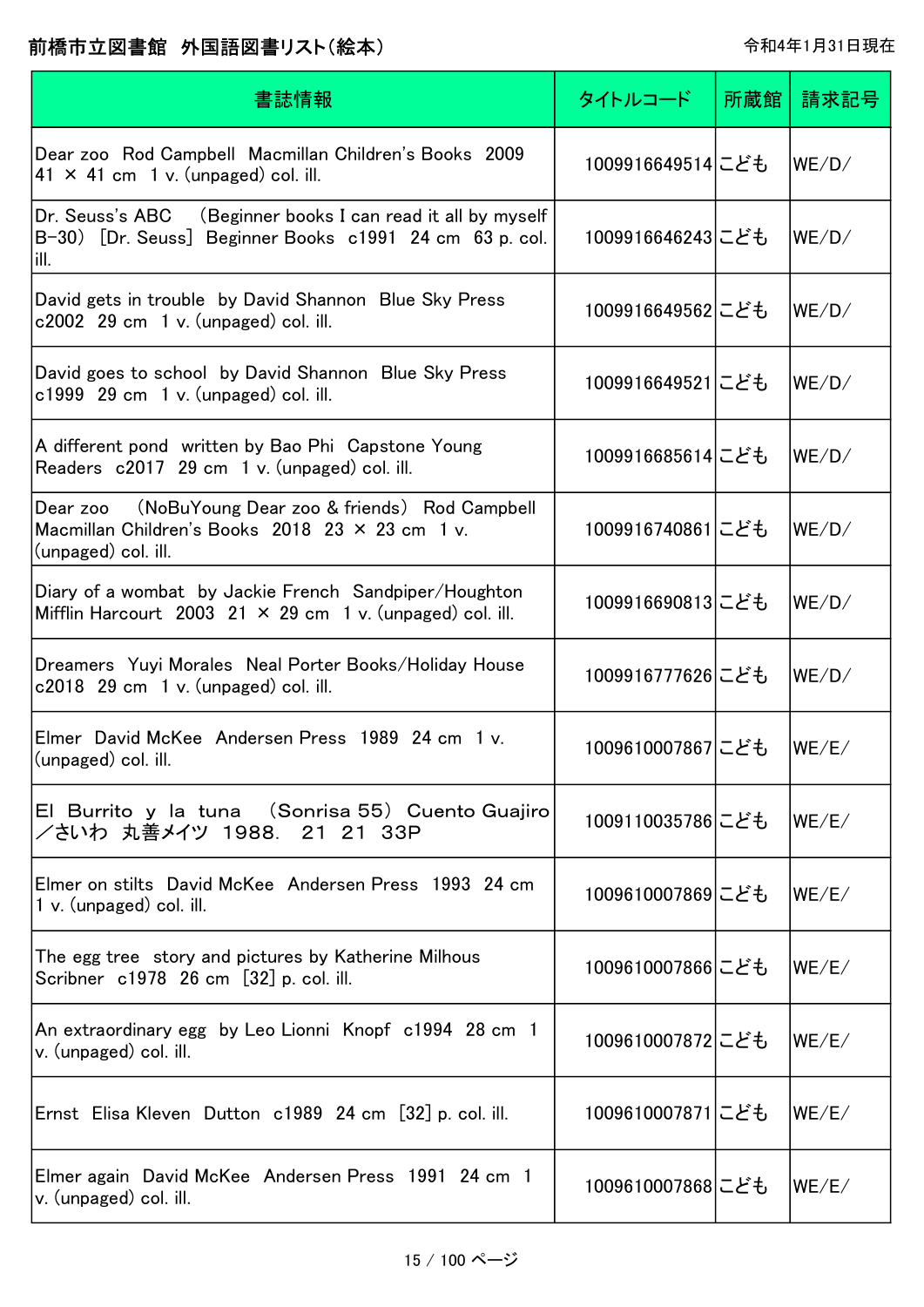| 書誌情報                                                                                                                                                   | タイトルコード          | 所蔵館 | 請求記号  |
|--------------------------------------------------------------------------------------------------------------------------------------------------------|------------------|-----|-------|
| The <code>elves and the shoemaker Paul</code> Galdone/文 $\cdot$<br>絵 Clarion Books 1985 24 32P                                                         | 1008910002170にども |     | WE/E/ |
| The elves and the shoemaker (Usborne young reading ser.<br>1) [based on the story by the Brothers Grimm] Usborne<br>Pub. [c2013] 21 cm 48 p. col. ill. | 1009916690824 本館 |     | WE/E/ |
| The enormous turnip  (Usborne first reading level 3)[based]<br>on the story by Alexei Tolstoy] Usborne Pub. [c2011] 21<br>cm 48 p. col. ill.           | 1009916690838 本館 |     | WE/E/ |
| Elmo's big lift-and-look book Anna Ross Random<br>House c1994 30 cm                                                                                    | 1009916495453にども |     | WE/E/ |
| Elmo's big lift-and-look book Anna Ross Random<br>House c1994 30 cm                                                                                    | 1009916495453にども |     | WE/E/ |
| Each peach pear plum Janet and Allan Ahlberg Viking 1978<br>$20 \times 26$ cm 1 v. (unpaged) col. ill.                                                 | 1009910090577にども |     | WE/E/ |
| Emily's balloon by Komako Sakai Chronicle Books 2006 26<br>cm $1 v$ . (unpaged) col. ill.                                                              | 1009910161988にども |     | WE/E/ |
| Extra yarn by Mac Barnett Balzer + Bray c2012 23 $\times$ 27<br>$cm \, 1 \, v.$ (unpaged) col. ill.                                                    | 1009916172662にども |     | WE/E/ |
| An egg is quiet Dianna Aston Chronicle Books c2006 29<br>$cm \quad 1 \, v.$ (unpaged) col. ill.                                                        | 1009916917486にども |     | WE/E/ |
| Everyone poops Taro Gomi Chronicle Books 2020 25 cm<br>1 v. (unpaged) col. ill.                                                                        | 1009916949543にども |     | WE/E/ |
| Frog and toad together Arnold Lobel/文・絵 Harpe<br>r & Row 1972 22cm 64p                                                                                 | 1008910002130にども |     | WE/F/ |
| Fickle Barbara (Fossette 9) Satomi Ichikawa Phil<br>omel Books c1993 22 × 27 cm [30] p. : co<br>$\mathbf{I}$ , ill.                                    | 1009810135725にども |     | WE/F/ |
| Une ferme (Fossette 34) Philippe Dumas Ecole d<br>es Loisirs $c1997$ 46 cm $[40]$ p. : col. ill.                                                       | 1009810135753にども |     | WE/F/ |
| Froggy gets dressed London Jonathan 1994. 18<br>$\times$ 23 cm 1 fff                                                                                   | 1009910191197 本館 |     | WE/F/ |
| Frog and toad all year Arnold Lobel Harper & Ro<br>w 1976 22cm 64P                                                                                     | 1008910002129にども |     | WE/F/ |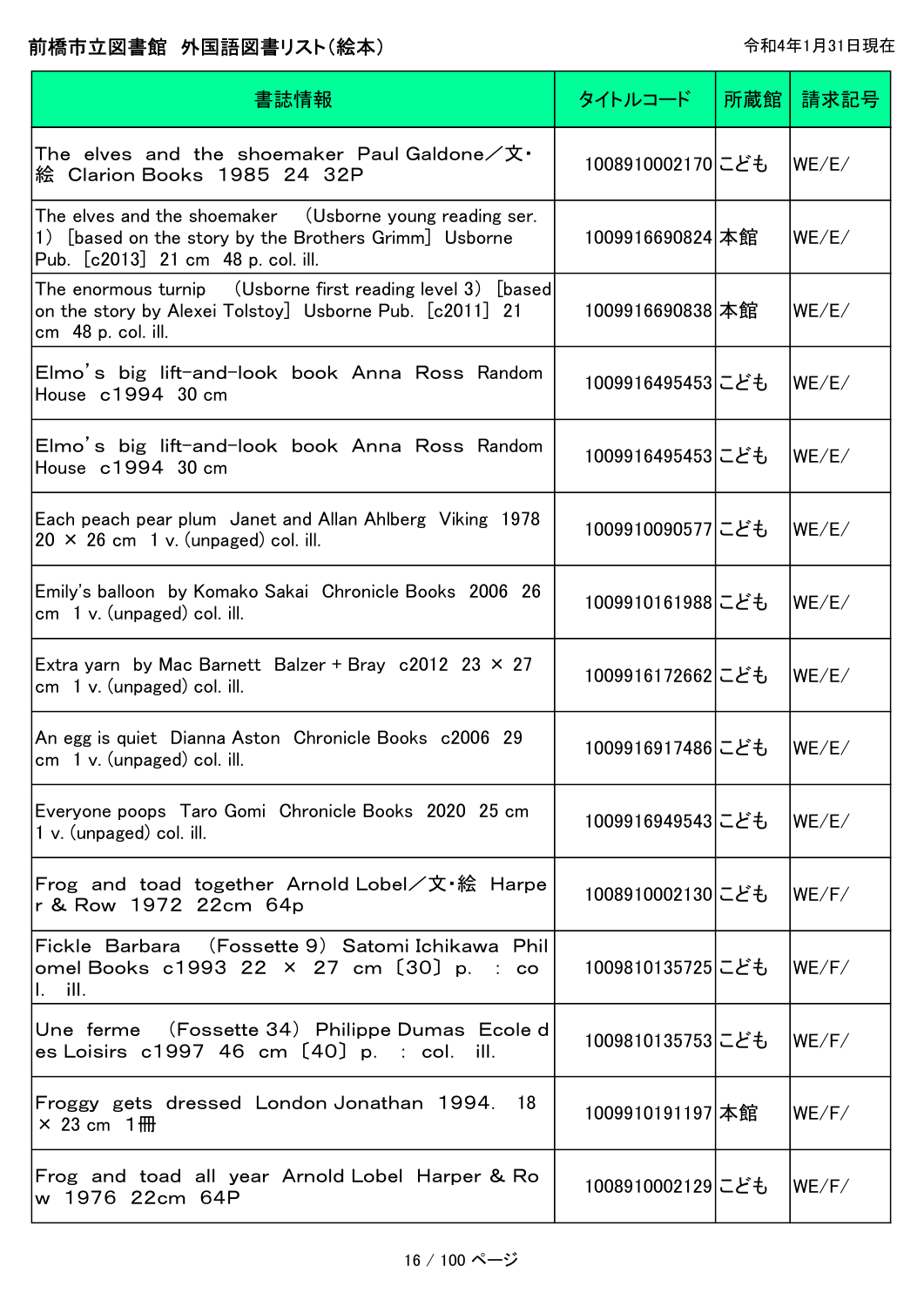| 書誌情報                                                                                                                                        | タイトルコード          | 所蔵館 | 請求記号  |
|---------------------------------------------------------------------------------------------------------------------------------------------|------------------|-----|-------|
| The five Chinese brothers by Claire Huchet Bishop and<br>Coward-McCann 1989 17 $\times$ 26 cm [64] p. col. ill.                             | 1009610007876にども |     | WE/F/ |
| Fun with Mrs Thumb written by Jan Mark Walker Books<br>1993 $22 \text{ cm}$ 1 v. (unpaged) col. ill.                                        | 1009610007879にども |     | WE/F/ |
| Felines with linocuts by Martha Paulos Chronicle Books<br>c1992 19 $\times$ 22 cm 63 p. ill.                                                | 1009610007874にども |     | WE/F/ |
| Fire came to the earth people (Sonrisa 47) Su<br>san L. Roth/さく え 丸善メイツ 1988 26 32P                                                         | 1009110035793にども |     | WE/F/ |
| For our children with illustrations by Jan Brett  [et al.]<br>Disney Press c1991 29 cm 53 p. ill. (some col.), music                        | 1009610007877にども |     | WE/F/ |
| The frog prince, continued story by Jon Scieszka Viking<br>1991 28 cm [32] p. col. ill.                                                     | 1009610007878にども |     | WE/F/ |
| Father Christmas having a wonderful time! Raymond Briggs<br>H. Hamilton 1993 23 cm 29 p. col. ill.                                          | 1009610007873にども |     | WE/F/ |
| Fishing for treasure Andre Dahan Tokyo Bookland 1993 31<br>cm $1 v$ . (unpaged) col. ill.                                                   | 1009610007875にども |     | WE/F/ |
| First the egg (A Neal Porter book) Laura Vaccaro Seeger<br>Roaring Brook Press 2007 23 cm 1 v. (unpaged) col. ill.                          | 1009916685591 本館 |     | WE/F/ |
| The farmer $\chi$ imo Abadia Holiday House 2019 20 $\times$ 28 cm<br>$1 v.$ (unpaged) col. ill.                                             | 1009916879404 本館 |     | WE/F/ |
| Frog and Toad are friends (An I can read book) by Arnold<br>Lobel HarperCollins Publishers c1970 23 cm 64 p. col. ill.                      | 1009910090382 本館 |     | WE/F/ |
| Frog and Toad are friends (An I can read book) by Arnold<br>Lobel HarperCollins Publishers c1970 23 cm 64 p. col. ill.                      | 1009910090382にども |     | WE/F/ |
| Frog and Toad together (An I can read book Reading<br>rainbow book) by Arnold Lobel HarperCollins Publishers<br>c1972 23 cm 64 p. col. ill. | 1009910090383にども |     | WE/F/ |
| Frog and Toad all year (An I can read book) by Arnold<br>Lobel HarperCollins Publishers c1976 23 cm 64 p. col. ill.                         | 1009910090384にども |     | WE/F/ |
| The five Chinese brothers by Claire Huchet Bishop and<br>Putnam $[c1965]$ 17 $\times$ 26 cm 1 v. (unpaged) col. ill.                        | 1009910090404にども |     | WE/F/ |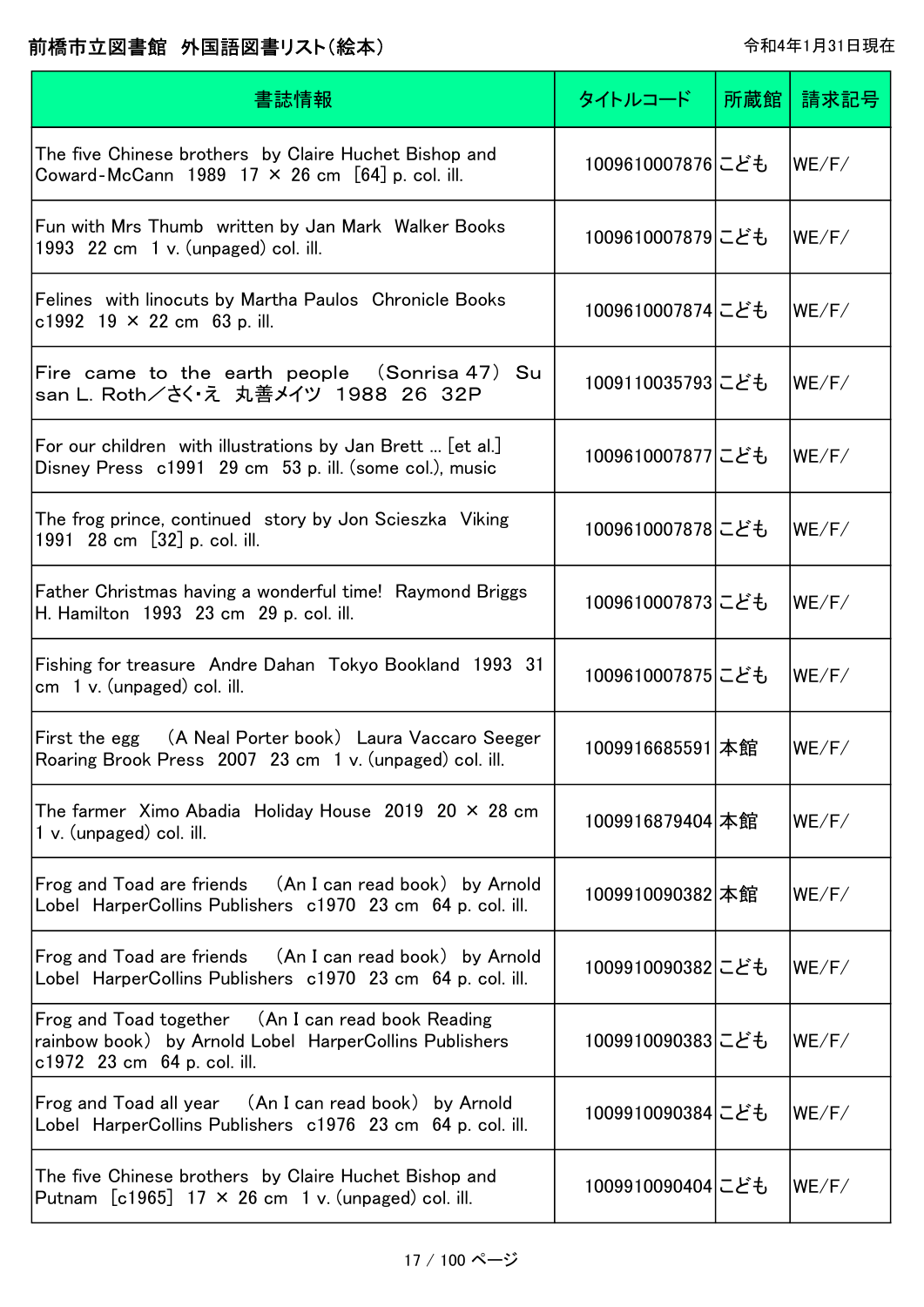| 書誌情報                                                                                                                                          | タイトルコード          | 所蔵館 | 請求記号  |
|-----------------------------------------------------------------------------------------------------------------------------------------------|------------------|-----|-------|
| Freight train Donald Crews Greenwillow Books c1978 22 ×<br>$26 \text{ cm}$ 1 v. (unpaged) col. ill.                                           | 1009910090405にども |     | WE/F/ |
| From head to toe Eric Carle HarperCollins Publishers c1997<br>32 cm 1 v. (unpaged) col. ill.                                                  | 1009910090406にども |     | WE/F/ |
| Fish is fish Leo Lionni Knopf c1970 28 cm 1 v. (unpaged)<br>col. ill.                                                                         | 1009910090407にども |     | WE/F/ |
| Frederick Leo Lionni Knopf c1995 28 cm 1 v. (unpaged)<br>col. ill.                                                                            | 1009910090408にども |     | WE/F/ |
| Flotsam David Wiesner Clarion Books $c2006$ 24 $\times$ 30 cm<br>1 v. (unpaged) col. ill.                                                     | 1009910090478にども |     | WE/F/ |
| Flotsam David Wiesner Clarion Books $c2006$ 24 $\times$ 30 cm<br>1 v. (unpaged) col. ill.                                                     | 1009910090478にども |     | WE/F/ |
| Frederick Leo Lionni Knopf c1995 28 cm 1 v. (unpaged)<br>col. ill.                                                                            | 1009910090408にども |     | WE/F/ |
| Father Christmas Raymond Briggs Hamilton 1973 26 cm 1<br>v. (unpaged) col. ill.                                                               | 1009910090579にども |     | WE/F/ |
| From head to toe Eric Carle HarperCollins Publishers c1997<br>32 cm 1 v. (unpaged) col. ill.                                                  | 1009910090406にども |     | WE/F/ |
| A first word book (My world) Chez Picthall Picthall &<br>Gunzi c2004 32 cm 61 p. col. ill.                                                    | 1009910090597にども |     | WE/F/ |
| Frog and Toad are friends (An I can read book) by Arnold<br>Lobel HarperCollins Publishers c1970 23 cm 64 p. col. ill.                        | 1009910090382にども |     | WE/F/ |
| Frog and Toad together (An I can read book Reading<br>rainbow book) by Arnold Lobel HarperCollins Publishers<br>c1972 23 cm 64 p. col. ill.   | 1009910090383にども |     | WE/F/ |
| Frog and Toad all year (An I can read book) by Arnold<br>Lobel HarperCollins Publishers c1976 23 cm 64 p. col. ill.                           | 1009910090384にども |     | WE/F/ |
| Five for a little one (A Richard Jackson book) Chris<br>Raschka Atheneum Books for Young Readers c2006 25 X<br>29 cm 1 v. (unpaged) col. ill. | 1009910161987にども |     | WE/F/ |
| Forst var det morkt- (Fossette 47) Anna H glun<br>d i samarbete med Otto 3 r Bonniers Juniorf rla c19<br>91 22 cm [48] p. : col. ill.         | 1009810135766にども |     | WE/F/ |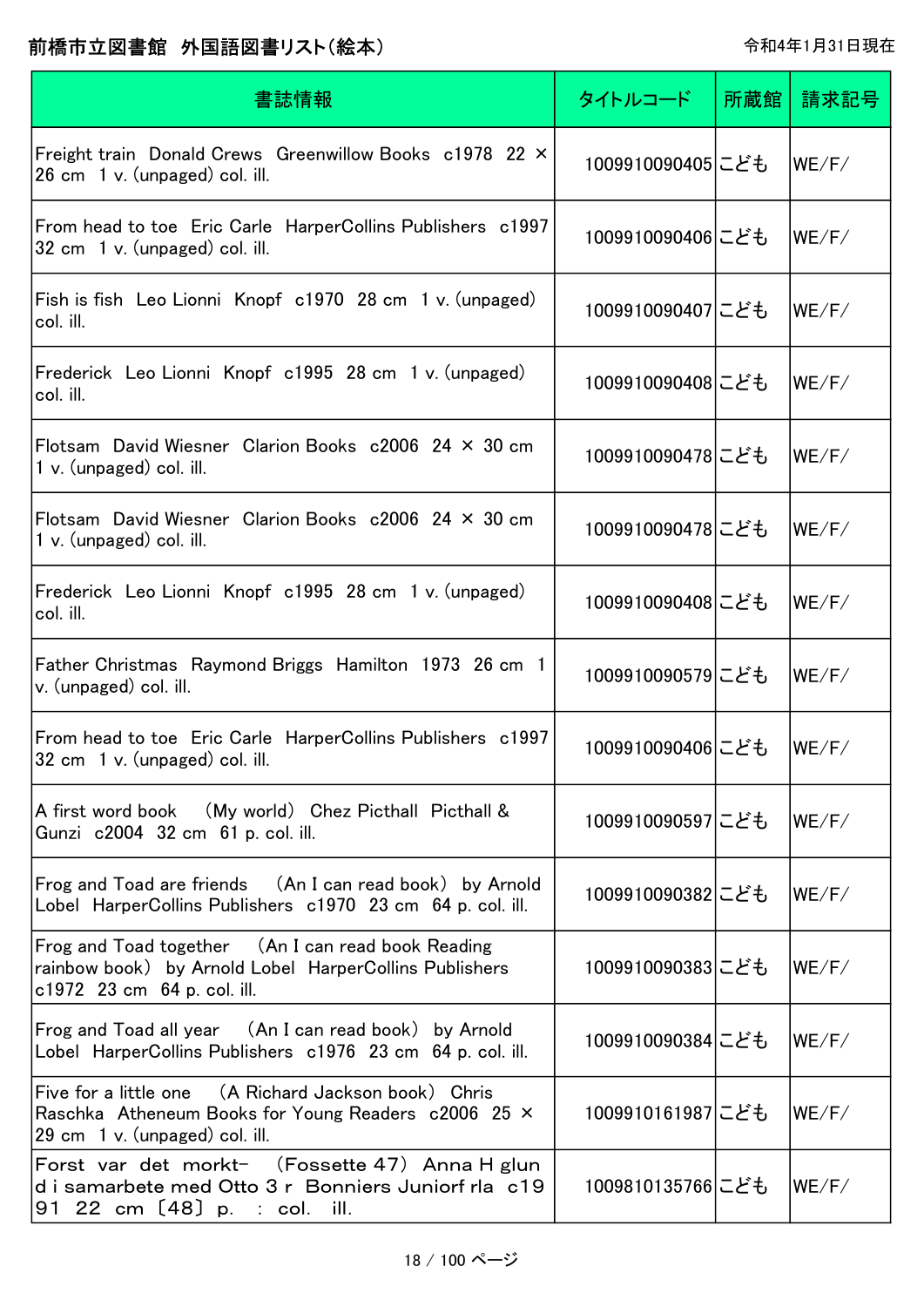| 書誌情報                                                                                                                                          | タイトルコード          | 所蔵館丨 | 請求記号  |
|-----------------------------------------------------------------------------------------------------------------------------------------------|------------------|------|-------|
| Fala bicho (Fossette 45) escreveu, Violeta Figuei<br>redo Edi es ASA c1992 27 cm [38] p. : col.<br>ill.                                       | 1009810135764にども |      | WE/F/ |
| Fallo di mano (Sonrisa 19)Mario Mariotti/さく<br>丸善メイツ 1990 22 32P                                                                              | 1009110035785にども |      | WE/F/ |
| Festen hos Skogkongen (Sonrisa 32) Louis Moe<br>/さく・え 丸善メイツ 1990 27 30 22P                                                                    | 1009110035761にども |      | WE/F/ |
| From head to toe Eric Carle HarperFestival 2007 47 cm 1<br>v. (unpaged) col. ill.                                                             | 1009915453740にども |      | WE/F/ |
| Five little monkeys jumping on the bed retold and illustrated<br>by Eileen Christelow Clarion Books 2006 36 $\times$ 44 cm 32 p.<br>col. ill. | 1009915453747にども |      | WE/F/ |
| Fletcher and the snowflake Christmas by Julia Rawlinson<br>Greenwillow Books 2010 27 cm 1 v. (unpaged) col. ill.                              | 1009915594600にども |      | WE/F/ |
| Fu finds the way John Rocco Disney Hyperion Books<br>c2009 24 $\times$ 29 cm 1 v. (unpaged) col. ill.                                         | 1009916059792にども |      | WE/F/ |
| A fine dessert [Emily Jenkins] Schwartz & Wade Books<br>c2015 25 $\times$ 30 cm 1 v. (unpaged) col. ill.                                      | 1009916469422にども |      | WE/F/ |
| Funny bones Duncan Tonatiuh Abrams Books for Young<br>Readers 2015 29 cm 40 p. col. ill.                                                      | 1009916469429にども |      | WE/F/ |
| Finding Winnie by Lindsay Mattick Little, Brown 2015 27 ×<br>27 cm 1 v. (unpaged) col. ill.                                                   | 1009916469431にども |      | WE/F/ |
| Freedom in Congo Square by Carole Boston Weatherford<br>Little Bee Books c2016 29 cm 1 v. (unpaged) col. ill.                                 | 1009916574382にども |      | WE/F/ |
| Fox in socks $(Beginner books I can read it all by myself B-$<br>38) by Dr. Seuss Beginner Books c1993 24 cm 61 p. col.<br>ill.               | 1009916646241にども |      | WE/F/ |
| First the egg (A Neal Porter book) Laura Vaccaro Seeger<br>Roaring Brook Press 2007 23 cm 1 v. (unpaged) col. ill.                            | 1009916685591にども |      | WE/F/ |
| Feather Remi Courgeon Enchanted Lion Books 2017 34 cm<br>$1 v.$ (unpaged) col. ill.                                                           | 1009916685602にども |      | WE/F/ |
| Frida Kahlo and her animalitos by Monica Brown NorthSouth<br>2017 27 cm 1 v. (unpaged) col. ill.                                              | 1009916685607にども |      | WE/F/ |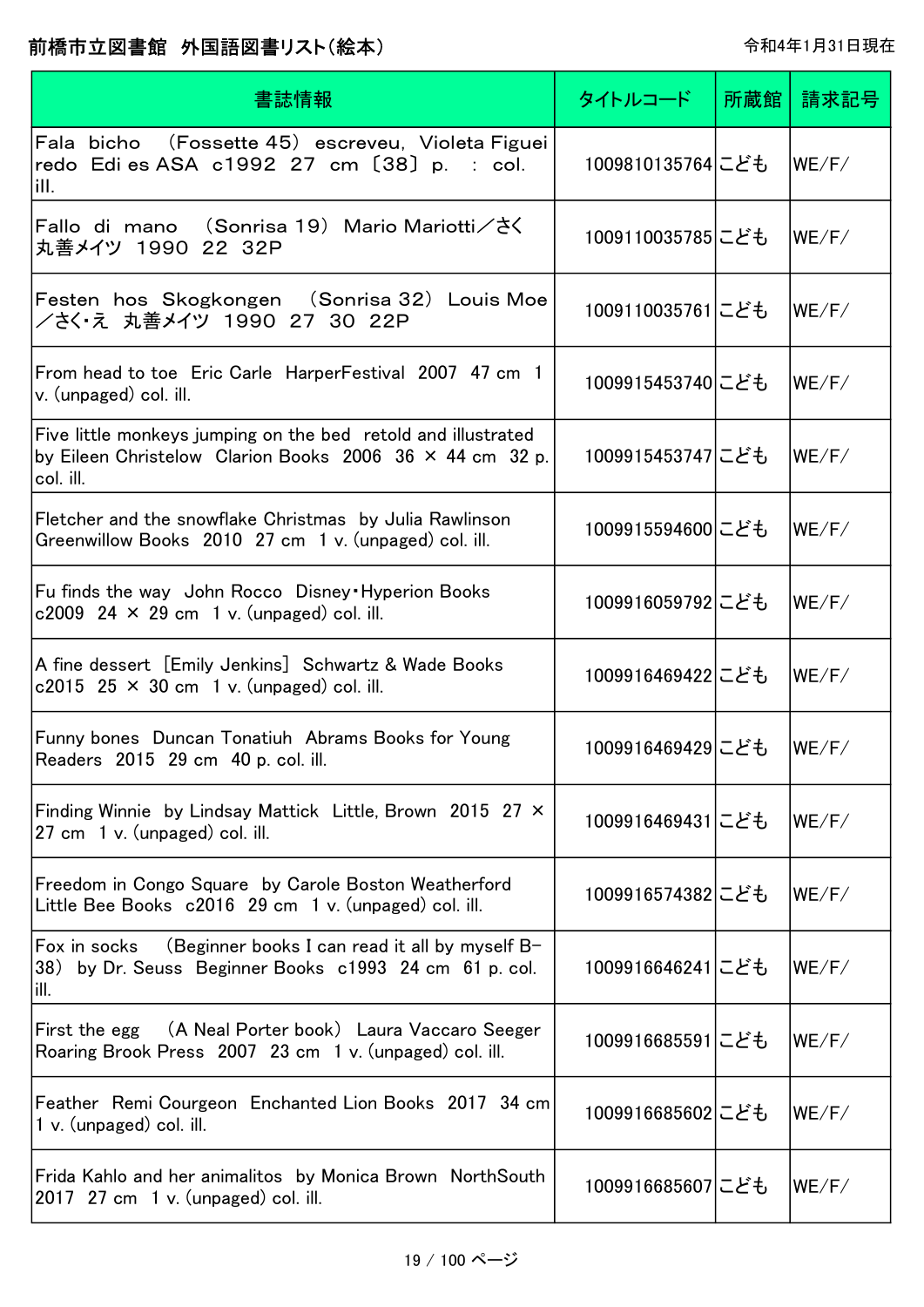| 書誌情報                                                                                                                                     | タイトルコード          | 所蔵館 | 請求記号  |
|------------------------------------------------------------------------------------------------------------------------------------------|------------------|-----|-------|
| Florette by Anna Walker Clarion Books c2018 29 cm 1 v.<br>(unpaged) col. ill.                                                            | 1009916777627にども |     | WE/F/ |
| The funeral Matt James Groundwood Books/House of<br>Anansi Press 2018 32 cm 1 v. (unpaged) col. ill.                                     | 1009916777632にども |     | WE/F/ |
| Fox the tiger (I can read! my first) by Corey R. Tabor<br>Balzer + Bray c2018 24 cm 32 p. col. ill.                                      | 1009916777634にども |     | WE/F/ |
| The farmer $\,$ Ximo Abadia $\,$ Holiday House $\,$ 2019 $\,$ 20 $\times$ 28 cm $\,$<br>1 v. (unpaged) col. ill.                         | 1009916879404にども |     | WE/F/ |
| Gorilla Anthony Browne Walker Books 1992 23 $\times$ 28 cm<br>$[30]$ p. col. ill.                                                        | 1009610007885にども |     | WE/G/ |
| Georgie and the buried treasure Robert Bright $\angle$<br>文・絵 World's Work 1981 21cm 36p                                                 | 1008910002455にども |     | WE/G/ |
| Growing up and other vices Sara Midda J. Cape 1994 25<br>cm 1 v. (unpaged) col. ill.                                                     | 1009610007887にども |     | WE/G/ |
| Grandfather's journey written and illustrated by Allen Say<br>Houghton Mifflin 1993 30 cm 32 p. col. ill.                                | 1009610007886にども |     | WE/G/ |
| Georgie to the rescue Robert Bright/文·絵 World'<br>s Work 1979 21cm 32p                                                                   | 1008910002131にども |     | WE/G/ |
| Goodnight Opus Berkeley Breathed Little, Brown c1993 26<br>$\times$ 28 cm 1 v. (unpaged) col. ill.                                       | 1009610007884にども |     | WE/G/ |
| The garden story by Dyan Sheldon Hutchinson 1993 24 $\times$<br>30 cm 1 v. (unpaged) col. ill.                                           | 1009610007880にども |     | WE/G/ |
| Gila monsters meet you at the airpo Marjorie W.<br>Sharmat/文 Macmillan 1980 21 32P                                                       | 1008910002132にども |     | WE/G/ |
| Glasses by Lane Smith Viking 1991 24 cm 1 v. (unpaged)<br>col. ill.                                                                      | 1009610007881にども |     | WE/G/ |
| The golden goose book (An Albion book) illustrated by L.<br>Leslie Brooke Clarion Books c1992 27 cm 96 p. ill. (some<br>col.)            | 1009610007883にども |     | WE/G/ |
| Go, Otto, go! (Ready-to-read pre-level 1 The adventures<br>of Otto) David Milgrim Simon Spotlight 2016 24 cm 1 v.<br>(unpaged) col. ill. | 1009916685568 本館 |     | WE/G/ |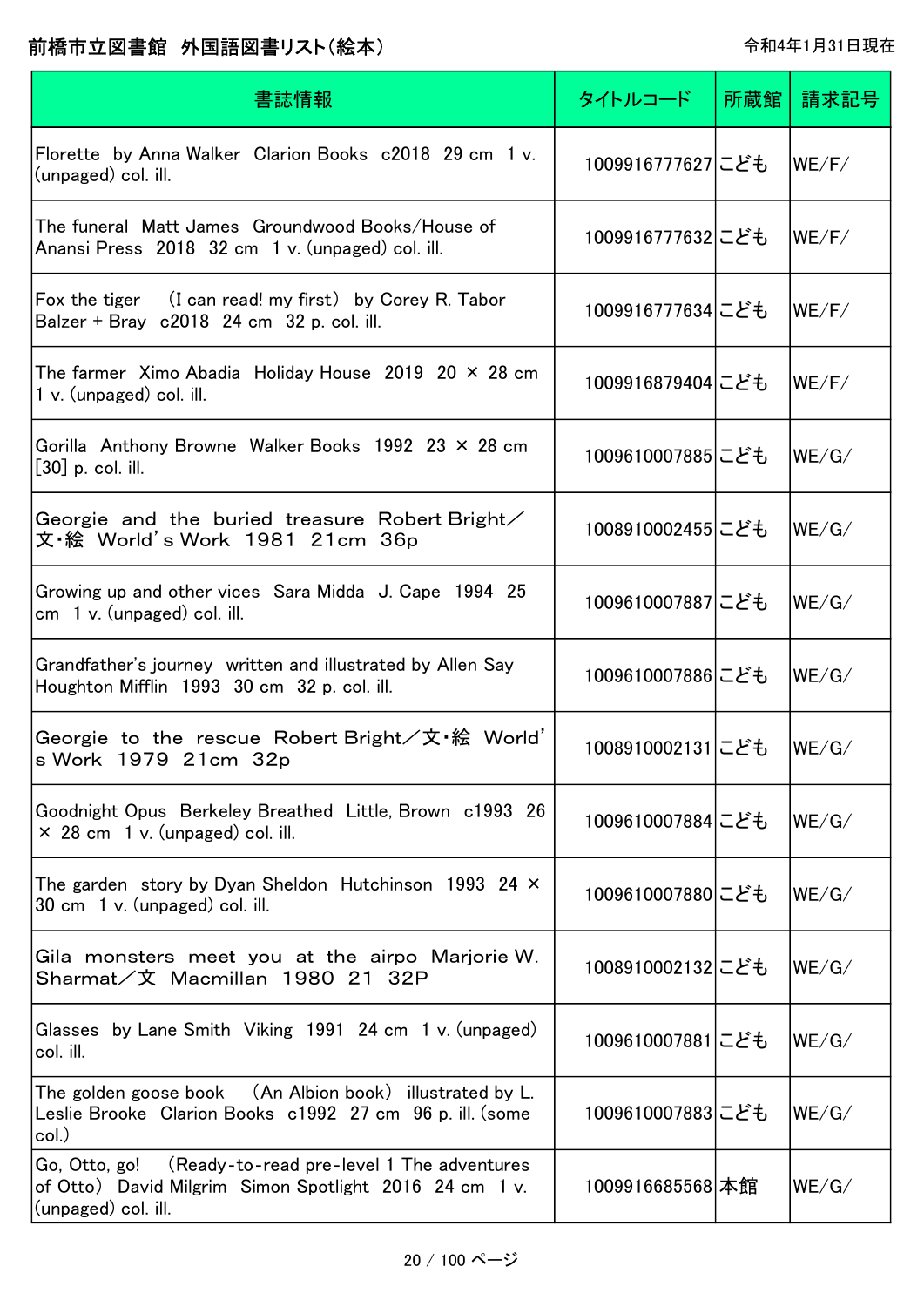| 書誌情報                                                                                                                                                 | タイトルコード          | 所蔵館丨 | 請求記号  |
|------------------------------------------------------------------------------------------------------------------------------------------------------|------------------|------|-------|
| Goldilocks and the three bears (Usborne first reading level<br>4) retold by Susanna Davidson Usborne Pub. [c2012] 21<br>cm 48 p. col. ill.           | 1009916690833 本館 |      | WE/G/ |
| The genie in the bottle $\quad$ (Usborne first reading level 2)<br>retold by Rosie Dickins Usborne Pub. [c2013] 21 cm 32 p.<br>col. ill.             | 1009916690840 本館 |      | WE/G/ |
| The giving tree by Shel Silverstein HarperCollins Publishers<br>$c1992$ 27 cm 1 v. (unpaged) ill.                                                    | 1009916059800 本館 |      | WE/G/ |
| Gaspard at the Seashore Gutman Anne 2002. 2<br>0 cm 28p                                                                                              | 1009910242750にども |      | WE/G/ |
| Gaspard in the Hospital Gutman Anne 2001. 20<br>cm <sup>28</sup> p                                                                                   | 1009910242744にども |      | WE/G/ |
| Gaspard on Vacation Gutman Anne 2001. 20 c<br>m 28p                                                                                                  | 1009910242746にども |      | WE/G/ |
| Gaspard and Lisa at the museum Gutman Anne<br>2001. 20 cm 28p                                                                                        | 1009910242739にども |      | WE/G/ |
| Gaspard and Lisa's Rainy Day Gutman Anne 200<br>3. 20 cm 28p                                                                                         | 1009910242741にども |      | WE/G/ |
| Gaspard and Lisa's Christmas Surprise Gutman A<br>nne 2002. 20 cm 28p                                                                                | 1009910242749にども |      | WE/G/ |
| Gaspard and Lisa, friends forever (The misadventures of<br>Gaspard and Lisa) Anne Gutman Knopf $c2003$ 20 $\times$ 20 cm<br>1 v. (unpaged) col. ill. | 1009916140061にども |      | WE/G/ |
| Goodnight moon by Margaret Wise Brown HarperCollins<br>Publishers $[1982]$ 18 $\times$ 22 cm 1 v. (unpaged) ill. (some col.)                         | 1009910090581にども |      | WE/G/ |
| The grouchy ladybug Eric Carle HarperCollins Publishers<br>1996 27 $\times$ 27 cm 1 v. (unpaged) col. ill.                                           | 1009910090409にども |      | WE/G/ |
| The gingerbread boy Paul Galdone Clarion Books c1975 20<br>$\times$ 26 cm 40 p. col. ill.                                                            | 1009910090410にども |      | WE/G/ |
| Goodnight moon by Margaret Wise Brown HarperCollins<br>Publishers 2005 23 $\times$ 27 cm 1 v. (unpaged) ill. (some col.)                             | 1009910090411にども |      | WE/G/ |
| The giving tree by Shel Silverstein HarperCollins Publishers<br>$c1964$ 23 cm 1 v. (unpaged) ill.                                                    | 1009910090412にども |      | WE/G/ |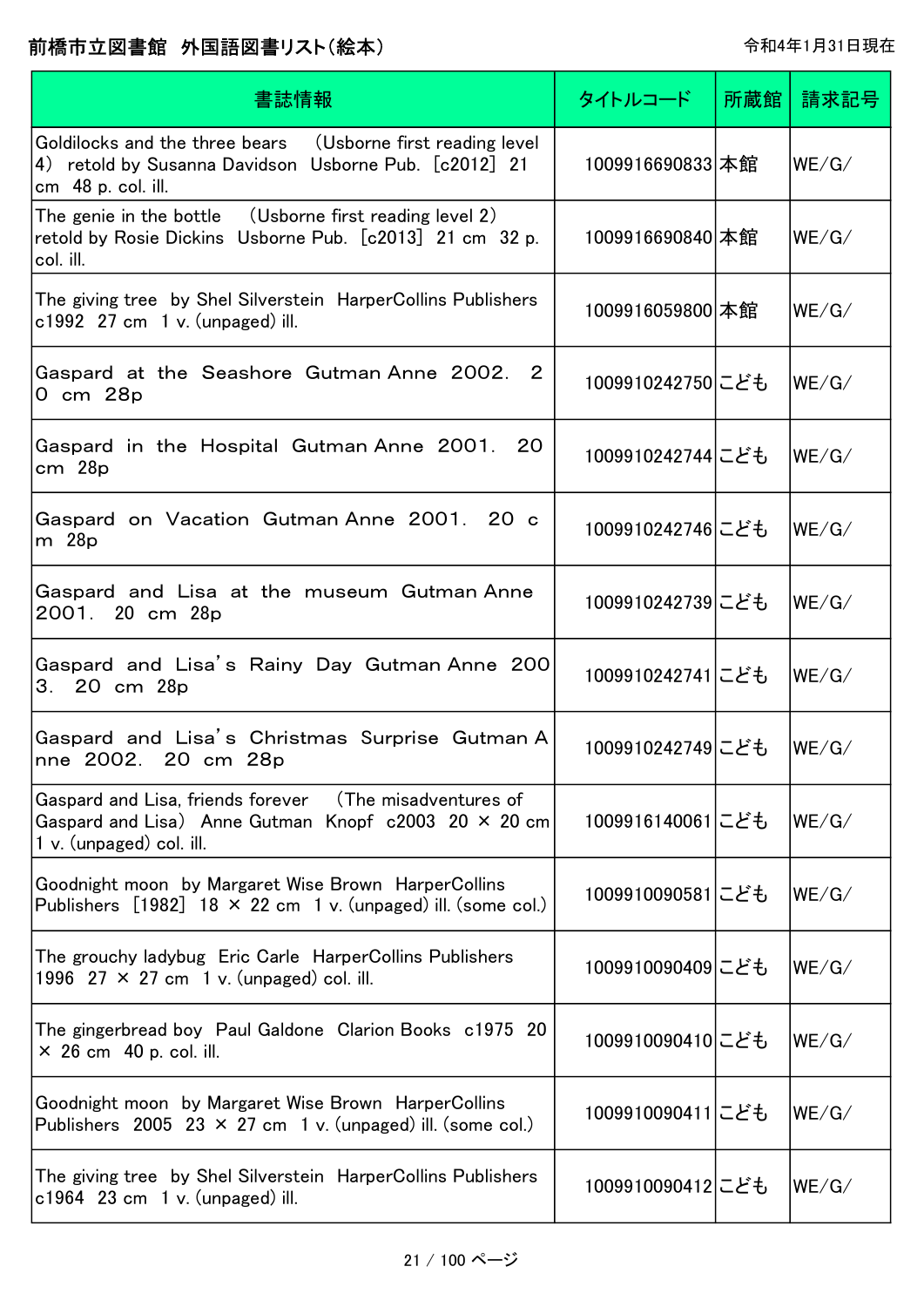| 書誌情報                                                                                                                                     | タイトルコード          | 所蔵館 | 請求記号  |
|------------------------------------------------------------------------------------------------------------------------------------------|------------------|-----|-------|
| Gone wild David McLimans Walker 2006 26 $\times$ 29 cm 1 v.<br>(unpaged) col. ill.                                                       | 1009910090512にども |     | WE/G/ |
| The gift of nothing Patrick McDonnell Little, Brown 2005<br>$18 \times 21$ cm 1 v. (unpaged) col. ill.                                   | 1009910090513にども |     | WE/G/ |
| The gift of the Magi by O. Henry Simon & Schuster Books<br>for Young Readers 2006 34 cm 1 v. (unpaged) col. ill.                         | 1009910090514にども |     | WE/G/ |
| The grouchy ladybug Eric Carle HarperCollins Publishers<br>1996 27 $\times$ 27 cm 1 v. (unpaged) col. ill.                               | 1009910090576にども |     | WE/G/ |
| The giving tree by Shel Silverstein HarperCollins Publishers<br>$c1964$ 23 cm 1 v. (unpaged) ill.                                        | 1009910090412にども |     | WE/G/ |
| Goodnight moon by Margaret Wise Brown HarperCollins<br>Publishers $[1982]$ 18 × 22 cm 1 v. (unpaged) ill. (some col.)                    | 1009910090581にども |     | WE/G/ |
| The gingerbread boy Paul Galdone Clarion Books c1975 20<br>$\times$ 26 cm 40 p. col. ill.                                                | 1009910090410にども |     | WE/G/ |
| A good day Kevin Henkes Greenwillow Books c2007 24 X<br>24 cm 1 v. (unpaged) col. ill.                                                   | 1009910161978にども |     | WE/G/ |
| The great zoo hunt (Fossette 25) Pippa Unwin<br>Macmillan Children's 1989 29 cm 32 p. : col.<br>ill.                                     | 1009810135742にども |     | WE/G/ |
| The go-kart (Oxford reading tree stage 2, stories Big books<br>pack) Roderick Hunt Oxford University Press 2004 52 cm<br>16 p. col. ill. | 1009915453743にども |     | WE/G/ |
| Goodnight moon by Margaret Wise Brown HarperFestival<br>2007 39 $\times$ 47 cm 1 v. (unpaged) ill. (some col.)                           | 1009915453748にども |     | WE/G/ |
| The greentail mouse by Leo Lionni Knopf c2001 28 cm 1<br>v. (unpaged) col. ill.                                                          | 1009915467940にども |     | WE/G/ |
| Grandpa Green Lane Smith Roaring Brook Press 2011 23<br>$\times$ 29 cm 1 v. (unpaged) col. ill.                                          | 1009916014043にども |     | WE/G/ |
| Goodnight, goodnight, construction site Sherri Duskey Rinker<br>Chronicle Books $c2011$ 26 $\times$ 27 cm 1 v. (unpaged) col. ill.       | 1009916059788にども |     | WE/G/ |
| Good night, gorilla Peggy Rathmann Putnam c1994 19 X<br>23 cm 1 v. (unpaged) col. ill.                                                   | 1009916059793にども |     | WE/G/ |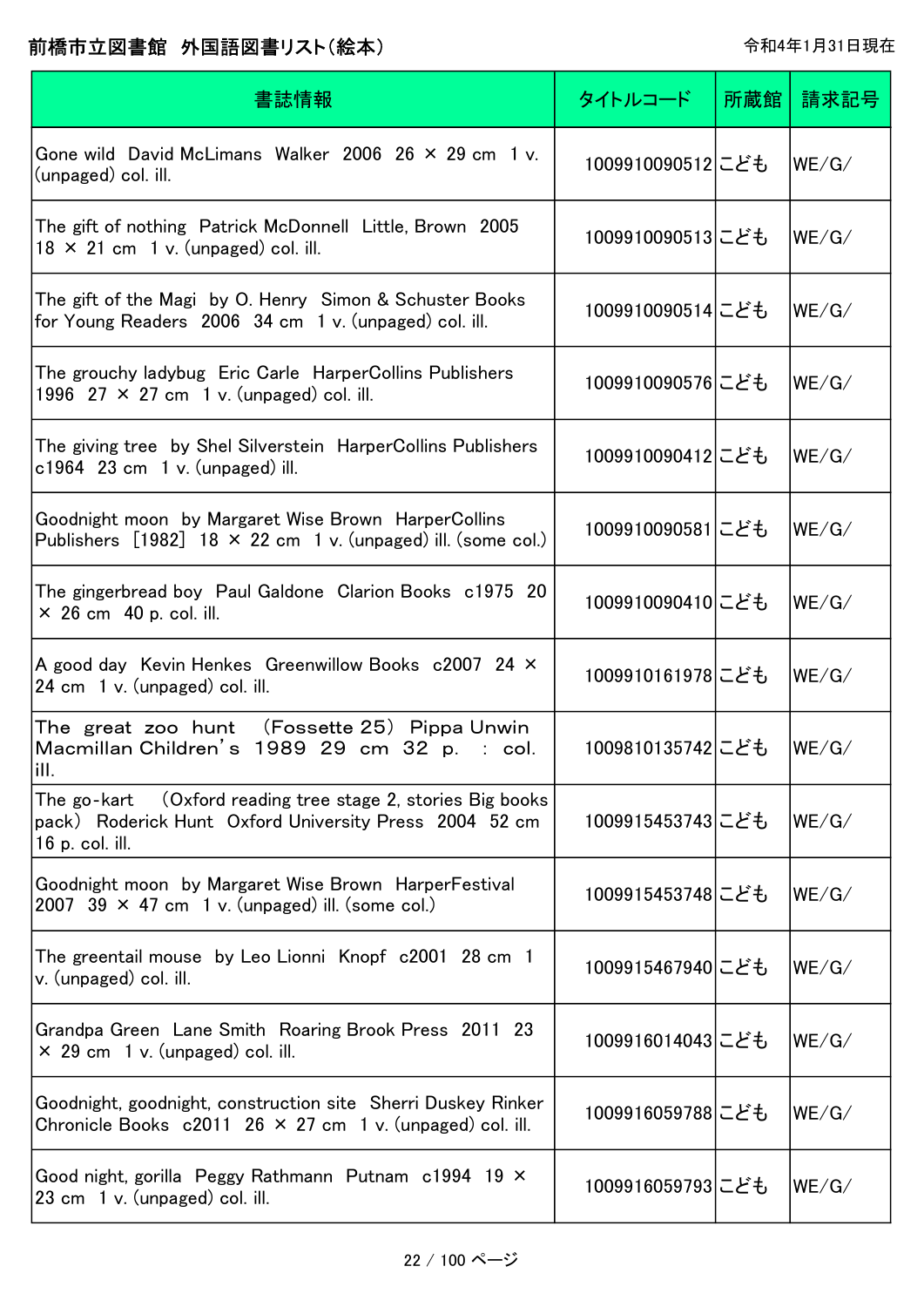| 書誌情報                                                                                                                                     | タイトルコード          | 所蔵館 | 請求記号                        |
|------------------------------------------------------------------------------------------------------------------------------------------|------------------|-----|-----------------------------|
| Good sports (Read to a child!) by Jack Prelutsky<br>Dragonfly Books 2007 22 $\times$ 28 cm 1 v. (unpaged) col. ill.                      | 1009916059794にども |     | WE/G/                       |
| The giving tree by Shel Silverstein HarperCollins Publishers<br>$c1992$ 27 cm 1 v. (unpaged) ill.                                        | 1009916059800にども |     | WE/G/                       |
| The gruffalo Julia Donaldson Dial Books for Young Readers<br>$c1999$ 28 cm 1 v. (unpaged) col. ill.                                      | 1009916061725にども |     | WE/G/                       |
| Guess how much I love you (A Walker big book) written by<br>Sam McBratney Walker Books 2008 39 cm 1 v. (unpaged)<br>col. ill.            | 1009916649513にども |     | WE/G/                       |
| Green eggs and ham (Beginner books I can read it all by<br>myself B-16) by Dr. Seuss Beginner Books c1988 24 cm<br>62 p. col. ill.       | 1009916646242にども |     | WE/G/                       |
| Good night Owl Greg Pizzoli Disney Hyperion 2016 27 cm<br>1 v. (unpaged) col. ill.                                                       | 1009916685567にども |     | WE/G/                       |
| Go, Otto, go! (Ready-to-read pre-level 1 The adventures<br>of Otto) David Milgrim Simon Spotlight 2016 24 cm 1 v.<br>(unpaged) col. ill. | 1009916685568にども |     | WE/G/                       |
| Gracie meets a ghost Keiko Sena Museyon c1975 25 cm 1<br>v. (unpaged) col. ill.                                                          | 1009916949549にども |     | WE/G/                       |
| Guess how much I love you written by Sam McBratney<br>Walker Books 2018 27 cm 1 v. (unpaged) col. ill.                                   | 1009916949553にども |     | $ \mathsf{WE}/\mathsf{G}/ $ |
| Historia verdadera de una princesa (Sonrisa 53)<br>Ines Arredondo/さく 丸善メイツ 1989.<br>23cm 33p                                             | 1009110035735にども |     | $ \mathsf{WE}/\mathsf{H}/$  |
| The Hobyahs Val Biro/文·絵 Oxford 1985 28 32<br>P                                                                                          | 1008910002171にども |     | WE/H/                       |
| Hiawatha $(Sonrisa 51)$ Henry Wadsworth Long/<br>原作 丸善メイツ 1983 31 25P                                                                    | 1009110035771にども |     | $ \mathsf{WE}/\mathsf{H}/$  |
| Harvey Slumfenburger's Christmas present John Burningham<br>Walker Books 1993 31 cm 1 v. (unpaged) col. ill.                             | 1009610007890にども |     | WE/H/                       |
| Hurricane David Wiesner Clarion Books c1990 24 × 29 cm<br>$[32]$ p. col. ill.                                                            | 1009610007896にども |     | WE/H/                       |
| Harry and the terrible whatzit Dick Gackenback $\angle$<br>文・絵 Clarion Books 1977 22 32P                                                 | 1008910002133にども |     | $ \mathsf{WE}/\mathsf{H}/$  |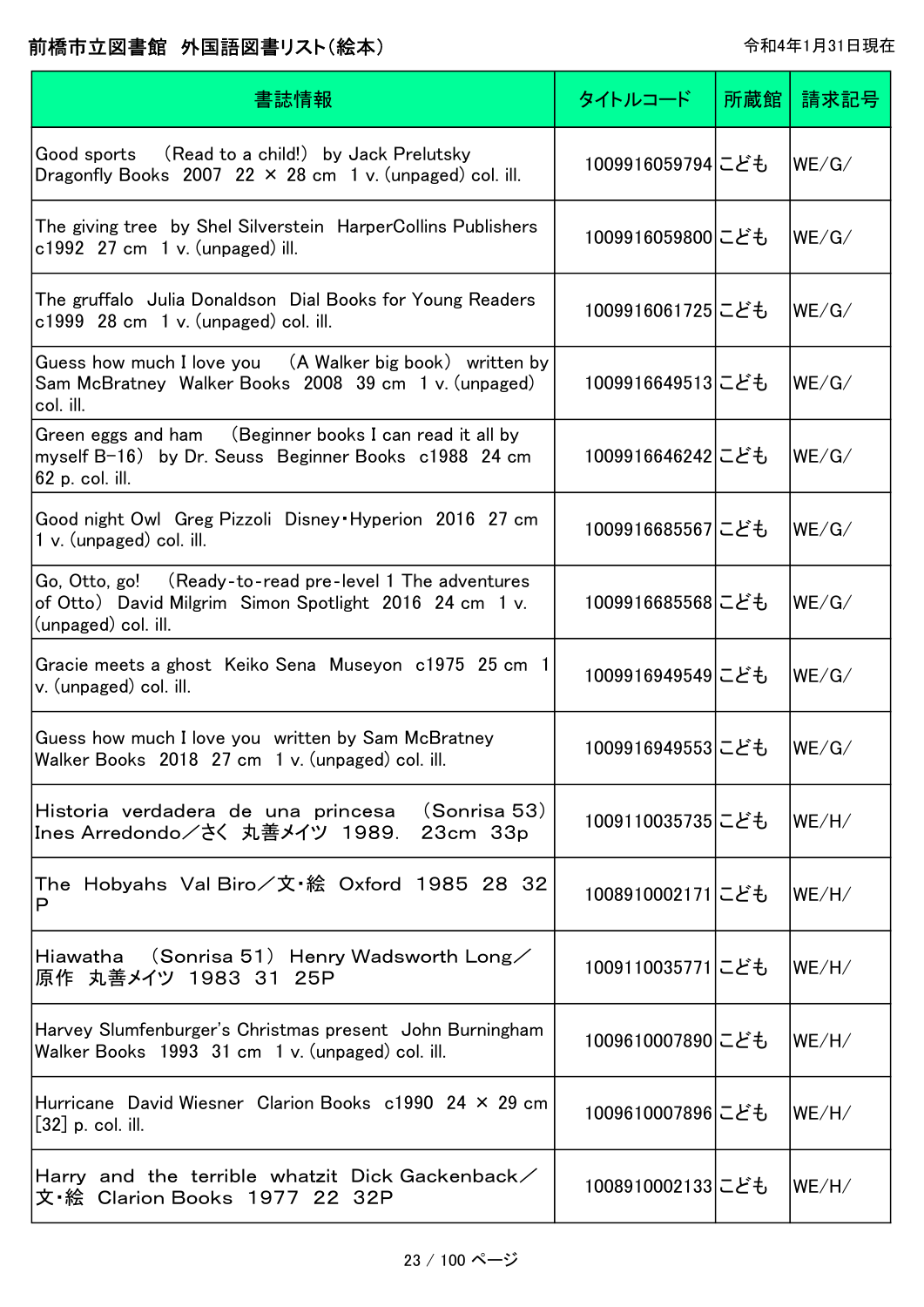| 書誌情報                                                                                                                                          | タイトルコード          | 所蔵館 | 請求記号  |
|-----------------------------------------------------------------------------------------------------------------------------------------------|------------------|-----|-------|
| The happy Hocky family! Lane Smith Viking 1993 24 cm<br>60 p. col. ill.                                                                       | 1009610007889にども |     | WE/H/ |
| Hopper's Easter surprise by Kathrin Siegenthaler and North-<br>South Books 1993 30 cm [24] p. col. ill.                                       | 1009610007893にども |     | WE/H/ |
| Hip Cat by Jonathan London Chronicle Books c1993 29 cm<br>1 v. (unpaged) col. ill.                                                            | 1009610007892にども |     | WE/H/ |
| Horatio's bed Camilla Ashforth Walker Books 1992 25 cm<br>1 v. (unpaged) col. ill.                                                            | 1009610007894にども |     | WE/H/ |
| How dogs really work! by Alan Snow Little, Brown c1993 28<br>$\times$ 28 cm 27 p. ill. (some col.)                                            | 1009610007895にども |     | WE/H/ |
| Hey! get off our train John Burningham Crown Publishers<br>c1989 24 $\times$ 30 cm [48] p. col. ill.                                          | 1009610007891にども |     | WE/H/ |
| The hare and the tortoise $\quad$ (Usborne first reading level 4)<br>based on a story by Aesop Usborne Pub. [c2011] 21 cm 48<br>p. col. ill.  | 1009916690831 本館 |     | WE/H/ |
| How elephants lost their wings (Usborne first reading level<br>2) retold by Lesley Sims Usborne Pub. [c2011] 21 cm 32<br>p. col. ill.         | 1009916690843 本館 |     | WE/H/ |
| The happy day by Ruth Krauss HarperCollins Publishers<br>1989 $31 \text{ cm}$ 1 v. (unpaged) ill.                                             | 1009910090417 本館 |     | WE/H/ |
| Harry, the dirty dog by Gene Zion HarperCollins c1984 29<br>cm 1 v. (unpaged) col. ill.                                                       | 1009910090415 本館 |     | WE/H/ |
| Have you seen my cat? (The world of Eric Carle) Eric<br>Carle Aladdin Paperbacks 1997 19 $\times$ 27 cm 1 v. (unpaged)<br>col. ill.           | 1009916888224 本館 |     | WE/H/ |
| Maisy Lucy Cousins Walker Books<br>Happy birthday,<br>c1998 20 cm                                                                             | 1009916495449にども |     | WE/H/ |
| Harry by the sea by Gene Zion HarperCollins c1965 29 cm<br>1 v. (unpaged) col. ill.                                                           | 1009910090414にども |     | WE/H/ |
| Harry, the dirty dog by Gene Zion HarperCollins c1984 29<br>$cm \quad 1 \, v.$ (unpaged) col. ill.                                            | 1009910090415にども |     | WE/H/ |
| The hello, goodbye window story by Norton Juster Michael<br>di Capua Books/Hyperion Books for Children 2005 29 cm 1<br>v. (unpaged) col. ill. | 1009910090416にども |     | WE/H/ |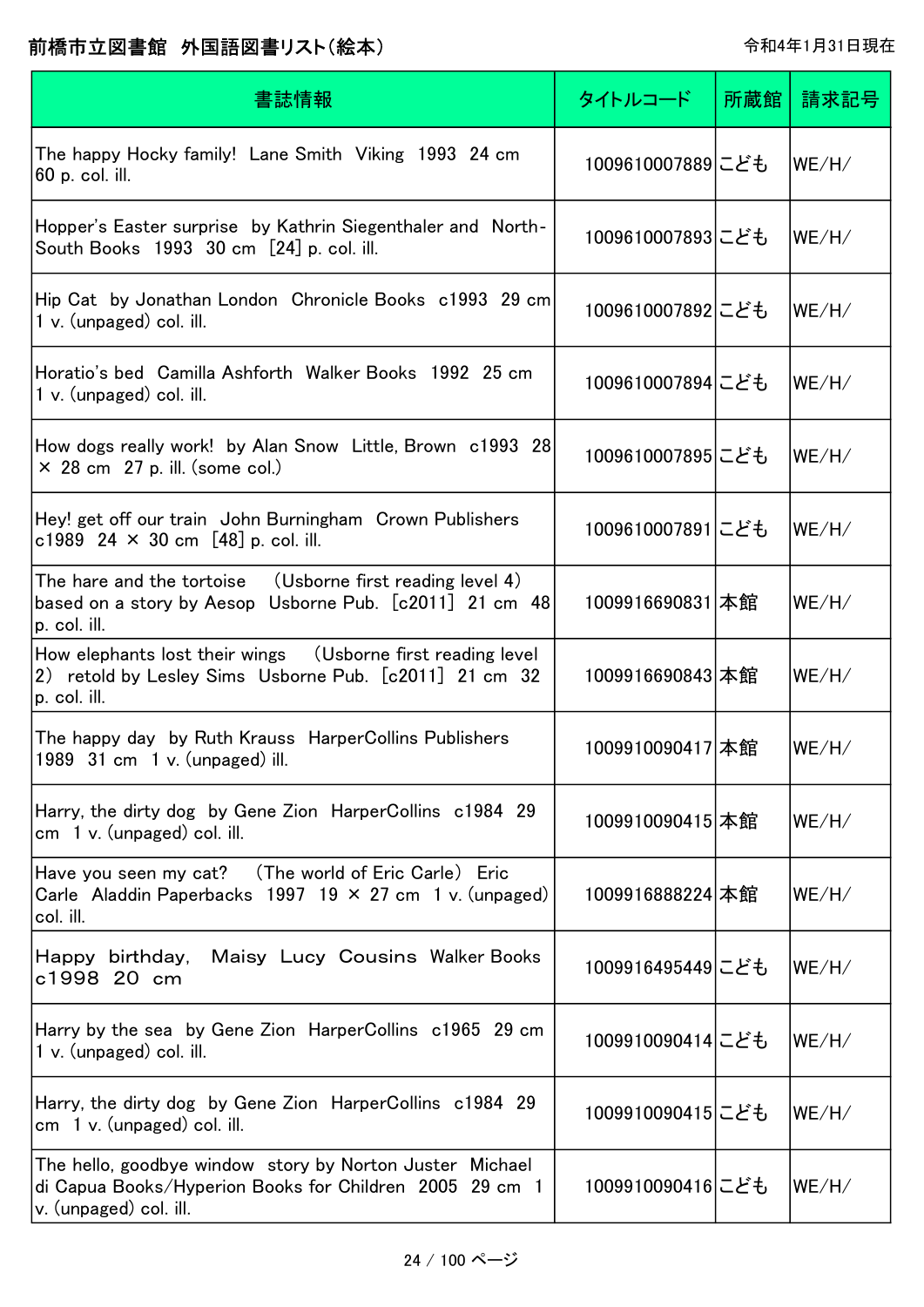| 書誌情報                                                                                                                                                            | タイトルコード          | 所蔵館 | 請求記号  |
|-----------------------------------------------------------------------------------------------------------------------------------------------------------------|------------------|-----|-------|
| The happy day by Ruth Krauss HarperCollins Publishers<br>1989 31 cm 1 v. (unpaged) ill.                                                                         | 1009910090417にども |     | WE/H/ |
| The happy lion roars by Louise Fatio Knopf [2006] 27 cm<br>1 v. (unpaged) ill. (some col.)                                                                      | 1009910090515にども |     | WE/H/ |
| Hansel & Gretel [from the story by the Brothers Grimm]<br>Usborne Pub. 2005 21 cm 48 p. col. ill.                                                               | 1009910090567にども |     | WE/H/ |
| Harry, the dirty dog by Gene Zion HarperCollins c1984 29<br>cm $1 v$ . (unpaged) col. ill.                                                                      | 1009910090415にども |     | WE/H/ |
| Hickory dickory dock Keith Baker Harcourt c2007 29 cm 1<br>v. (unpaged) col. ill.                                                                               | 1009910161975にども |     | WE/H/ |
| Hello twins Charlotte Voake Walker Books 2006 28 cm 1<br>v. (unpaged) col. ill.                                                                                 | 1009910161990にども |     | WE/H/ |
| The  highwayman    (Fossette 32)Alfred Noyes  Oxf<br>ord University Pr $1995$ 29 cm $[30]$ p. : ill.                                                            | 1009810135749にども |     | WE/H/ |
| Hanul yolligo ttang yollida (Fossette 54) I Suja<br>c1995 28 cm [30] p. : col. ill.                                                                             | 1009810135773にども |     | WE/H/ |
| Hug time Patrick McDonnell Little, Brown 2007 18 × 21<br>$cm \quad 1 \, v.$ (unpaged) col. ill.                                                                 | 1009916059790にども |     | WE/H/ |
| Heart of a snowman by Mary Kuryla and HarperCollins<br>Publishers c2009 29 cm 1 v. (unpaged) col. ill.                                                          | 1009916059804にども |     | WE/H/ |
| Hooray for Diffendoofer Day! Dr. Seuss Knopf c1998 29 cm<br>1 v. (unpaged) col. ill.                                                                            | 1009916059801にども |     | WE/H/ |
| Here is the baby written by Polly Kanevsky Schwartz &<br>Wade Books c2014 29 cm 1 v. (unpaged) col. ill.                                                        | 1009916469443にども |     | WE/H/ |
| Harlem hellfighters J. Patrick Lewis Creative Editions 2014<br>32 cm 31 p. col. ill.                                                                            | 1009916469440にども |     | WE/H/ |
| Hop on Pop $($ Beginner books I can read it all by myself B-<br>29) by Dr. Seuss Beginner Books c1991 24 cm 64 p. col.<br>lill.                                 | 1009916646244にども |     | WE/H/ |
| Have you seen my cat? (The world of Eric Carle My little<br>$\vert$ library) Eric Carle Aladdin Paperbacks 1997 19 $\times$ 26 cm<br>$1 v.$ (unpaged) col. ill. | 1009916690804にども |     | WE/H/ |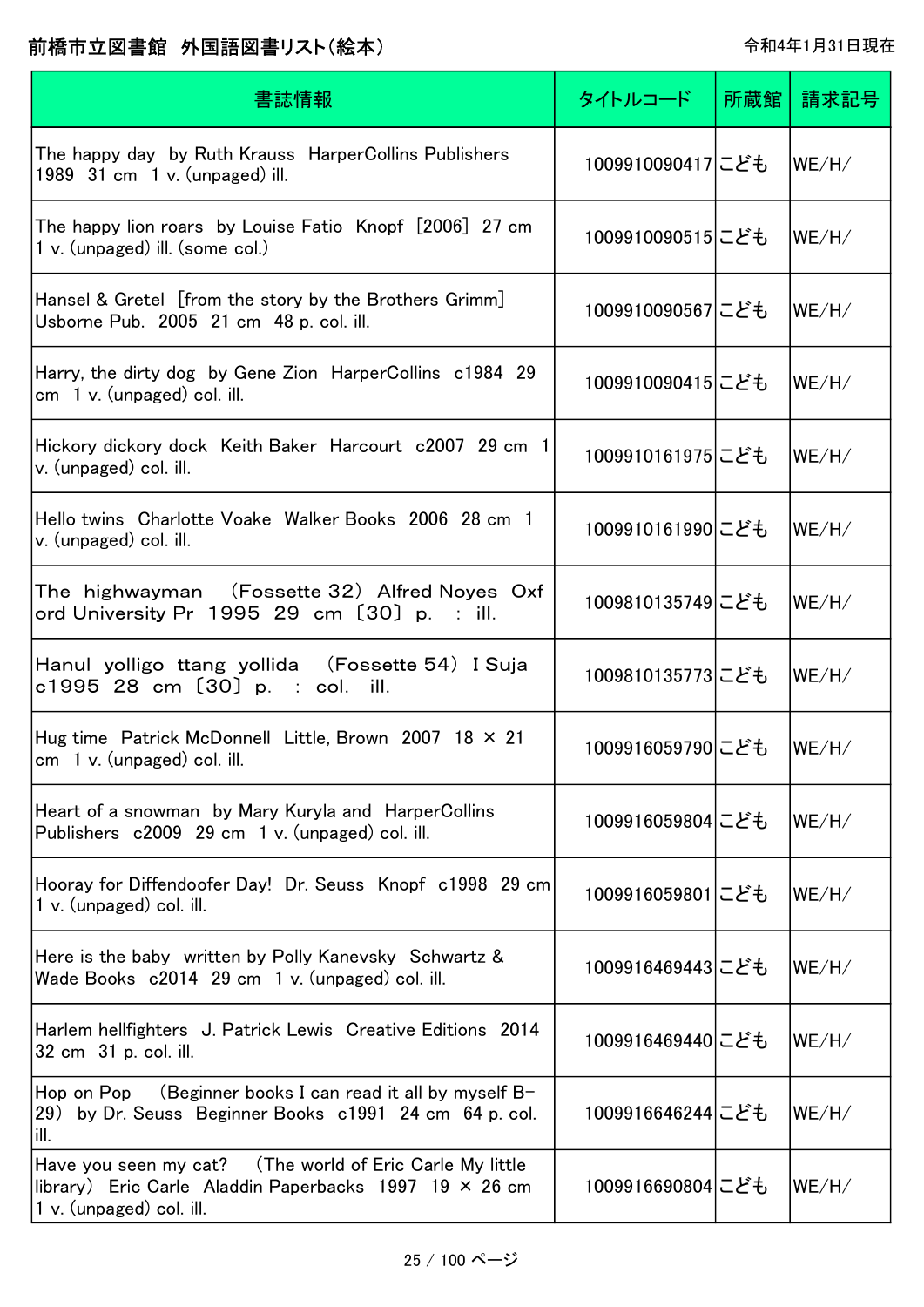| 書誌情報                                                                                                                     | タイトルコード          | 所蔵館 | 請求記号  |
|--------------------------------------------------------------------------------------------------------------------------|------------------|-----|-------|
| How do you feel? (NoBuYoung) Anthony Browne JYbooks<br>$c2014$ 28 cm 1 v. (unpaged) col. ill.                            | 1009916690805にども |     | WE/H/ |
| Hippo has a hat written by Julia Donaldson Macmillan<br>Children's Books 2007 25 $\times$ 25 cm 1 v. (unpaged) col. ill. | 1009916740821にども |     | WE/H/ |
| Hello lighthouse Sophie Blackall Little, Brown 2018 31 cm<br>1 v. (unpaged) col. ill.                                    | 1009916777621にども |     | WE/H/ |
| A house that once was written by Julie Fogliano Roaring<br>Brook Press 2018 28 cm 1 v. (unpaged) col. ill.               | 1009916777629にども |     | WE/H/ |
| If you give a mouse a cookie Laura Joffe Numeroff<br>HarperCollins $c1985$ 22 cm $[32]$ p. col. ill.                     | 1009610007899にども |     | WE/I/ |
| Insectlopedia Florian, Douglas 1998. 26cm 47p                                                                            | 1009910191188 本館 |     | WE/I/ |
| I'll always love you by Hans Wilhelm Crown Publishers<br>c1985 19 $\times$ 24 cm [31] p. col. ill.                       | 1009610007897にども |     | WE/I/ |
| I'll be you and you be me Ruth Krauss/文 Harp<br>er & Row 1954 23cm 32p                                                   | 1008910002134にども |     | WE/I/ |
| It was a dark and stormy night Janet and Allan Ahlberg<br>Viking 1993 31 cm 1 v. (unpaged) col. ill.                     | 1009610007901にども |     | WE/I/ |
| It's my birthday Helen Oxenbury Walker Books 1994 22 cm<br>$[22]$ p. col. ill.                                           | 1009610007900にども |     | WE/I/ |
| The ice palace Angela McAllister Hutchinson 1994 25 $\times$<br>27 cm 1 v. (unpaged) col. ill.                           | 1009610007898にども |     | WE/I/ |
| I see a cat (I like to read) Paul Meisel Holiday House<br>$c2017$ 27 cm 1 v. (unpaged) col. ill.                         | 1009916685562 本館 |     | WE/I/ |
| It might be an apple Shinsuke Yoshitake Thames & Hudson<br>2015 27 cm 1 v. (unpaged) col. ill.                           | 1009916618644 本館 |     | WE/I/ |
| I can be anything Shinsuke Yoshitake Chronicle Books 2020<br>22 cm 1 v. (unpaged) col. ill.                              | 1009916856503 本館 |     | WE/I/ |
| I'll always love you by Hans Wilhelm Dragonfly Books c1985<br>$18 \times 23$ cm 1 v. (unpaged) col. ill.                 | 1009916888225 本館 |     | WE/I/ |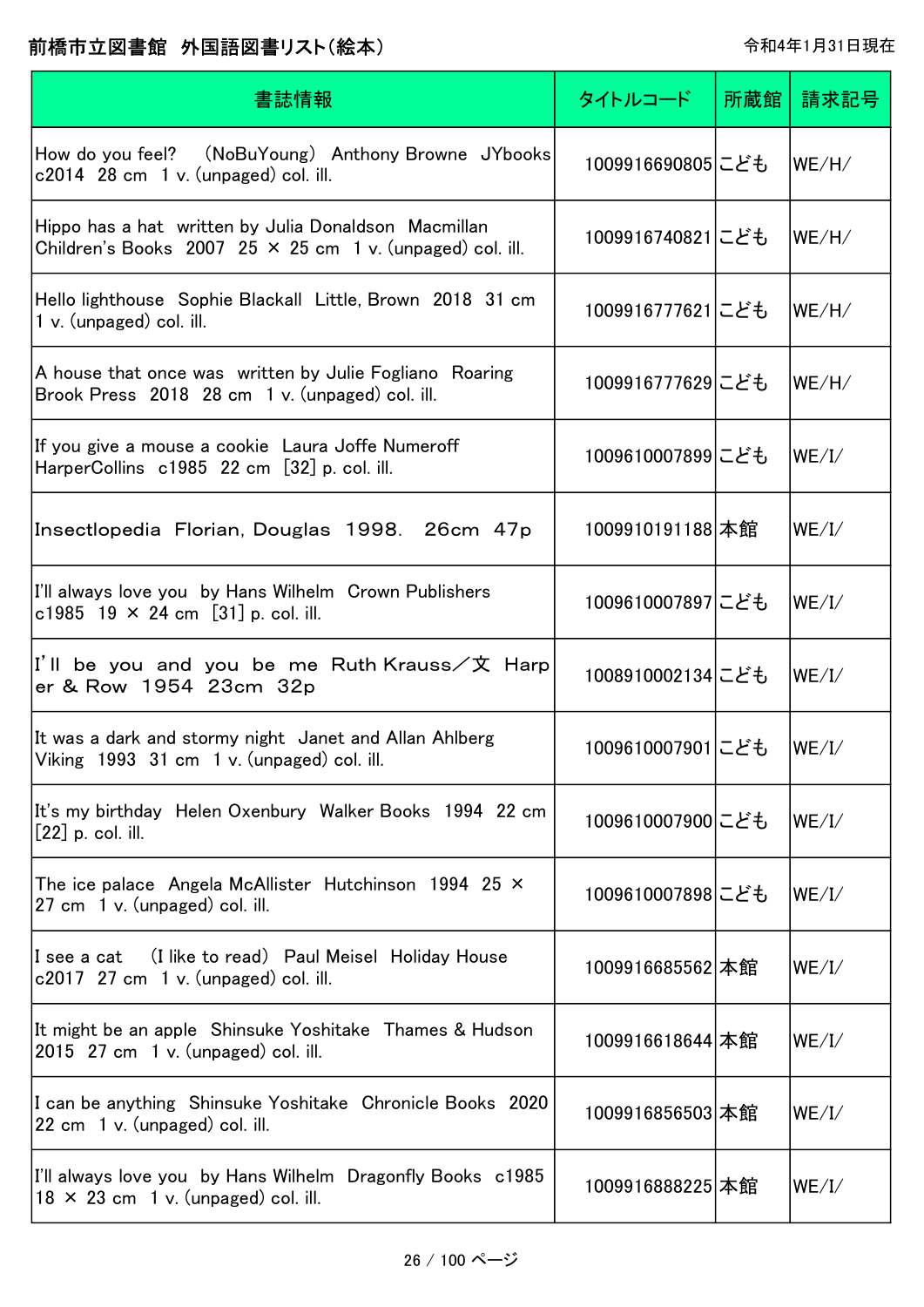| 書誌情報                                                                                                                            | タイトルコード          | 所蔵館 | 請求記号  |
|---------------------------------------------------------------------------------------------------------------------------------|------------------|-----|-------|
| The important book words by Margaret Wise Brown<br>HarperCollins Publishers c1977 27 cm 1 v. (unpaged) ill.<br>(some col.)      | 1009910090419 本館 |     | WE/I/ |
| I will love you forever Tatsuya Miyanishi, translation by<br>Mariko Shii Gharbi Museyon c2006 27 cm 1 v. (unpaged)<br>col. ill. | 1009916949522 本館 |     | WE/I/ |
| In the night kitchen Maurice Sendak HarperCollins c1970<br>29 cm 1 v. (unpaged) col. ill.                                       | 1009910090418にども |     | WE/I/ |
| The important book words by Margaret Wise Brown<br>HarperCollins Publishers c1977 27 cm 1 v. (unpaged) ill.<br>(some col.)      | 1009910090419にども |     | WE/I/ |
| It's a dog's life (A Minedition book) Paul Banks Minedition<br>c2005 30 cm 1 v. (unpaged) col. ill.                             | 1009910090516にども |     | WE/I/ |
| In the night kitchen Maurice Sendak HarperCollins c1970<br>29 cm 1 v. (unpaged) col. ill.                                       | 1009910090418にども |     | WE/I/ |
| (Cartwheel books I spy books) photographs by<br>$I$ spy<br>Walter Wick Scholastic c1992 32 cm 33 p. col. ill.                   | 1009910090590にども |     | WE/I/ |
| I spy Christmas (Cartwheel books I spy books)<br>photographs by Walter Wick Scholastic c1992 32 cm 33 p.<br>col. ill.           | 1009910090591にども |     | WE/I/ |
| I spy fantasy (Cartwheel books I spy books) photographs<br>by Walter Wick Scholastic c1994 32 cm 37 p. col. ill.                | 1009910090592にども |     | WE/I/ |
| I spy fun house (Cartwheel books I spy books)<br>photographs by Walter Wick Scholastic c1993 32 cm 33 p.<br>col. ill.           | 1009910090593にども |     | WE/I/ |
| I spy spooky night (Cartwheel books I spy books)<br>photographs by Walter Wick Scholastic c1996 32 cm 31 p.<br>col. ill.        | 1009910090594にども |     | WE/I/ |
| I spy treasure hunt (Cartwheel books I spy books)<br>photographs by Walter Wick Scholastic c1999 32 cm 36 p.<br>col. ill.       | 1009910090595にども |     | WE/I/ |
| I spy school days (Cartwheel books I spy books)<br>photographs by Walter Wick Scholastic c1995 32 cm 33 p.<br>col. ill.         | 1009910090600にども |     | WE/I/ |
| I spy mystery (Cartwheel books I spy books) photographs<br>by Walter Wick Scholastic c1993 32 cm 37 p. col. ill.                | 1009910090601にども |     | WE/I/ |
| I spy gold challenger! (Cartwheel books I spy books)<br>photographs by Walter Wick Scholastic c1998 32 cm 31 p.<br>col. ill.    | 1009910090602にども |     | WE/I/ |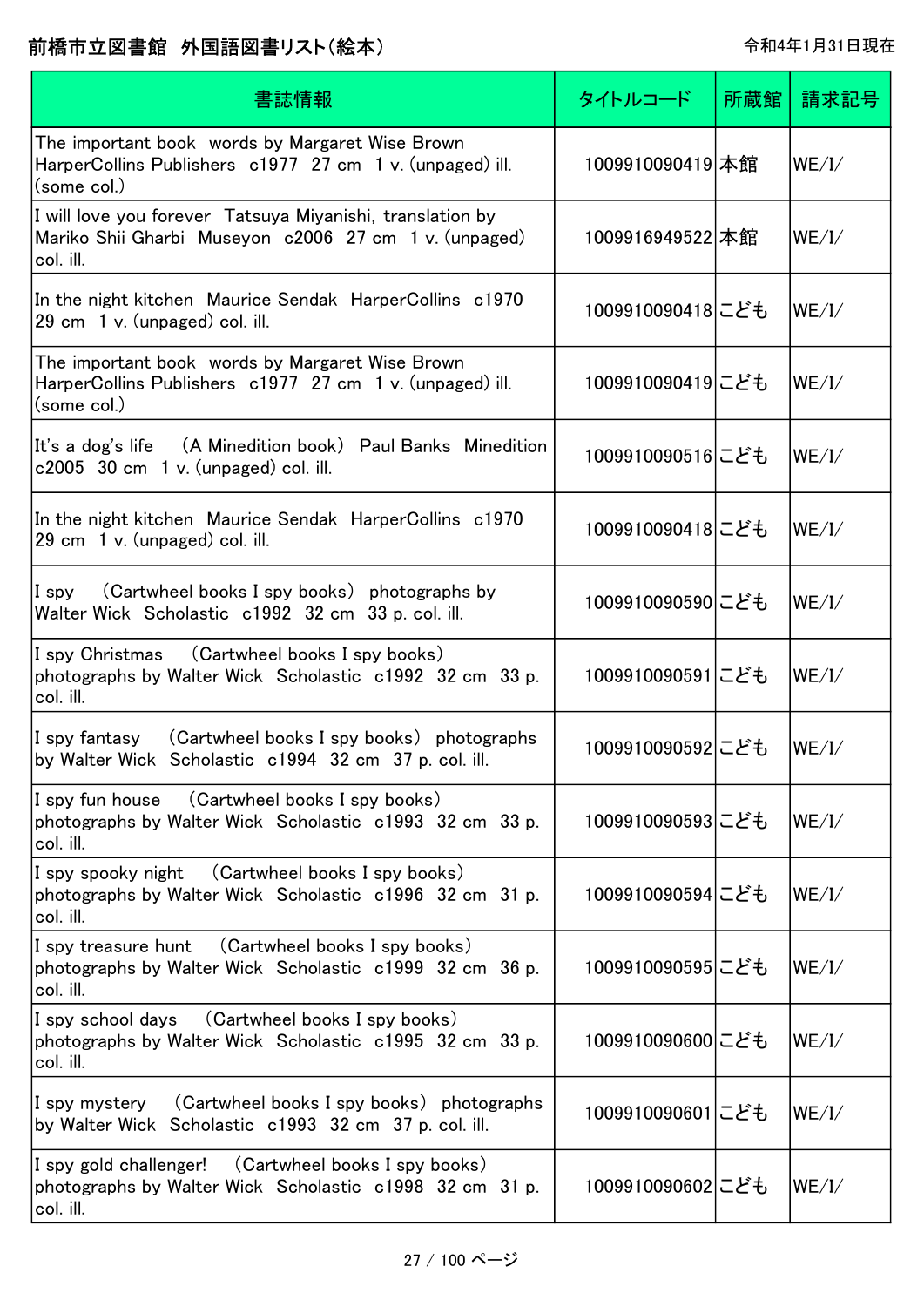| 書誌情報                                                                                                                                  | タイトルコード          | 所蔵館 | 請求記号  |
|---------------------------------------------------------------------------------------------------------------------------------------|------------------|-----|-------|
| I spy super challenger! (Cartwheel books I spy books)<br>photographs by Walter Wick Scholastic c1997 32 cm 31 p.<br>col. ill.         | 1009910090603にども |     | WE/I/ |
| I spy extreme challenger!<br>(Cartwheel books I spy books)<br>photographs by Walter Wick Scholastic c2000 32 cm 31 p.<br>col. ill.    | 1009910090604にども |     | WE/I/ |
| I spy ultimate challenger! (Cartwheel books I spy books)<br>photographs by Walter Wick Scholastic c2003 32 cm 31 p.<br>col. ill.      | 1009910090605にども |     | WE/I/ |
| Inter-City Charles Keeping/著 Oxford 1977 1サツ                                                                                          | 1008910002138にども |     | WE/I/ |
| I love Christmas by Anna Walker Simon & Schuster Books<br>for Young Readers 2009 21 $\times$ 22 cm 1 v. (unpaged) col. ill.           | 1009915494179にども |     | WE/I/ |
| Interrupting chicken David Ezra Stein Candlewick Press<br>2010 23 $\times$ 28 cm 1 v. (unpaged) col. ill.                             | 1009915564405にども |     | WE/I/ |
| I like me! Nancy Carlson Viking 1988 27 cm 1 v. (unpaged)<br>col. ill.                                                                | 1009915592468にども |     | WE/I/ |
| In the forest story and pictures by Marie Hall Ets Penguin<br>2006 19 $\times$ 24 cm 1 v. (unpaged) ill.                              | 1009915592474にども |     | WE/I/ |
| I live in Tokyo written & illustrated by Mari Takabayashi<br>Houghton Mifflin 2001 29 cm 1 v. (unpaged) col. ill.                     | 1009915592476にども |     | WE/I/ |
| It's Christmas, David! by David Shannon Blue Sky Press<br>$c2010$ 29 cm 1 v. (unpaged) col. ill.                                      | 1009915594610にども |     | WE/I/ |
| (Stories without words) Arthur Geisert Enchanted<br>Ice<br>Lion Books 2011 16 $\times$ 27 cm 1 v. (unpaged) col. ill.                 | 1009916014044にども |     | WE/I/ |
| I want my hat back Jon Klassen Walker Books 2011 29 cm<br>1 v. (unpaged) col. ill.                                                    | 1009916014045にども |     | WE/I/ |
| If you give a dog a donut $($ An if you give-book) written by<br>Laura Numeroff Balzer + Bray c2011 24 cm 1 v. (unpaged)<br>col. ill. | 1009916059781にども |     | WE/I/ |
| I will never not ever eat a tomato Lauren Child Candlewick<br>Press 2000 29 cm 1 v. (unpaged) col. ill.                               | 1009916059784にども |     | WE/I/ |
| It's a book Lane Smith Roaring Brook Press 2010 27 cm 1<br>v. (unpaged) col. ill.                                                     | 1009916061726にども |     | WE/I/ |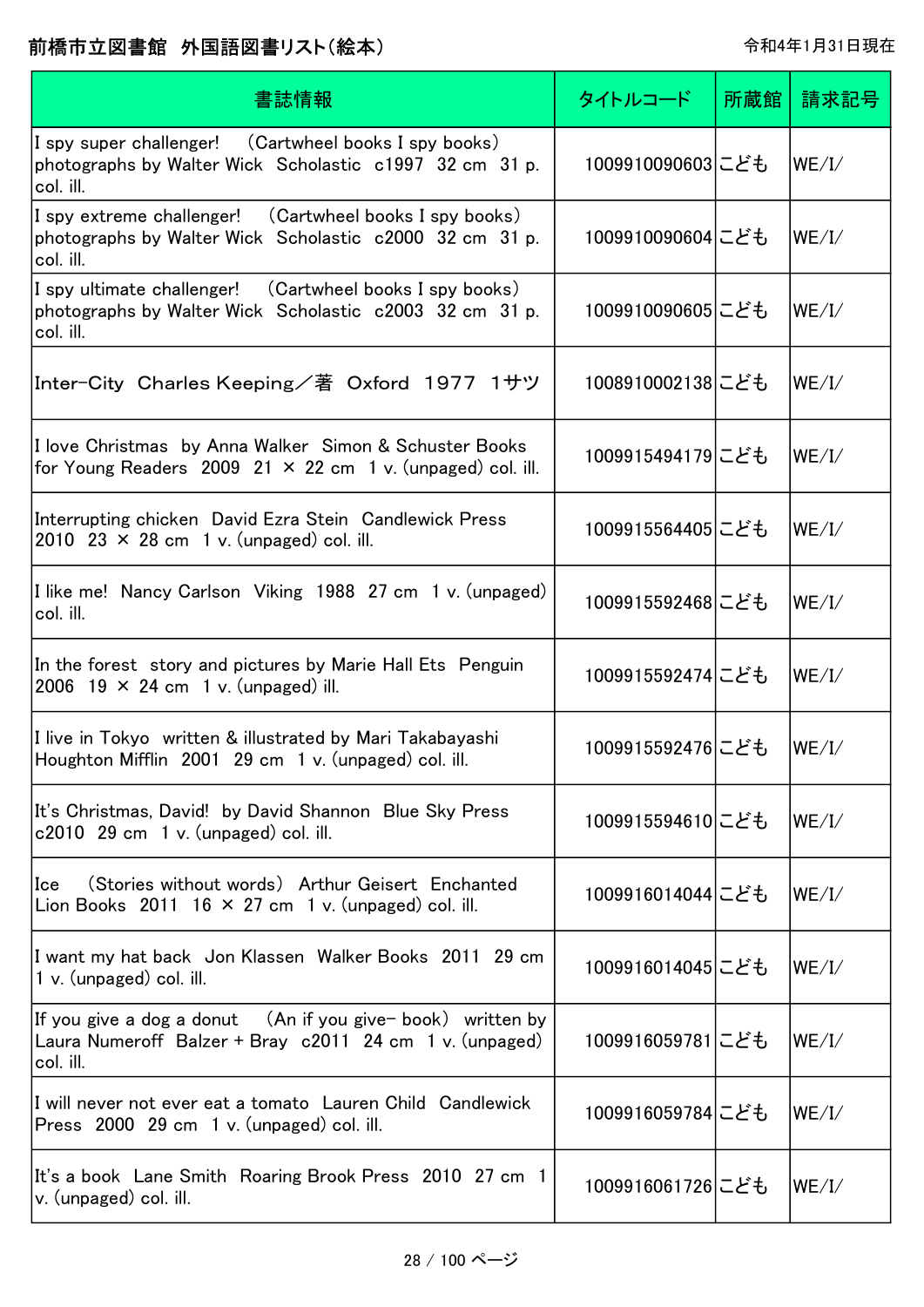| 書誌情報                                                                                                                                      | タイトルコード          | 所蔵館 | 請求記号  |
|-------------------------------------------------------------------------------------------------------------------------------------------|------------------|-----|-------|
| It might be an apple Shinsuke Yoshitake Thames & Hudson<br>2015 27 cm 1 v. (unpaged) col. ill.                                            | 1009916618644にども |     | WE/I/ |
| Inch by inch Leo Lionni Knopf c1988 28 cm 1 v. (unpaged)<br>col. ill.                                                                     | 1009916649501にども |     | WE/I/ |
| If you give a mouse a cookie Laura Joffe Numeroff<br>HarperCollins Publishers 1996 43 cm 1 v. (unpaged) col. ill.                         | 1009916649515にども |     | WE/I/ |
| If you give a pig a pancake by Laura Numeroff Laura<br>Geringer Book 2000 44 cm 1 v. (unpaged) col. ill.                                  | 1009916649516にども |     | WE/I/ |
| I went walking written by Sue Williams JYbooks c1989 26<br>$\times$ 27 cm 1 v. (unpaged) col. ill.                                        | 1009916690803にども |     | WE/I/ |
| I can be anything Shinsuke Yoshitake Chronicle Books 2020<br>22 cm 1 v. (unpaged) col. ill.                                               | 1009916856503こども |     | WE/I/ |
| Ice bear Davies Nicola Candlewick Press 2008 25 cm 27<br>p. col. ill.                                                                     | 1009916917487にども |     | WE/I/ |
| I don't want to be a frog written by Petty Dev Doubleday<br>Books for Young Readers $c2015$ 27 $\times$ 27 cm 1 v. (unpaged)<br>col. ill. | 1009916949552にども |     | WE/I/ |
| It's okay to be different Todd Parr Little, Brown 2009 25<br>$\times$ 25 cm 1 v. (unpaged) col. ill.                                      | 1009916949557にども |     | WE/I/ |
| I will love you forever Tatsuya Miyanishi, translation by<br>Mariko Shii Gharbi Museyon c2006 27 cm 1 v. (unpaged)<br>col. ill.           | 1009916949522にども |     | WE/I/ |
| I know numbers! Taro Gomi Chronicle Books 2017 23 × 26<br>cm 32 p. col. ill.                                                              | 1009916949542にども |     | WE/I/ |
| I spy by Caitlin Haynes Random House c2014 23 cm 30 p.<br>col. ill.                                                                       | 1009916951345にども |     | WE/I/ |
| If you come to Earth by Sophie Blackall Chronicle Books<br>c2020 30cm 1 v. (unpaged) col. ill.                                            | 1009916998769にども |     | WE/I/ |
| I'm sticking with you Prasadam-Halls Smriti Godwin Books<br>2020 29cm 1 v. (unpaged) col. ill.                                            | 1009916998759にども |     | WE/I/ |
| I talk like a river words by Jordan Scott Neal Porter<br>Books/Holiday House c2020 27cm 1 v. (unpaged) col. ill.                          | 1009916998766にども |     | WE/I/ |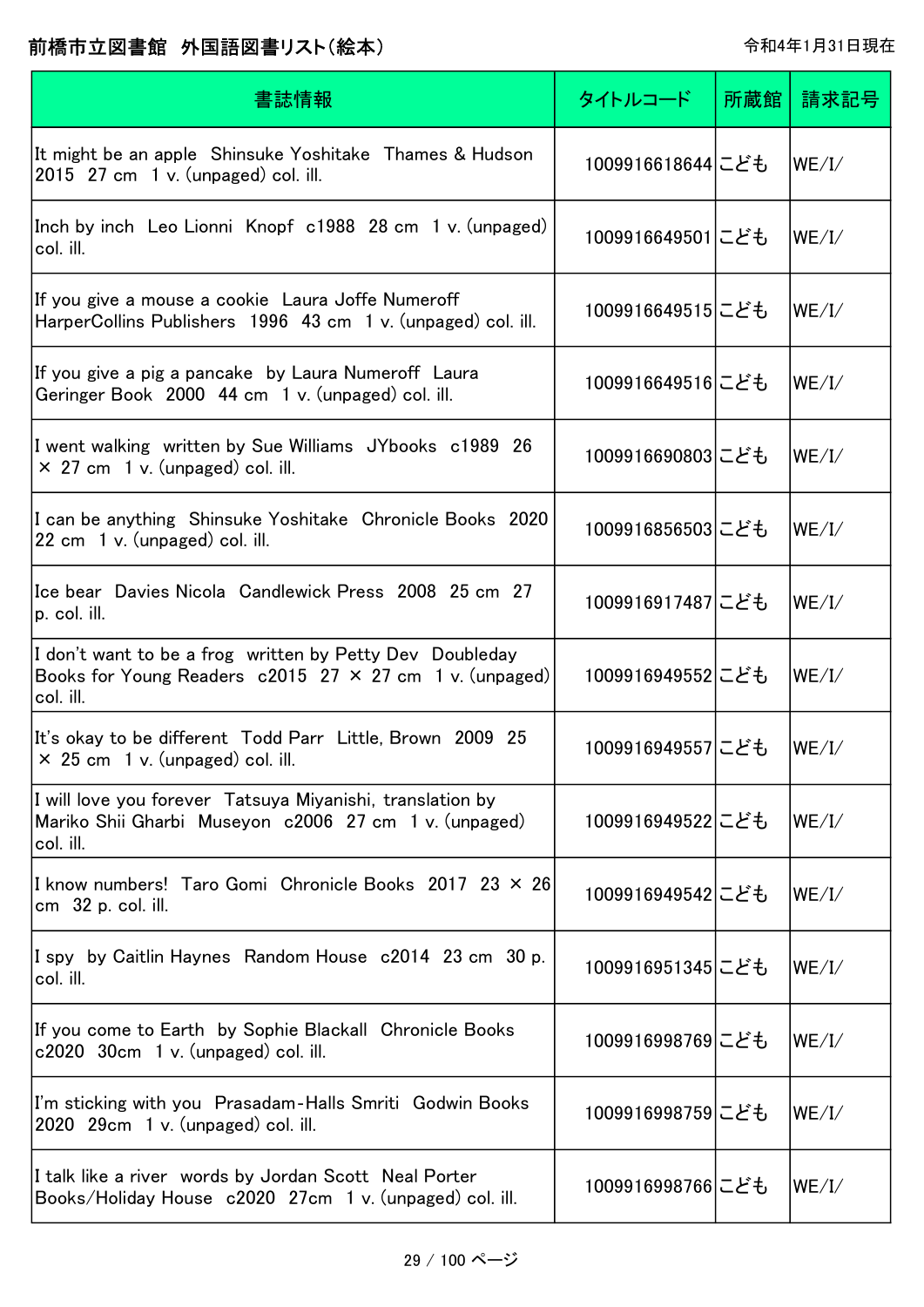| 書誌情報                                                                                                                                                                       | タイトルコード          | 所蔵館 | 請求記号  |
|----------------------------------------------------------------------------------------------------------------------------------------------------------------------------|------------------|-----|-------|
| J.B.'s harmonica John Sebastian Harcourt Brace Jovanovich<br>c1993 $21 \text{ cm}$ 1 v. (unpaged) ill.                                                                     | 1009610007902にども |     | WE/J/ |
| Jorinda & Joringel Brothers Grimm/文 Andersen<br>Press 1984 23cm 26p                                                                                                        | 1008910002136にども |     | WE/J/ |
| Jack and the meanstalk Brian and Rebecca Wildsmith Oxford<br>University Press 1994 31 cm 1 v. (unpaged) col. ill.                                                          | 1009610007903にども |     | WE/J/ |
| Jack the dog (A Michael Neugebauer book) [written and<br>illustrated by] John Rowe Picture Book Studio $c1993$ 23 $\times$<br>25 cm 1 v. (unpaged) col. ill.               | 1009610007904にども |     | WE/J/ |
| June 29, 1999 David Wiesner Clarion Books c1992 24 X<br>28 cm 1 v. (unpaged) col. ill.                                                                                     | 1009610007905にども |     | WE/J/ |
| Just a dream Chris Van Allsburg Houghton Mifflin 1990 30<br>cm $[48]$ p. col. ill.                                                                                         | 1009610007906にども |     | WE/J/ |
| Jack and the beanstalk (Usborne young reading ser. 1)<br>retold by Katie Daynes Usborne Pub. [c2011] 21 cm 48 p.<br>col. ill.                                              | 1009916690825 本館 |     | WE/J/ |
| Just because Mac Barnett Candlewick Press 2019 31 cm<br>$1 v.$ (unpaged) col. ill.                                                                                         | 1009916879403 本館 |     | WE/J/ |
| Japanese Children's Favorite Stories Book Two<br>坂出 フローレンス/編 Tuttle Publishing 2005. 24 c<br>m 96p                                                                         | 1009910246871にども |     | WE/J/ |
| Jack and the beanstalk retold by Katie Daynes Usborne Pub.<br>2006 21 cm 48 p. col. ill.                                                                                   | 1009910090568にども |     | WE/J/ |
| Jenny's birthday book (The New York Review children's<br>collection) by Esther Averill New York Review of Books<br>c1954 17 $\times$ 24 cm 1 v. (unpaged) ill. (some col.) | 1009910161972にども |     | WE/J/ |
| Jeremiah and Mrs. Ming (Sonrisa 52) Sharon Je<br>nnings/さく 丸善メイツ 1990 28 24P                                                                                               | 1009110035779にども |     | WE/J/ |
| Jona (Sonrisa 22) Gertrud Fussenegger/さく 丸善<br>メイツ 1986 27 26P                                                                                                             | 1009110035748にども |     | WE/J/ |
| (Fossette 36) Anne-Marie Chapouton,<br>Julien<br>Nat<br>han $c1993$ 29 cm $[24]$ p. : col. ill.                                                                            | 1009810135755にども |     | WE/J/ |
| Jack Frost Kazuno Kohara Macmillan Children's Books 2009<br>$26 \times 26$ cm 1 v. (unpaged) col. ill.                                                                     | 1009915494173にども |     | WE/J/ |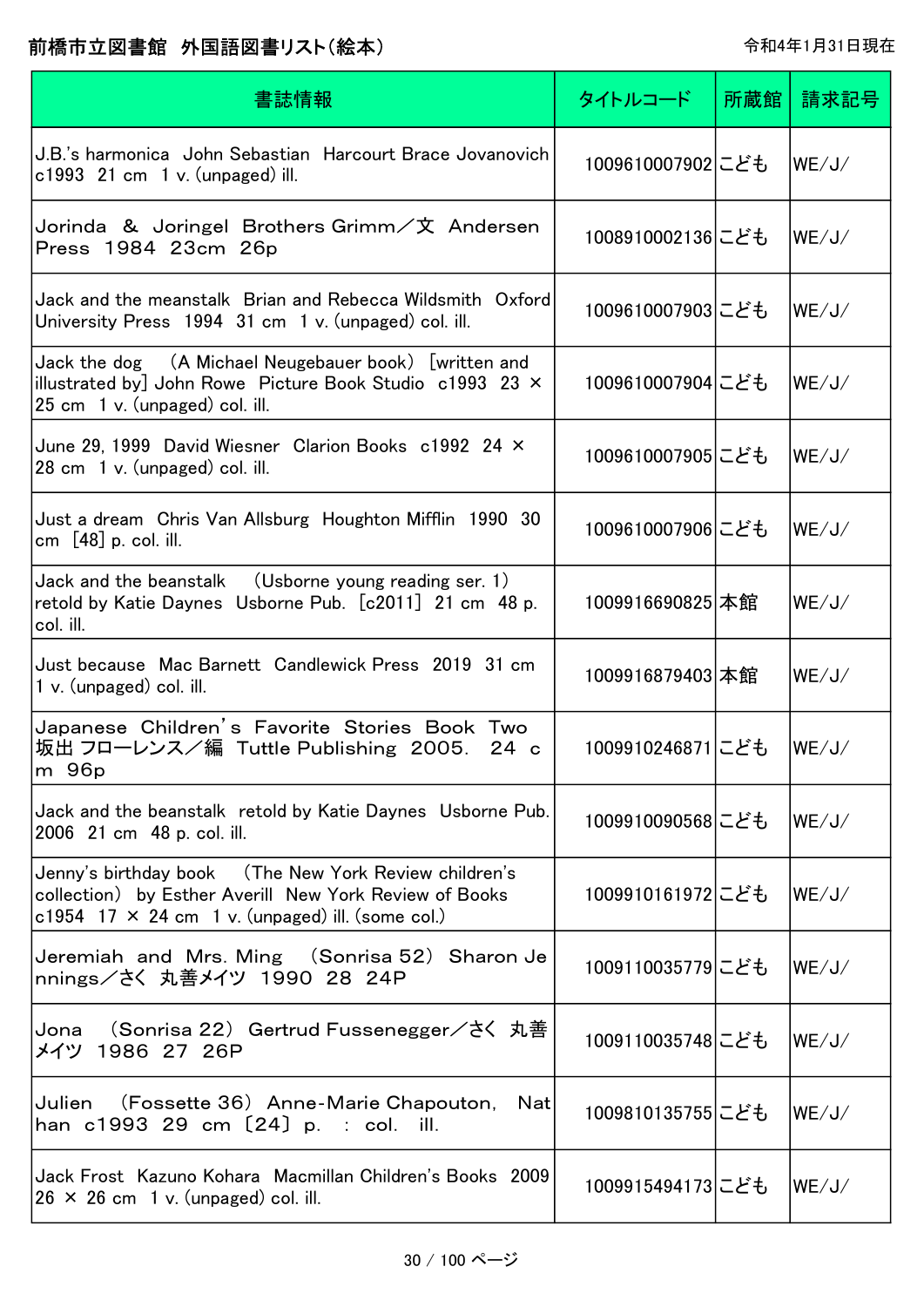| 書誌情報                                                                                                                                            | タイトルコード          | 所蔵館 | 請求記号  |
|-------------------------------------------------------------------------------------------------------------------------------------------------|------------------|-----|-------|
| Joseph had a little overcoat Simms Taback Viking 1999 28<br>cm $1 v$ . (ungaged) col. ill.                                                      | 1009915592477にども |     | WE/J/ |
| Just because Mac Barnett Candlewick Press 2019 31 cm<br>$1 v.$ (unpaged) col. ill.                                                              | 1009916879403にども |     | WE/J/ |
| A kiss for little bear Else Holmelund Minar/絵・文<br>Harper & Row 1968 22cm 32P                                                                   | 1008910002120にども |     | WE/K/ |
| Kindergedichte & Galgenlieder (Fossette 43) Chr<br>istian Morgenstern M. Neugebauer [199-?] 25 c<br>m [40] p. : col. ill.                       | 1009810135762にども |     | WE/K/ |
| King of the cats Paul Galdone/文・絵 World's Wor<br>k 1980 20 32P                                                                                  | 1008910002137にども |     | WE/K/ |
| King donkey ears (Usborne first reading level 2) retold by<br>Lesley Sims Usborne Pub. [c2011] 21 cm 32 p. col. ill.                            | 1009916690841 本館 |     | WE/K/ |
| Kitten's first full moon Kevin Henkes Greenwillow Books<br>c2004 27 $\times$ 27 cm 1 v. (unpaged) ill.                                          | 1009915592470にども |     | WE/K/ |
| King of the sky Nicola Davies Candlewick Press 2017 25 $\times$<br>29 cm 1 v. (unpaged) col. ill.                                               | 1009916685603にども |     | WE/K/ |
| Ketchup on your cornflakes? by Nick Sharratt Scholastic<br>2006 25 $\times$ 27 cm 1 v. (unpaged) col. ill.                                      | 1009916690811にども |     | WE/K/ |
| A little Schubert (Fossette 12 A Godine storytelle<br>r) story and pictures by M. B. Goffstein D. R. Godi<br>ne 1984 19 cm [32] p. : ill., musi | 1009810135728にども |     | WE/L/ |
| Lon Po Po (Fossette 21) translated and illustrate<br>d by Ed Young Philomel Books c1989 26 cm [3]<br>$0$ p. : col. ill.                         | 1009810135738にども |     | WE/L/ |
| Lon Po Po translated and illustrated by Ed Young Philomel<br>Books c1989 27 cm [32] p. col. ill.                                                | 1009610007916にども |     | WE/L/ |
| L'Ibai reportor Jesus Ballaz/さく Timun Mas 28 2<br>3                                                                                             | 1009110003470にども |     | WE/L/ |
| L'Ibai domador Jesus Ballaz/さく Timun Mas 28<br>23                                                                                               | 1009110003466にども |     | WE/L/ |
| L'Ibai detectiu Jesus Ballaz/さく Timun Mas 1990<br>28 23                                                                                         | 1009110003472にども |     | WE/L/ |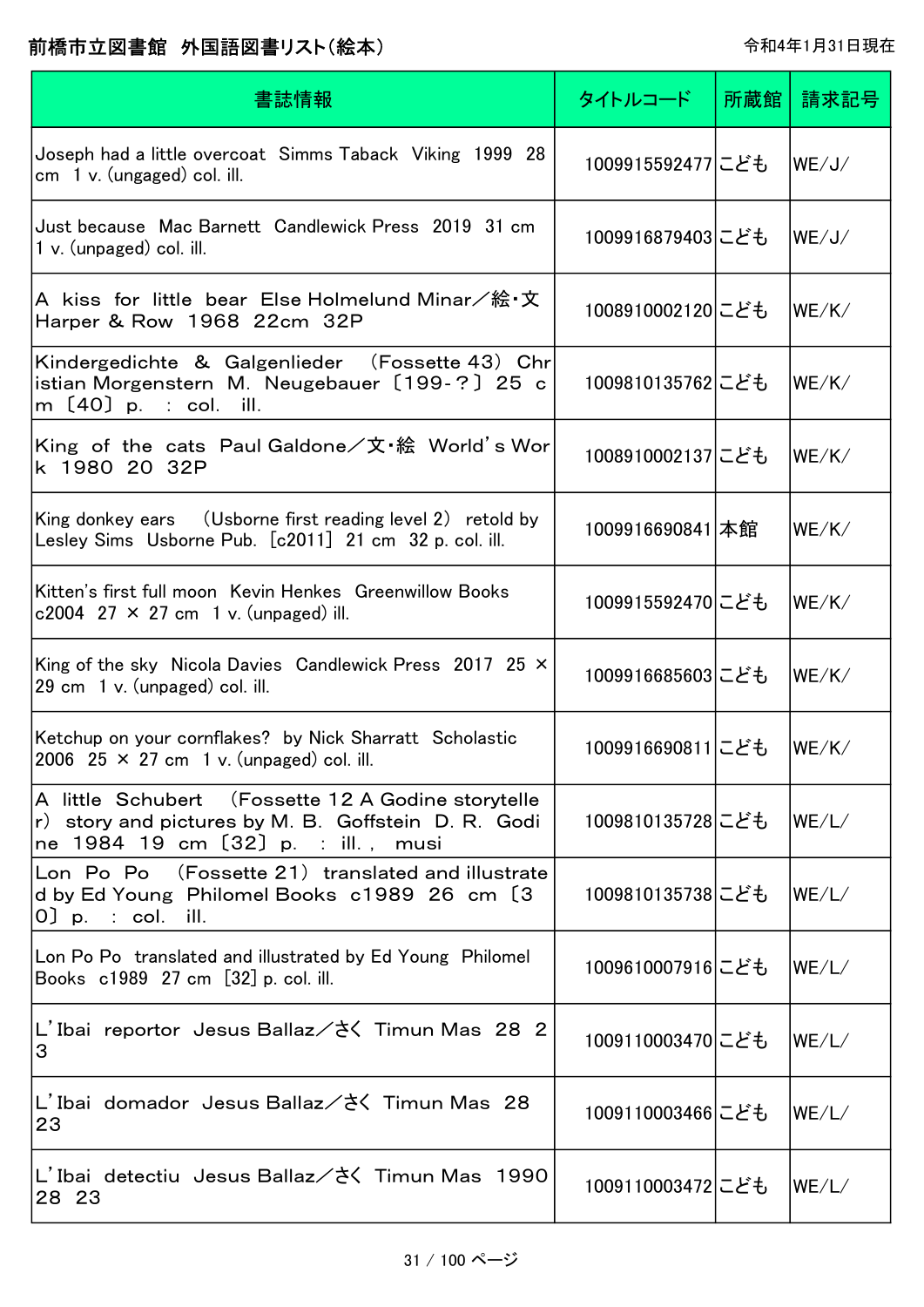| 書誌情報                                                                                                                     | タイトルコード           | 所蔵館 | 請求記号  |
|--------------------------------------------------------------------------------------------------------------------------|-------------------|-----|-------|
| L'Ibai socorrista Jesus Ballaz/さく Timun Mas 28<br>23                                                                     | 1009110003478にども  |     | WE/L/ |
| L'Ibai submarinista Jesus Ballaz/さく Timun Mas<br>28 23                                                                   | 1009110003476にども  |     | WE/L/ |
| L'Ibai explorador Jesus Ballaz/さく Timun Mas 28<br>$\times 23$                                                            | 1009110003480にども  |     | WE/L/ |
| L'Ibai pirot Jesus Ballaz/さく Timun Mas 28 23                                                                             | 1009110003474 こども |     | WE/L/ |
| L'Ibai granger Jesus Ballaz/さく Timun Mas 28 2<br>3 1サツ                                                                   | 1009110003468にども  |     | WE/L/ |
| Little pink pig Pat Hutchins J. MacRae Books 1994 22 ×<br>26 cm 1 v. (unpaged) col. ill.                                 | 1009610007912にども  |     | WE/L/ |
| The little fir tree by Margaret Wise Brown HarperCollins<br>c1982 19 $\times$ 21 cm 1 v. (unpaged) col. ill.             | 1009610007911にども  |     | WE/L/ |
| Lyle, Lyle, crocodile by Bernard Waber Houghton Mifflin<br>c1965 28 cm 48 p. col. ill.                                   | 1009610007918にども  |     | WE/L/ |
| Lullabyhullaballoo! Mick Inkpen Hodder & Stoughton 1993<br>24 cm 1 v. (unpaged) col. ill.                                | 1009610007917にども  |     | WE/L/ |
| Little bear Else H. Minarik/文 Harper & Row 195<br>7 22 62P                                                               | 1008910002146にども  |     | WE/L/ |
| The littlest witch by Jeanne Massey Alfred A. Knopf 19<br>59 20x27cm 34P                                                 | 1008910002172にども  |     | WE/L/ |
| Little 1 by Ann and Paul Rand H.N. Abrams 1991 26 cm 1<br>v. (unpaged) col. ill.                                         | 1009610007915にども  |     | WE/L/ |
| Little bear's visit Else H. Minarik/文 Harper & Ro<br>w 1961 22cm 64p                                                     | 1008910002148にども  |     | WE/L/ |
| The little house story and pictures by Virginia Lee Burton<br>Houghton Mifflin $c1969$ 24 $\times$ 26 cm 40 p. col. ill. | 1009910090420にども  |     | WE/L/ |
| Little bear's friend Else H. Minarik/文 Harper & R<br>ow 1960 22 63P                                                      | 1008910002147にども  |     | WE/L/ |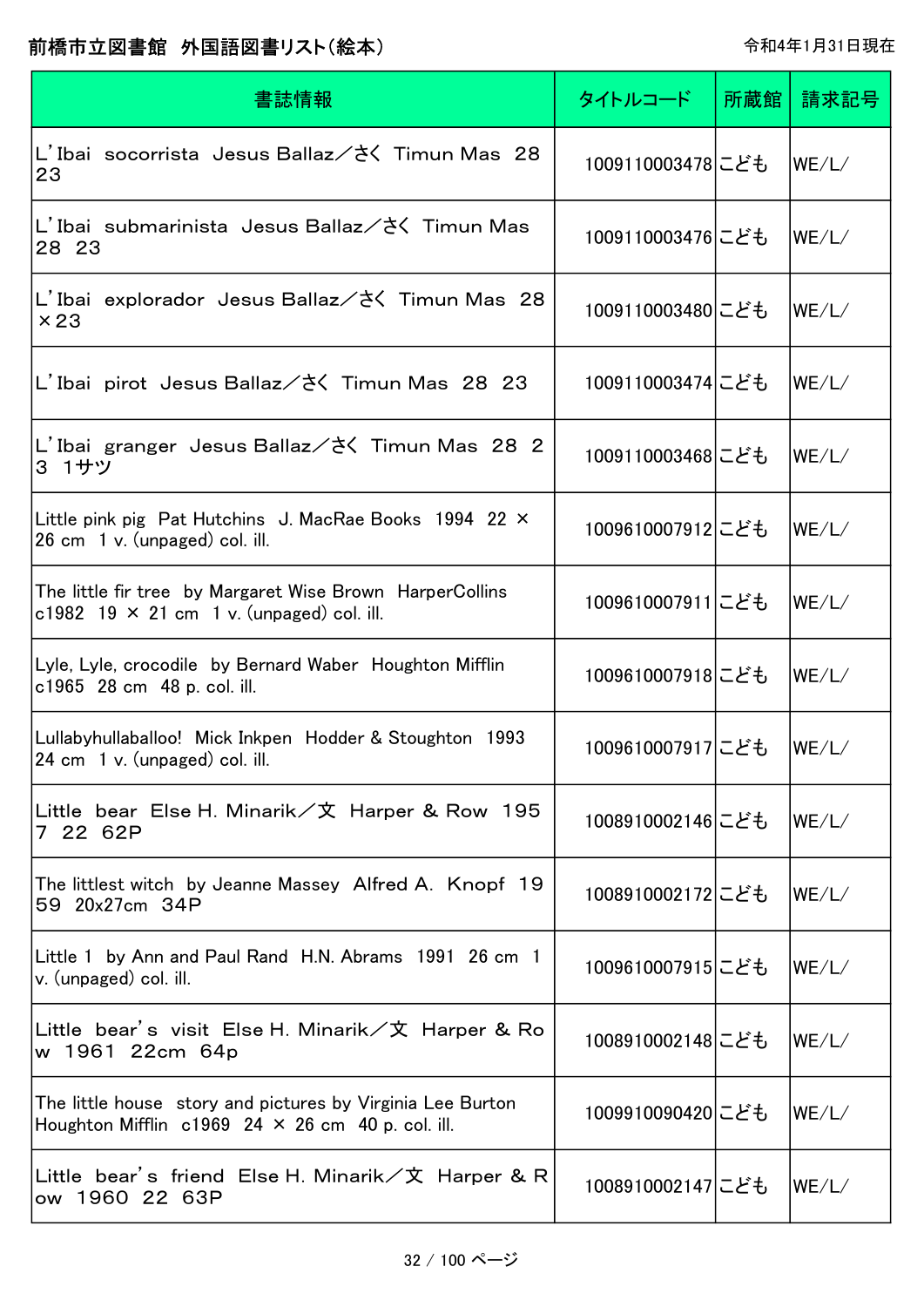| 書誌情報                                                                                                                                                           | タイトルコード          | 所蔵館 | 請求記号  |
|----------------------------------------------------------------------------------------------------------------------------------------------------------------|------------------|-----|-------|
| Life story by Virginia Lee Burton Houghton Mifflin c1990<br>$24 \times 26$ cm 67 p. col. ill.                                                                  | 1009610007907にども |     | WE/L/ |
| The lighthouse that ran away Roger McGough Bodley Head<br>1991 28 cm [32] p. col. ill.                                                                         | 1009610007908にども |     | WE/L/ |
| Little blue and little yellow (An Astor book) by Leo Lionni<br>I. Obolensky $c1959$ 21 $\times$ 21 cm 1 v. (unpaged) col. ill.                                 | 1009610007910にども |     | WE/L/ |
| Little Red Riding Hood (Usborne first reading level 4)<br>[based on the story by the Brothers Grimm] Usborne Pub.<br>$[c2011]$ 21 cm 47 p. col. ill.           | 1009916690832 本館 |     | WE/L/ |
| The little house story and pictures by Virginia Lee Burton<br>Houghton Mifflin Harcourt $[c2017]$ 24 $\times$ 26 cm 40 p. col. ill.                            | 1009916758803 本館 |     | WE/L/ |
| The little red light house and the great gray brld<br>ge Degared H. Swift 2002. $22cm$ 1 $\overline{m}$                                                        | 1009910281985にども |     | WE/L/ |
| Lisa in New York Gutman Anne 2002. 20 cm<br>30 <sub>p</sub>                                                                                                    | 1009910242740にども |     | WE/L/ |
| Lisa's airplane trip<br>(The misadventures of Gaspard and<br>Lisa) Anne Gutman Knopf 2001 20 $\times$ 20 cm 1 v.<br>(unpaged) col. ill.                        | 1009916125031にども |     | WE/L/ |
| Lisa's Baby Sister Gutman Anne 2003. 20 cm<br>30 <sub>p</sub>                                                                                                  | 1009910242752にども |     | WE/L/ |
| Lisa in the Jungle Gutman Anne 2003. 20 cm<br>28p                                                                                                              | 1009910242751にども |     | WE/L/ |
| Little Golden Book Favorites Scarry Richard 200<br>20 cm 76p<br>8.                                                                                             | 1009910244634にども |     | WE/L/ |
| Ahoy there, little polar bear (A North-South picture book)<br>written and illustrated by Hans de Beer North-South Books<br>1988 30 cm 1 v. (unpaged) col. ill. | 1009910090386にども |     | WE/L/ |
| The little house story and pictures by Virginia Lee Burton<br>Houghton Mifflin $c1969$ 24 $\times$ 26 cm 40 p. col. ill.                                       | 1009910090420にども |     | WE/L/ |
| Little polar bear written and illustrated by Hans de Beer<br>North-South Books 1987 30 cm 1 v. (unpaged) col. ill.                                             | 1009910090421にども |     | WE/L/ |
| Little polar bear and the reindeer written and illustrated by<br>Hans de Beer North-South Books 2005 30 cm 1 v.<br>(unpaged) col. ill.                         | 1009910090422にども |     | WE/L/ |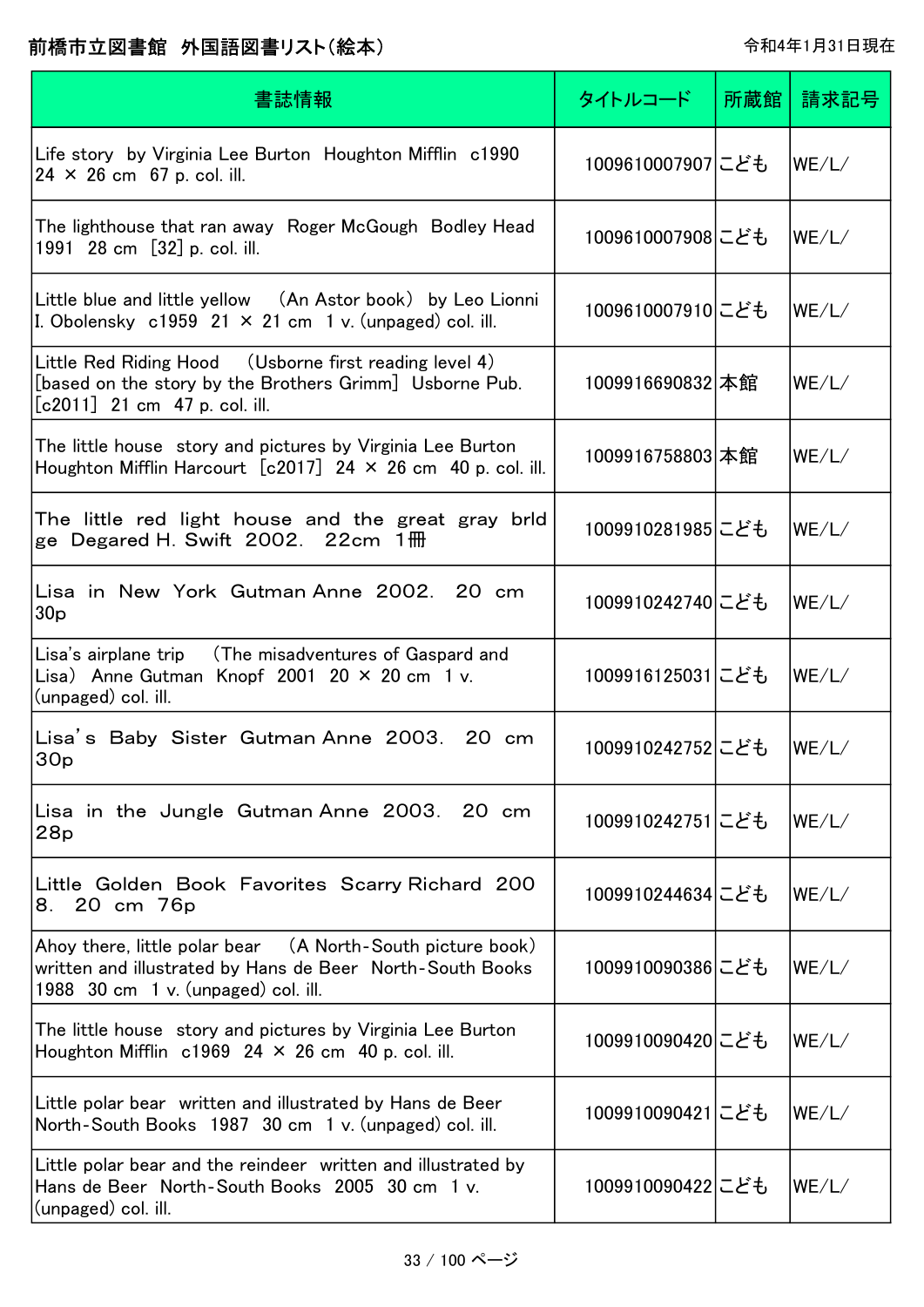| 書誌情報                                                                                                                                       | タイトルコード          | 所蔵館 | 請求記号  |
|--------------------------------------------------------------------------------------------------------------------------------------------|------------------|-----|-------|
| Little polar bear, take me home! written and illustrated by<br>Hans de Beer North-South Books 1996 30 cm 1 v.<br>(unpaged) col. ill.       | 1009910090423にども |     | WE/L/ |
| The little red hen Paul Galdone Clarion Books $c2001$ 20 $\times$<br>20 cm 1 v. (unpaged) col. ill.                                        | 1009910090424にども |     | WE/L/ |
| Love you forever (A Firefly book) written by Robert<br>Munsch Firefly Books c1987 22 cm 1 v. (unpaged) ill. (some<br>col.)                 | 1009910090425にども |     | WE/L/ |
| (Walter Lorraine books) Arthur Geisert<br>Lights out<br>Houghton Mifflin c2005 29 cm 32 p. col. ill.                                       | 1009910090517にども |     | WE/L/ |
| Little 1 by Ann & Paul Rand Chronicle Books 2006 26 cm<br>1 v. (unpaged) col. ill.                                                         | 1009910090518にども |     | WE/L/ |
| The little mermaid [from the story by Hans Christian<br>Andersen] Usborne Pub. 2005 21 cm 48 p. col. ill.                                  | 1009910090569にども |     | WE/L/ |
| Little polar bear written and illustrated by Hans de Beer<br>North-South Books 1987 30 cm 1 v. (unpaged) col. ill.                         | 1009910090421にども |     | WE/L/ |
| The little house story and pictures by Virginia Lee Burton<br>Houghton Mifflin $c1969$ 24 $\times$ 26 cm 40 p. col. ill.                   | 1009910090420にども |     | WE/L/ |
| Little Tim and the brave sea captain by Edward Ardizzone<br>Frances Lincoln Children's Books 2005 27 cm 1 v.<br>(unpaged) ill. (some col.) | 1009910161973にども |     | WE/L/ |
| Lost and found Oliver Jeffers Philomel Books 2006 28 cm<br>1 v. (unpaged) col. ill.                                                        | 1009910161980にども |     | WE/L/ |
| Lotsa de Casha (A Callaway edition) by Madonna Puffin<br>2005 26 cm 44 p. col. ill.                                                        | 1009910161986にども |     | WE/L/ |
| Limir-Imparat (Sonrisa 38)Ioan Slavici/さく 丸善<br>メイツ 1990 34 31P                                                                            | 1009110035746にども |     | WE/L/ |
| The little red hen [illustrated by] Paul Galdone Clarion Books<br>$2006$ 39 cm 1 v. (unpaged) col. ill.                                    | 1009915453750にども |     | WE/L/ |
| Little blue and little yellow by Leo Lionni Knopf [2009] 21<br>$\times$ 21 cm 1 v. (unpaged) col. ill.                                     | 1009915467941にども |     | WE/L/ |
| The lion & the mouse [Aesop, original] Little, Brown Books<br>for Young Readers 2009 25 $\times$ 29 cm 1 v. (unpaged) col. ill.            | 1009915467945にども |     | WE/L/ |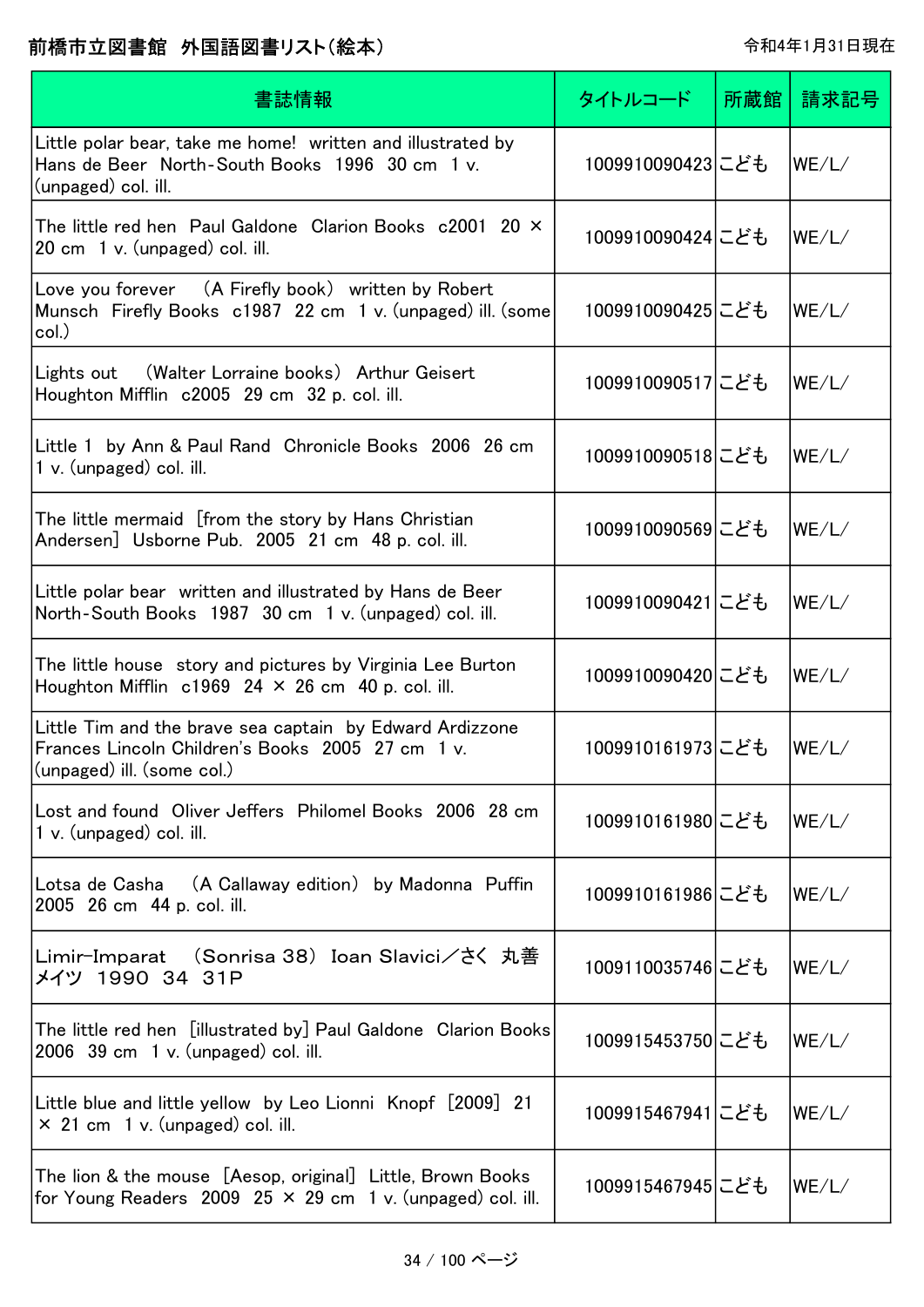| 書誌情報                                                                                                              | タイトルコード          | 所蔵館丨 | 請求記号  |
|-------------------------------------------------------------------------------------------------------------------|------------------|------|-------|
| Leo by Mac Barnett Chronicle Books c2015 27 cm 1 v.<br>(unpaged) col. ill.                                        | 1009916469427にども |      | WE/L/ |
| Last stop on Market Street words by Matt de la Pena<br>Putnam c2015 28 cm 1 v. (unpaged) col. ill.                | 1009916469435にども |      | WE/L/ |
| Little Red Bethan Woollvin Peachtree 2016 26 $\times$ 26 cm 1<br>v. (unpaged) col. ill.                           | 1009916574389にども |      | WE/L/ |
| Leave me alone! Vera Brosgol Roaring Brook Press 2016<br>29 cm 1 v. (unpaged) ill. (some col.)                    | 1009916574391にども |      | WE/L/ |
| Library lion Michelle Knudsen Candlewick Press 2016 30<br>$cm1$ v. (unpaged) col. ill.                            | 1009916917488にども |      | WE/L/ |
| Lifetime Lola M. Schaefer Chronicle Books $c2013$ 25 $\times$ 32<br>$cm \,$ 1 v. (unpaged) col. ill.              | 1009916917489にども |      | WE/L/ |
| The little mermaid Jerry Pinkney Little, Brown 2020 31cm<br>1 v. (unpaged) col. ill.                              | 1009916998802にども |      | WE/L/ |
| Mr. Lunch takes a plane ride by J. Otto Seibold and Viking<br>1993 $28 \text{ cm}$ 1 v. (unpaged) col. ill.       | 1009610007932にども |      | WE/M/ |
| Mad about Madeline (Fossette 1) Ludwig Bemel<br>mans Viking c1993 29 cm 315 p. : ill., port<br>s                  | 1009810135717にども |      | WE/M/ |
| My visit to the aquarium (Fossette 7) Aliki Har<br>perCollins c1993 29 cm [30] p. : col. ill.                     | 1009810135723にども |      | WE/M/ |
| Mirette on the high wire (Fossette 16) Emily Ar<br>nold McCully G. P. Putnam c1992 29 cm [31]<br>$p.$ : col. ill. | 1009810135733にども |      | WE/M/ |
| Mercy watson to the rescue DiCamillo, Kate 200<br>22cm 68p<br>5.                                                  | 1009910191194 本館 |      | WE/M/ |
| Miss Rumphius story and pictures by Barbara Cooney Viking<br>Press 1982 22 $\times$ 27 cm [32] p. col. ill.       | 1009610007927にども |      | WE/M/ |
| Martha speaks Susan Meddaugh Houghton Mifflin 1992 27<br>$cm1$ v. (unpaged) col. ill.                             | 1009610007922にども |      | WE/M/ |
| The missing piece meets the Big O Shel Silverstein<br>HarperCollins Publishers c1981 23 cm [98] p. ill.           | 1009610007926にども |      | WE/M/ |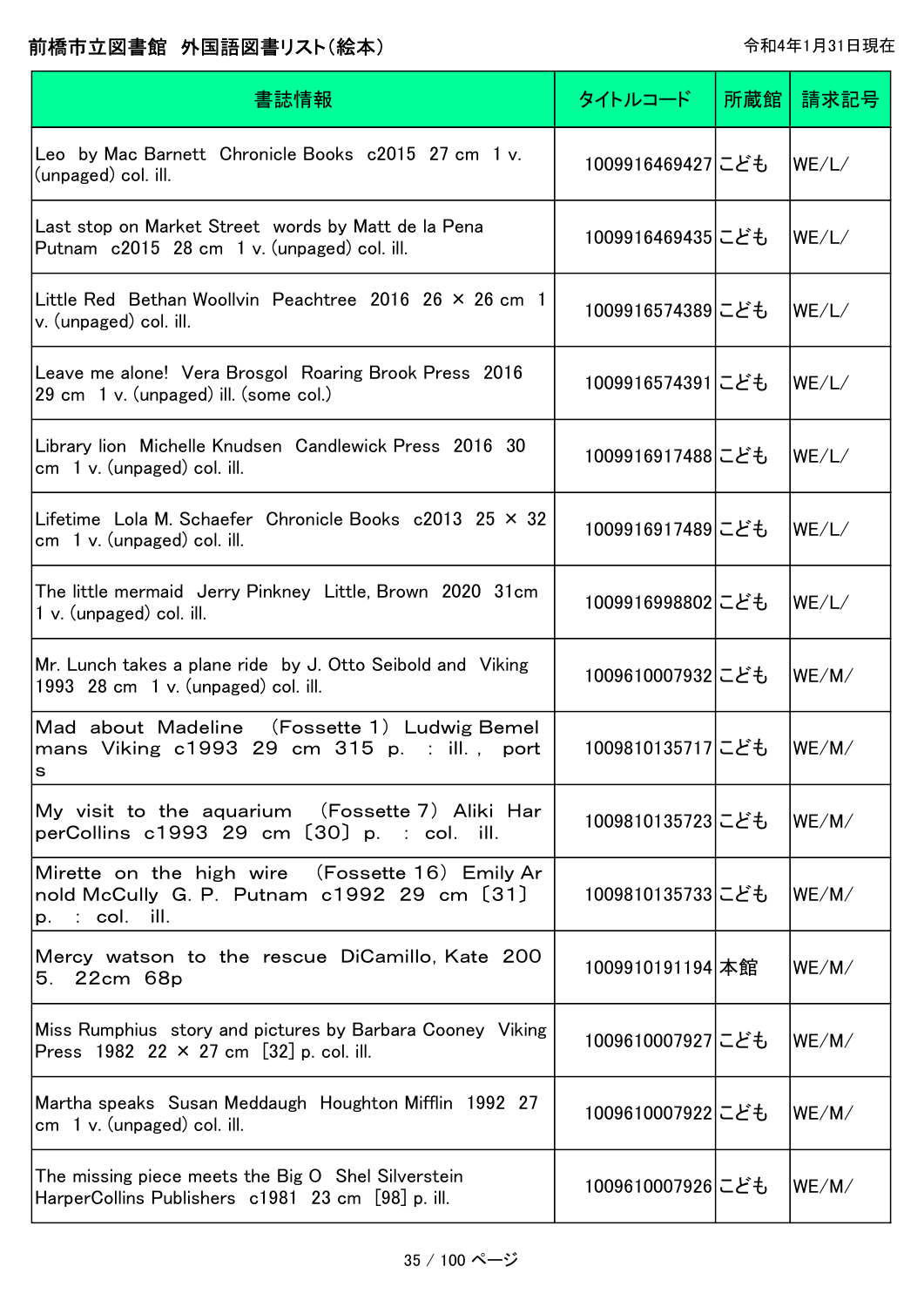| 書誌情報                                                                                                   | タイトルコード          | 所蔵館 | 請求記号   |
|--------------------------------------------------------------------------------------------------------|------------------|-----|--------|
| Madeline in London by Ludwig Bemelmans Viking c1989 32<br>cm 56 p. col. ill.                           | 1009610007920にども |     | lWE/M/ |
| Le marchand d'animaux Bruno Munari/文・絵 Eco<br>le des loisi 1983 32 22P                                 | 1008910002144にども |     | WE/M/  |
| Many moons by James Thurber Harcourt Brace Jovanovich<br>1991 $26 \text{ cm}$ 1 v. (unpaged) col. ill. | 1009610007921にども |     | WE/M/  |
| The mixed-up chameleon by Eric Carle H. Hamilton 1985<br>30 cm [32] p. col. ill.                       | 1009610007929にども |     | WE/M/  |
| Munia y el cocolilo naranja (Sonrisa 25) Asun<br>Balzola/さく·え 丸善メイツ 1984 29cm 26p                      | 1009110035769にども |     | WE/M/  |
| The moon Jumpers Janice May Udry/文 Harper &<br>Row 1959 26 32P                                         | 1008910002174にども |     | WE/M/  |
| Monster tracks? A. Delaney/文·絵 Harper & Row<br>1981 24cm 32p                                           | 1008910002151にども |     | WE/M/  |
| Mister Magnolia Quentin Blake J. Cape 1980 28 cm [32] p.<br>col. ill.                                  | 1009610007928にども |     | WE/M/  |
| The Moon Man by Gerda Marie Scheidl North-South Books<br>1994 $30 \text{ cm}$ 1 v. (unpaged) col. ill. | 1009610007930にども |     | WE/M/  |
| The Minpins Roald Dahl J. Cape 1991 28 cm 47 p. col. ill.                                              | 1009610007924にども |     | lWE/M/ |
| Mr. Rabbit and the lovely present Zolotow Charlot<br>te/文 Bodley Head 1982 17cm 32p                    | 1008910002495にども |     | lWE/M/ |
| The magic apple Rayner Sussex/文 Methuen 19<br>79 28 32P                                                | 1008910002176にども |     | lWE/M/ |
| Martha the movie mouse Arnold Lobel/文·絵 Har<br>per & Row 1966 28 32P                                   | 1008910002149にども |     | lwe/m/ |
| Mr. Fox Bishop Cavin/文·絵 Oxford 1984 24 32<br>P                                                        | 1008910002469にども |     | lWE/M/ |
| The monster and the tailor Paul Galdone/文・絵<br>Clarion Books 1984 26cm 32p                             | 1008910002175にども |     | lWE/M/ |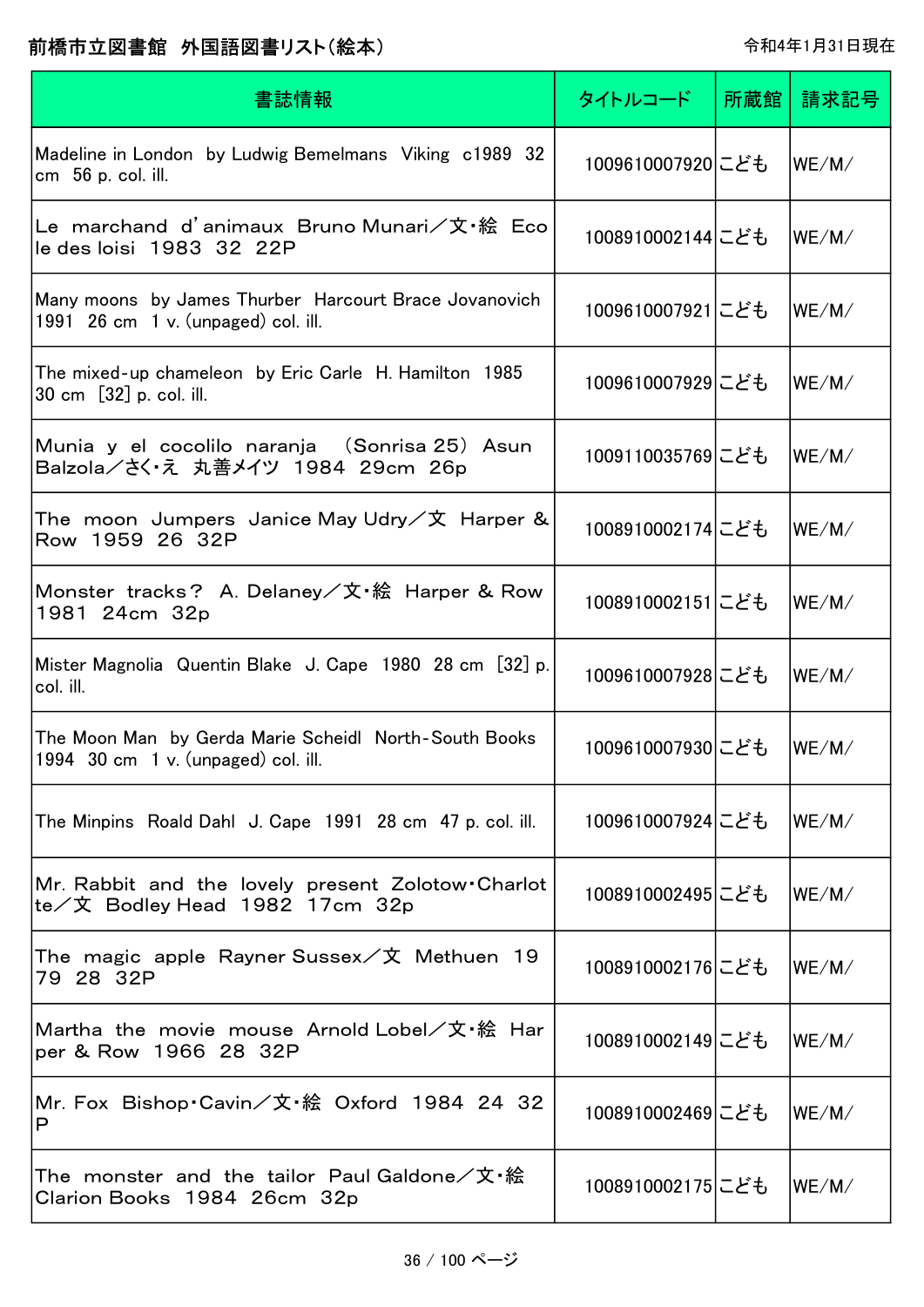| 書誌情報                                                                                                                                                      | タイトルコード           | 所蔵館 | 請求記号   |
|-----------------------------------------------------------------------------------------------------------------------------------------------------------|-------------------|-----|--------|
| Mowgli's brothers Rudyard Kipling HarperCollins 1992 32<br>cm 62 p. ill.                                                                                  | 1009610007931にども  |     | WE/M/  |
| My kite is stuck! and other stories (A Duck, Duck,<br>Porcupine! book) Salina Yoon Bloomsbury 2017 24 cm 1<br>v. (unpaged) col. ill.                      | 1009916685564 本館  |     | WE/M/  |
| The musicians of Bremen $\quad$ (Usborne first reading level 3)<br>based on a story by the Brothers Grimm Usborne Pub.<br>$[c2012]$ 21 cm 48 p. col. ill. | 1009916690834 本館  |     | WE/M/  |
| The mouse's wedding (Usborne first reading level 3) retold<br>by Mairi Mackinnon Usborne Pub. [c2011] 21 cm 48 p. col.<br>ill.                            | 1009916690837 本館  |     | WE/M/  |
| Mr. Gumpy's outing John Burningham H. Holt [2012] 27 cm<br>1 v. (unpaged) col. ill.                                                                       | 1009916758802 本館  |     | WE/M/  |
| Monkey on the run Leo Timmers Gecko Press 2019 23 X<br>29 cm 1 v. (unpaged) col. ill.                                                                     | 1009916879405 本館  |     | WE/M/  |
| My papi has a motorcycle Isabel Quintero Kokila c2019 24<br>$\times$ 29 cm 1 v. (unpaged) col. ill.                                                       | 1009916879407 本館  |     | WE/M/  |
| Mother Goose illustrated by Brian Wildsmith Oxford<br>University Press 1996 29 cm 80 p. col. ill.                                                         | 1009916132442 こども |     | WE/M/  |
| Mr. Paint Pig's ABC's Richard Scarry Random House<br>c2000 23 cm                                                                                          | 1009916495452にども  |     | WE/M/  |
| Maisy's big flap book Lucy Cousins Walker Books<br>c2001 27 cm                                                                                            | 1009915501666にども  |     | WE/M/  |
| Maisy's ABC Lucy Cousins Walker Books c1994 2<br>0 cm                                                                                                     | 1009916495450にども  |     | WE/M/  |
| Momoko and the pretty bird illustrations by Chihiro Iwasaki<br>Bodley Head $1972$ $25 \times 25$ cm $25$ p.                                               | 1009915431492にども  |     | WE/M/  |
| Momoko's birthday illustrations by Chihiro Iwasaki Bodley<br>Head 1973 25x25 cm 24 p.                                                                     | 1009915431493にども  |     | lWE/M/ |
| Mr. Gumpy's outing John Burningham H. Holt c1970 27 X<br>27 cm 1 v. (unpaged) col. ill.                                                                   | 1009910090426にども  |     | lWE/M/ |
| Mr. Gumpy's motor car John Burningham HarperCollins<br>Publishers 1976 27 $\times$ 27 cm 1 v. (unpaged) ill. (some col.)                                  | 1009910090427にども  |     | lWE/M/ |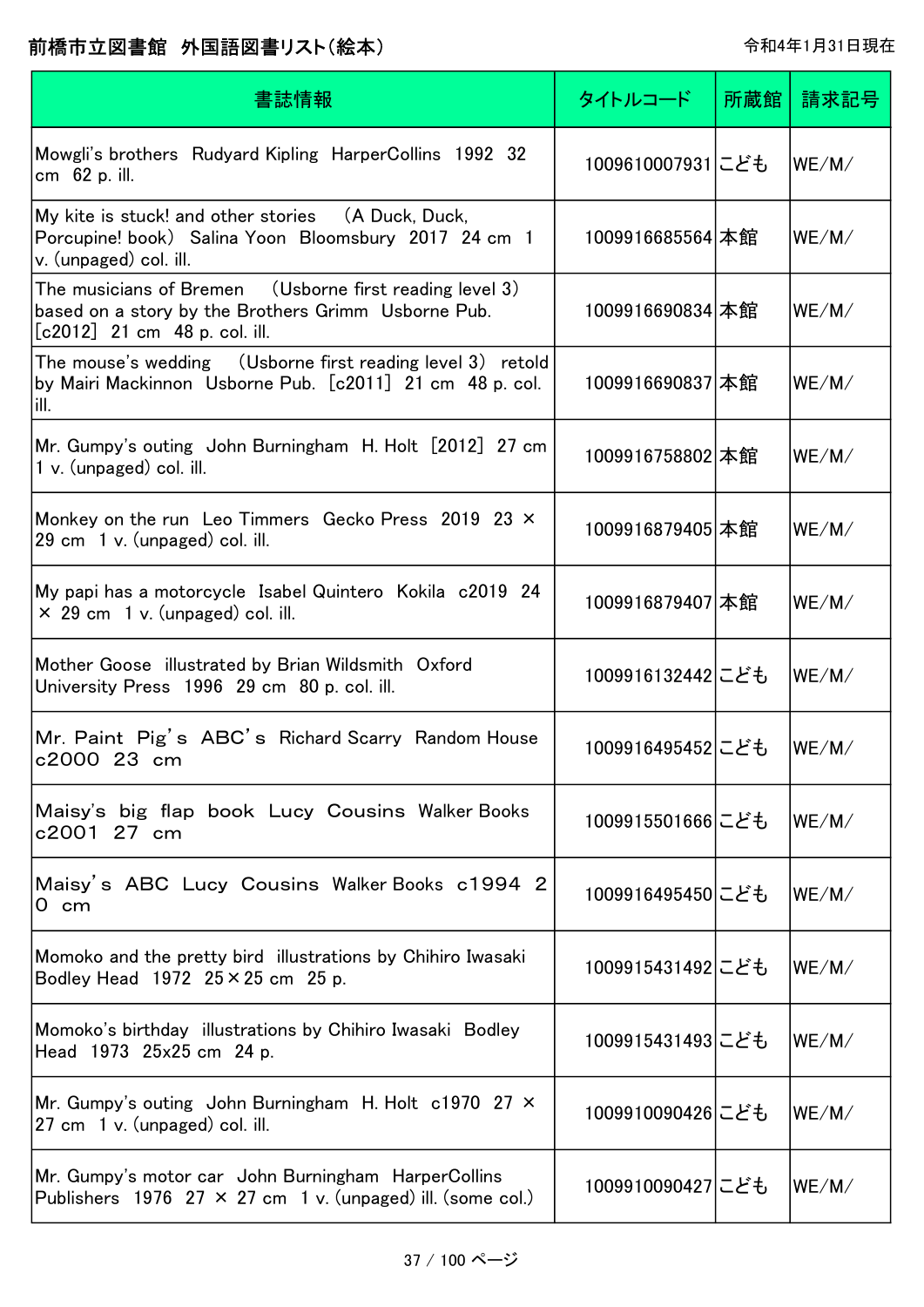| 書誌情報                                                                                                                    | タイトルコード          | 所蔵館 | 請求記号  |
|-------------------------------------------------------------------------------------------------------------------------|------------------|-----|-------|
| Mike Mulligan and his steam shovel by Virginia Lee Burton<br>Houghton Mifflin $c1967$ 23 $\times$ 25 cm 44 p. col. ill. | 1009910090428にども |     | WE/M/ |
| Madeline and the bad hat written and illustrated by Ludwig<br>Bemelmans Viking c1984 32 cm 54 p. col. ill.              | 1009910090429にども |     | WE/M/ |
| Madeline and the gypsies by Ludwig Bemelmans Viking<br>c1987 32 cm 56 p. col. ill.                                      | 1009910090430にども |     | WE/M/ |
| Madeline in London by Ludwig Bemelmans Viking c1989 32<br>cm 56 p. col. ill.                                            | 1009610007920にども |     | WE/M/ |
| Madeline's Christmas by Ludwig Bemelmans Viking 1985 32<br>cm 1 v. (unpaged) chiefly col. ill.                          | 1009910090431にども |     | WE/M/ |
| Madeline's rescue story and pictures by Ludwig Bemelmans<br>Viking c1981 32 cm 56 p. col. ill.                          | 1009910090432にども |     | WE/M/ |
| Madeline story & pictures by Ludwig Bemelmans Viking<br>Press c1967 32 cm 1 v. (unpaged) col. ill.                      | 1009910090433にども |     | WE/M/ |
| Miss Rumphius story and pictures by Barbara Cooney Viking<br>Press 1982 22 $\times$ 27 cm [32] p. col. ill.             | 1009610007927にども |     | WE/M/ |
| Millions of cats by Wanda Gag Putnam $c1956$ 18 $\times$ 25 cm<br>$1 v.$ (unpaged) ill.                                 | 1009910090434にども |     | WE/M/ |
| Make way for ducklings by Robert McCloskey Viking Press<br>$c1969$ 32 cm 1 v. (unpaged) ill.                            | 1009910090435にども |     | WE/M/ |
| Moses Carole Boston Weatherford Jump at the<br>Sun/Hyperion Books for Children c2006 30 cm 1 v.<br>(unpaged) col. ill.  | 1009910090519にども |     | WE/M/ |
| The merry chase written and illustrated by Clement Hurd<br>Chronicle Books 2005 26 cm 1 v. (unpaged) col. ill.          | 1009910090520にども |     | WE/M/ |
| Mr. Rabbit and the lovely present by Charlotte Zolotow<br>HarperCollins c1990 18 × 21 cm 1 v. (unpaged) col. ill.       | 1009910090583にども |     | WE/M/ |
| Madeline story & pictures by Ludwig Bemelmans Viking<br>Press c1967 32 cm 1 v. (unpaged) col. ill.                      | 1009910090433にども |     | WE/M/ |
| Make way for ducklings by Robert McCloskey Viking Press<br>$c1969$ 32 cm 1 v. (unpaged) ill.                            | 1009910090435にども |     | WE/M/ |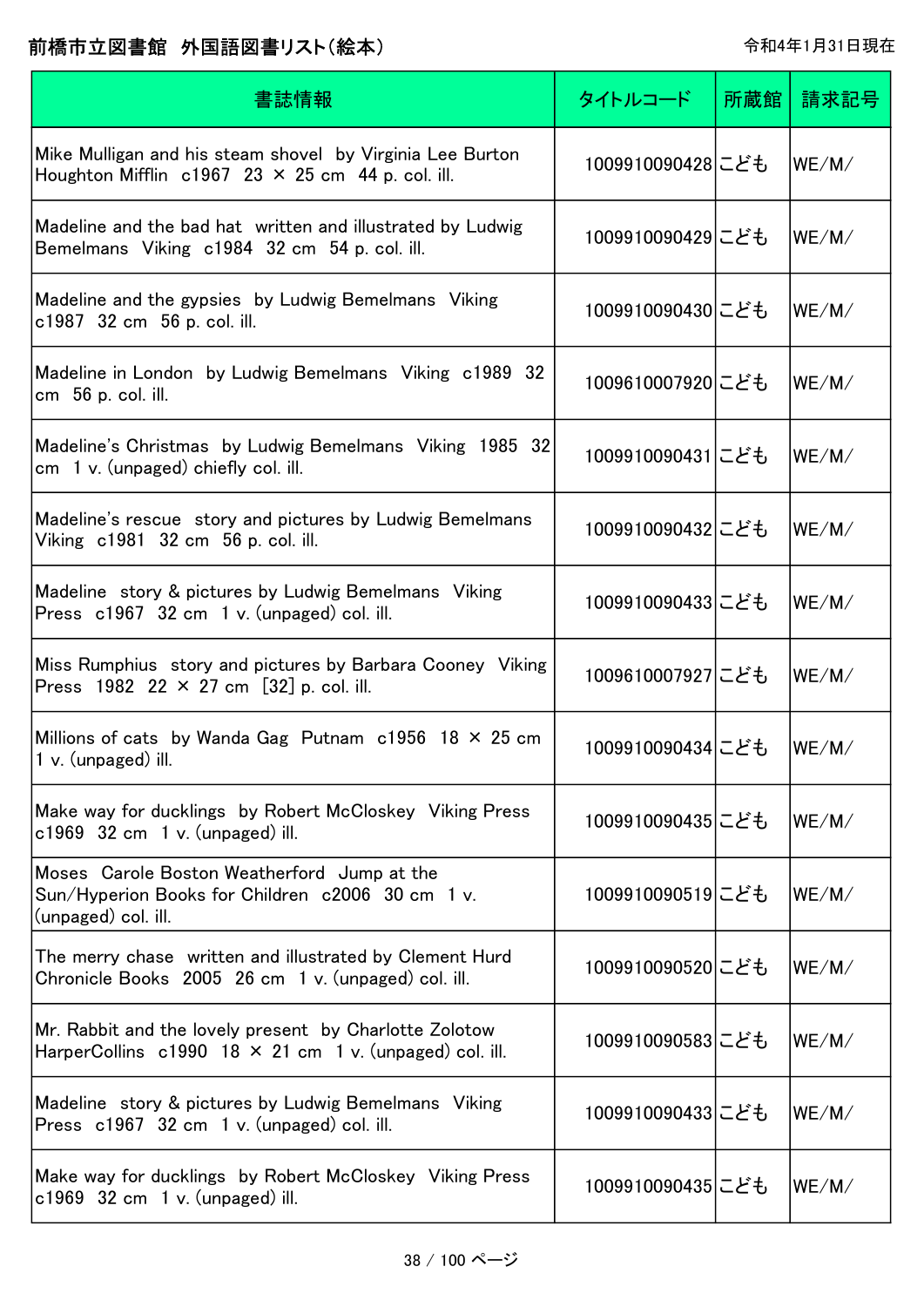| 書誌情報                                                                                                                                                                         | タイトルコード          | 所蔵館 | 請求記号                        |
|------------------------------------------------------------------------------------------------------------------------------------------------------------------------------|------------------|-----|-----------------------------|
| Moomin [bk. 1] [Tove Jansson] Drawn & Quarterly c2006<br>32 cm 95 p. ill.                                                                                                    | 1009910161962にども |     | WE/M/                       |
| Moomin [bk. 2] [Tove Jansson] Drawn & Quarterly c2007<br>32 cm 84 p. ill.                                                                                                    | 1009910161963にども |     | WE/M/                       |
| Mary Poppins from A to Z P.L. Travers Harcourt c2006 20<br>$cm \quad 1 \, v.$ (unpaged) col. ill.                                                                            | 1009910161971にども |     | WE/M/                       |
| Marshmallow story and pictures by Clare Turlay Newberry<br>HarperCollins Publishers $c2008$ 23 $\times$ 25 cm 1 v. (unpaged)<br>col. ill.                                    | 1009910161985にども |     | WE/M/                       |
| Mama Jeanette Winter Harcourt $c2006$ 20 $\times$ 24 cm 1 v.<br>(unpaged) col. ill.                                                                                          | 1009910161991にども |     | WE/M/                       |
| Marchenstunde Anne Suess Schwager&Steinlein<br>2002.<br>28 cm                                                                                                                | 1009916070362にども |     | WE/M/                       |
| Maori legends (seven stories) (Sonrisa 65) Ron<br>Bacon/さく 丸善メイツ 1984 22cm 56p                                                                                               | 1009110035773にども |     | WE/M/                       |
| The Magical song of the Adarna (Sonrisa 63)<br>Victoria Anonuevo/さいわ 丸善メイツ 1983 24cm 3<br>4p                                                                                 | 1009110035794にども |     | WE/M/                       |
| $M$ cheshi goes to the market $=$ Mcheshi aenda<br>(Fossette 51) [the artists, Nicholas Sironk<br>sokoni<br>a et al. J Jacaranda Designs 1991 22 × 29<br>$cm$ 23 n $col$ ill | 1009810135770にども |     | WE/M/                       |
| Magic beach (Fossette 55) Alison Lester Allen &<br>Unwin 1990 23 × 29 cm [30] p. : col. ill.                                                                                 | 1009810135774にども |     | $ \mathsf{WE}/\mathsf{M}/ $ |
| Miss Suzy's Easter surprise (Fossette 6) by Mir<br>iam Young Aladdin Books 1990 26 cm [34] p.<br>$:$ col. $i$ ll.                                                            | 1009810135722にども |     | WE/M/                       |
| Midnight play Kveta Pacovska Picture Book Studio c1994<br>35 cm 1 v. (unpaged) col. ill.                                                                                     | 1009610007923にども |     | WE/M/                       |
| Min ulo ! Min ulo ! (Sonrisa 29) Erik Hjorth Nie<br>Isen/さく・え 丸善メイツ 22 29 24P                                                                                                | 1009110035753にども |     | WE/M/                       |
| Mama's Little Duckling Parker Marjorie Blain Scholastic<br>$2011$ $25cm$ 1 v. (unpaged) col. ill.                                                                            | 1009916806502にども |     | WE/M/                       |
| Margret and H.A. Rey's Merry Christmas, Curious George<br>[Margret and H.A. Rey] Houghton Mifflin 2006 26 × 27 cm<br>1 v. (unpaged) col. ill.                                | 1009915494176にども |     | WE/M/                       |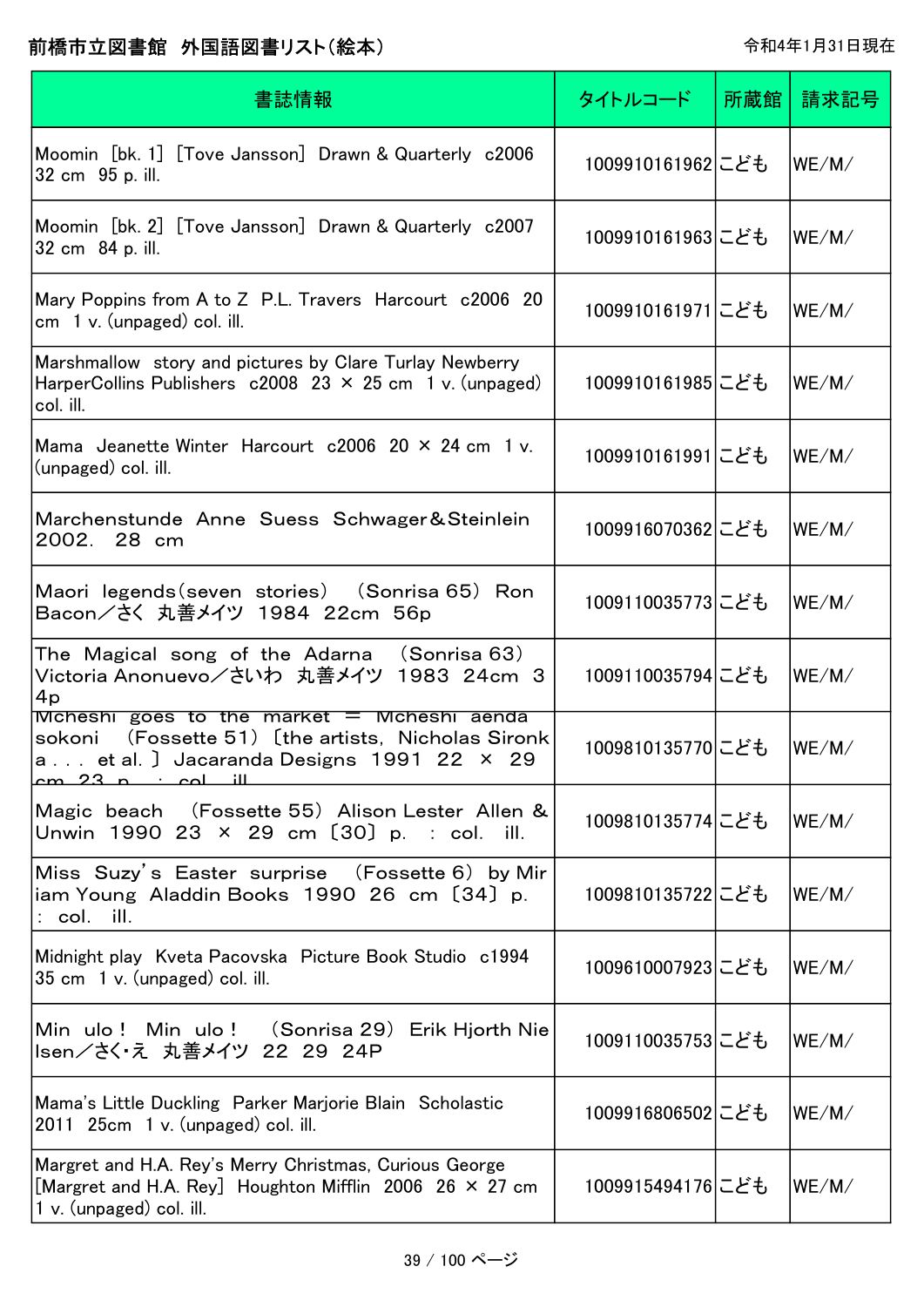| 書誌情報                                                                                                                                                          | タイトルコード          | 所蔵館 | 請求記号  |
|---------------------------------------------------------------------------------------------------------------------------------------------------------------|------------------|-----|-------|
| Migrant Maxine Trottier Groundwood Books/House of<br>Anansi Press 2011 23 $\times$ 25 cm 1 v. (unpaged) col. ill.                                             | 1009916014047にども |     | WE/M/ |
| Me- Jane Patrick McDonnell Little, Brown 2011 22 $\times$ 25<br>cm $1 v$ . (unpaged) col. ill.                                                                | 1009916014046にども |     | WE/M/ |
| Math curse Jon Scieszka Viking 1995 29 $\times$ 29 cm 1 v.<br>(unpaged) col. ill.                                                                             | 1009916059789にども |     | WE/M/ |
| Moonpowder story and pictures by John Rocco Hyperion<br>Books for Children c2008 29 cm 1 v. (unpaged) col. ill.                                               | 1009916059795にども |     | WE/M/ |
| Mr. Willowby's Christmas tree (A Doubleday book for young<br>readers) by Robert Barry Random House Children's Books<br>$c2000$ 29 cm 1 v. (unpaged) col. ill. | 1009916086683にども |     | WE/M/ |
| Madame Eiffel Alice Briere-Haquet Little Gestalten 2015<br>31 cm 1 v. (unpaged) col. ill.                                                                     | 1009916469423にども |     | WE/M/ |
| Miffy Dick Bruna Simon and Schuster 2014 17 $\times$ 17 cm 1<br>v. (unpaged) col. ill.                                                                        | 1009916649511にども |     | WE/M/ |
| Miffy in the snow Dick Bruna Simon and Schuster 2014 17<br>$\times$ 17 cm 1 v. (unpaged) col. ill.                                                            | 1009916649502にども |     | WE/M/ |
| Miffy at school Dick Bruna Simon and Schuster 2014 17 X<br>17 cm 1 v. (unpaged) col. ill.                                                                     | 1009916649503にども |     | WE/M/ |
| Miffy at the zoo Dick Bruna Simon and Schuster 2014 17<br>$\times$ 17 cm 1 v. (unpaged) col. ill.                                                             | 1009916649504にども |     | WE/M/ |
| Miffy and the new baby Dick Bruna Simon and Schuster<br>2014 17 $\times$ 17 cm 1 v. (unpaged) col. ill.                                                       | 1009916649505にども |     | WE/M/ |
| Miffy's bicycle Dick Bruna Simon and Schuster 2014 17 X<br>17 cm 1 v. (unpaged) col. ill.                                                                     | 1009916649506にども |     | WE/M/ |
| Miffy the fairy Dick Bruna Simon and Schuster 2014 17 X<br>17 cm 1 v. (unpaged) col. ill.                                                                     | 1009916649507にども |     | WE/M/ |
| Miffy's birthday Dick Bruna Simon and Schuster 2014 17<br>$\times$ 17 cm 1 v. (unpaged) col. ill.                                                             | 1009916649508にども |     | WE/M/ |
| Miffy goes flying Dick Bruna Simon and Schuster 2014 17<br>$\times$ 17 cm 1 v. (unpaged) col. ill.                                                            | 1009916649509にども |     | WE/M/ |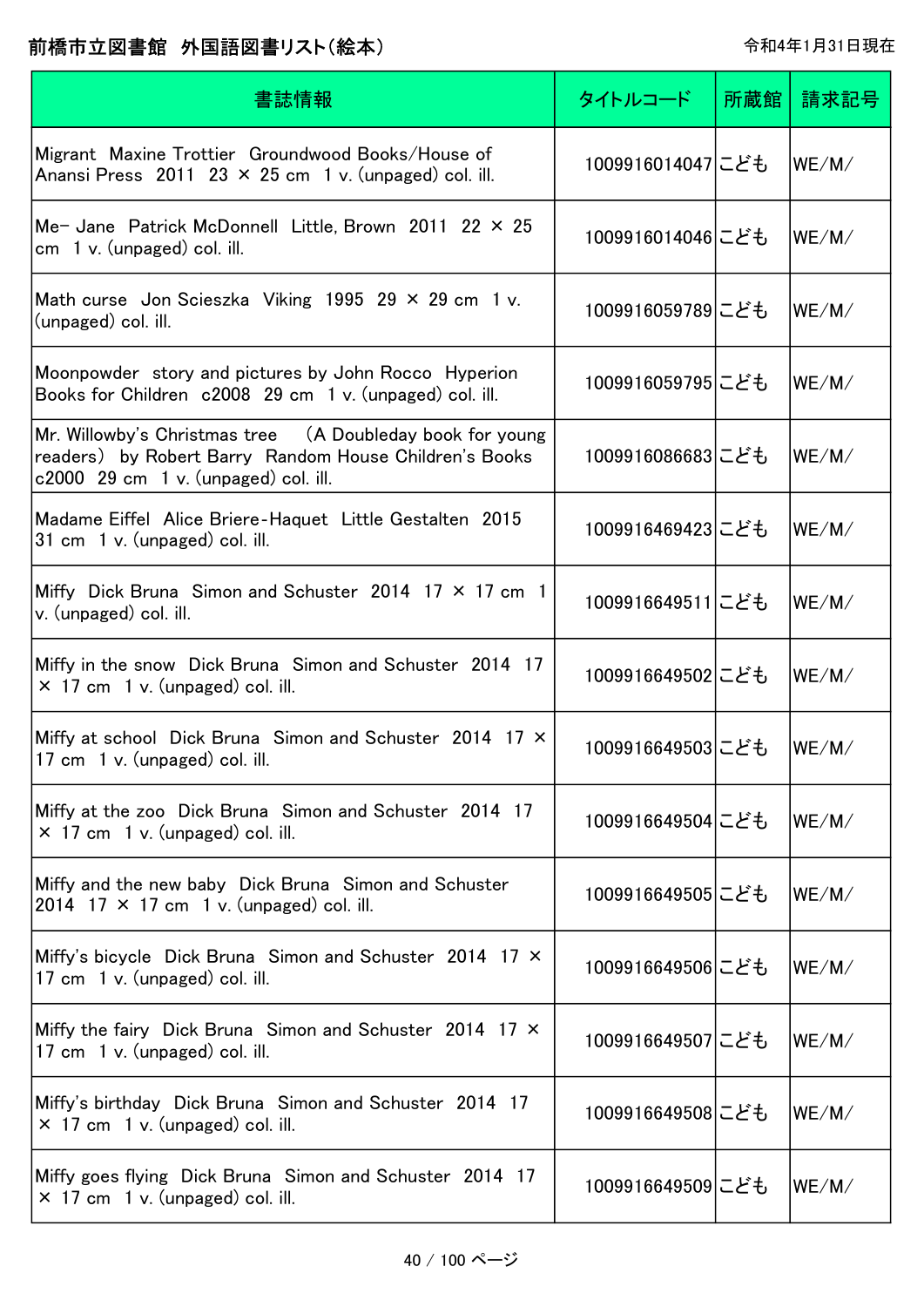| 書誌情報                                                                                                                                 | タイトルコード           | 所蔵館 | 請求記号                        |
|--------------------------------------------------------------------------------------------------------------------------------------|-------------------|-----|-----------------------------|
| Miffy's garden Dick Bruna Simon and Schuster 2014 17 X<br>17 cm 1 v. (unpaged) col. ill.                                             | 1009916649510にども  |     | WE/M/                       |
| My kite is stuck! and other stories (A Duck, Duck,<br>Porcupine! book) Salina Yoon Bloomsbury 2017 24 cm 1<br>v. (unpaged) col. ill. | 1009916685564にども  |     | WE/M/                       |
| Muddy Michael Mahin Atheneum Books for Young Readers<br>c2017 29 $\times$ 29 cm 1 v. (unpaged) col. ill.                             | 1009916685610にども  |     | WE/M/                       |
| Monkey on the run Leo Timmers Gecko Press 2019 23 X<br>29 cm 1 v. (unpaged) col. ill.                                                | 1009916879405 こども |     | WE/M/                       |
| My papi has a motorcycle Isabel Quintero Kokila c2019 24<br>$\times$ 29 cm 1 v. (unpaged) col. ill.                                  | 1009916879407にども  |     | WE/M/                       |
| The midnight library Kazuno Kohara Roaring Brook Press<br>2014 26 $\times$ 26 cm 1 v. (unpaged) col. ill.                            | 1009916949550にども  |     | WE/M/                       |
| Mr. Gumpy's outing John Burningham H. Holt [2012] 27 cm<br>1 v. (unpaged) col. ill.                                                  | 1009916758802にども  |     | WE/M/                       |
| Moomin's seek and find finger-trail book Puffin Books 2017<br>$22 \times 22$ cm 1 v. (unpaged) col. ill.                             | 1009916951351にども  |     | WE/M/                       |
| Moomin's peekaboo adventure Puffin Books 2015 22 $\times$ 22<br>$cm \, 1 \, v.$ (unpaged) col. ill.                                  | 1009916951350にども  |     | WE/M/                       |
| Me & mama Cozbi A. Cabrera Simon & Schuster Books for<br>Young Readers c2020 29cm 1 v. (unpaged) col. ill.                           | 1009916998767にども  |     | $ \mathsf{WE}/\mathsf{M}/ $ |
| Northern Iullaby (Fossette 10) Nancy White Carlst<br>rom Philomel Books $c1992$ 29 cm $[22]$ p. : c<br>ol. ill.                      | 1009810135726にども  |     | WE/N/                       |
| Noah (Fossette 14) Patricia Lee Gauch Philomel<br>Books c1994 22 × 26 cm [30] p. : col. ill.                                         | 1009810135730にども  |     | WE/N/                       |
| Nasrettin Hoca (Sonrisa 67)Erol Fikri/さく 丸善メ<br>イツ 1986 23 16P                                                                       | 1009110035737にども  |     | WE/N/                       |
| Noah's ark retold and illustrated by Lucy Cousins Walker<br>Books 1993 26 cm 1 v. (unpaged) all col. ill.                            | 1009610007934にども  |     | WE/N/                       |
| The noisy book by Margaret Wise Brown HarperCollins 1993<br>27 cm $[44]$ p. col. ill.                                                | 1009610007935にども  |     | WE/N/                       |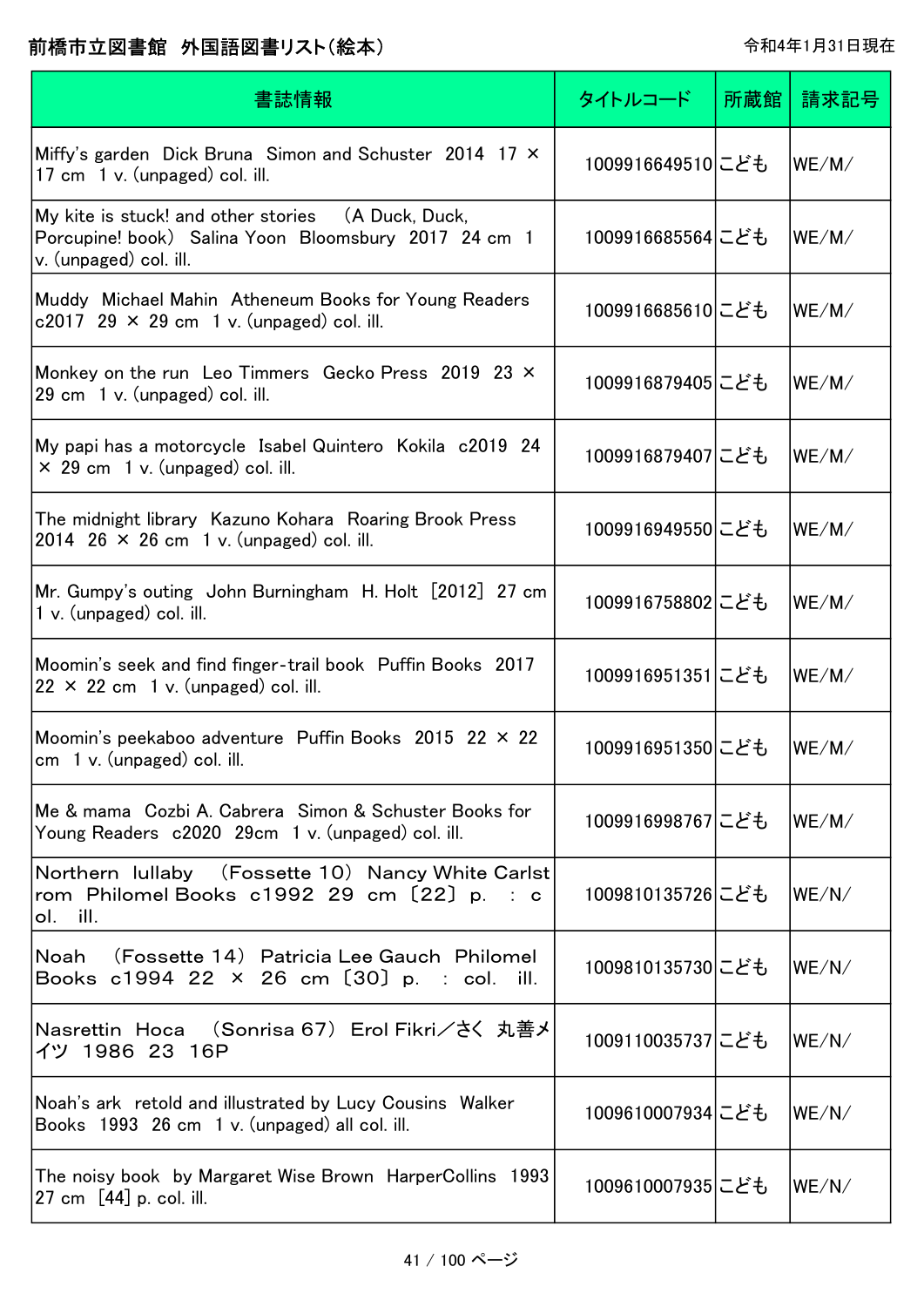| 書誌情報                                                                                                                                       | タイトルコード          | 所蔵館 | 請求記号                        |
|--------------------------------------------------------------------------------------------------------------------------------------------|------------------|-----|-----------------------------|
| Nuts to you! Lois Ehlert Harcourt Brace Jovanovich c1993<br>32 cm 1 v. (unpaged) col. ill.                                                 | 1009610007936にども |     | WE/N/                       |
| Night in the country Cynthia Rylant $\angle \chi$ Bradbury<br>1986 21cm 32p                                                                | 1008910002153にども |     | WE/N/                       |
| Night flight Dominique Falda North-South Books 1994 30<br>$cm \quad 1 \text{ v. } (unpage d) \text{ col. }$ ill.                           | 1009610007933にども |     | WE/N/                       |
| No, David! by David Shannon Blue Sky Press c1998 29 cm<br>1 v. (unpaged) col. ill.                                                         | 1009915592463 本館 |     | WE/N/                       |
| No ël for Jeanne-Marie Francoise Seignobosc Omnibus Pub.<br>2004 $26 \text{ cm}$ 1 v. (unpaged) col. ill.                                  | 1009910090436にども |     | WE/N/                       |
| Noodle story by Munro Leaf Arthur A. Levine Books c2006<br>$21 \times 27$ cm 1 v. (unpaged) col. ill.                                      | 1009910090521にども |     | WE/N/                       |
| Numbers (My world) Chez Picthall Picthall & Gunzi<br>c2003 32 cm 32 p. col. ill.                                                           | 1009910090598にども |     | WE/N/                       |
| Nini here and there Anita Lobel Greenwillow Books c2007<br>29 cm 1 v. (unpaged) col. ill.                                                  | 1009910161981にども |     | WE/N/                       |
| (Fossette 26) Amanda Wallwork Bok<br>No dodos<br>Books c1993 22 × 27 cm [24] p. : col. ill.                                                | 1009810135743にども |     | WE/N/                       |
| Nature hide & seek: woods & forests<br>(Fossett<br>e 29) John Norris Wood Old Rectory House c1993<br>21 cm $[20]$ p. : col. ill.           | 1009810135746にども |     | $ \mathsf{WE}/\mathsf{N}/ $ |
| Nature hide & seek: rivers & lakes<br>(Fossette<br>30) John Norris Wood Old Rectory House c1993<br>21 cm $[20]$ p. : col. ill.             | 1009810135747にども |     | WE/N/                       |
| Naughty Nigel (Sonrisa 3)Tony Ross/さく・え 丸<br>善メイツ 1982 24 24P                                                                              | 1009110035740にども |     | WE/N/                       |
| A Nau Catrineta (Sonrisa 26)Jose de Guimarae<br>s/え 丸善メイツ 25 26P                                                                           | 1009110035790にども |     | WE/N/                       |
| (Oxford reading tree stage 2, stories Big books)<br>A new dog<br>pack) Roderick Hunt Oxford University Press 2004 52 cm<br>16 p. col. ill. | 1009915453741にども |     | WE/N/                       |
| New trainers (Oxford reading tree stage 2, stories Big<br>books pack) Roderick Hunt Oxford University Press 2004<br>52 cm 16 p. col. ill.  | 1009915453745にども |     | WE/N/                       |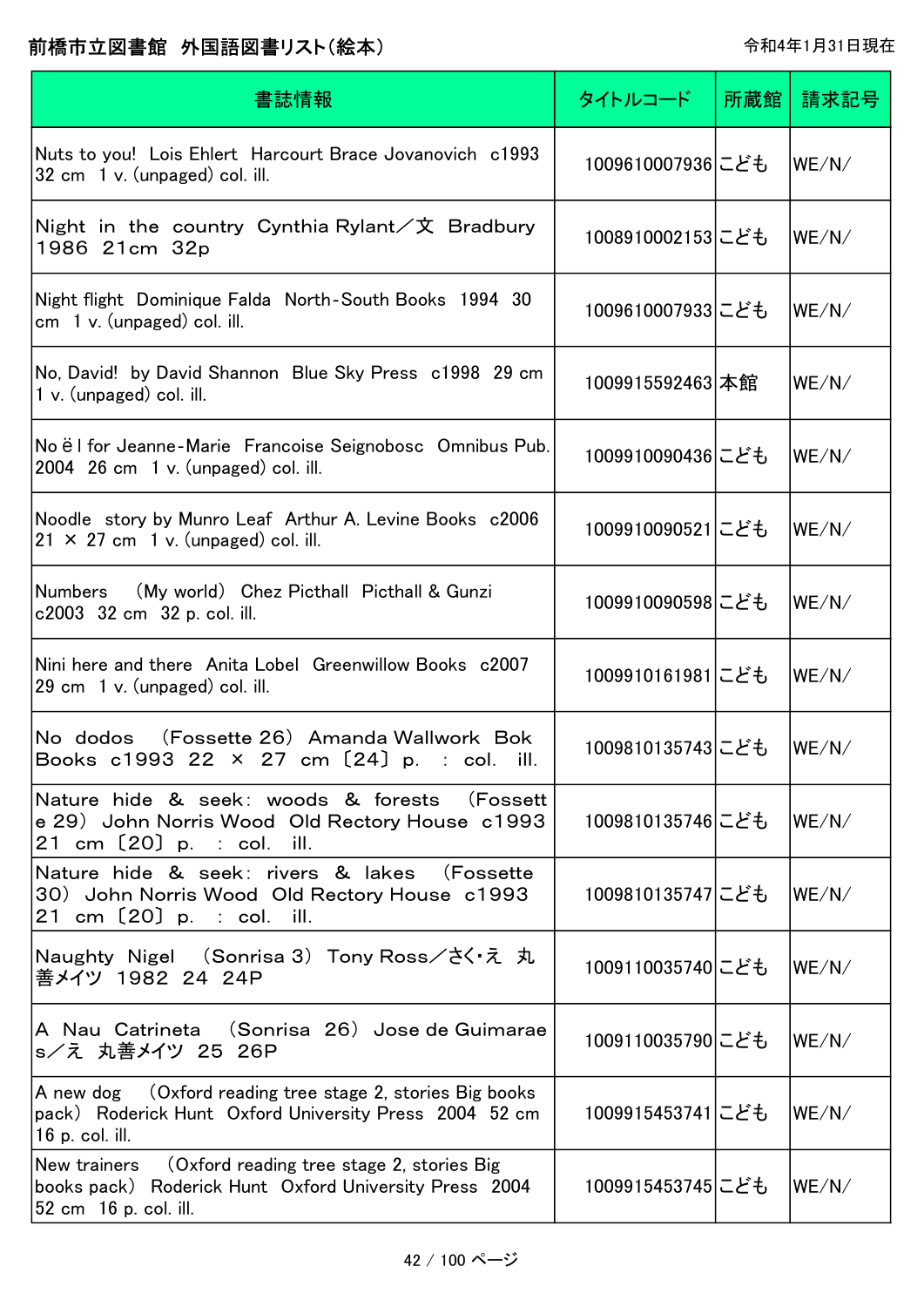| 書誌情報                                                                                                                               | タイトルコード          | 所蔵館 | 請求記号  |
|------------------------------------------------------------------------------------------------------------------------------------|------------------|-----|-------|
| Nicolas, where have you been? by Leo Lionni Knopf c1987<br>28 cm 1 v. (unpaged) col. ill.                                          | 1009915467942にども |     | WE/N/ |
| The nightmare before Christmas Tim Burton Disney Press<br>c1993 24 $\times$ 29 cm 1 v. (unpaged) col. ill.                         | 1009915494168にども |     | WE/N/ |
| No, David! by David Shannon Blue Sky Press c1998 29 cm<br>1 v. (unpaged) col. ill.                                                 | 1009915592463にども |     | WE/N/ |
| The night before Christmas written by Clement C. Moore<br>Putnam $c2009$ 27 $\times$ 27 cm 1 v. (unpaged) col. ill.                | 1009915594606にども |     | WE/N/ |
| A nation's hope Matt de la Pena Dial Books for Young<br>Readers c2011 30 cm 1 v. (unpaged) col. ill.                               | 1009916014048にども |     | WE/N/ |
| A new year's reunion Yu Li-Qiong Walker Books 2011 25<br>cm $1 v$ . (unpaged) col. ill.                                            | 1009916014050にども |     | WE/N/ |
| The night before Christmas by Clement C. Moore Random<br>House c1989 28 cm 1 v. (unpaged) col. ill.                                | 1009916086701にども |     | WE/N/ |
| Nana in the city by Lauren Castillo Clarion Books, Houghton<br>Mifflin Harcourt $c2014$ 24 $\times$ 24 cm 1 v. (unpaged) col. ill. | 1009916469446にども |     | WE/N/ |
| The noisy paint box by Barb Rosenstock Knopf 2014 29<br>$cm1$ v. (unpaged) col. ill.                                               | 1009916469447にども |     | WE/N/ |
| (Scholastic big books) by David Shannon<br>No, David!<br>Scholastic c1998 40 cm 1 v. (unpaged) col. ill.                           | 1009916649517にども |     | WE/N/ |
| Not a box Antoinette Portis HarperCollins Publishers c2006<br>$24 \times 24$ cm 1 v. (unpaged) col. ill.                           | 1009916685593にども |     | WE/N/ |
| Owl moon by Jane Yolen Philomel Books c1987 29 cm<br>$[32]$ p. col. ill.                                                           | 1009610007947にども |     | WE/O/ |
| Ooh-la-la (Max in love) Maira Kalman Viking c1991 27 cm<br>$1 v.$ (unpaged) col. ill.                                              | 1009610007944にども |     | WE/O/ |
| Oink oink Arthur Geisert Houghton Mifflin 1993 19 $\times$ 21<br>cm $1 v$ . (unpaged) col. ill.                                    | 1009610007940にども |     | WE/O/ |
| Oink Arthur Geisert Houghton Mifflin 1991 19 $\times$ 22 cm<br>$[32]$ p. col. ill.                                                 | 1009610007939にども |     | WE/O/ |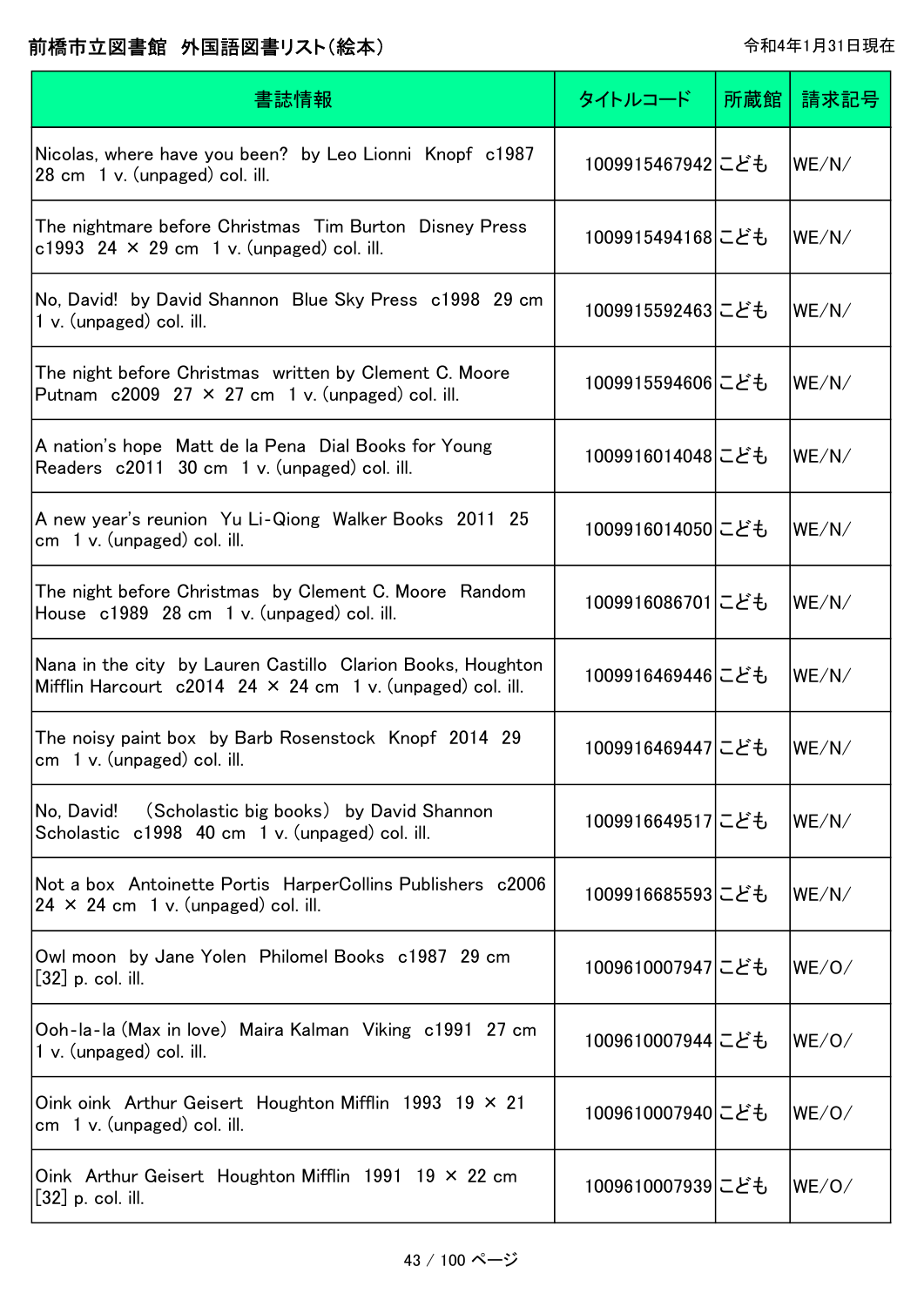| 書誌情報                                                                                                                                   | タイトルコード          | 所蔵館 | 請求記号  |
|----------------------------------------------------------------------------------------------------------------------------------------|------------------|-----|-------|
| Orlando (the marmalade cat), his silver wedding by Kathleen<br>Hale F. Warne 1994 37 cm 31 p. col. ill.                                | 1009610007945にども |     | WE/O/ |
| Only Opal by Opal Whiteley Philomel Books 1994 29 cm 1<br>v. (unpaged) col. ill.                                                       | 1009610007943にども |     | WE/O/ |
| Owl babies written by Martin Waddell Walker Books 1992<br>$23 \times 27$ cm 1 v. (unpaged) col. ill.                                   | 1009610007946にども |     | WE/O/ |
| On the day Peter Stuyvesant sailed Arnold Lobel<br>/文·絵 Harper & Row 1971 24 48P                                                       | 1008910002155にども |     | WE/O/ |
| Outside over there Maurice Sendak/文·絵 Harper<br>& Row 1981 24 40P                                                                      | 1008910002157にども |     | WE/O/ |
| Oh! Josse Goffin H.N. Abrams 1991 28 cm 1 v. (unpaged)<br>col. ill.                                                                    | 1009610007938にども |     | WE/O/ |
| One day in paradise (A Margaret K. McElderry book)<br>retold and illustrated by Helme Heine Atheneum 1986 29 cm<br>$[28]$ p. col. ill. | 1009610007941にども |     | WE/O/ |
| mother witch Carol Carrick/文 Clarion Book<br>Old<br>s 1975 23cm 32P                                                                    | 1008910002156にども |     | WE/O/ |
| One snowy night Nick Butterworth Collins 1989 23 $\times$ 23<br>cm $[25]$ p. col. ill.                                                 | 1009610007942にども |     | WE/O/ |
| O smolarczyku Marcinku i okrutnym (Sonrisa 3<br>6) Zdzislaw Nowak/さく 丸善メイツ 1988 26 45P                                                 | 1009110035733にども |     | WE/O/ |
| An ocean world by Peter Sis Greenwillow Books c1992 24<br>$\times$ 32 cm 1 v. (unpaged) col. ill.                                      | 1009610007937にども |     | WE/O/ |
| Owl moon by Jane Yolen Philomel Books c1987 29 cm<br>$[32]$ p. col. ill.                                                               | 1009610007947にども |     | WE/O/ |
| Oops, pounce, quick, run! Mike Twohy Balzer + Bray c2016<br>$24 \times 25$ cm 1 v. (unpaged) col. ill.                                 | 1009916685569 本館 |     | WE/O/ |
| つみきのいえ 加藤 久仁生/著 白泉社 2009.11 26cm 1<br>冊(ページ付なし)                                                                                        | 1009915397424 本館 |     | WE/O/ |
| Owl moon by Jane Yolen Philomel Books c1987 29 cm<br>$[32]$ p. col. ill.                                                               | 1009610007947にども |     | WE/O/ |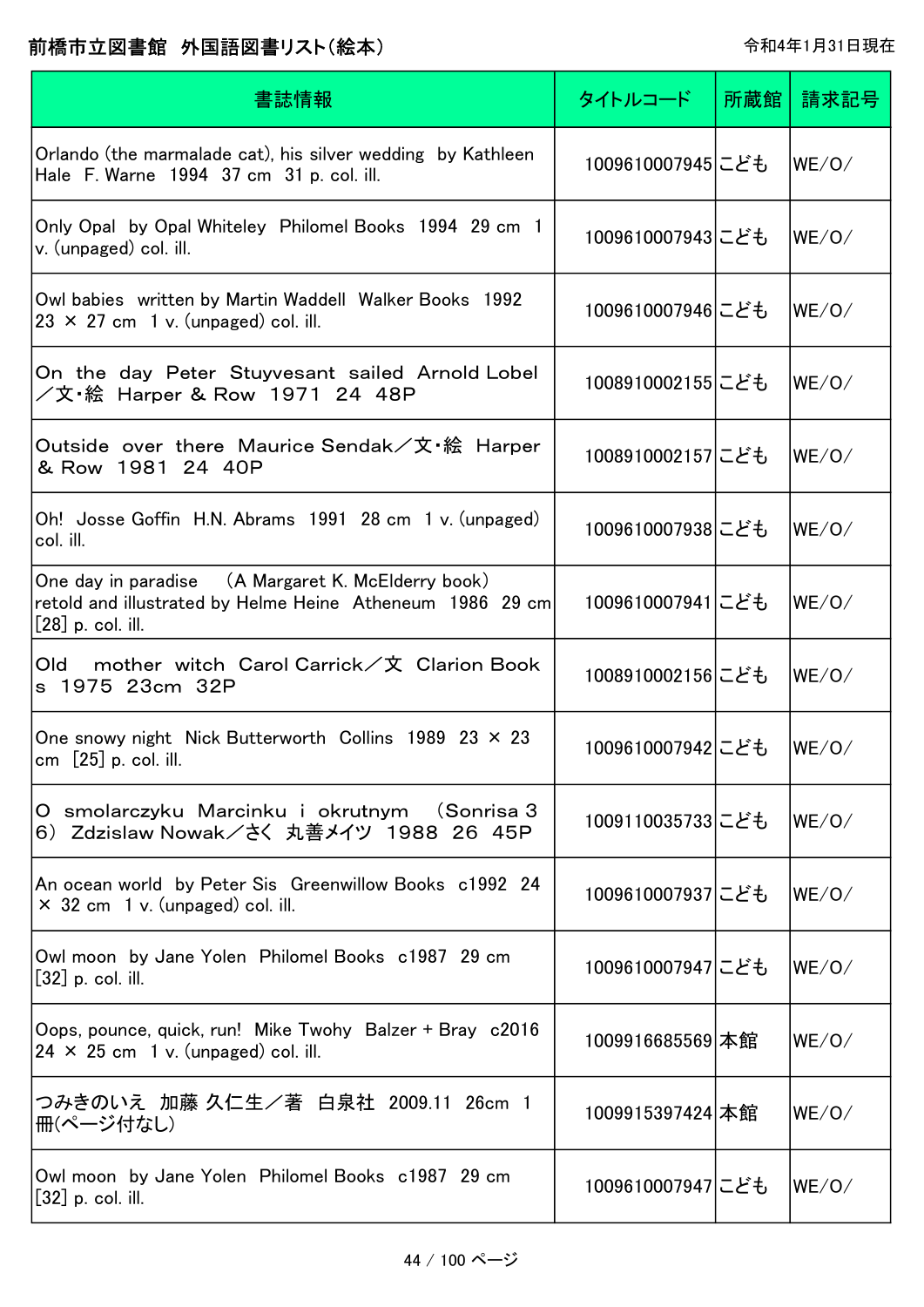| 書誌情報                                                                                                                                                                      | タイトルコード          | 所蔵館 | 請求記号  |
|---------------------------------------------------------------------------------------------------------------------------------------------------------------------------|------------------|-----|-------|
| Ox-cart man by Donald Hall Viking Press $c1979$ 22 $\times$ 28<br>cm 1 v. (unpaged) col. ill.                                                                             | 1009910090437にども |     | WE/O/ |
| Ox-cart man by Donald Hall Viking Press c1979 22 × 28<br>$cm \quad 1 \, v.$ (unpaged) col. ill.                                                                           | 1009910090437にども |     | WE/O/ |
| Olivia (An Anne Schwartz book) written and illustrated by<br>Ian Falconer Atheneum Books for Young Readers c2000 29<br>cm $\left(1 \right)$ v. (unpaged) ill. (some col.) | 1009910090587にども |     | WE/O/ |
| Owl moon by Jane Yolen Philomel Books c1987 29 cm<br>$[32]$ p. col. ill.                                                                                                  | 1009610007947にども |     | WE/O/ |
| Oliver hos fuglene (Fossette 48) Malgorzata Piotr<br>owska Tiden Norsk Forlag c1993 30 cm〔25〕p.<br>: col.<br>ill.                                                         | 1009810135767にども |     | WE/O/ |
| 1001 things to spot at Christmas Alex Frith Usborne Pub.<br>2009 28 cm 32 p. col. ill.                                                                                    | 1009915494170にども |     | WE/O/ |
| (Tasha Tudor collection) by Tasha Tudor Simon<br>1 is one<br>& Schuster Books for Young Readers 2000 19 × 24 cm 1<br>v. (unpaged) ill. (some col.)                        | 1009915592467にども |     | WE/O/ |
| Olivia helps with Christmas by Ian Falconer Atheneum Books<br>for Young Readers c2007 29 cm 1 v. (unpaged) col. ill.                                                      | 1009915594604にども |     | WE/O/ |
| Oh, the places you'll go! by Dr. Seuss Random House 1990<br>29 cm 1 v. (unpaged) col. ill.                                                                                | 1009916061727にども |     | WE/O/ |
| On the night you were born (A Feiwel and Friends book)<br>Nancy Tillman Feiwel and Friends 2006 26 $\times$ 26 cm 1 v.<br>(unpaged) col. ill.                             | 1009916061728にども |     | WE/O/ |
| Opposnakes Salina Yoon Little Simon c2009 19 × 25 cm<br>1 v. (unpaged) col. ill.                                                                                          | 1009916059805にども |     | WE/O/ |
| Oh, what a Christmas! by Michael Garland Scholastic Press<br>2011 27 $\times$ 29 cm 1 v. (unpaged) col. ill.                                                              | 1009916086702にども |     | WE/O/ |
| The only child by Guojing Schwartz & Wade Books c2015<br>30 cm 1 v. (unpaged) col. ill.                                                                                   | 1009916469424にども |     | WE/O/ |
| Origami PEACE CRANES スー・ディシコ/著 チャールズ・<br>イー・タトル出版 2017.9 29cm 32p                                                                                                         | 1009916611484にども |     | WE/O/ |
| Oh, the thinks you can think! (Beginner books I can read it<br>all by myself B-62) by Dr. Seuss Beginner Books c1975 24<br>cm $1 v$ . (unpaged) col. ill.                 | 1009916646201にども |     | WE/O/ |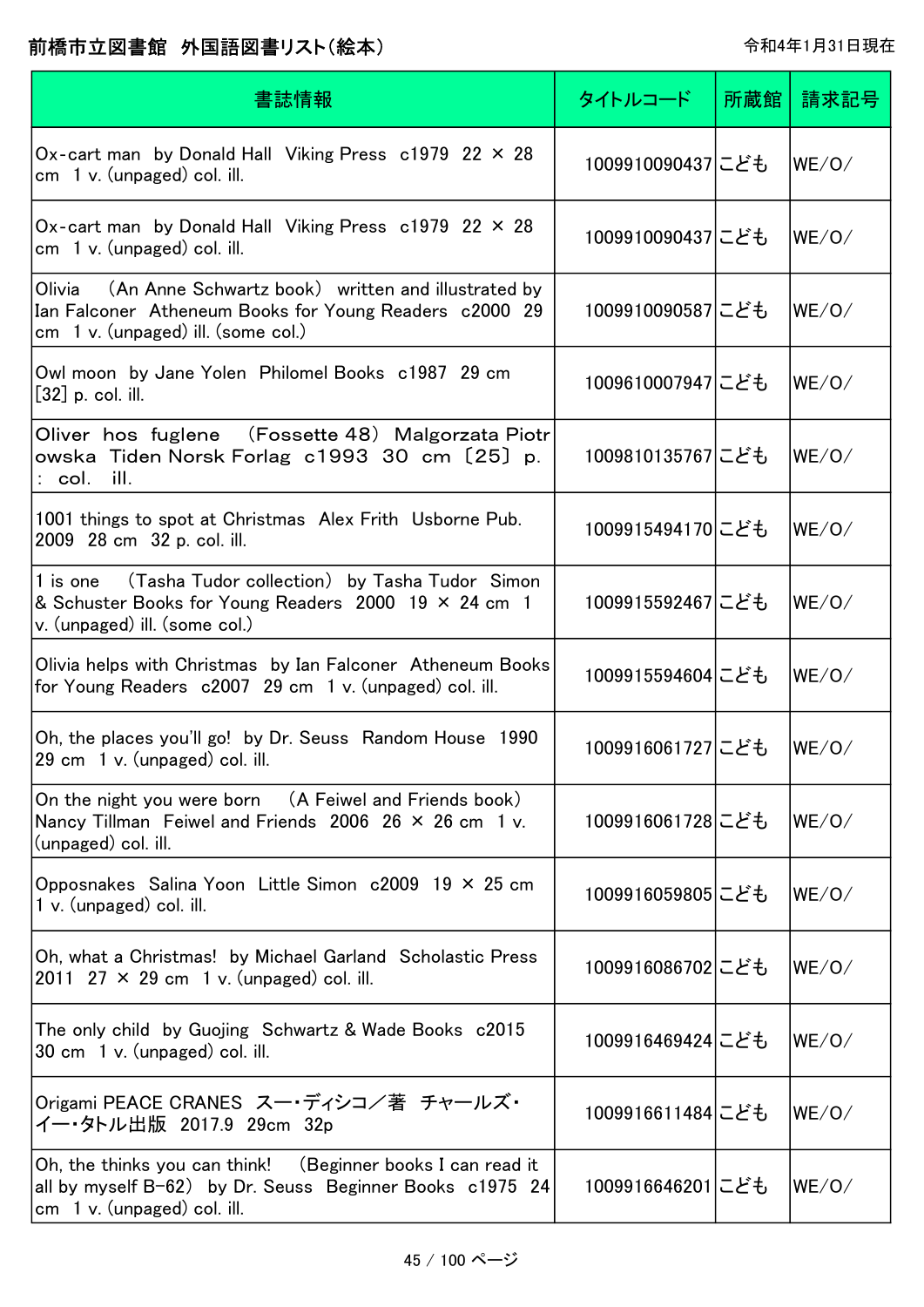| 書誌情報                                                                                                                                                    | タイトルコード          | 所蔵館 | 請求記号  |
|---------------------------------------------------------------------------------------------------------------------------------------------------------|------------------|-----|-------|
| One fish, two fish, red fish, blue fish (Beginner books I can<br>read it all by myself B-13) by Dr. Seuss Beginner Books<br>c1988 24 cm 62 p. col. ill. | 1009916649512にども |     | WE/O/ |
| Oops, pounce, quick, run! Mike Twohy Balzer + Bray c2016<br>$24 \times 25$ cm 1 v. (unpaged) col. ill.                                                  | 1009916685569にども |     | WE/O/ |
| One boy (A Neal Porter book A Laura Vaccaro Seeger<br>book) Laura Vaccaro Seeger Roaring Brook Press 2016 23<br>$cm1$ v. (unpaged) col. ill.            | 1009916685589にども |     | WE/O/ |
| On a magical do-nothing day Beatrice Alemagna Harper<br>$2017$ 32 cm 1 v. (unpaged) col. ill.                                                           | 1009916685601にども |     | WE/O/ |
| Our car (A Neal Porter book) J.M. Brum Roaring Brook<br>Press 2018 18 $\times$ 27 cm 1 v. (unpaged) col. ill.                                           | 1009916777630にども |     | WE/O/ |
| One grain of rice Demi Scholastic Press $c1997$ 27 $\times$ 27<br>cm $1 v$ . (unpaged) col. ill                                                         | 1009916917491にども |     | WE/O/ |
| Owl at home by Arnold Lobel HarperCollins Publishers<br>c1975 23 cm 64 p. col. ill.                                                                     | 1009916917490にども |     | WE/O/ |
| (National Geographic kids) [text by Ruth A.<br>Ocean<br>Musgrave] National Geographic Partners c2019 18 × 18<br>cm 25 p. col. ill.                      | 1009916951344にども |     | WE/O/ |
| 123 with Peppa (Peppa Pig) Ladybird Books 2014 18 X<br>18 cm 1 v. (unpaged) col. ill.                                                                   | 1009916951348にども |     | WE/O/ |
| Outside in by Deborah Underwood Houghton Mifflin Harcourt<br>c2020 $23 \times 27$ cm 1 v. (unpaged) col. ill.                                           | 1009916998771にども |     | WE/O/ |
| Our little kitchen Jillian Tamaki Abrams Books for Young<br>Readers $2020 \t21 \times 28$ cm 1 v. (unpaged) col. ill.                                   | 1009916998764にども |     | WE/O/ |
| The pigs' wedding (Aladdin books) written and illustrated<br>by Helme Heine Macmillan 1991 28 cm [28] p. col. ill.                                      | 1009610007956にども |     | WE/P/ |
| Panchatantra 1 (Sonrisa 61) Ratilal Naik/さいわ<br>丸善メイツ 1988 28 33P                                                                                       | 1009110035760にども |     | WE/P/ |
| Posters by Maurice Sendak (Fossette 17) Mauri<br>ce Sendak Harmony Books c1986 36 cm [22] p<br>lates : col. i                                           | 1009810135734にども |     | WE/P/ |
| Per, Ida & Minimum (Sonrisa 31) Grethe Fagers<br> trom/さく 丸善メイツ 1977 30 47P                                                                             | 1009110035767にども |     | WE/P/ |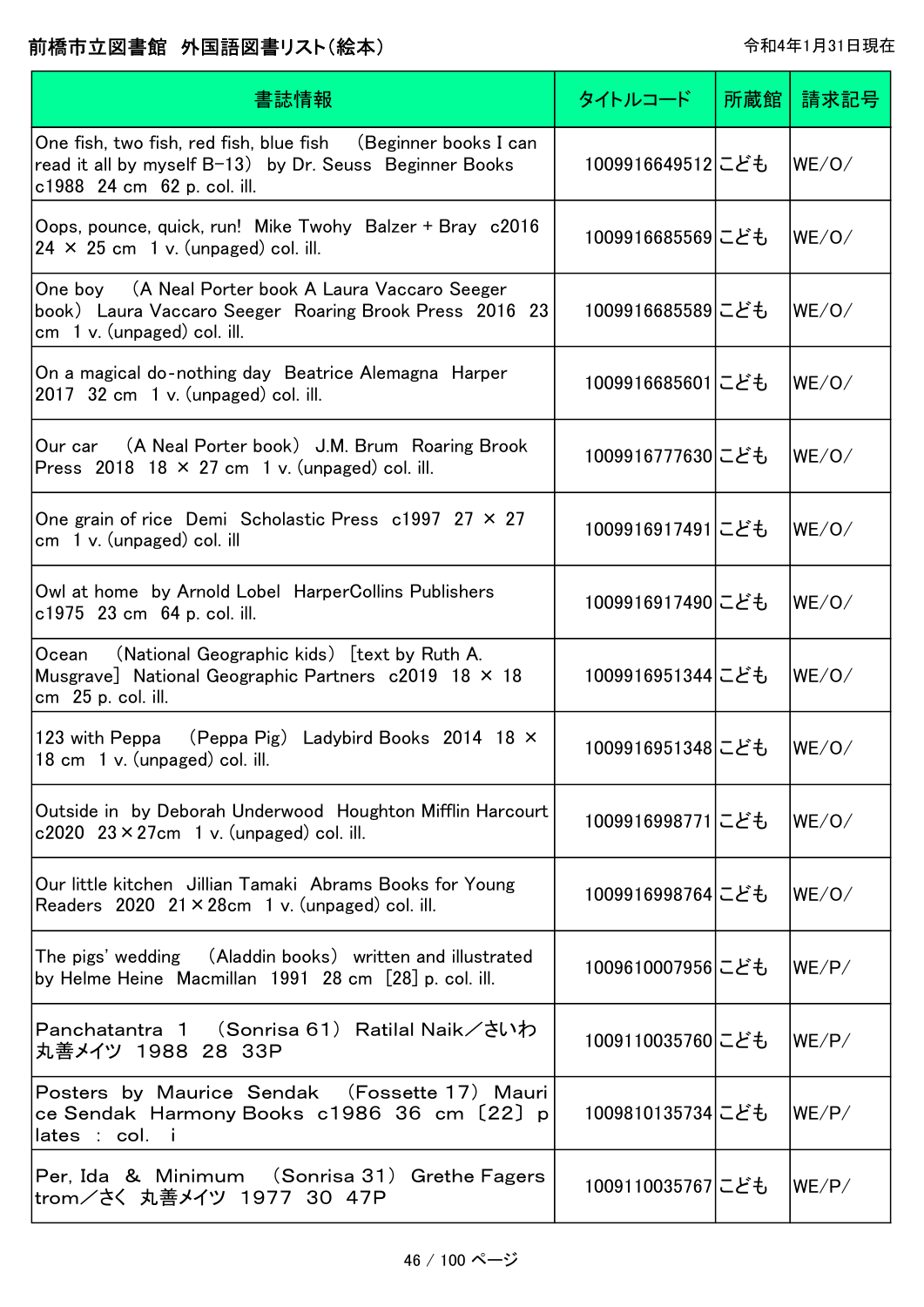| 書誌情報                                                                                                                                 | タイトルコード          | 所蔵館 | 請求記号  |
|--------------------------------------------------------------------------------------------------------------------------------------|------------------|-----|-------|
| Prehistoric actual size Jenkins Steve 2005.<br>32c<br>m $1$ <del>m</del>                                                             | 1009910196998 本館 |     | WE/P/ |
| Appley Dapply's nursery rhymes (The world of Peter<br>Rabbit) by Beatrix Potter F. Warne 1987 15 cm 37 p. col.<br>ill.               | 1009916132421にども |     | WE/P/ |
| The tale of Mrs. Tiggy-Winkle (The world of Peter Rabbit)<br>by Beatrix Potter F. Warne 1987 15 cm 59 p. col. ill.                   | 1009916132430にども |     | WE/P/ |
| The tale of the Flopsy Bunnies (The world of Peter Rabbit)<br>by Beatrix Potter F. Warne 1987 15 cm 59 p. col. ill.                  | 1009916132427にども |     | WE/P/ |
| The tale of Ginger & Pickles (The world of Peter Rabbit)<br>by Beatrix Potter F. Warne 1987 15 cm 59 p. ill. (some col.)             | 1009916132424にども |     | WE/P/ |
| The tale of Jemima Puddle-duck (Doverlittle actil<br>vity books) by Beatrix Potter Dover Publications 19<br>95 15 cm 30 p.           | 1009610011500にども |     | WE/P/ |
| The tale of two bad mice by Beatrix Potter F. Warne 1987<br>15 cm 58 p. col. ill.                                                    | 1009916132431にども |     | WE/P/ |
| The tale of Mr. Jeremy Fisher (The world of Peter Rabbit)<br>by Beatrix Potter F. Warne 1987 15 cm 58 p. col. ill.                   | 1009916132429にども |     | WE/P/ |
| The tale of Pigling Bland<br>(The world of Peter Rabbit) by<br>Beatrix Potter F. Warne 1987 15 cm 83 p. ill. (some col.)             | 1009916132426にども |     | WE/P/ |
| The tale of Peter Rabbit (The world of Peter Rabbit) by<br>Beatrix Potter F. Warne 1987 15 cm 58 p. col. ill.                        | 1009916132434にども |     | WE/P/ |
| The tale of the pie and the patty-pan (The world of Peter<br>Rabbit) by Beatrix Potter F. Warne 1987 15 cm 58 p. ill.<br>(some col.) | 1009916132425にども |     | WE/P/ |
| Cecily Parsley's nursery rhymes (The world of Peter<br>Rabbit) by Beatrix Potter F. Warne 1987 15 cm 36 p. col.<br>ill.              | 1009916132381にども |     | WE/P/ |
| The tale of Squirrel Nutkin (The world of Peter Rabbit) by<br>Beatrix Potter F. Warne 1985 15 cm 58 p. col. ill.                     | 1009916132433にども |     | WE/P/ |
| The tale of little pig Robinson (The world of Peter Rabbit)<br>by Beatrix Potter F. Warne 1987 15 cm 123 p. ill. (some<br>col.)      | 1009916132423にども |     | WE/P/ |
| by<br>Beatrix Potter F. Warne 1987 15 cm 58 p. col. ill.                                                                             | 1009916132428にども |     | WE/P/ |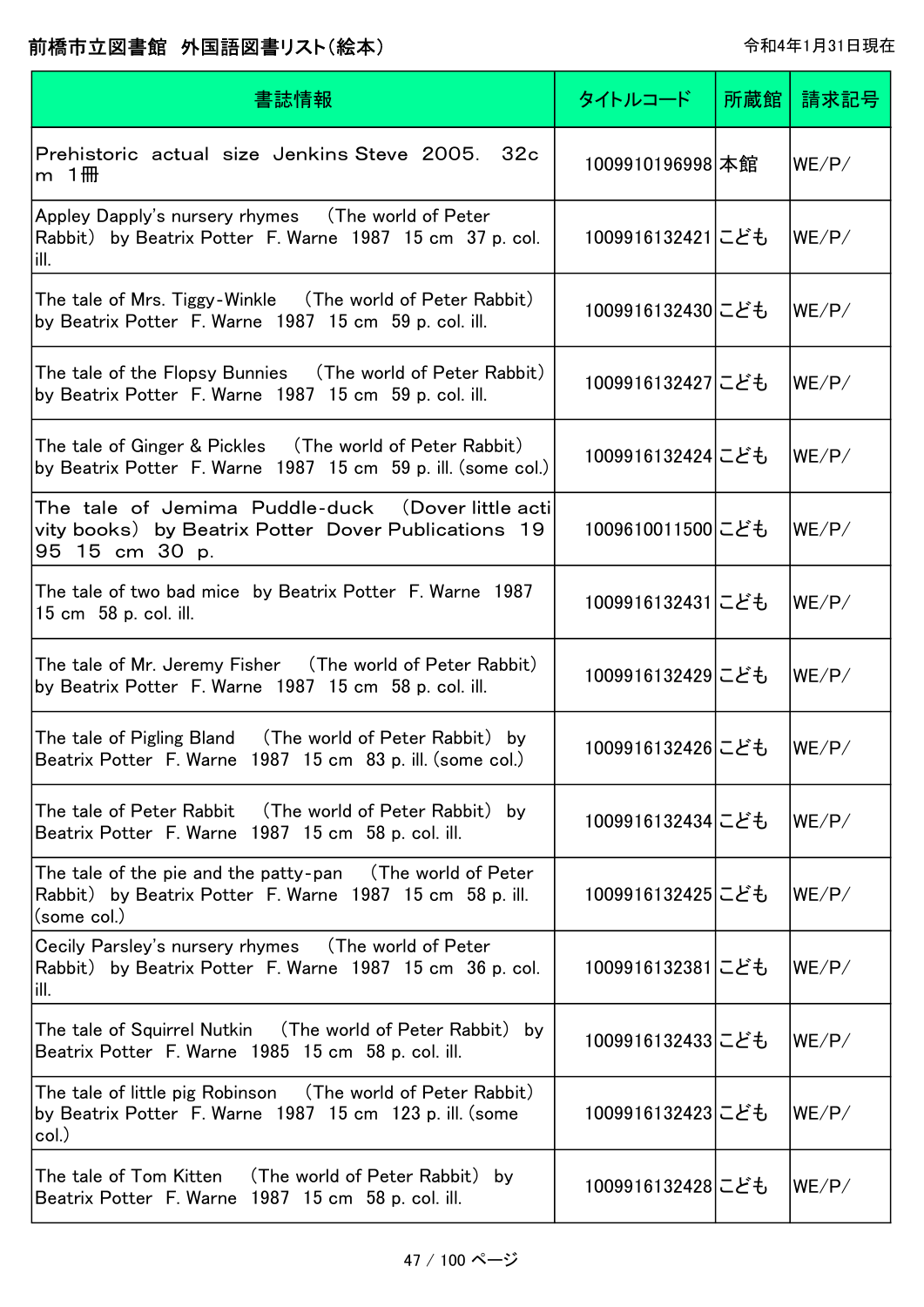| 書誌情報                                                                                                                                         | タイトルコード          | 所蔵館 | 請求記号  |
|----------------------------------------------------------------------------------------------------------------------------------------------|------------------|-----|-------|
| The story of a fierce bad rabbit (The world of Peter<br>Rabbit) by Beatrix Potter F. Warne 1987 15 cm 37 p. col.<br>ill.                     | 1009916132422にども |     | WE/P/ |
| Poppy's babies (Brambly Hedge) Jill Barklem<br>HarperCollins 1994 18 cm 1 v. (unpaged) col. ill.                                             | 1009610007962にども |     | WE/P/ |
| Prince Bertram the bad Arnold Lobel/文・絵 Harp<br>er & Row 1963 28 32P                                                                         | 1008910002158にども |     | WE/P/ |
| Pigs from A to Z Arthur Geisert Houghton Mifflin 1986 32<br>cm $[62]$ p. ill.                                                                | 1009610007958にども |     | WE/P/ |
| Penguin Pete, ahoy! by Marcus Pfister North-South Books<br>1993 23 $\times$ 25 cm 1 v. (unpaged) col. ill.                                   | 1009610007950にども |     | WE/P/ |
| Pa's balloon and other pig tales Arthur Geisert Houghton<br>Mifflin 1984 20 cm 96 p. col. ill.                                               | 1009610007948にども |     | WE/P/ |
| Polar bear, polar bear, what do you hear? by Bill Martin, Jr.<br>H. Hamilton 1992 26 cm 1 v. (unpaged) col. ill.                             | 1009610007961にども |     | WE/P/ |
| Pigs from 1 to 10 Arthur Geisert Houghton Mifflin 1992 32<br>cm 32 p. col. ill.                                                              | 1009610007959にども |     | WE/P/ |
| A porcupine named Fluffy Helen Lester/文 Hough <br>ton Miffli 1986 25cm 32p                                                                   | 1008910002122にども |     | WE/P/ |
| Puss in boots retold and illustrated by Gail E. Haley Dutton<br>Children's Books $c1991$ 21 × 26 cm 1 v. (unpaged) col. ill.                 | 1009610007965にども |     | WE/P/ |
| Paddle to the sea written and illustrated by Holling Clancy<br>Holling Houghton Mifflin c1969 29 cm 1 v. (unpaged) ill.<br>(some col.), maps | 1009610007949にども |     | WE/P/ |
| Prayer for a child (Collier books) by Rachel Field<br>Macmillan Pub. Co. c1972 23 cm [31] p. col. ill.                                       | 1009610007963にども |     | WE/P/ |
| Planting a rainbow written and illustrated by Lois Ehlert<br>Harcourt Brace Jovanovich c1988 23 $\times$ 29 cm [22] p. col.<br>ill.          | 1009610007960にども |     | WE/P/ |
| Penguin Pete and Little Tim by Marcus Pfister North-South<br>Books 1994 23 $\times$ 25 cm 1 v. (unpaged) col. ill.                           | 1009610007951にども |     | WE/P/ |
| The Polar Express written and illustrated by Chris Van<br>Allsburg Houghton Mifflin $c1985$ 24 $\times$ 30 cm 1 v.<br>(unpaged) col. ill.    | 1009810327035にども |     | WE/P/ |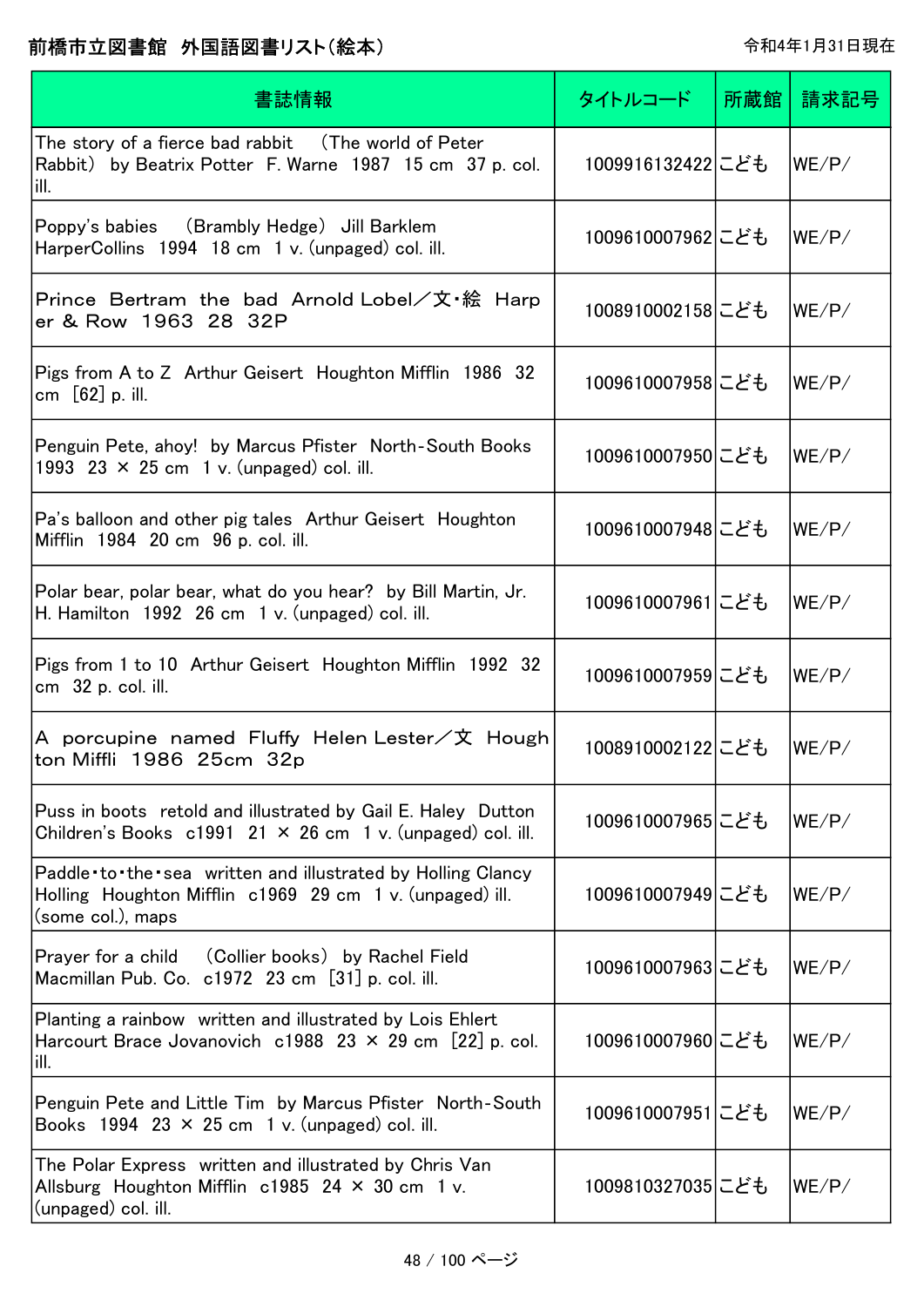| 書誌情報                                                                                                                                                                  | タイトルコード          | 所蔵館丨 | 請求記号  |
|-----------------------------------------------------------------------------------------------------------------------------------------------------------------------|------------------|------|-------|
| The tale of Benjamin Bunny   (The world of Beatrix Potter,<br>Peter Rabbit) by Beatrix Potter F. Warne 2002 15 cm 56<br>p. col. ill.                                  | 1009810338969にども |      | WE/P/ |
| The tale of two bad mice  (The world of Beatrix Potter,<br>Peter Rabbit) by Beatrix Potter F. Warne 2002 15 cm 56<br>p. col. ill.                                     | 1009810338970にども |      | WE/P/ |
| The tale of Mrs. Tiggy-Winkle (The world of Beatrix Potter,<br>Peter Rabbit) by Beatrix Potter F. Warne 2002 15 cm 56<br>p. col. ill.                                 | 1009810338971にども |      | WE/P/ |
| The tale of Mr. Jeremy Fisher (The world of Beatrix Potter,<br>Peter Rabbit) by Beatrix Potter F. Warne 2002 15 cm 56<br>p. col. ill.                                 | 1009810338972にども |      | WE/P/ |
| Potter, Peter Rabbit) by Beatrix Potter F. Warne 2002 15<br>cm 56 p. col. ill.                                                                                        | 1009810338974にども |      | WE/P/ |
| The tale of the Flopsy Bunnies (The world of Beatrix<br>Potter, Peter Rabbit) by Beatrix Potter F. Warne 2002 15<br>cm 56 p. col. ill.                                | 1009810338975にども |      | WE/P/ |
| The tale of Mrs. Tittlemouse      (The world of Beatrix Potter, )<br>Peter Rabbit) by Beatrix Potter F. Warne 2002 15 cm 56<br>p. col. ill.                           | 1009810338976にども |      | WE/P/ |
| The tale of Timmy Tiptoes (The world of Beatrix Potter,<br>Peter Rabbit) by Beatrix Potter F. Warne 2002 15 cm 56<br>p. col. ill.                                     | 1009810338977にども |      | WE/P/ |
| The tale of Johnny Town-Mouse (The world of Beatrix<br>Potter, Peter Rabbit) by Beatrix Potter F. Warne 2002 15<br>$cm56$ p. col. ill.                                | 1009810338978にども |      | WE/P/ |
| Rabbit) by Beatrix Potter F. Warne 2002 15 cm 79 p. ill.<br>(some col.)                                                                                               | 1009810338979にども |      | WE/P/ |
| Peter Rabbit) by Beatrix Potter F. Warne 2002 15 cm 80<br>p. ill. (some col.)                                                                                         | 1009810338980にども |      | WE/P/ |
| The tale of Samuel Whiskers, or, The roly-poly pudding<br>(The world of Beatrix Potter, Peter Rabbit) by Beatrix Potter<br>F. Warne 2002 15 cm 76 p. ill. (some col.) | 1009810338981にども |      | WE/P/ |
| The tale of the pie and the patty-pan $\;$ (The world of Beatrix $\;$<br>Potter, Peter Rabbit) by Beatrix Potter F. Warne 2002 15<br>cm $56$ p. ill. (some col.)      | 1009810338982にども |      | WE/P/ |
| The tale of Ginger and Pickles (The world of Beatrix Potter,<br>Peter Rabbit) by Beatrix Potter F. Warne 2002 15 cm 56<br>p. ill. (some col.)                         | 1009810338983にども |      | WE/P/ |
| The tale of little pig Robinson (The world of Beatrix Potter,<br>Peter Rabbit) by Beatrix Potter F. Warne 2002 15 cm 118<br>p. ill. (some col.)                       | 1009810338984にども |      | WE/P/ |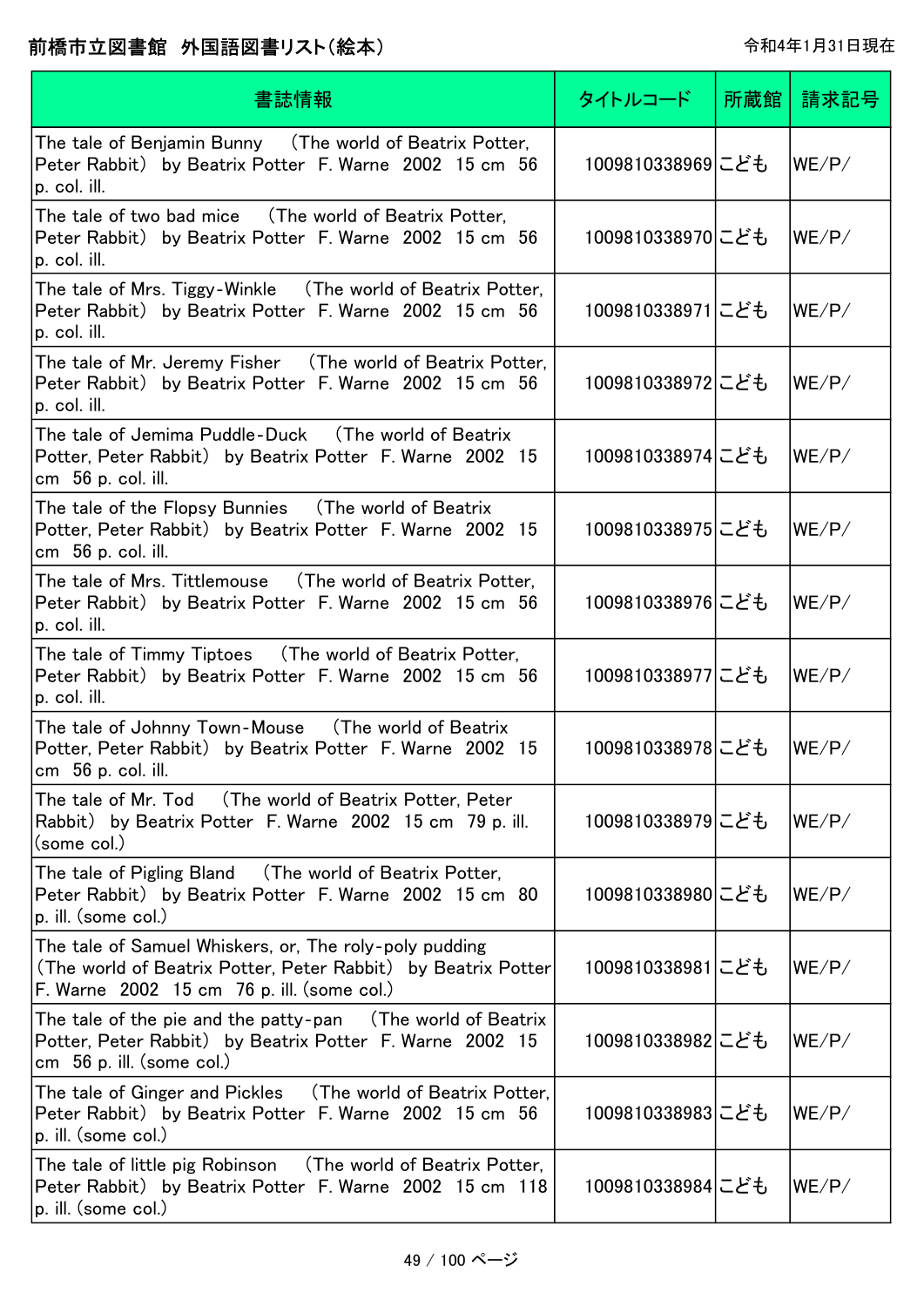| 書誌情報                                                                                                                                           | タイトルコード          | 所蔵館 | 請求記号  |
|------------------------------------------------------------------------------------------------------------------------------------------------|------------------|-----|-------|
| The story of a fierce bad rabbit (The world of Beatrix<br>Potter, Peter Rabbit) by Beatrix Potter F. Warne 2002 15<br>cm 33 p. col. ill.       | 1009810338985にども |     | WE/P/ |
| The story of Miss Moppet (The world of Beatrix Potter,<br>Peter Rabbit) by Beatrix Potter F. Warne 2002 15 cm 32<br>p. col. ill.               | 1009810338986にども |     | WE/P/ |
| Appley Dapply's nursery rhymes (The world of Beatrix<br>Potter, Peter Rabbit) by Beatrix Potter F. Warne 2002 15<br>cm 32 p. col. ill.         | 1009810338987にども |     | WE/P/ |
| Cecily Parsley's nursery rhymes (The world of Beatrix<br>Potter, Peter Rabbit) by Beatrix Potter F. Warne 2002 15<br>cm 32 p. col. ill.        | 1009810338988にども |     | WE/P/ |
| Prickly hedgehogs! Jane McGuinness Candlewick Press<br>2018 28 cm 24 p. col. ill.                                                              | 1009916879406 本館 |     | WE/P/ |
| Peter Rabbit's lift-the-flap words, colours and nu<br>mbers Beatrix Potter Frederick Warne 2001 30 c<br>m.                                     | 1009916495457にども |     | WE/P/ |
| Polar bear, polar bear, what do you hear? by Bill Martin, Jr.<br>H. Holt $c1991$ 27 cm 1 v. (unpaged) col. ill.                                | 1009910090438にども |     | WE/P/ |
| A pocket for Corduroy story and pictures by Don Freeman<br>Viking Press 1978 21 $\times$ 24 cm 1 v. (unpaged) col. ill.                        | 1009910090439にども |     | WE/P/ |
| Peter's chair Ezra Jack Keats Viking 1998 21 × 24 cm 1<br>v. (unpaged) col. ill.                                                               | 1009910090440にども |     | WE/P/ |
| Penguin Pete Marcus Pfister North-South Books 1987 22<br>$\times$ 24 cm 1 v. (unpaged) col. ill.                                               | 1009910090441にども |     | WE/P/ |
| Penguin Pete and Little Tim by Marcus Pfister North-South<br>Books 1994 23 $\times$ 25 cm 1 v. (unpaged) col. ill.                             | 1009610007951にども |     | WE/P/ |
| Penguin Pete and Pat written and illustrated by Marcus<br>Pfister North-South Books $1989$ 23 $\times$ 25 cm 1 v.<br>(unpaged) col. ill.       | 1009910090442にども |     | WE/P/ |
| Penguin Pete, ahoy! by Marcus Pfister North-South Books<br>1993 23 $\times$ 25 cm 1 v. (unpaged) col. ill.                                     | 1009610007950にども |     | WE/P/ |
| People written and illustrated by Peter Spier Doubleday<br>Book for Young Readers c1980 34 cm 1 v. (unpaged) col. ill.                         | 1009910090443にども |     | WE/P/ |
| Pumpkin moonshine (Tasha Tudor collection) Tasha Tudor<br>Simon & Schuster Books for Young Readers 2000 18 × 18<br>cm 1 v. (unpaged) col. ill. | 1009910090444にども |     | WE/P/ |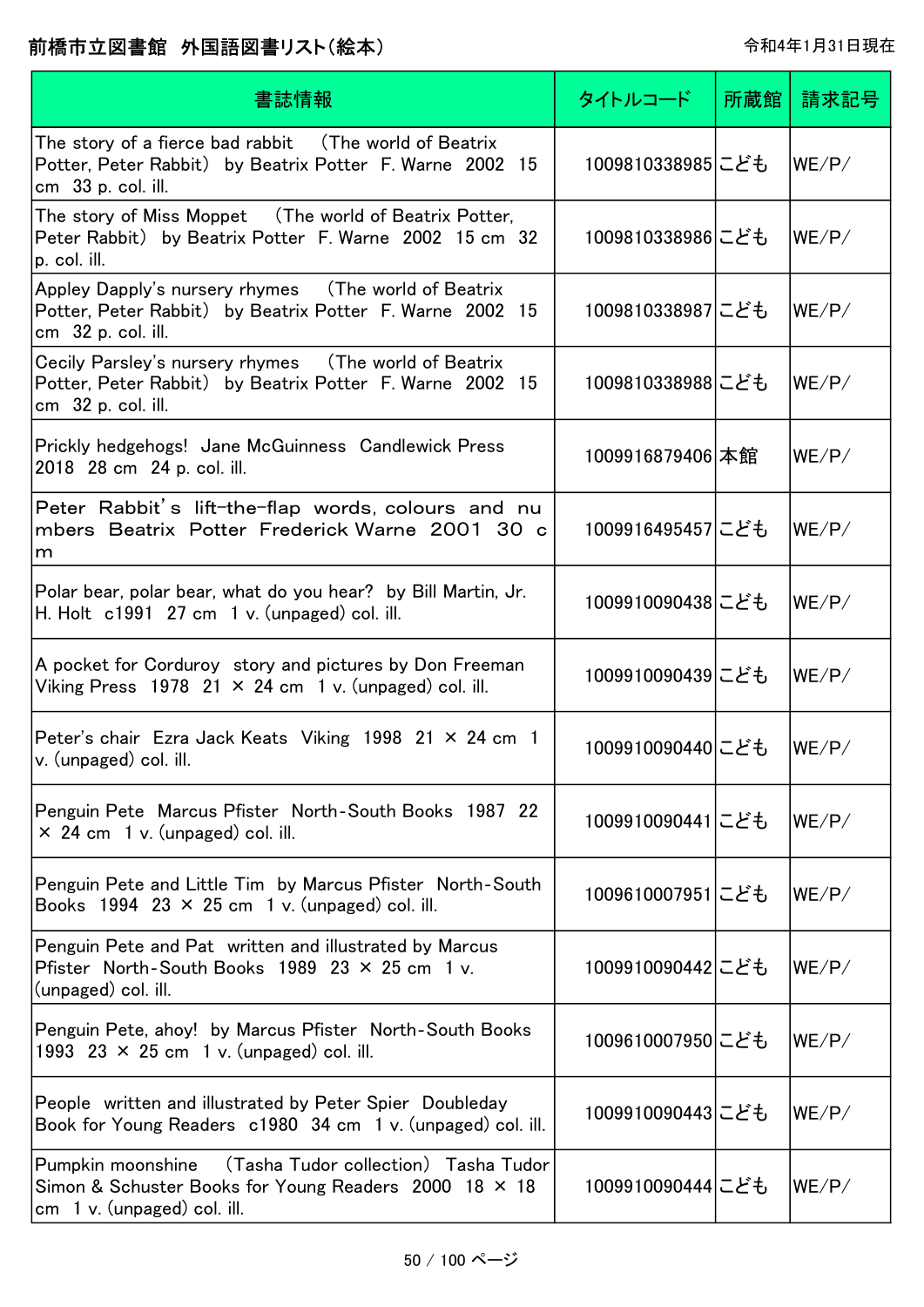| 書誌情報                                                                                                                                      | タイトルコード          | 所蔵館 | 請求記号  |
|-------------------------------------------------------------------------------------------------------------------------------------------|------------------|-----|-------|
| The Polar Express written and illustrated by Chris Van<br>Allsburg Houghton Mifflin $c1985$ 24 $\times$ 30 cm 1 v.<br>(unpaged) col. ill. | 1009810327035にども |     | WE/P/ |
| Puss in boots [Charles Perrault] Usborne Pub. 2005 21 cm<br>48 p. col. ill.                                                               | 1009910090571にども |     | WE/P/ |
| The Polar Express written and illustrated by Chris Van<br>Allsburg Houghton Mifflin $c1985$ 24 $\times$ 30 cm 1 v.<br>(unpaged) col. ill. | 1009810327035にども |     | WE/P/ |
| Peter's chair Ezra Jack Keats Viking 1998 21 $\times$ 24 cm 1<br>v. (unpaged) col. ill.                                                   | 1009910090440にども |     | WE/P/ |
| Panda bear, panda bear, what do you see? by Bill Martin, Jr.<br>H. Holt $c2003$ 27 cm 1 v. (unpaged) col. ill.                            | 1009910090586にども |     | WE/P/ |
| Peter and the wolf (Fossette 18) a musical fairy<br>tale by Sergei Prokofiev Knopf c1986 29 cm [22]<br>$p.$ : col. ill.                   | 1009810135735にども |     | WE/P/ |
| Panda and the odd lion (Sonrisa 5) Michael For<br>eman/さく・え 丸善メイツ 1981 29 30P                                                             | 1009110035783にども |     | WE/P/ |
| Pernix (Fossette 41) D. Wiesm Iler Sauerl nder<br>1993 23 cm [34] p. : col. ill.                                                          | 1009810135760にども |     | WE/P/ |
| Pohadka o ptaku Klabiznakovi (Sonrisa 35) Vac<br> lav Ctvtrek/さく 丸善メイツ 1988 26cm 40P                                                      | 1009110035750にども |     | WE/P/ |
| Peace at Last Murphy Jill Macmillan Children's Books 2007<br>27cm 1 v. (unpaged) col. ill.                                                | 1009916806501にども |     | WE/P/ |
| Polar bear, polar bear, what do you hear? (Henry Holt big<br>books) by Bill Martin, Jr. H. Holt c2004 46 cm 1 v.<br>(unpaged) col. ill.   | 1009915453738にども |     | WE/P/ |
| Panda bear, panda bear, what do you see? by Bill Martin, Jr.<br>H. Holt $2007$ 46 cm 1 v. (unpaged) col. ill.                             | 1009915453739にども |     | WE/P/ |
| Pezzettino Leo Lionni Knopf c2003 28 cm 1 v. (unpaged)<br>col. ill.                                                                       | 1009915467943にども |     | WE/P/ |
| Pitschi by Hans Fischer Ehon House Pub. 2009 23 $\times$ 32<br>cm $1 v$ . (unpaged) col. ill.                                             | 1009915592469にども |     | WE/P/ |
| A pussycat's Christmas Margaret Wise Brown Katherine<br>Tegen Books 2009 23 $\times$ 23 cm 1 v. (unpaged) col. ill.                       | 1009915594608にども |     | WE/P/ |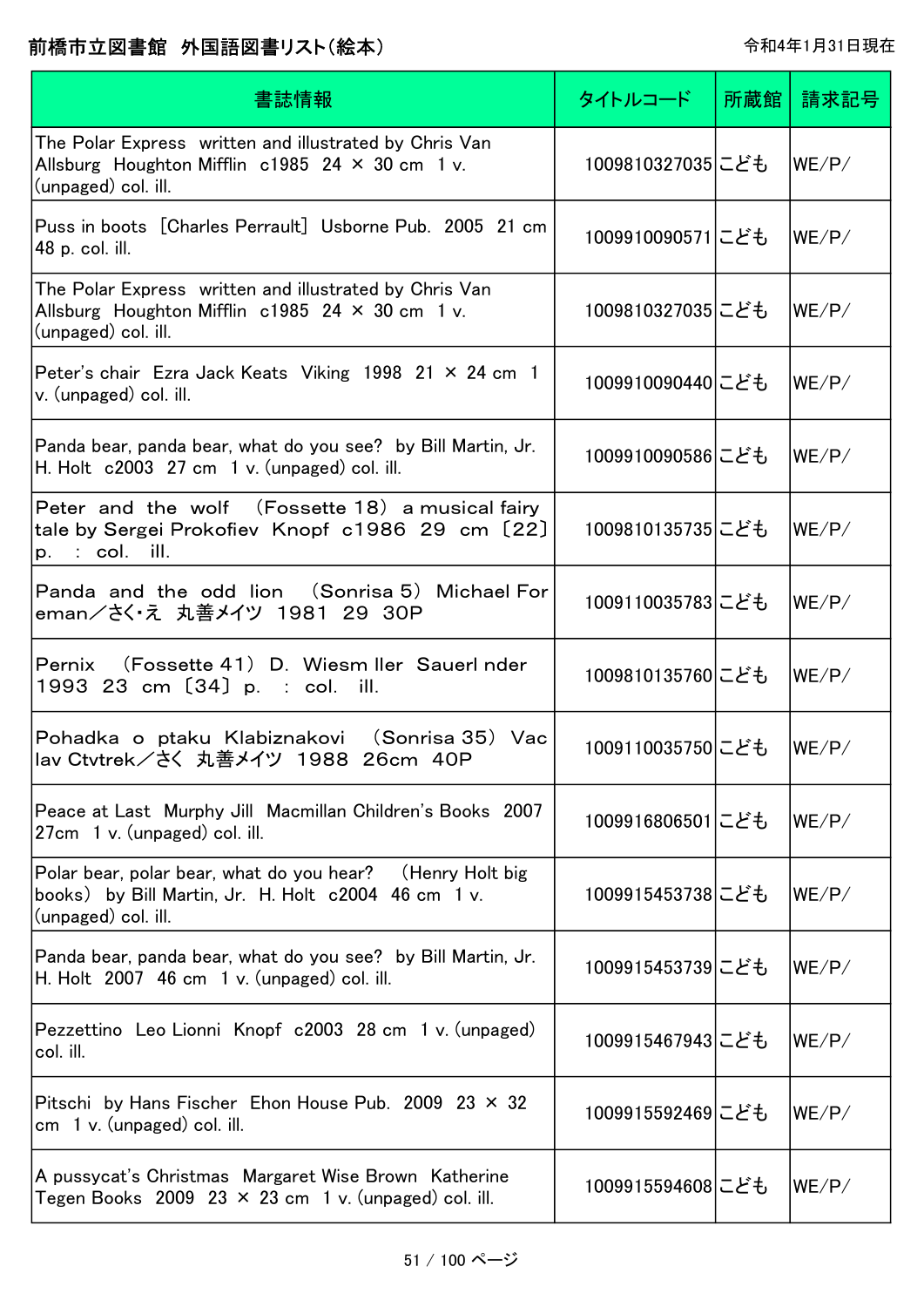| 書誌情報                                                                                                                               | タイトルコード          | 所蔵館 | 請求記号  |
|------------------------------------------------------------------------------------------------------------------------------------|------------------|-----|-------|
| Press here Herve Tullet Chronicle Books 2011 22 × 22<br>$cm \, 1 \, v.$ (unpaged) col. ill.                                        | 1009916059802にども |     | WE/P/ |
| The promise Nicola Davies Candlewick Press 2014 27 cm<br>1 v. (unpaged) col. ill.                                                  | 1009916469438にども |     | WE/P/ |
| The pilot and the little prince (Frances Foster Books)<br>Peter Sis Farrar Straus Giroux 2014 32 cm 1 v. (unpaged)<br>col. ill.    | 1009916469442にども |     | WE/P/ |
| Preaching to the chickens Jabari Asim Nancy Paulsen Books<br>$c2016$ 29 cm 1 v. (unpaged) col. ill.                                | 1009916574384にども |     | WE/P/ |
| Papa, please get the moon for me by Eric Carle Simon &<br>Schuster Books for Young Readers c1986 30 cm 1 v.<br>(unpaged) col. ill. | 1009916593361にども |     | WE/P/ |
| Pete the cat, I love my white shoes created and illustrated by<br>James Dean Harper 2010 29 cm 1 v. (unpaged) col. ill.            | 1009916649564にども |     | WE/P/ |
| Plume Isabelle Simler Eerdmans Books for Young Readers<br>$2017$ 34 cm 1 v. (unpaged) col. ill.                                    | 1009916685608にども |     | WE/P/ |
| Pete the cat and his four groovy buttons art by James Dean<br>Harper c2012 29 cm 1 v. (unpaged) col. ill.                          | 1009916685583にども |     | WE/P/ |
| The party and other stories $(Sergio Ruzzier's Fox + Chick)$<br>[Sergio Ruzzier] Chronicle Books c2018 24 cm 45 p. col. ill.       | 1009916777636にども |     | WE/P/ |
| Prickly hedgehogs! Jane McGuinness Candlewick Press<br>2018 28 cm 24 p. col. ill.                                                  | 1009916879406にども |     | WE/P/ |
| Polar Bear's underwear tupera tupera Chronicle Books<br>2015 31 cm 1 v. (unpaged) col. ill.                                        | 1009916949548にども |     | WE/P/ |
| A place inside of me written by Zetta Elliott Farrar Straus<br>Giroux 2020 29cm 1 v. (unpaged) col. ill.                           | 1009916998806にども |     | WE/P/ |
| The rainbabies Laura Krauss Melmed Lothrop, Lee &<br>Shepard Books c1992 29 cm 1 v. (unpaged) col. ill.                            | 1009610007967にども |     | WE/R/ |
| Las recetas de misia Elena (Fossette 50)Elena<br>Iribarren Ediciones Ekar c1993 22 × 24 cm 46<br>$p.$ : col. ill.                  | 1009810135769にども |     | WE/R/ |
| The Random House book of Mother Goo<br>(Sonri<br>sa 43)Arnold Lobel/え 丸善メイツ 1986 29<br>176P                                        | 1009110035765にども |     | WE/R/ |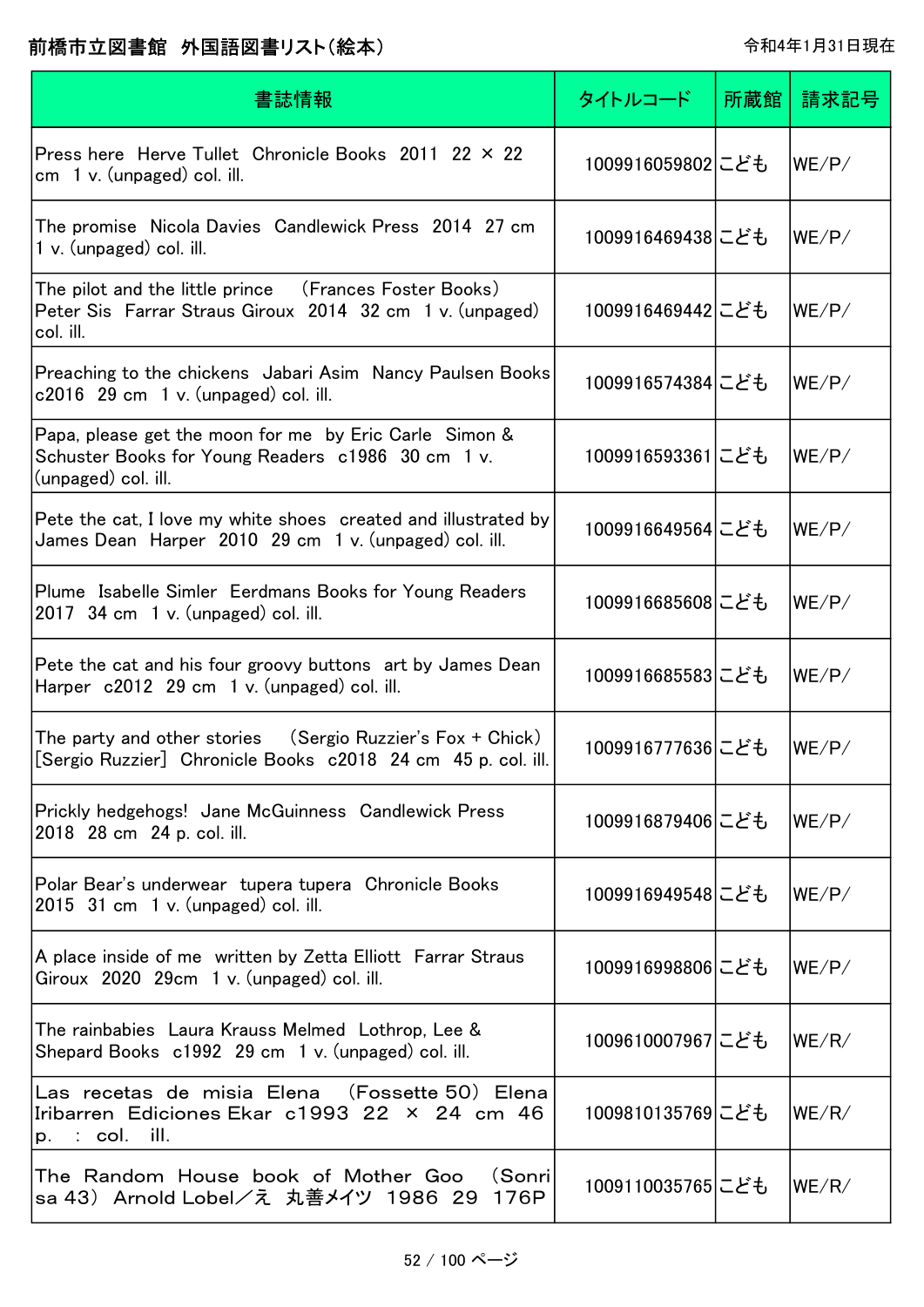| 書誌情報                                                                                                                               | タイトルコード          | 所蔵館 | 請求記号  |
|------------------------------------------------------------------------------------------------------------------------------------|------------------|-----|-------|
| Ring o' roses (An Albion book) illustrated by L. Leslie<br>Brooke Clarion Books c1992 27 cm 96 p. ill. (some col.)                 | 1009610007968にども |     | WE/R/ |
| Rumpelstiltskin Paul Galdone/文・絵 Clarion 1985<br>30 32P                                                                            | 1008910002160にども |     | WE/R/ |
| Rose meets Mr Wintergarten Bob Graham Walker Books<br>1992 26 cm 1 v. (unpaged) col. ill.                                          | 1009610007970にども |     | WE/R/ |
| Rabbit moon [written and illustrated by] John A. Rowe<br>Picture Book Studio $c1992$ 22 $\times$ 24 cm 1 v. (unpaged) col.<br>ill. | 1009610007966にども |     | WE/R/ |
| Rapunzel  Jutta Ash/文・絵  Andersen Press  1982<br>23cm 28p                                                                          | 1008910002159にども |     | WE/R/ |
| The rainbabies Laura Krauss Melmed Lothrop, Lee &<br>Shepard Books c1992 29 cm 1 v. (unpaged) col. ill.                            | 1009610007967にども |     | WE/R/ |
| Richard Scarry's funniest storybook ever Scarry R<br>ichard Collins 1972 33 56                                                     | 1009915431488にども |     | WE/R/ |
| Richard Scarry' S Great Big Schoolhouse Scarry Ric<br>hard Collins c1969 33 61                                                     | 1009915431489にども |     | WE/R/ |
| Richard Scarry's ABC World Book Scarry Richard<br>Collins 1972 33 61                                                               | 1009915431490にども |     | WE/R/ |
| Richard Scarry's what do people do all day? S<br>carry Richard Random House c1968 33 63                                            | 1009915431491にども |     | WE/R/ |
| Rumpelstiltskin [Grimm] Clarion Books c1985 30 cm 1 v.<br>(unpaged) col. ill.                                                      | 1009910090445にども |     | WE/R/ |
| Rainbow fish and the big blue whale Marcus Pfister North-<br>South Books 1998 30 cm 1 v. (unpaged) col. ill.                       | 1009910090446にども |     | WE/R/ |
| Rainbow fish to the rescue Marcus Pfister North-South<br>Books 1995 30 cm 1 v. (unpaged) col. ill.                                 | 1009910090447にども |     | WE/R/ |
| The rainbow fish Marcus Pfister North-South Books 1992<br>30 cm 1 v. (unpaged) col. ill.                                           | 1009910090448にども |     | WE/R/ |
| The rabbits' wedding story and pictures by Garth Williams<br>HarperCollins c1986 32 cm 1 v. (unpaged) col. ill.                    | 1009910090449にども |     | WE/R/ |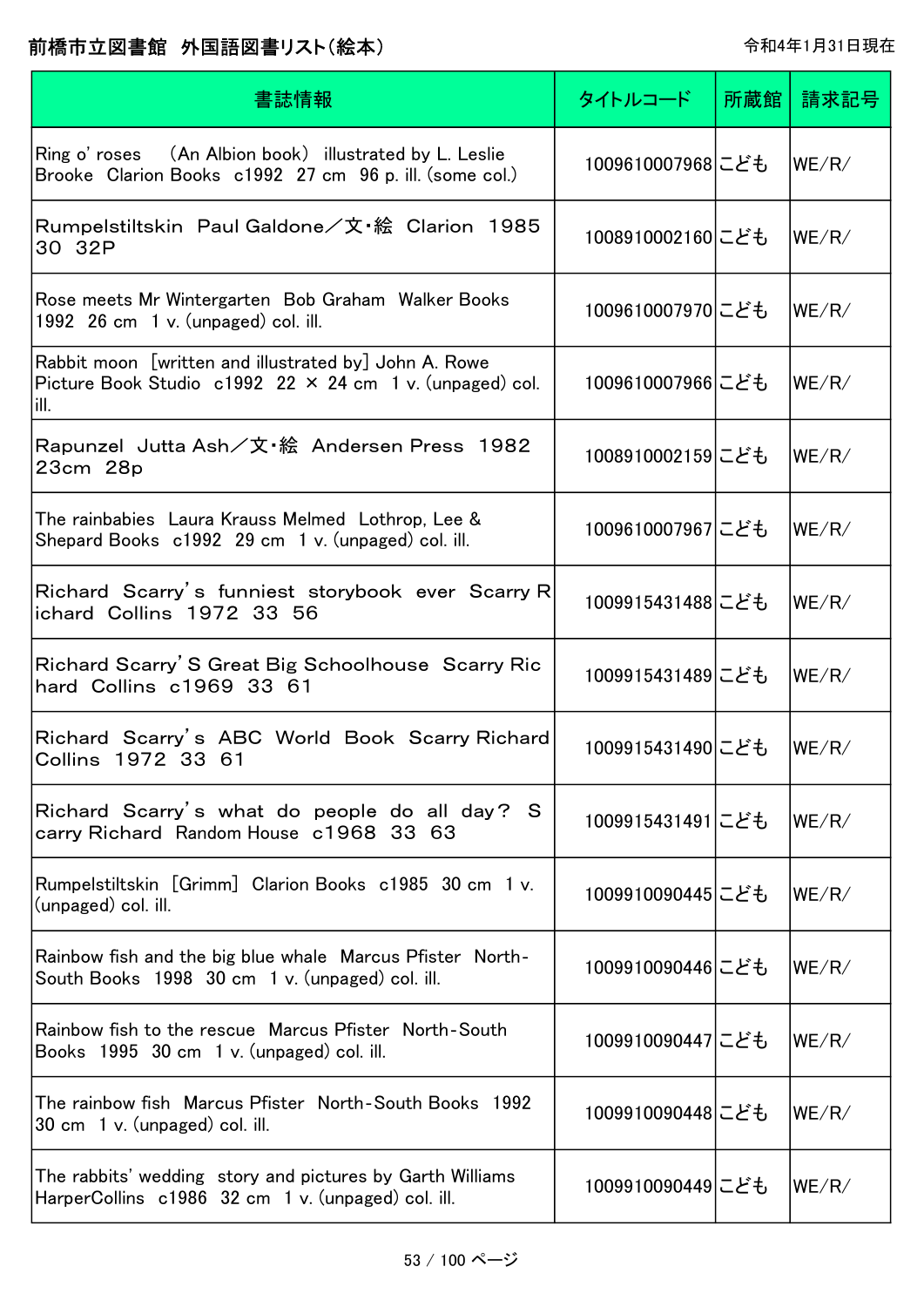| 書誌情報                                                                                                                              | タイトルコード          | 所蔵館 | 請求記号  |
|-----------------------------------------------------------------------------------------------------------------------------------|------------------|-----|-------|
| The red book by Barbara Lehman Houghton Mifflin c2004<br>$22 \times 22$ cm 1 v. (unpaged) col. ill.                               | 1009910090479にども |     | WE/R/ |
| The rabbits' wedding story and pictures by Garth Williams<br>HarperCollins c1986 32 cm 1 v. (unpaged) col. ill.                   | 1009910090449にども |     | WE/R/ |
| The rainbow fish Marcus Pfister North-South Books 1992<br>30 cm 1 v. (unpaged) col. ill.                                          | 1009910090448にども |     | WE/R/ |
| The runaway dinner Allan Ahlberg Walker Books 2006 23<br>$\times$ 29 cm 1 v. (unpaged) col. ill.                                  | 1009910161979にども |     | WE/R/ |
| Rachel Amy Ehrlich Silver Whistle/Harcourt c2003 29 cm<br>1 v. (unpaged) col. ill.                                                | 1009910161983にども |     | WE/R/ |
| La roca (Fossette 44)Carme Sol Vendrell Edicio<br>nes SM c1990 28 cm 28 p. : col. ill.                                            | 1009810135763にども |     | WE/R/ |
| Red sings from treetops by Joyce Sidman Houghton Mifflin<br>Books for Children $c2009$ 27 $\times$ 27 cm 1 v. (unpaged) col. ill. | 1009915467947にども |     | WE/R/ |
| Rosie's walk Pat Hutchins Simon & Schuster Books for<br>Young Readers $c1968$ 21 $\times$ 27 cm 1 v. (unpaged) col. ill.          | 1009915592460にども |     | WE/R/ |
| Richard Scarry's colors [Richard Scarry] Sterling 2008 21<br>$\times$ 21 cm 1 v. (unpaged) col. ill.                              | 1009915592464にども |     | WE/R/ |
| Richard Scarry's from 1 to 10 [Richard Scarry] Sterling<br>2008 21 $\times$ 21 cm 1 v. (unpaged) col. ill.                        | 1009915592465にども |     | WE/R/ |
| Richard Scarry's This is me [Richard Scarry] Sterling 2008<br>$21 \times 21$ cm 1 v. (unpaged) col. ill.                          | 1009915592466にども |     | WE/R/ |
| Richard Scarry's great big schoolhouse [Richard Scarry]<br>Sterling c1997 30 cm 69 p. col. ill.                                   | 1009915592472にども |     | WE/R/ |
| Richard Scarry's shapes & opposites [Richard Scarry]<br>Sterling 2008 21 $\times$ 21 cm 1 v. (unpaged) col. ill.                  | 1009915594598にども |     | WE/R/ |
| Richard Scarry's best Christmas book ever! [Richard Scarry]<br>Sterling 1981 30 cm 1 v. (unpaged) col. ill.                       | 1009915594611にども |     | WE/R/ |
| Red sled by Lita Judge Atheneum Books for Young Readers<br>$c2011$ 27 cm 1 v. (unpaged) col. ill.                                 | 1009916059786にども |     | WE/R/ |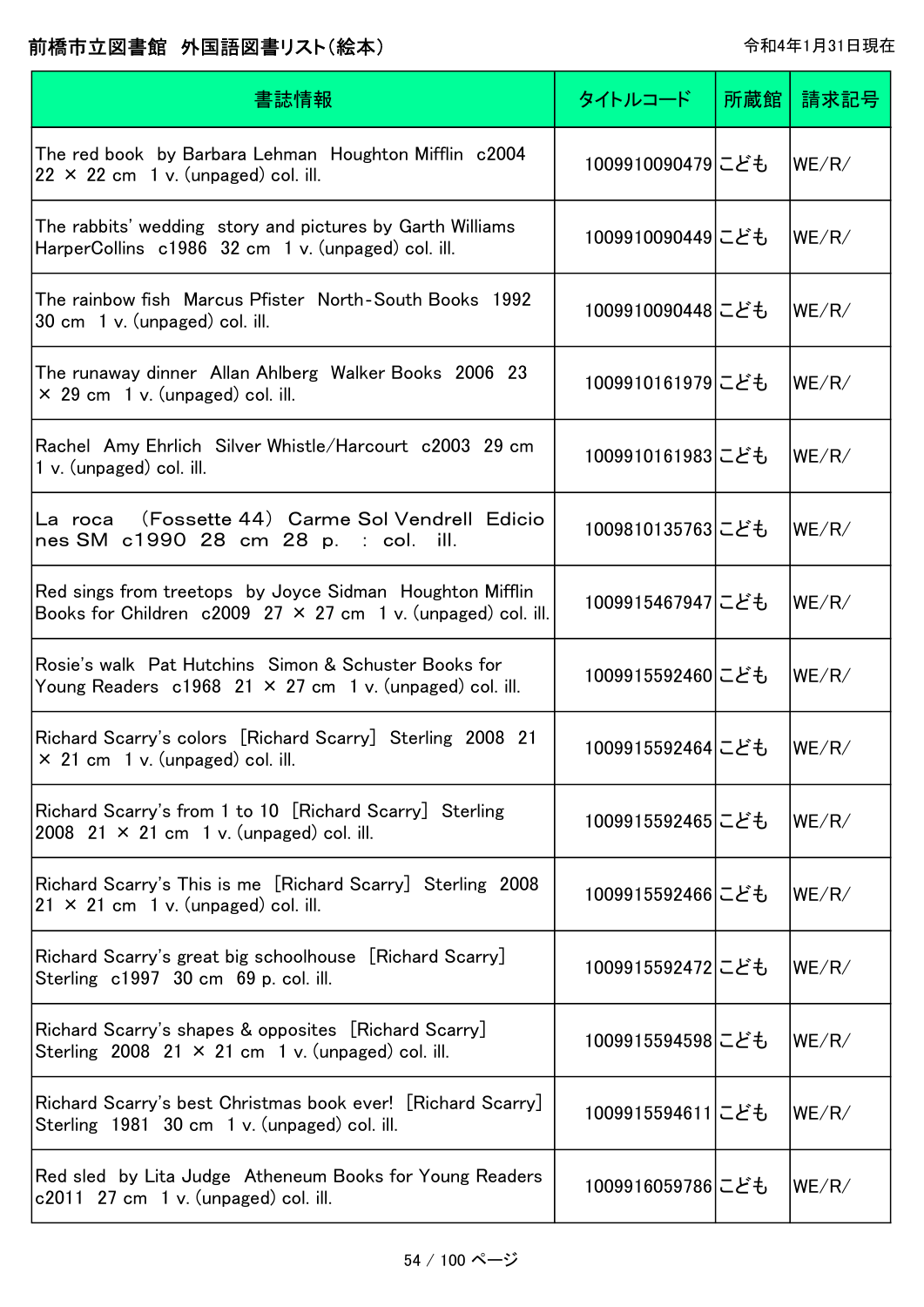| 書誌情報                                                                                                                   | タイトルコード          | 所蔵館 | 請求記号  |
|------------------------------------------------------------------------------------------------------------------------|------------------|-----|-------|
| The rooster prince of Breslov by Ann Redisch Stampler<br>Clarion Books c2010 29 cm 1 v. (unpaged) col. ill.            | 1009916059806にども |     | WE/R/ |
| The right word Jen Bryant, author Eerdmans Books for<br>Young Readers 2014 29 cm 1 v. (unpaged) col. ill.              | 1009916469450にども |     | WE/R/ |
| Radiant child Javaka Steptoe Little, Brown 2016 28 cm 1<br>v. (unpaged) col. ill.                                      | 1009916574392にども |     | WE/R/ |
| Ruth Bader Ginsburg by Jonah Winter Abrams Books for<br>Young Readers 2017 29 cm 1 v. (unpaged) col. ill.              | 1009916685604にども |     | WE/R/ |
| A river by Marc Martin Chronicle Books 2017 24 $\times$ 29 cm<br>$1 v.$ (unpaged) col. ill.                            | 1009916685605にども |     | WE/R/ |
| Room on the broom (Picture Puffins) by Julia Donaldson<br>Puffin Books 2003 25 × 28 cm 1 v. (unpaged) col. ill.        | 1009916690814にども |     | WE/R/ |
| The rough patch Brian Lies Greenwillow Books c2018 25<br>$\times$ 30 cm 1 v. (unpaged) col. ill.                       | 1009916777624にども |     | WE/R/ |
| Run wild David Covell Viking 2018 30 cm 1 v. (unpaged)<br>col. ill.                                                    | 1009916777633にども |     | WE/R/ |
| The snow queen Hans Christian Andersen Andersen Press<br>1993 28 cm 48 p. col. ill.                                    | 1009610007976にども |     | WE/S/ |
| Santa calls (Fossette 11 A Laura Geringer book)<br>by William Joyce HarperCollins c1993 29 cm [3]<br>8] p. : col. ill. | 1009810135727にども |     | WE/S/ |
| Song of the water boateman & other pond poe<br>ms Sidman Joyce 2005. 30cm 32p                                          | 1009910191196 本館 |     | WE/S/ |
| The sad little monster & the jelly bean queen K<br>ym Lardner∕文·絵 Hodder & Stough 1981 26cm<br>32p                     | 1008910002179にども |     | WE/S/ |
| The spring rabbit written by Joyce Dunbar Andersen Press<br>1994 22 $\times$ 27 cm 1 v. (unpaged) col. ill.            | 1009610007978にども |     | WE/S/ |
| The story of Holly & Ivy Rumer Godden Viking Kestrel<br>c1985 28 cm 31 p. col. ill.                                    | 1009610007980にども |     | WE/S/ |
| Song of the swallows by Leo Politi Scribner 1949 27 cm<br>$[32]$ p. col. ill.                                          | 1009610007977にども |     | WE/S/ |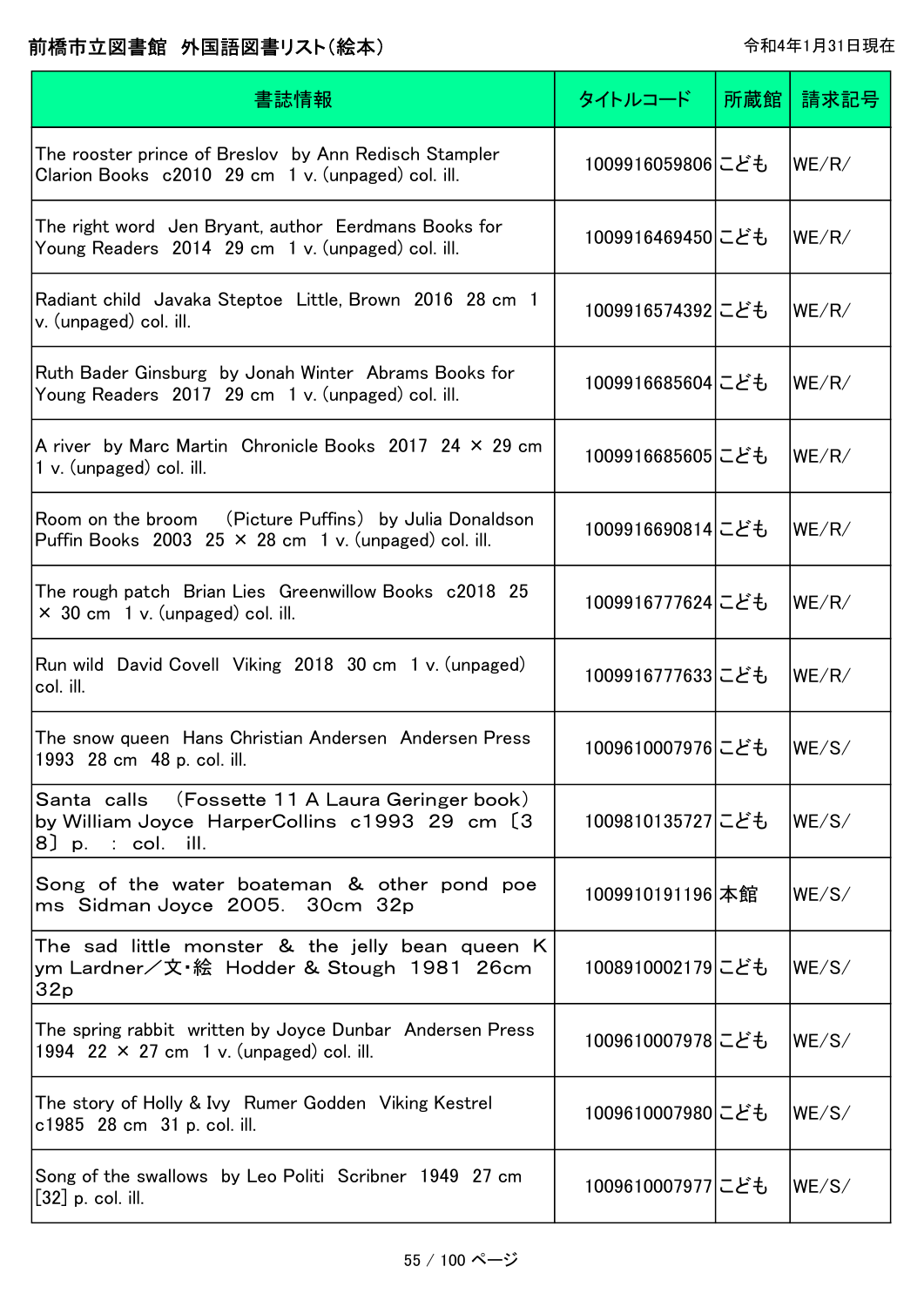| 書誌情報                                                                                                                                                     | タイトルコード          | 所蔵館 | 請求記号  |
|----------------------------------------------------------------------------------------------------------------------------------------------------------|------------------|-----|-------|
| Sir Gawain and the loathly lady retold by Selina Hastings<br>Lothrop, Lee & Shepard Books 1985 24 $\times$ 24 cm [26] p.<br>col. ill.                    | 1009610007974にども |     | WE/S/ |
| The shoemaker and the elves Brothers.Grimm $\angle \mathbf{\hat{x}}$<br>Scribner 1960 26 32P                                                             | 1008910002180にども |     | WE/S/ |
| Shadow translated and illustrated by Marcia Brown from the<br>French of Blaise Cendrars Scribner c1982 29 cm 1 v.<br>(unpaged) col. ill.                 | 1009916132367にども |     | WE/S/ |
| Sylvester and the magic pebble by William Steig Simon &<br>Schuster c1969 29 cm [32] p. col. ill.                                                        | 1009610007983にども |     | WE/S/ |
| The sweetest fig Chris Van Allsburg Houghton Mifflin 1993<br>29 cm 1 v. (unpaged) col. ill.                                                              | 1009610007982にども |     | WE/S/ |
| The singing, soaring lark Brothers Grimm/文 Met<br>huen 1986 26cm 44p                                                                                     | 1008910002177にども |     | WE/S/ |
| Strega Nona's magic lessons Tomie de Paula/文·<br>絵 Methuen 1987 29 32P                                                                                   | 1008910002163にども |     | WE/S/ |
| The Stinky Cheese Man and other fairly stupid tales by Jon<br>Scieszka Viking 1992 28 cm 1 v. (unpaged) col. ill.                                        | 1009610007979にども |     | WE/S/ |
| Saint George and the dragon adapted by Margaret Hodges<br>from Edmund Spenser's Faerie Queene Little, Brown c1984<br>$24 \times 27$ cm $32$ p. col. ill. | 1009610007971にども |     | WE/S/ |
| The snow goose Paul Gallico Knopf c1992 30 cm 1 v.<br>(unpaged) col. ill.                                                                                | 1009610007975にども |     | WE/S/ |
| Sarah and the sandhorse story by Andrew Baynes Andersen<br>Press 1994 27 cm [27] p. col. ill.                                                            | 1009610007972にども |     | WE/S/ |
| Sun is falling, night is calling by Laura Leuck Simon &<br>Schuster Books for Young Readers 1993 27 cm 1 v.<br>(unpaged) col. ill.                       | 1009610007981にども |     | WE/S/ |
| Seabird written and illustrated by Holling Clancy Holling<br>Houghton Mifflin c1975 29 cm 58 p. ill. (some col.)                                         | 1009610007973にども |     | WE/S/ |
| Snow Uri Shulevitz Farrar Straus Giroux 1998 24 × 26 cm<br>1 v. (unpaged) col. ill.                                                                      | 1009810327034にども |     | WE/S/ |
| The snowy day Ezra Jack Keats Viking Press 1962 21 $\times$<br>24 cm 32 p. col. ill.                                                                     | 1009810327036にども |     | WE/S/ |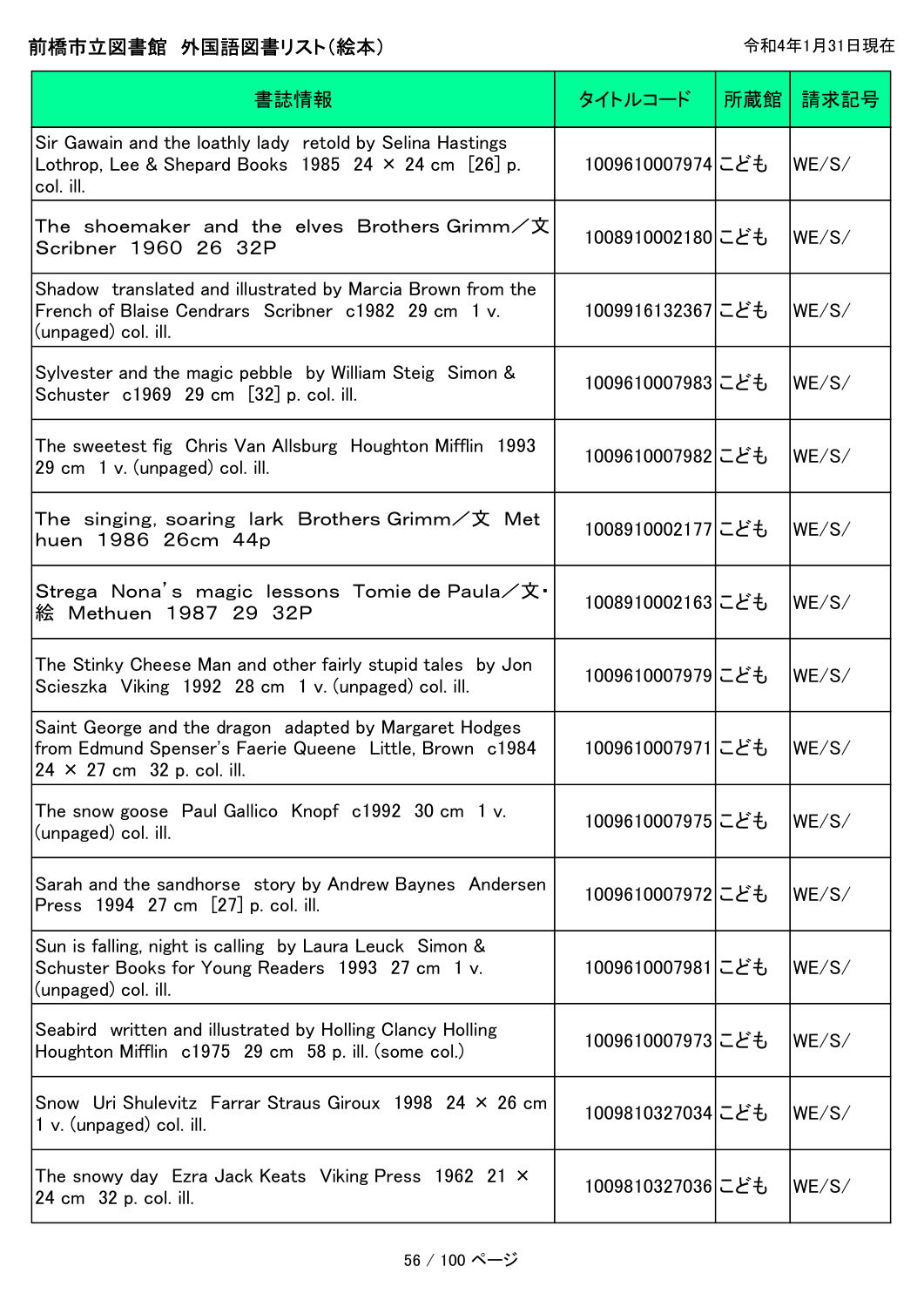| 書誌情報                                                                                                                                                       | タイトルコード          | 所蔵館 | 請求記号  |
|------------------------------------------------------------------------------------------------------------------------------------------------------------|------------------|-----|-------|
| The stray dog retold and illustrated by Marc Simont from a<br>true story by Reiko Sassa HarperCollins Publishers c2001<br>28 cm 1 v. (unpaged) col. ill.   | 1009810327039にども |     | WE/S/ |
| Snow White and the seven dwarfs (Usborne young reading<br>ser. 1) [based on the story by the Brothers Grimm] Usborne<br>Pub. [c2011] 21 cm 48 p. col. ill. | 1009916690827 本館 |     | WE/S/ |
| (Usborne first reading level 2) retold by Lesley<br>Stone soup<br>Sims Usborne Pub. [c2011] 21 cm 32 p. col. ill.                                          | 1009916690842 本館 |     | WE/S/ |
| Still stuck Shinsuke Yoshitake Abrams Books for Young<br>Readers 2017 19 $\times$ 23 cm 1 v. (unpaged) col. ill.                                           | 1009916618641 本館 |     | WE/S/ |
| Swimmy by Leo Lionni Knopf c1991 28 cm 1 v. (unpaged)<br>col. ill.                                                                                         | 1009910090452 本館 |     | WE/S/ |
| Snow Uri Shulevitz Farrar Straus Giroux 1998 24 $\times$ 26 cm<br>1 v. (unpaged) col. ill.                                                                 | 1009810327034 本館 |     | WE/S/ |
| Small in the city Sydney Smith Neal Porter Books/Holiday<br>House c2019 29 cm 1 v. (unpaged) col. ill.                                                     | 1009916879402 本館 |     | WE/S/ |
| Stop! Bot! James Yang Viking 2019 29 cm 1 v. (unpaged)<br>col. ill.                                                                                        | 1009916879408 本館 |     | WE/S/ |
| School bus Donald Crews Greenwillow Books c1984 22 ×<br>26 cm 1 v. (unpaged) col. ill.                                                                     | 1009910090450にども |     | WE/S/ |
| The secret birthday message by Eric Carle HarperCollins<br>Publishers 1972 30 cm 1 v. (unpaged) col. ill.                                                  | 1009910090451にども |     | WE/S/ |
| The snowy day Ezra Jack Keats Viking Press 1962 21 $\times$<br>24 cm 32 p. col. ill.                                                                       | 1009810327036にども |     | WE/S/ |
| Swimmy by Leo Lionni Knopf c1991 28 cm 1 v. (unpaged)<br>col. ill.                                                                                         | 1009910090452にども |     | WE/S/ |
| Springtime for Jeanne-Marie Francoise Seignobosc Omnibus<br>Pub. 2003 26 cm 1 v. (unpaged) col. ill.                                                       | 1009910090453にども |     | WE/S/ |
| The stranger Chris Van Allsburg Houghton Mifflin c1986 24<br>$\times$ 28 cm 1 v. (unpaged) col. ill.                                                       | 1009910090454にども |     | WE/S/ |
| Silly Billy Anthony Browne Walker Books 2006 28 cm 1 v.<br>(unpaged) col. ill.                                                                             | 1009910090522にども |     | WE/S/ |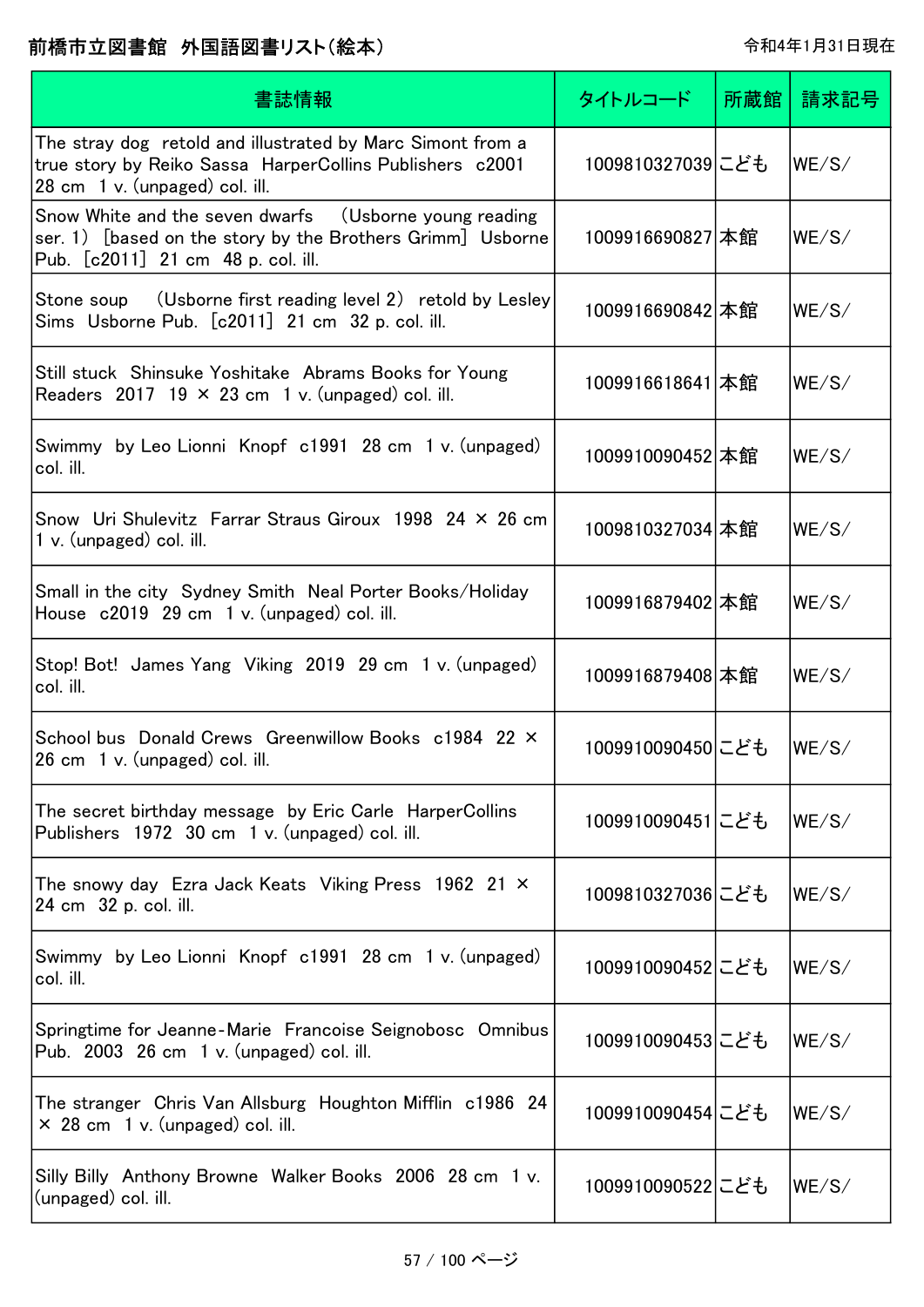| 書誌情報                                                                                                                                            | タイトルコード          | 所蔵館 | 請求記号  |
|-------------------------------------------------------------------------------------------------------------------------------------------------|------------------|-----|-------|
| The story of the snow children Sibylle von Olfers Floris<br>Books $c2005$ 22 $\times$ 29 cm 1 v. (unpaged) col. ill.                            | 1009910090523にども |     | WE/S/ |
| Sparkle and spin by Ann & Paul Rand Chronicle Books 2006<br>26 cm 1 v. (unpaged) col. ill.                                                      | 1009910090524にども |     | WE/S/ |
| Snow White and the seven dwarfs [from the story by the<br>Brothers Grimm] Usborne Pub. 2005 21 cm 48 p. col. ill.                               | 1009910090572にども |     | WE/S/ |
| The story of Ferdinand by Munro Leaf Viking c1964 24 cm<br>1 v. (unpaged) ill.                                                                  | 1009910090580にども |     | WE/S/ |
| Swimmy by Leo Lionni Knopf c1991 28 cm 1 v. (unpaged)<br>col. ill.                                                                              | 1009910090452にども |     | WE/S/ |
| Someday Alison McGhee Atheneum Books for Young<br>Readers $c2007$ 20 $\times$ 22 cm 1 v. (unpaged) col. ill.                                    | 1009910161964にども |     | WE/S/ |
| So sleepy story Uri Shulevitz Farrar Straus Giroux 2006 24<br>$\times$ 27 cm 1 v. (unpaged) col. ill.                                           | 1009910161989にども |     | WE/S/ |
| The stolen mealies (Fossette 52)retold by Lesley<br>Whitwell Human & Rousseau 1989 25 cm [30]<br>$p.$ : col. ill.                               | 1009810135771にども |     | WE/S/ |
| Der schlittschuh Karpfen (Fossette 39) Juris Pet<br>raskevics, Middelhauve c1992 35 cm [24] p.<br>col. ill.                                     | 1009810135758にども |     | WE/S/ |
| Seine eigene Farbe (Sonrisa 15) Leo Lionni/さ<br>く・え 丸善メイツ 1990 29 30P                                                                           | 1009110035743にども |     | WE/S/ |
| Schneeweibchen und Rosenrot (Sonrisa 18) Jac<br>ob Grimm/さく 丸善メイツ 1990 27 24P                                                                   | 1009110035795にども |     | WE/S/ |
| Sur la branche (Fossette 33-1) Claude Ponti Ec<br>ole des Loisirs $c1996$ 17 $\times$ 23 cm [8] p. : co<br>$\mathbf{I}$ , ill.                  | 1009810135750にども |     | WE/S/ |
| Sagan af Dimmalimm (Fossette 49) Gudmundur<br>Thorsteinsson, muggur Vaka-Helgafell 1991 25 c<br>m $[24]$ p. : col. ill.                         | 1009810135768にども |     | WE/S/ |
| Susan Winget's first abc's Winget Susan Bridgeport 13cm                                                                                         | 1009916806503にども |     | WE/S/ |
| A sick day for Amos McGee (A Neal Porter book) written<br>by Philip C. Stead Roaring Brook Press 2010 23 × 25 cm<br>$ 1 v. (unpaged)$ col. ill. | 1009915564403にども |     | WE/S/ |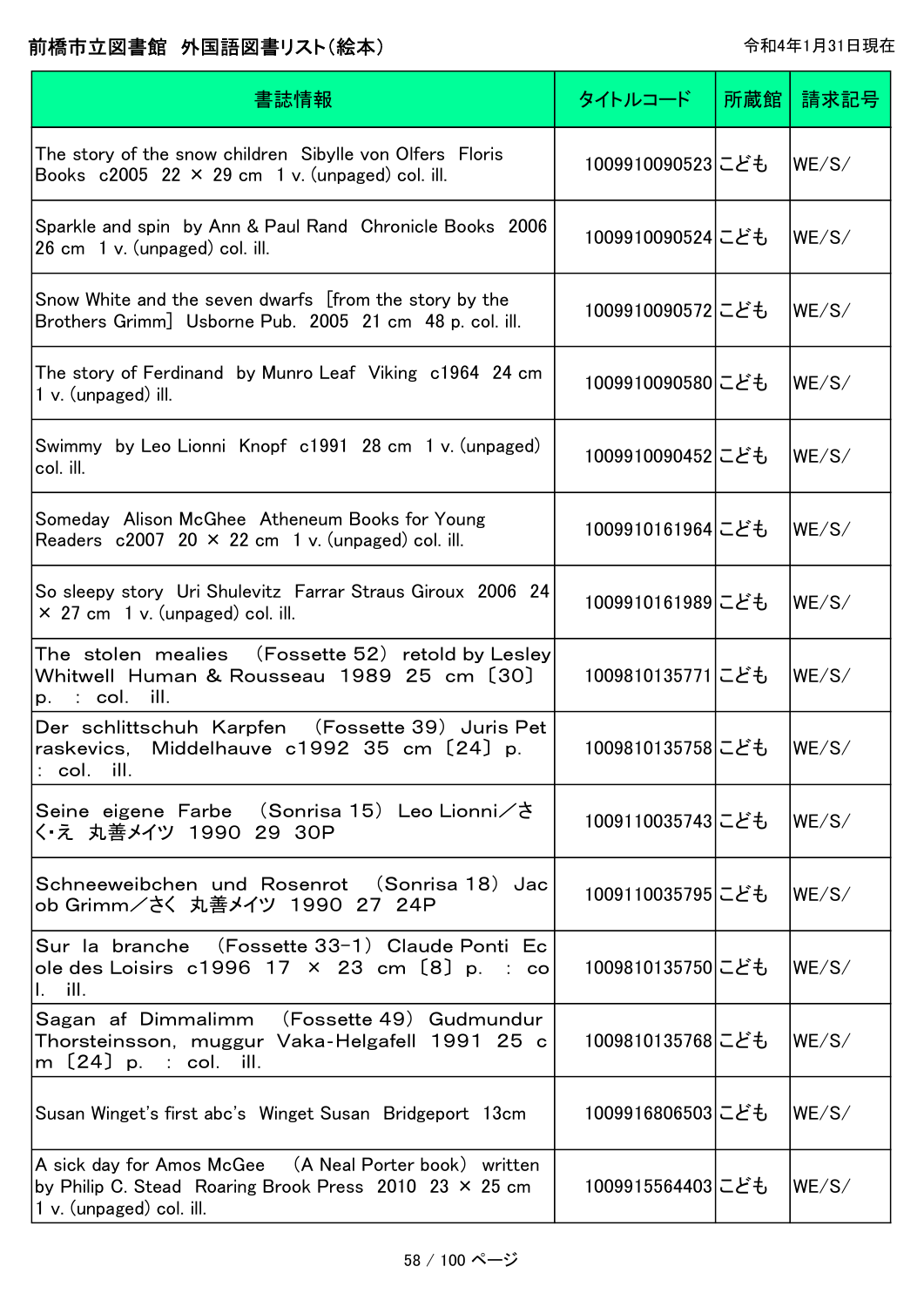| 書誌情報                                                                                                                                    | タイトルコード          | 所蔵館 | 請求記号  |
|-----------------------------------------------------------------------------------------------------------------------------------------|------------------|-----|-------|
| Snowmen at Christmas Caralyn Buehner Dial Books for<br>Young Readers c2005 29 cm 1 v. (unpaged) col. ill.                               | 1009915598379にども |     | WE/S/ |
| Sweet land of liberty by Callista Gingrich Regnery Pub.<br>$c2011$ 27 cm 1 v. (unpaged) col. ill.                                       | 1009916059780にども |     | WE/S/ |
| Stopping by woods on a snowy evening Robert Frost Dutton<br>Children's Books c2001 22 cm 1 v. (unpaged) col. ill.                       | 1009916059787にども |     | WE/S/ |
| Should I share my ice cream? (An Elephant & Piggie book)<br>by Mo Willems Hyperion Books for Children c2011 24 cm<br>57 p. col. ill.    | 1009916059803にども |     | WE/S/ |
| Seven hungry babies words by Candace Fleming Atheneum<br>Books for Young Readers c2010 27 cm 1 v. (unpaged) col.<br>lill.               | 1009916059807にども |     | WE/S/ |
| Snowmen all year Caralyn Buehner Dial Books for Young<br>Readers c2010 29 cm 1 v. (unpaged) col. ill.                                   | 1009916196521にども |     | WE/S/ |
| The snow day Komako Sakai Arthur A. Levine Books 2009<br>25 cm 1 v. (unpaged) col. ill.                                                 | 1009916196522にども |     | WE/S/ |
| The skunk story by Mac Barnett Roaring Brook Press 2015<br>27 cm 1 v. (unpaged) col. ill.                                               | 1009916469425にども |     | WE/S/ |
| Sidewalk flowers JonArno Lawson Groundwood<br>Books/House of Anansi Press 2015 23 $\times$ 23 cm 1 v.<br>(unpaged) col. ill.            | 1009916469428にども |     | WE/S/ |
| Sam & Dave dig a hole Mac Barnett Candlewick Press 2014<br>28 cm 1 v. (unpaged) col. ill.                                               | 1009916469448にども |     | WE/S/ |
| Still stuck Shinsuke Yoshitake Abrams Books for Young<br>Readers 2017 19 $\times$ 23 cm 1 v. (unpaged) col. ill.                        | 1009916618641にども |     | WE/S/ |
| Supertruck (A Neal Porter book) Stephen Savage Roaring<br>Brook Press 2015 24 $\times$ 24 cm 1 v. (unpaged) col. ill.                   | 1009916685573にども |     | WE/S/ |
| A splendid friend, indeed Suzanne Bloom Boyds Mills Press<br>$c2005$ 29 cm 1 v. (unpaged) col. ill.                                     | 1009916685594にども |     | WE/S/ |
| She made a monster by Lynn Fulton Knopf c2018 28 cm 1<br>v. (unpaged) col. ill.                                                         | 1009916777631にども |     | WE/S/ |
| See Pip flap (Ready-to-read pre-level 1 The adventures of<br>Otto) David Milgrim Simon Spotlight 2018 24 cm 1 v.<br>(unpaged) col. ill. | 1009916777635にども |     | WE/S/ |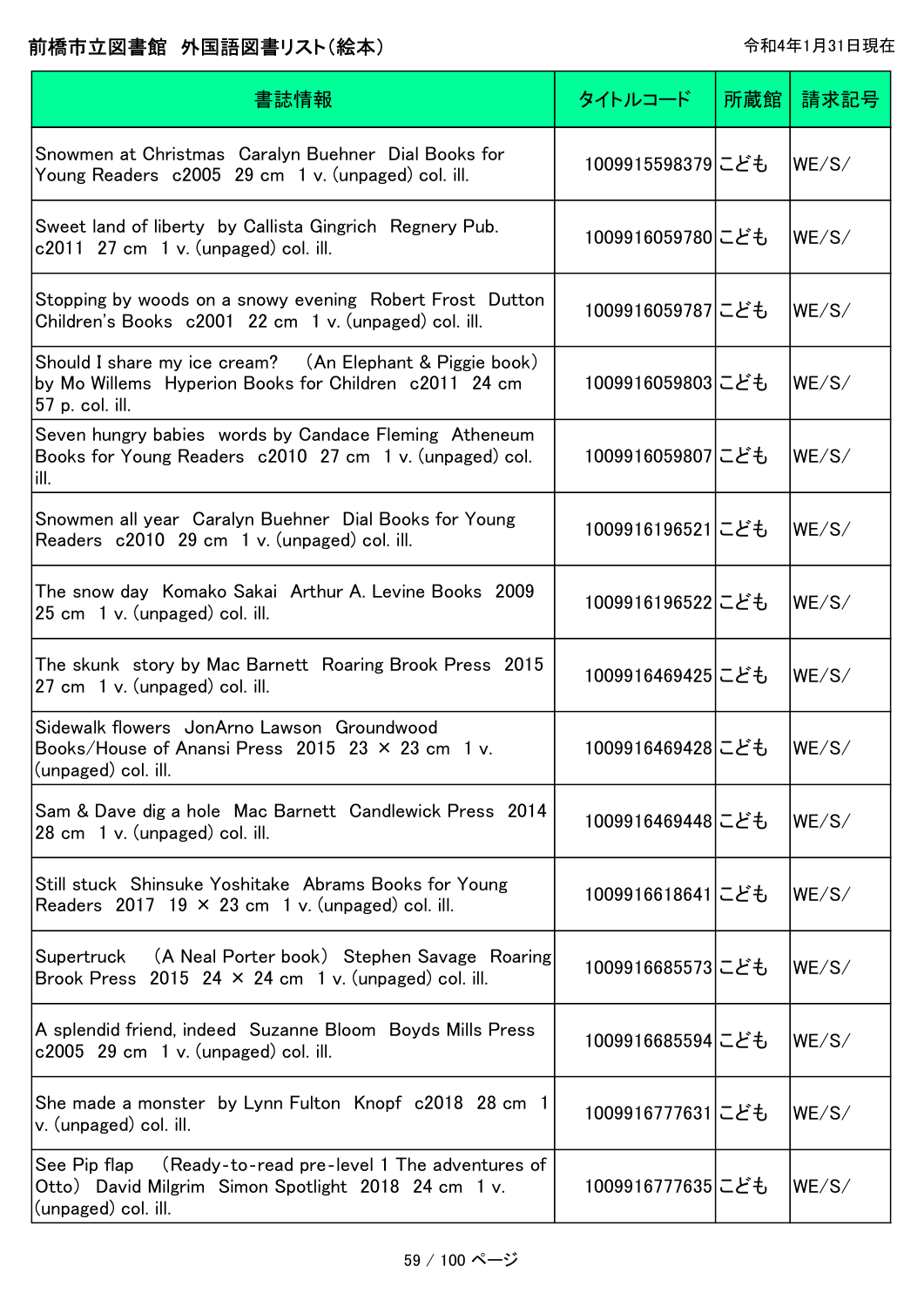| 書誌情報                                                                                                                              | タイトルコード          | 所蔵館 | 請求記号  |
|-----------------------------------------------------------------------------------------------------------------------------------|------------------|-----|-------|
| Small in the city Sydney Smith Neal Porter Books/Holiday<br>House c2019 29 cm 1 v. (unpaged) col. ill.                            | 1009916879402にども |     | WE/S/ |
| Stop! Bot! James Yang Viking 2019 29 cm 1 v. (unpaged)<br>col. ill.                                                               | 1009916879408にども |     | WE/S/ |
| The story of snow Mark Cassino Chronicle Books 2017 26<br>$\times$ 26 cm 33 p. col. ill.                                          | 1009916917493にども |     | WE/S/ |
| Small pig Lobel Arnold HarperCollins Publishers c1969 22<br>cm 63 p. col. ill.                                                    | 1009916917492にども |     | WE/S/ |
| Sindbad Ludmila Zeman Tundra Books 2011 30 cm 1 v.<br>(unpaged) col. ill.                                                         | 1009916917494にども |     | WE/S/ |
| Shh! We have a plan Chris Haughton Candlewick Press 2014<br>27 cm 1 v. (unpaged) col. ill.                                        | 1009916949551にども |     | WE/S/ |
| Space (National Geographic kids) [text by Ruth A.<br>Musgrave] National Geographic Partners c2019 18 × 18<br>cm 25 p. col. ill.   | 1009916951342にども |     | WE/S/ |
| A story about Afiya James Berry Lantana 2020 25cm 1 v.<br>(unpaged) col. ill.                                                     | 1009916998803にども |     | WE/S/ |
| The strange birds of Flannery O'Connor Amy Alznauer<br>Enchanted Lion Books $c2020 \ 32 \times 32$ cm 1 v. (unpaged) col.<br>ill. | 1009916998801にども |     | WE/S/ |
| See the cat LaRochelle David Candlewick Press 2020<br>24cm 1 v. (unpaged) col. ill.                                               | 1009916998760にども |     | WE/S/ |
| Turme (Fossette 42)Kveta Tacovska M. Neugeb<br>auer c1995 35 cm [34] p. : col. ill.                                               | 1009810135761にども |     | WE/T/ |
| Trouble with trolls Jan Brett 1992. 28cm $1\overline{m}$                                                                          | 1009910191198 本館 |     | WE/T/ |
| The teeny-tiny woman Paul Galdone/文・絵 Hough<br>ton Miffli 1984 20 32P                                                             | 1008910002186にども |     | WE/T/ |
| Three little kittens illustrated by Paul Galdone Clarion Books<br>c1986 20 $\times$ 26 cm 32 p. col. ill.                         | 1009610007986にども |     | WE/T/ |
| The three robbers Tomi Ungerer Aladdin Books 1<br>991 29 cm 1 v. (unpaged)                                                        | 1009610045808にども |     | WE/T/ |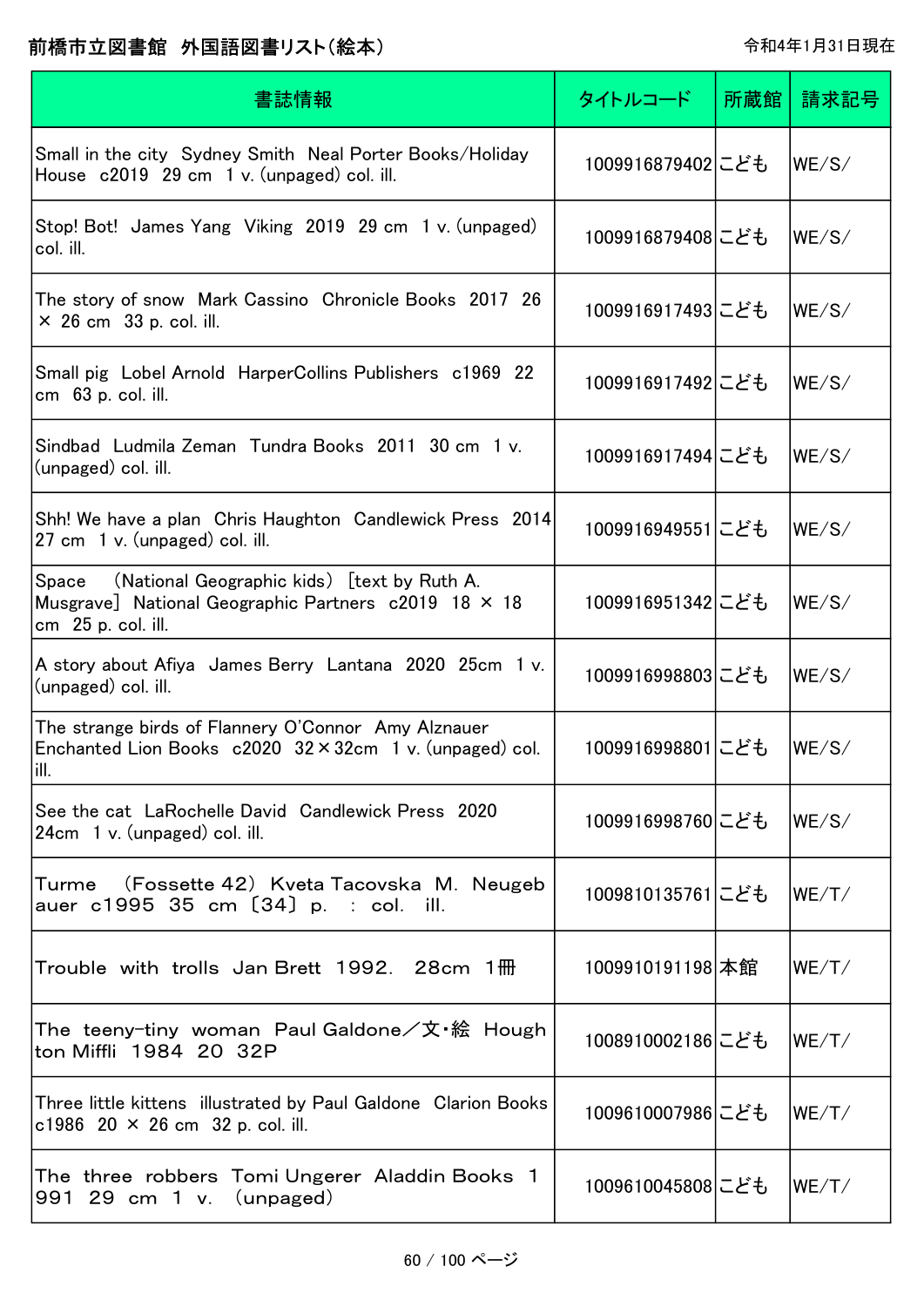| 書誌情報                                                                                                                                            | タイトルコード          | 所蔵館 | 請求記号  |
|-------------------------------------------------------------------------------------------------------------------------------------------------|------------------|-----|-------|
| To catch the moon concept and illustrations, Dinie Akkerman<br>Barron's c1993 26 cm 1 v. (unpaged) col. ill.                                    | 1009610007988にども |     | WE/T/ |
| Tug Brothers Elizabeth Smither/文 Oxford 1983<br>$22 \times 26$ cm $32p$                                                                         | 1008910002189にども |     | WE/T/ |
| The true story of the 3 little pigs by A. Wolf Viking 1989 28<br>cm $[32]$ p. col. ill.                                                         | 1009610007990にども |     | WE/T/ |
| Tin Lizzie and Little Nell Cox $\cdot$ David/文・絵 Bodley<br>Head 1982 21 30P                                                                     | 1008910002468にども |     | WE/T/ |
| There's a monster under my bed James Howe $\diagup$<br>文 Atheneum 1986 24cm 32p                                                                 | 1008910002178にども |     | WE/T/ |
| The <code>tailypo Joanna</code> Galdone $\angle \mathbf{\hat{x}}\>$ Clarion Books <code>19</code><br>77 20 32P                                  | 1008910002183にども |     | WE/T/ |
| The three little wolves and the big bad pig Eugene Trivizas<br>Heinemann 1993 28 cm 1 v. (unpaged) ill. (some col.)                             | 1009610007987にども |     | WE/T/ |
| Two monsters David Mckee/文・絵 Andersen Press<br>1985 24cm 26P                                                                                    | 1008910002190にども |     | WE/T/ |
| The twelve days of Christmas illustrated by Louise Brierley<br>Walker Books 1986 25 cm 1 v. (unpaged) col. ill.                                 | 1009610007991にども |     | WE/T/ |
| Teddy! where are you? Ralph Steadman Andersen Press<br>1994 $24 \text{ cm}$ 1 v. (unpaged) col. ill.                                            | 1009610007985にども |     | WE/T/ |
| Today is Monday pictures by Eric Carle H. Hamilton 1994<br>32 cm 1 v. (unpaged) col. ill.                                                       | 1009610007989にども |     | WE/T/ |
| The three pigs David Wiesner Clarion Books c2001 24 X<br>30 cm 1 v. (unpaged) col. ill.                                                         | 1009810327032にども |     | WE/T/ |
| (Usborne first reading level 4) based on a<br>The tin soldier<br>story by Hans Christian Andersen Usborne Pub. [c2013] 21<br>cm 48 p. col. ill. | 1009916690830 本館 |     | WE/T/ |
| The three little pigs (Usborne first reading level 3) retold<br>by Susanna Davidson Usborne Pub. [c2012] 21 cm 48 p.<br>col. ill.               | 1009916690835 本館 |     | WE/T/ |
| Tuesday David Wiesner Clarion Books $c1991$ 24 $\times$ 28 cm<br>1 v. (unpaged) col. ill.                                                       | 1009916758804 本館 |     | WE/T/ |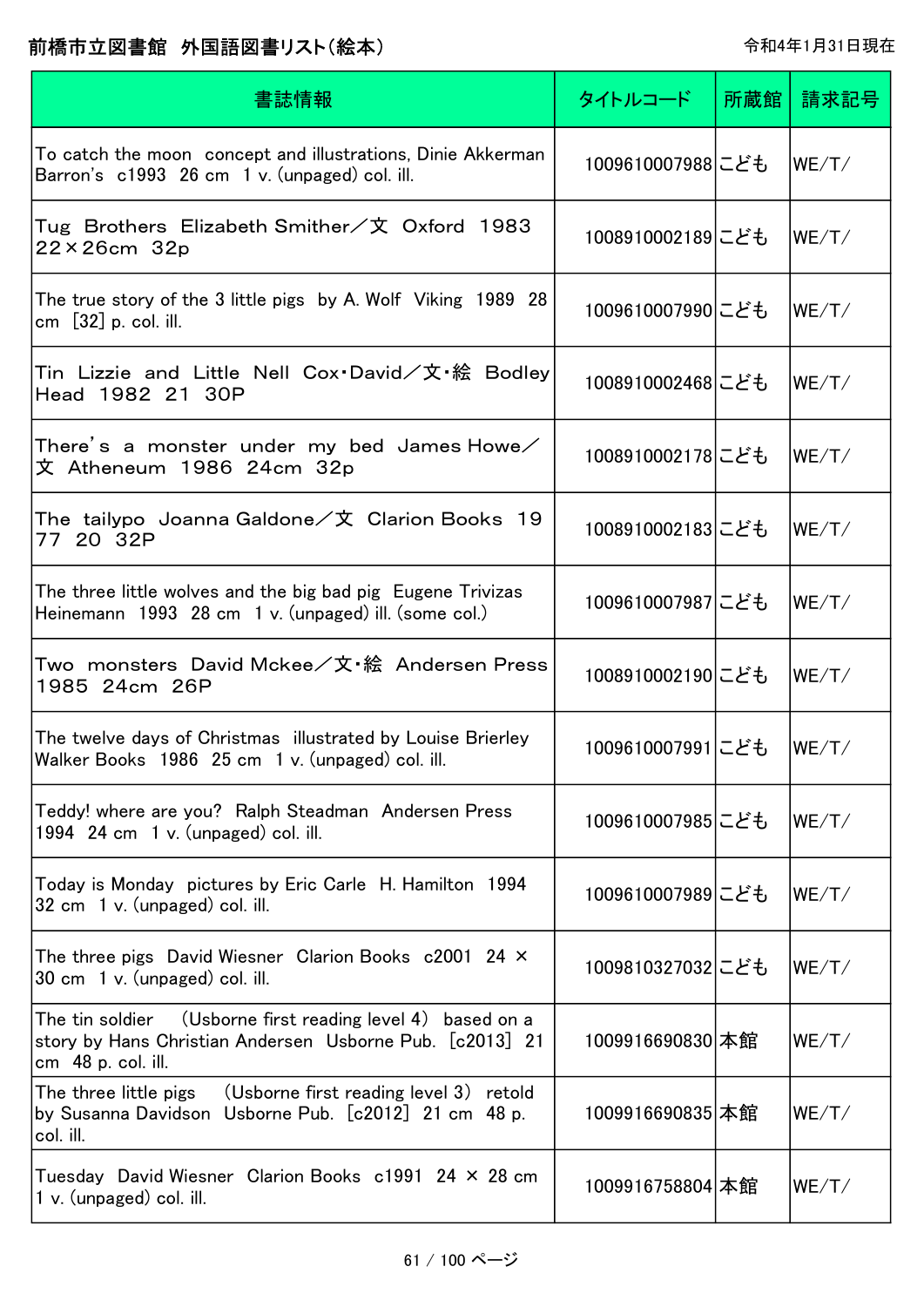| 書誌情報                                                                                                                                      | タイトルコード          | 所蔵館 | 請求記号  |
|-------------------------------------------------------------------------------------------------------------------------------------------|------------------|-----|-------|
| Thank you, Omu! Oge Mora Little, Brown 2018 29 cm 1 v.<br>(unpaged) col. ill.                                                             | 1009916777625 本館 |     | WE/T/ |
| Truck Donald Crews Greenwillow Books c1980 22 × 26<br>$cm \, 1 \, v.$ (unpaged) col. ill.                                                 | 1009910090455にども |     | WE/T/ |
| Today is Monday pictures by Eric Carle Philomel Books<br>$c1993$ 32 cm 1 v. (unpaged) col. ill.                                           | 1009910090456にども |     | WE/T/ |
| The three bears Paul Galdone Clarion Books c2000 27 $\times$<br>28 cm 32 p. col. ill.                                                     | 1009910090457にども |     | WE/T/ |
| The three little pigs Paul Galdone Clarion Books c1998 21<br>$cm \quad 1 \text{ v. } (unpaged) \text{ col. } ill.$                        | 1009910090458にども |     | WE/T/ |
| Three little kittens illustrated by Paul Galdone Clarion Books<br>c1986 20 $\times$ 26 cm 32 p. col. ill.                                 | 1009610007986にども |     | WE/T/ |
| Ten red apples Pat Hutchins Greenwillow Books c2000 21<br>$\times$ 27 cm 1 v. (unpaged) col. ill.                                         | 1009910090459にども |     | WE/T/ |
| Toot & Puddle by Holly Hobbie Little, Brown c1997 29 cm<br>$1 v.$ (unpaged) col. ill.                                                     | 1009910090460にども |     | WE/T/ |
| Toot & Puddle by Holly Hobbie Little, Brown c2003 27 X<br>27 cm 1 v. (unpaged) col. ill.                                                  | 1009910090461にども |     | WE/T/ |
| Toot & Puddle by Holly Hobbie Little, Brown c2002 27 X<br>27 cm 1 v. (unpaged) col. ill.                                                  | 1009910090462にども |     | WE/T/ |
| The tiger who came to tea written and illustrated by Judith<br>Kerr HarperCollins Children's Books 2006 29 cm 1 v.<br>(unpaged) col. ill. | 1009910090463にども |     | WE/T/ |
| Time of wonder by Robert McCloskey Viking Press c1985<br>32 cm 63 p. col. ill.                                                            | 1009910090464にども |     | WE/T/ |
| A time to keep written and illustrated by Tasha Tudor Simon<br>& Schuster Books for Young Readers 1996 31 cm 1 v.<br>(unpaged) col. ill.  | 1009910090465にども |     | WE/T/ |
| (Thomas & friends)<br>Thomas' wonderful word book<br>[illustrations by Robin Davies and] Egmont 2005 31 cm 57<br>p. col. ill.             | 1009910090525にども |     | WE/T/ |
| This is me!<br>(A Hutchinson book) Philip Waechter<br>Hutchinson 2005 17 $\times$ 17 cm 1 v. (unpaged) col. ill.                          | 1009910090526にども |     | WE/T/ |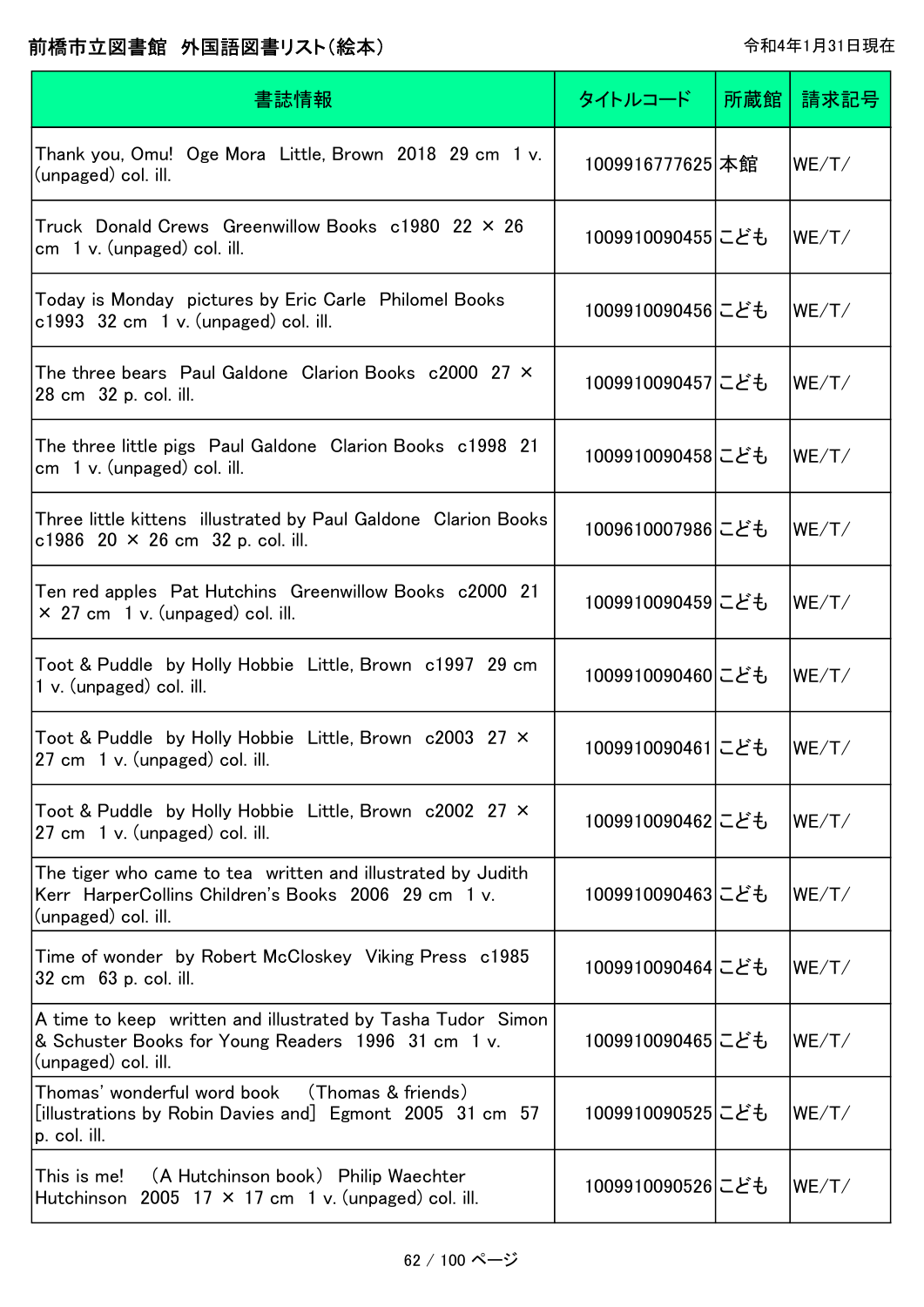| 書誌情報                                                                                                                                                       | タイトルコード          | 所蔵館丨 | 請求記号  |
|------------------------------------------------------------------------------------------------------------------------------------------------------------|------------------|------|-------|
| Tico and the golden wings Leo Lionni Knopf 2007 28 cm 1<br>v. (unpaged) col. ill.                                                                          | 1009910161982にども |      | WE/T/ |
| Tools Taro Miura Chronicle Books 2006 23 $\times$ 23 cm 1 v.<br>(unpaged) col. ill.                                                                        | 1009910161984にども |      | WE/T/ |
| The town mouse and the country mouse retold and illustrated <br>by Helen Craig Walker Books 1995 25 cm 1 v. (unpaged)<br>col. ill.                         | 1009916125030にども |      | WE/T/ |
| Trollboken (Sonrisa 30) Rolf Lidberg/え  丸善メイ<br>ツ 1984 21 27 32P                                                                                           | 1009110035752にども |      | WE/T/ |
| Till Eulenspiegel (Sonrisa 23)Heinz Janisch/さく<br>丸善メイツ 1990 25 22P                                                                                        | 1009110035789にども |      | WE/T/ |
| De tre bukke Bruse (Fossette 46) Asbj rsen og<br>Gyldendal c1993 31 cm [23] p. : col. ill.                                                                 | 1009810135765にども |      | WE/T/ |
| The toys' party  (Oxford reading tree stage 2, stories Big<br>books pack) Roderick Hunt Oxford University Press 2004<br>52 cm 16 p. col. ill.              | 1009915453744にども |      | WE/T/ |
| The three billy goats Gruff[illustrated by] Paul Galdone<br>Clarion Books 2006 44 cm 30 p. col. ill.                                                       | 1009915453751にども |      | WE/T/ |
| Theodore and the talking mushroom Leo Lionni Knopf c1998<br>28 cm 1 v. (unpaged) col. ill.                                                                 | 1009915467944にども |      | WE/T/ |
| Toot & Puddle by Holly Hobbie Little, Brown c2001 27 ×<br>27 cm 1 v. (unpaged) col. ill.                                                                   | 1009915494171にども |      | WE/T/ |
| The toys' night before Christmas (A Templar book)<br>illustrated by Susanna Ronchi Templar Pub. 2003 31 $\times$ 31<br>cm $1 v$ . (unpaged) col. ill.      | 1009915494177にども |      | WE/T/ |
| The thirteen days of Christmas (Tim Burton's the<br>nightmare before Christmas) by Steven Davison and Disney<br>Press c2009 27 cm 1 v. (unpaged) col. ill. | 1009915494180にども |      | WE/T/ |
| A tree is nice by Janice May Udry HarperCollins Publishers<br>$c1984$ 29 cm 1 v. (unpaged) ill. (some col.)                                                | 1009915592475にども |      | WE/T/ |
| Ten little Christmas presents (Cartwheel books) [Jean<br>Marzollo] Scholastic $c2008$ 20 $\times$ 24 cm 1 v. (unpaged) col.<br>ill.                        | 1009915594609にども |      | WE/T/ |
| Three strikes for Rotten Ralph (A Rotten Ralph rotten<br>reader) written by Jack Gantos Farrar Straus Giroux 2011<br>23 cm 47 p. col. ill.                 | 1009916059796にども |      | WE/T/ |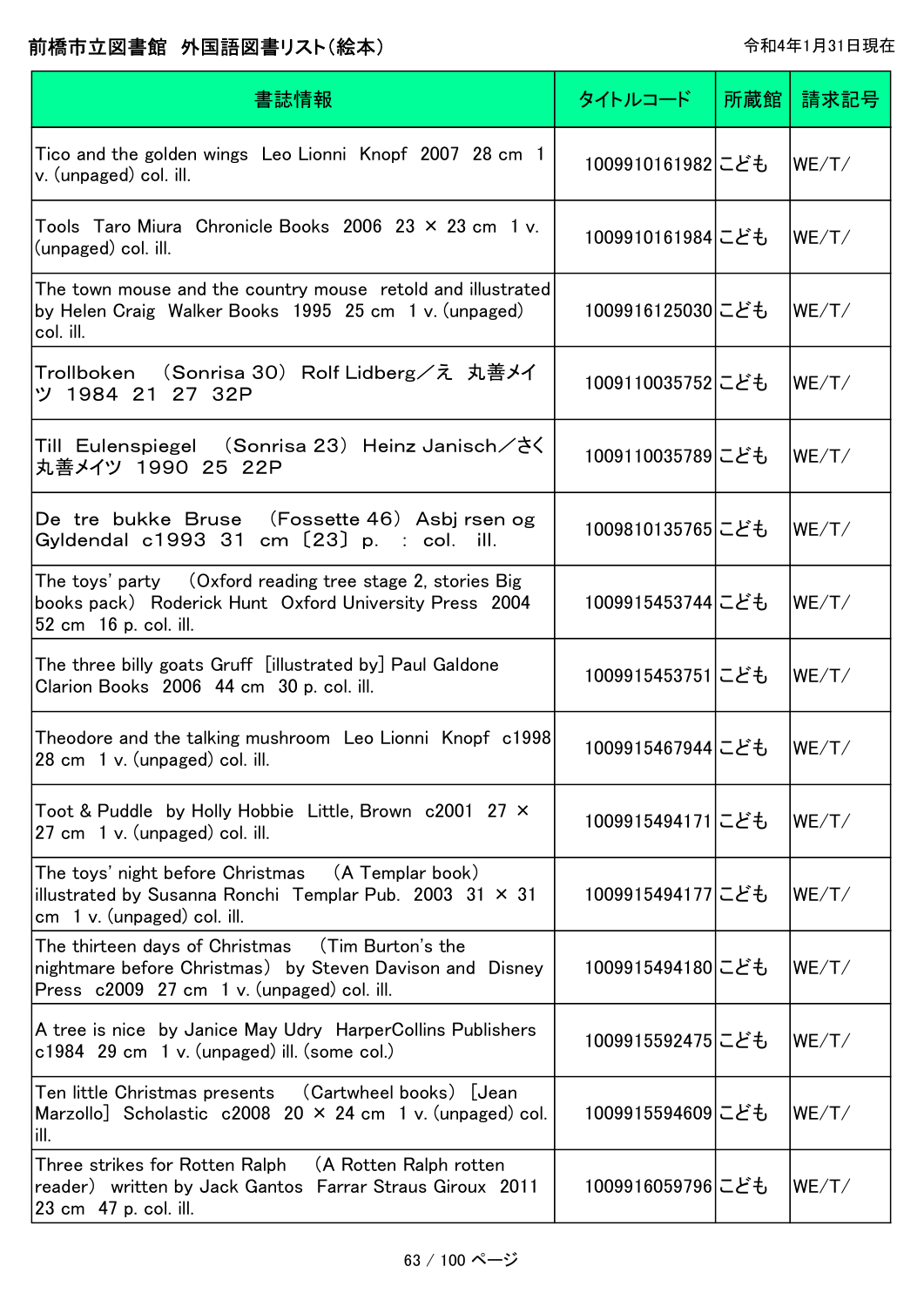| 書誌情報                                                                                                                                  | タイトルコード          | 所蔵館 | 請求記号  |
|---------------------------------------------------------------------------------------------------------------------------------------|------------------|-----|-------|
| This is not my hat Jon Klassen Candlewick Press 2012 21<br>$\times$ 29 cm 1 v. (unpaged) col. ill.                                    | 1009916172661にども |     | WE/T/ |
| Tricky Vic Greg Pizzoli Viking 2015 25 cm 39 p. col. ill.                                                                             | 1009916469426にども |     | WE/T/ |
| The tiger who would be king James Thurber Enchanted Lion<br>Books 2015 27 $\times$ 27 cm 1 v. (unpaged) col. ill.                     | 1009916469430にども |     | WE/T/ |
| Trombone Shorty words by Troy "Trombone Shorty"<br>Andrews Abrams Books for Young Readers 2015 27 × 27<br>cm 1 v. (unpaged) col. ill. | 1009916469432にども |     | WE/T/ |
| Time for bed, Fred! Yasmeen Ismail Walker Books for Young<br>Readers 2014 27 cm 1 v. (unpaged) col. ill.                              | 1009916469439にども |     | WE/T/ |
| The polar bear Jenni Desmond Enchanted Lion Books 2016<br>30 cm 1 v. (unpaged) col. ill.                                              | 1009916574383にども |     | WE/T/ |
| The tree in the courtyard by Jeff Gottesfeld Knopf c2016<br>$24 \times 24$ cm 1 v. (unpaged) ill.                                     | 1009916574385にども |     | WE/T/ |
| The dead bird story by Margaret Wise Brown Harper 2016<br>29 cm 1 v. (unpaged) col. ill.                                              | 1009916574386にども |     | WE/T/ |
| The white cat and the monk Jo Ellen Bogart Groundwood<br>Books/House of Anansi Press 2016 28 cm 1 v. (unpaged)<br>col. ill.           | 1009916574387にども |     | WE/T/ |
| The princess and the warrior Duncan Tonatiuh Abrams<br>Books for Young Readers 2016 24 $\times$ 29 cm 26 p. col. ill.                 | 1009916574388にども |     | WE/T/ |
| The cat from Hunger Mountain Ed Young Philomel Books<br>$c2016$ 29 cm 1 v. (unpaged) col. ill.                                        | 1009916574390にども |     | WE/T/ |
| They all saw a cat Brendan Wenzel Chronicle Books c2016<br>$24 \times 29$ cm 1 v. (unpaged) col. ill.                                 | 1009916574394にども |     | WE/T/ |
| Town is by the sea Joanne Schwartz Groundwood<br>Books/House of Anansi Press 2017 22 $\times$ 29 cm 1 v.<br>(unpaged) col. ill.       | 1009916685609にども |     | WE/T/ |
| Thank you, Omu! Oge Mora Little, Brown 2018 29 cm 1 v.<br>(unpaged) col. ill.                                                         | 1009916777625にども |     | WE/T/ |
| Tomorrow's alphabet by George Shannon Greenwillow Books<br>$c1996$ 26 cm 1 v. (unpaged) col. ill.                                     | 1009916949555にども |     | WE/T/ |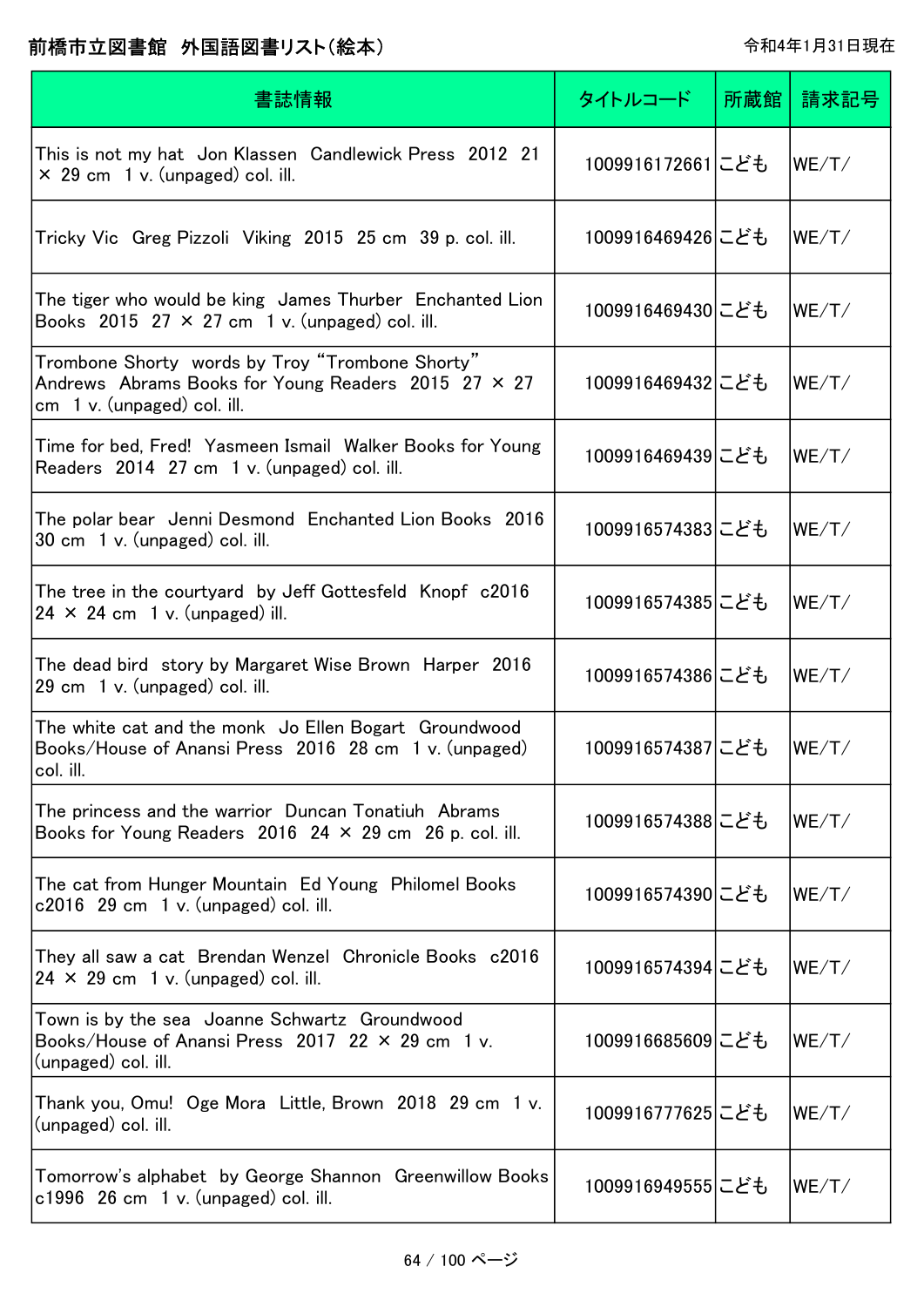| 書誌情報                                                                                                                                                              | タイトルコード          | 所蔵館 | 請求記号   |
|-------------------------------------------------------------------------------------------------------------------------------------------------------------------|------------------|-----|--------|
| There must be more than that! Shinsuke Yoshitake<br>Chronicle Books 2020 28 cm 1 v. (unpaged) col. ill.                                                           | 1009916998752にども |     | WE/T/  |
| Harper c2020 24cm 30 p. col. ill.                                                                                                                                 | 1009916998763にども |     | WE/T/  |
| Un guegue me conto (Sonrisa 56) Maria Lopez<br>Vigil/さく 丸善メイツ 1989 29 40P                                                                                         | 1009110035778にども |     | WE/U/  |
| Uncle Elephant Lovel·Arnold/文·絵 Harper & Row<br>1981 22 64P                                                                                                       | 1008910002494にども |     | WE/U/  |
| The umbrella day by Nancy Evans Cooney Philomel Books<br>c1989 28 cm [32] p. col. ill.                                                                            | 1009610007992にども |     | WE/U/  |
| The Usborne big book of English words Mairi Mackinnon<br>Usborne Pub. 2013 30 cm 34 p. col. ill.                                                                  | 1009916690822 本館 |     | WE/UV  |
| The ugly duckling $\quad$ (Usborne first reading level 4) [based on $\mid$<br>the story by Hans Christian Andersen] Usborne Pub. [c2013]<br>21 cm 48 p. col. ill. | 1009916690829 本館 |     | WE/U/  |
| Un beau dimanche (Sonrisa 24) Claudia de Wec<br>k/さく 丸善メイツ 1989 28 26P                                                                                            | 1009110035782にども |     | WE/U/  |
| Un, deux, pois. (Fossette 37) Fran oise Malnui<br>t Grandir c1992 17 cm $[20]$ p. : col. ill.                                                                     | 1009810135756にども |     | WE/U/  |
| Up, tall and high! Ethan Long Putnam c2012 24 cm 1 v.<br>(unpaged) col. ill.                                                                                      | 1009916685581にども |     | WE/ U/ |
| The Usborne big book of English words Mairi Mackinnon<br>Usborne Pub. 2013 30 cm 34 p. col. ill.                                                                  | 1009916690822にども |     | WE/U/  |
| The Usborne big book of abc illustrated by Touliatou Sophia<br>Usborne Pub. 2018 30 cm 1v(unpaged). col. ill.                                                     | 1009916949526にども |     | WE/U/  |
| The Usborne big book of numbers illustrated by Touliatou<br>Sophia Usborne Pub. 2018 30 cm 1v(unpaged). col. ill.                                                 | 1009916949527にども |     | WE/U/  |
| The Usborne big book of colours illustrated by Touliatou<br>Sophia Usborne Pub. 2015 30 cm 26p. col. ill.                                                         | 1009916949528にども |     | WE/ U/ |
| Vlindernacht (Sonrisa 27) Nicolas van Pallandt/さ<br>丸善メイツ 1991. 25 31 24P                                                                                         | 1009110035768にども |     | WE/V/  |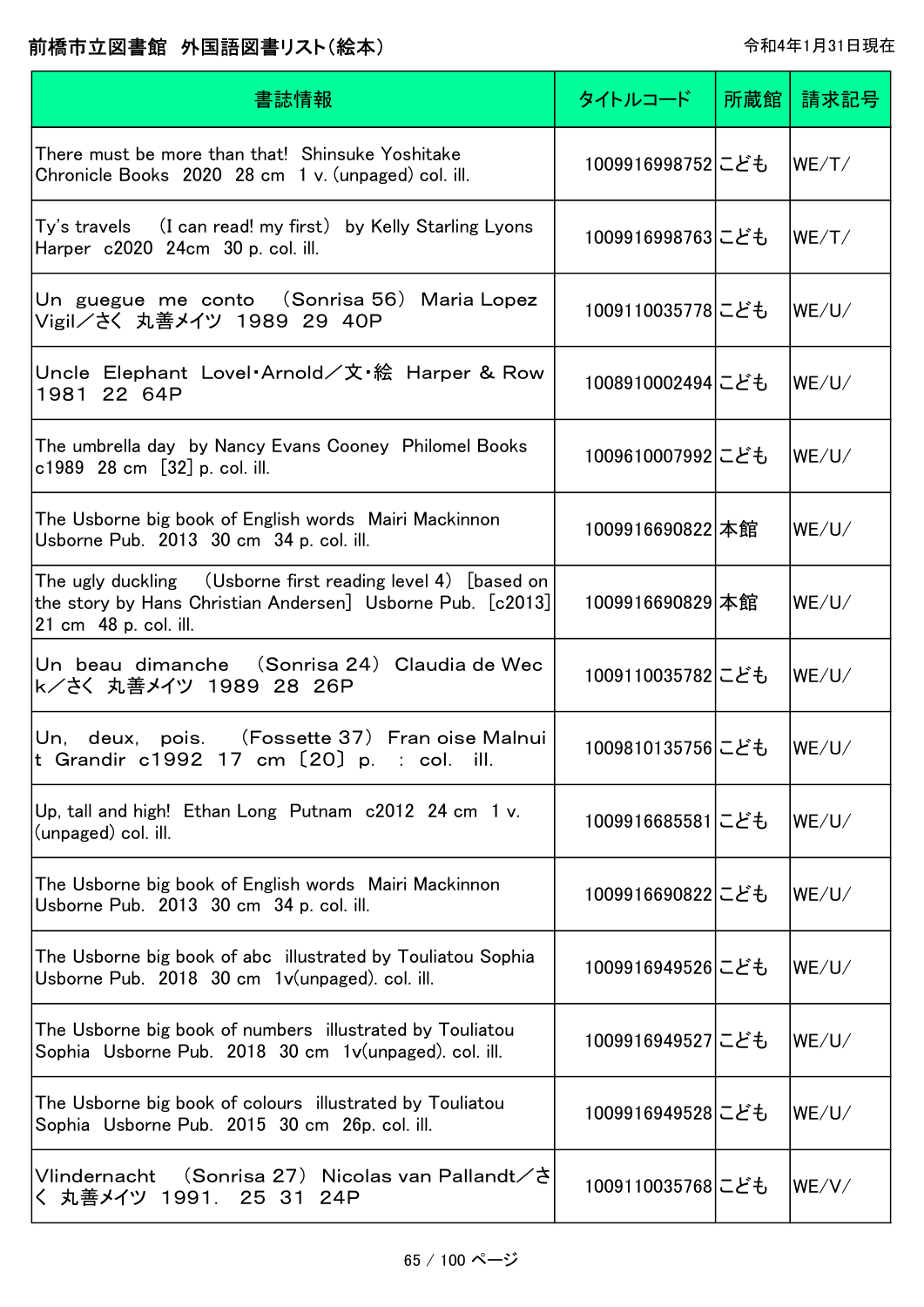| 書誌情報                                                                                                                                                | タイトルコード          | 所蔵館 | 請求記号  |
|-----------------------------------------------------------------------------------------------------------------------------------------------------|------------------|-----|-------|
| Very  far  away  Maurice Sendak/文・絵  Harper & Br<br>othe 1957 21cm 56p                                                                              | 1008910002195にども |     | WE/V/ |
| The very worst monster Pat Hutchins/文・絵 Bodl<br>ey Head 1985 21cm 32p                                                                               | 1008910002182にども |     | WE/V/ |
| Var det trolden? Erik Hjorth Nielsen/文・絵 Gylden<br>dal 1985 26 24P                                                                                  | 1008910002191にども |     | WE/V/ |
| The very hungry caterpillar (The world of Eric Carle)<br>by<br>Eric Carle Philomel Books $c1987$ 22 $\times$ 31 cm 1 v.<br>(unpaged) col. ill.      | 1009916758801 本館 |     | WE/V/ |
| The very hungry caterpillar by Eric Carle Philomel Books<br>c1987 22 $\times$ 31 cm 1 v. (unpaged) col. ill.                                        | 1009910090466にども |     | WE/V/ |
| Veronica written and illustrated by Roger Duvoisin Knopf<br>$[2006]$ 26 cm 1 v. (unpaged) ill. (some col.)                                          | 1009910090527にども |     | WE/V/ |
| The very hungry caterpillar by Eric Carle Philomel Books<br>2001 36 $\times$ 40 cm 1 v. (unpaged) col. ill.                                         | 1009910090574にども |     | WE/V/ |
| The very hungry caterpillar by Eric Carle Hamilton 1970 22<br>$\times$ 31 cm 1 v. (unpaged) col. ill.                                               | 1009910090588にども |     | WE/V/ |
| Voksen faelden (Sonrisa 28) Ib Spang Olsen/さ<br>く・え 丸善メイツ 1990 29 32P                                                                               | 1009110035780にども |     | WE/V/ |
| Vakkancs szetnez Budapesten (Sonrisa 37) Istv<br>an Csukas/さく 丸善メイツ 1989 29 26P                                                                     | 1009110035756にども |     | WE/V/ |
| Villi tie (Sonrisa 33) Esko-Pekka Tiitinen/さく 丸<br>善メイツ 1988 26cm 32P                                                                               | 1009110035751にども |     | WE/V/ |
| The very hungry caterpillar (A storytime giant book for<br>shared reading) by Eric Carle Longman 2002 33 $\times$ 47 cm<br>1 v. (unpaged) col. ill. | 1009915453736にども |     | WE/V/ |
| Voice of freedom Carole Boston Weatherford Candlewick<br>Press 2015 27 $\times$ 29 cm 34 p. col. ill.                                               | 1009916469433にども |     | WE/V/ |
| Viva Frida (A Neal Porter book) Yuyi Morales Roaring<br>Brook Press 2014 27 $\times$ 27 cm 1 v. (unpaged) col. ill.                                 | 1009916469449にども |     | WE/V/ |
| The very hungry caterpillar by Eric Carle Philomel Books<br>2001 $36 \times 40$ cm 1 v. (unpaged) col. ill.                                         | 1009910090574にども |     | WE/V/ |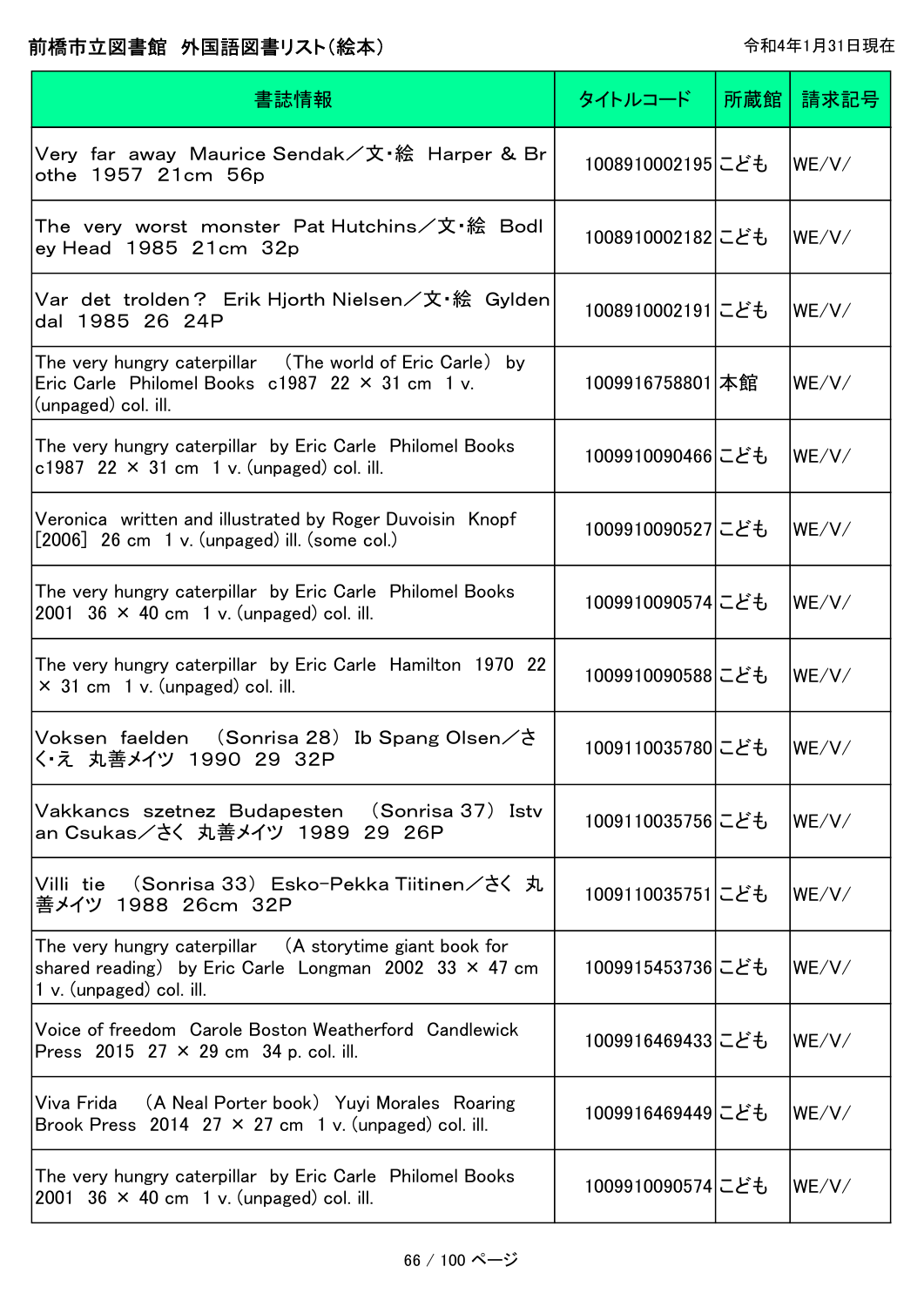| 書誌情報                                                                                                                              | タイトルコード          | 所蔵館 | 請求記号  |
|-----------------------------------------------------------------------------------------------------------------------------------|------------------|-----|-------|
| Where is Skipper? Nicolle van den Hurk, illustration Barron's<br>$c1993$ 26 cm 1 v. (unpaged) col. ill.                           | 1009610007995にども |     | WE/W/ |
| Walt Disney's Sleeping Beauty adapted from the film by A.L.<br>Singer Disney Press c1993 27 cm 96 p. col. ill.                    | 1009810038322にども |     | WE/W/ |
| Walt Disney's Cinderella adapted from the film by Zo $\ddot{e}$ Lewis<br>Disney Press c1995 27 cm 92 p. col. ill.                 | 1009810038326にども |     | WE/W/ |
| Walt Disney's Lady and the Tramp adapted from the film by<br>Todd Strasser Disney Press c1994 27 cm 90 p. col. ill.               | 1009810038318にども |     | WE/W/ |
| Walt Disney's Pinocchio adapted from the film by Gina<br>Ingoglia Disney Press c1992 27 cm 90 p. col. ill.                        | 1009810038330にども |     | WE/W/ |
| Why the sun & moon live in the sky (Fossette<br>22) Niki Daly Lothrop, Lee & Shepa c1995 24<br>$\times$ 27 cm $[22]$ p. col. ill. | 1009810135739にども |     | WE/W/ |
| Wild about books<br>Judy Sierra 2004. $32cm$ 1 $\overline{m}$                                                                     | 1009910197001 本館 |     | WE/W/ |
| Waking day Constance Morgentern 2006. 32cm<br>32p                                                                                 | 1009910196996 本館 |     | WE/W/ |
| Wasiting for wings Ehlert, Lois 2001. 32cm 1 HH                                                                                   | 1009910197000 本館 |     | WE/W/ |
| Wilma unlimited Kathleen Krull 1996. 22×28c<br>m $1$ HH                                                                           | 1009910197004 本館 |     | WE/W/ |
| The witch who lost her shadow Mary Calhoun/文<br>Harper & Row 1979 18cm 32P                                                        | 1008910002185にども |     | WE/W/ |
| The wild swans Hans Christian Andersen Knopf c1992 27<br>cm $1 v$ . (unpaged) col. ill.                                           | 1009610007999にども |     | WE/W/ |
| What do you do, dear? Sesyle Joslin/文 Harper<br>& Row 1961 18 48P                                                                 | 1008910002192にども |     | WE/W/ |
| What do you say, dear? Sesyle Joslin/文 Harper<br>& Row 1958 18 48P                                                                | 1008910002193にども |     | WE/W/ |
| The wretched stone Chris Van Allsburg Houghton Mifflin<br>1991 29 cm [31] p. col. ill.                                            | 1009610008002にども |     | WE/W/ |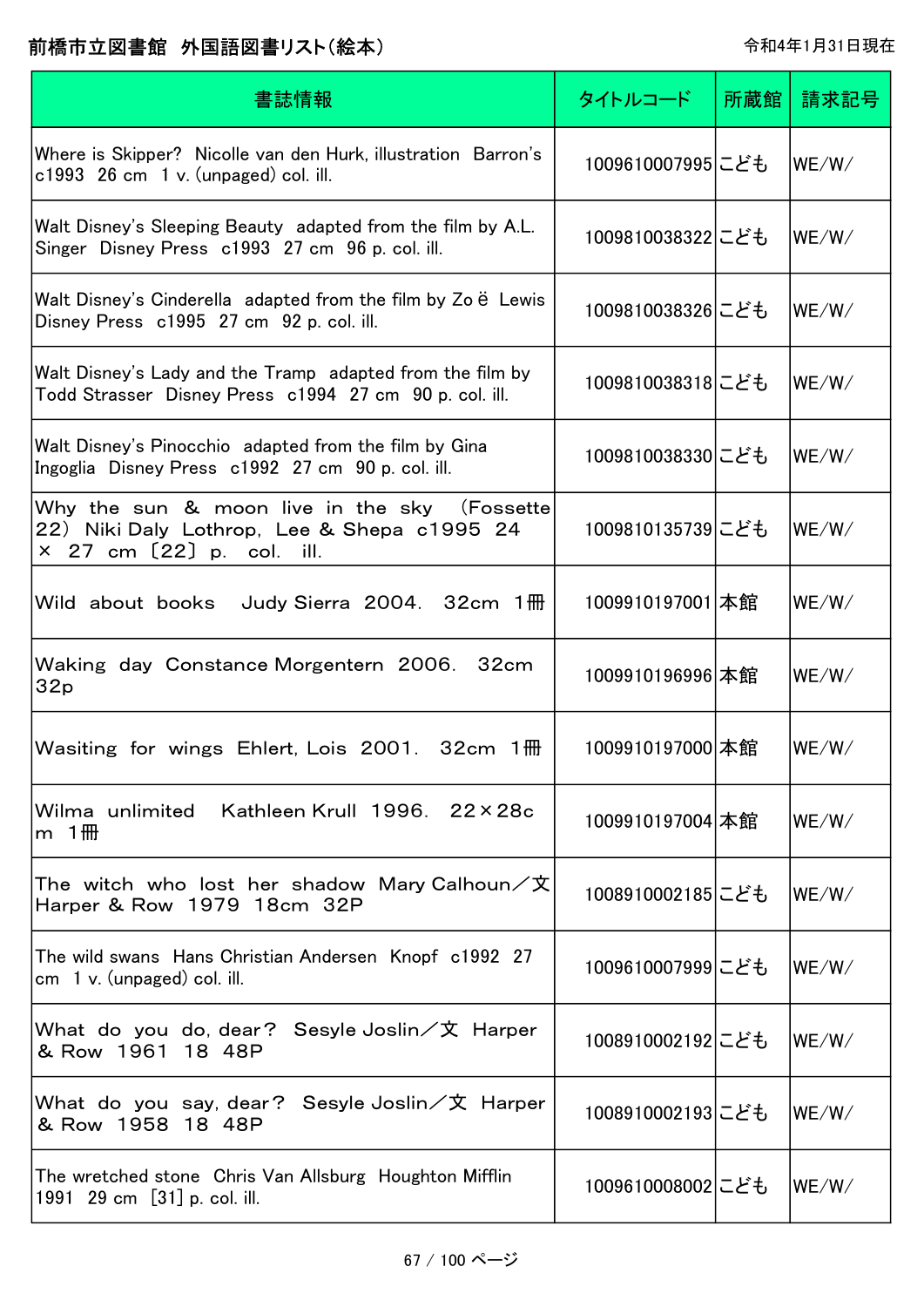| 書誌情報                                                                                                                                                                                   | タイトルコード          | 所蔵館 | 請求記号  |
|----------------------------------------------------------------------------------------------------------------------------------------------------------------------------------------|------------------|-----|-------|
| Who's afraid of the dark? Crosby Bonsall/文・絵<br>Harper & Row 1980 22cm 32P                                                                                                             | 1008910002194にども |     | WE/W/ |
| We are all in the dumps with Jack and Guy by Maurice<br>Sendak HarperCollins 1993 22 $\times$ 28 cm [56] p. chiefly col.<br>ill.                                                       | 1009610007994にども |     | WE/W/ |
| What time is it, Peter Rabbit? (The world of Peter Rabbit)<br>with new reproductions from the original illustrations by<br>Beatrix Potter F. Warne 1989 19 cm 1 v. (unpaged) col. ill. | 1009916132437にども |     | WE/W/ |
| Why mosquitoes buzz in people's ears retold by Verna<br>Aardema Dial Press $[1975]$ 26 $\times$ 26 cm $[30]$ p. col. ill.                                                              | 1009610007996にども |     | WE/W/ |
| Why the sun and the moon live in the sky by Elphinstone<br>Dayrell Houghton Mifflin $[1968]$ 24 × 24 cm 26 p. col. ill.                                                                | 1009610007997にども |     | WE/W/ |
| The witch and the mischievous seven Ali-Mitguts<br>ch/文・絵 Dent 1985 29cm 26P                                                                                                           | 1008910002188にども |     | WE/W/ |
| A wish for wings that work written and illustrated by Berkeley<br>Breathed Little, Brown c1991 25 $\times$ 28 cm [32] p. ill. (some<br>col.)                                           | 1009610008001にども |     | WE/W/ |
| Wilson's world by Edith Thacher Hurd HarperCollins [1982]<br>27 cm [39] p. col. ill.                                                                                                   | 1009610008000にども |     | WE/W/ |
| The widow's broom Chris Van Allsburg Houghton Mifflin<br>1992 $35 \text{ cm}$ 1 v. (unpaged) col. ill.                                                                                 | 1009610007998にども |     | WE/W/ |
| The Wheatcake $\,$ (Sonrisa 40) Angel Karaliichev $\diagup$<br>さく 丸善メイツ 1990 22×24cm 12p                                                                                               | 1009110035736にども |     | WE/W/ |
| Walt Disney's Snow White and the seven dwarfs adapted from<br>the film by Jim Razzi Disney Press c1993 27 cm 92 p. col.<br>ill.                                                        | 1009810038331にども |     | WE/W/ |
| White snow, bright snow by Alvin Tresselt Lothrop, Lee &<br>Shepard Books c1988 27 cm 1 v. (unpaged) col. ill.                                                                         | 1009810327037にども |     | WE/W/ |
| Where the wild things are story and pictures by Maurice<br>Sendak HarperCollins $c1963$ 24 $\times$ 27 cm 1 v. (unpaged)<br>col. ill.                                                  | 1009810389380にども |     | WE/W/ |
| Wolf in the snow Matthew Cordell Feiwel and Friends 2017<br>$23 \times 26$ cm 1 v. (unpaged) col. ill.                                                                                 | 1009916685611 本館 |     | WE/W/ |
| The watermelon seed Greg Pizzoli Disney Hyperion 2013<br>27 cm 1 v. (unpaged) col. ill.                                                                                                | 1009916685577 本館 |     | WE/W/ |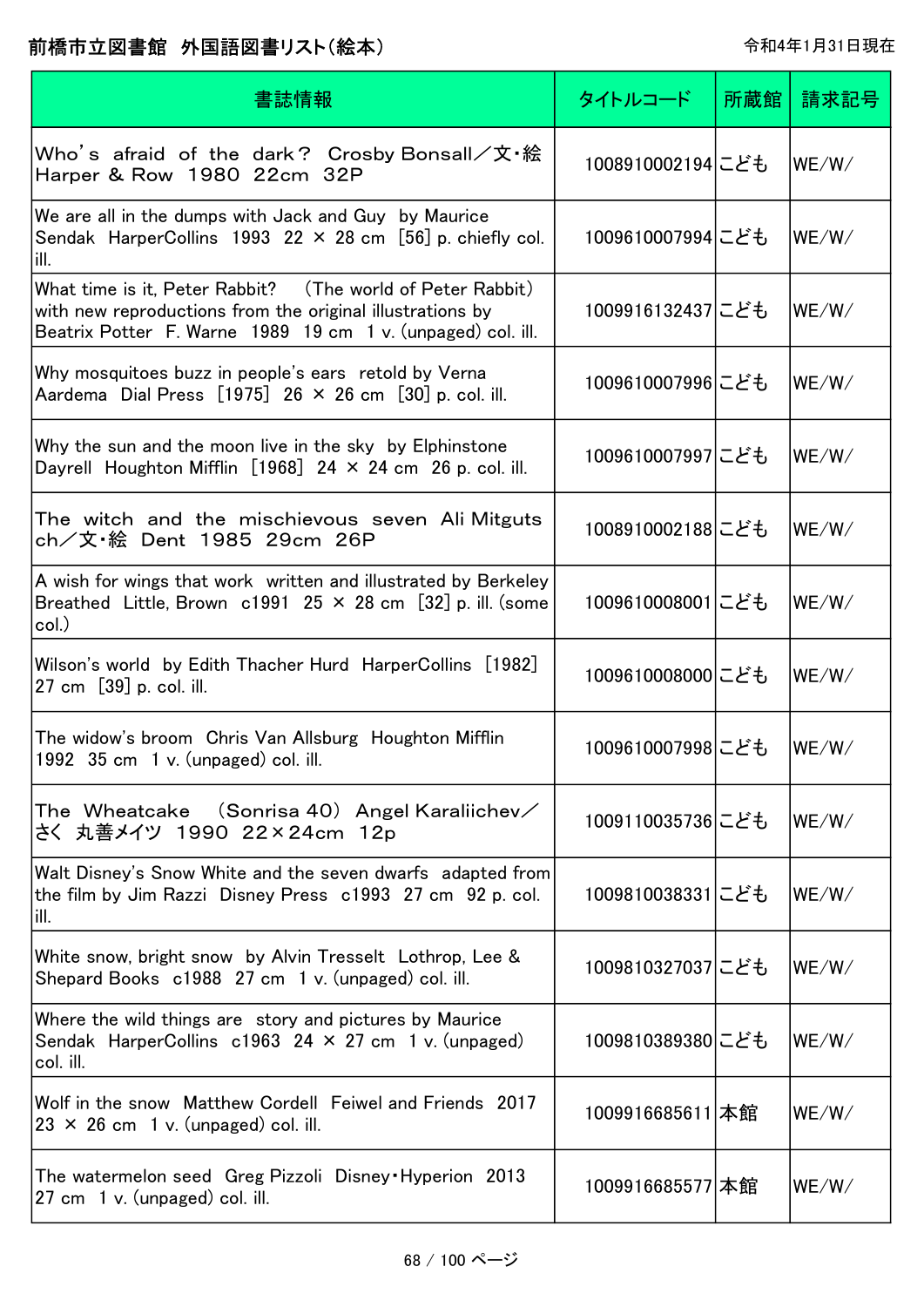| 書誌情報                                                                                                                                  | タイトルコード          | 所蔵館 | 請求記号               |
|---------------------------------------------------------------------------------------------------------------------------------------|------------------|-----|--------------------|
| The wooden horse (Usborne young reading ser. 1)<br>[Homer] Usborne Pub. [c2012] 21 cm 48 p. col. ill.                                 | 1009916690826 本館 |     | WE/W/              |
| What happens next? Shinsuke Yoshitake Thames & Hudson<br>2017 27 cm 1 v. (unpaged) col. ill.                                          | 1009916618642 本館 |     | WE/W/              |
| We're going on a bear hunt retold by Michael Rosen M.K.<br>McElderry Books c1989 $27 \times 30$ cm 1 v. (unpaged) ill.<br>(some col.) | 1009910090467 本館 |     | WE/W/              |
| Why do I feel like this? Shinsuke Yoshitake Thames &<br>Hudson 2020 27 cm 1 v. (unpaged) col. ill.                                    | 1009916856501 本館 |     | WE/W/              |
| Where is Maisy? Lucy Cousins Walker Books c19<br>99 16 cm                                                                             | 1009916495439にども |     | WE/W/              |
| Where are Maisy's friends? Lucy Cousins Walker<br>Books c2000 16 cm                                                                   | 1009916495447にども |     | WE/W/              |
| Walt Disney The Fox and the Hound (Disney CI<br>assic Series) Gallery Books c1988. 30 96                                              | 1009915431469にども |     | WE/W/              |
| Walt Disney Snow White and the Seven Dwarfs<br>(Disney Classic Series) Gallery Books c1986.<br>30<br>96                               | 1009915431470にども |     | WE/W/              |
| Walt Disney Cinderella (Disney Classic Series) G<br>allery Books c1986.<br>30 96                                                      | 1009915431471にども |     | WE/W/              |
| Walt Disney Sleeping Beauty (Disney Classic Seri)<br>es) Gallery Books c1986. 30 96                                                   | 1009915431476にども |     | W <sub>E</sub> /W/ |
| Walt Disney The Aristocats (Disney Classic Serie<br>s) Gallery Books c1986. 30 96                                                     | 1009915431477にども |     | lwe/w/             |
| Walt Disney Dumbo (Disney Classic Series) Galle<br>ry Books c1986. 30 96                                                              | 1009915431478にども |     | WE/W/              |
| Walt Disney Pinocchio (Disney Classic Series) G<br>allery Books c1986. 30 96                                                          | 1009915431479にども |     | W <sub>E</sub> /W/ |
| Walt Disney Donald and His Friends (Disney Cla<br>ssic Series) Gallery Books c1988. 30 96                                             | 1009915431480にども |     | W <sub>E</sub> /W/ |
| Walt Disney Alice in Wonderland (Disney Classic<br>Series) Gallery Books c1986. 30 96                                                 | 1009915431481にども |     | WE/W/              |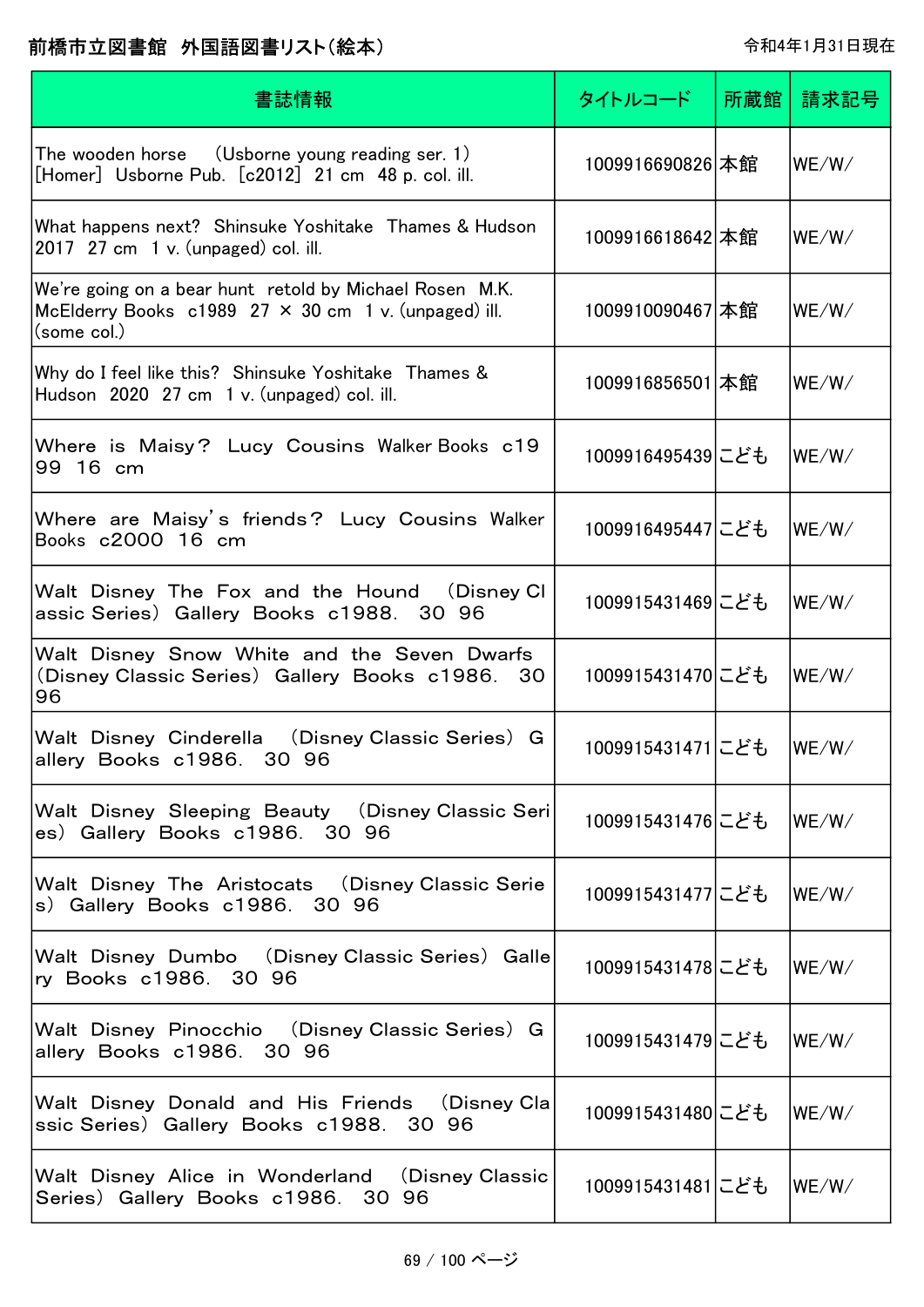| 書誌情報                                                                                                                                              | タイトルコード          | 所蔵館 | 請求記号  |
|---------------------------------------------------------------------------------------------------------------------------------------------------|------------------|-----|-------|
| Walt Disney The Great mouse detective<br>(Disney)<br>Classic Series)Gallery Books c1987. 30 96                                                    | 1009915431482にども |     | WE/W/ |
| Walt Disney Lady and the Tramp (Disney Classi<br>c Series) Gallery Books c1986. 30 96                                                             | 1009915431483にども |     | WE/W/ |
| Walt Disney Jungle Book (Disney Classic Series)<br>Gallery Books c1986. 30 96                                                                     | 1009915431484にども |     | WE/W/ |
| (Disney Classic Series) Galler<br>Walt Disney Bambi<br>y Books c1986. 30 95                                                                       | 1009915431485にども |     | WE/W/ |
| Walt Disney Peter Pan (Disney Classic Series) G<br>allery Books c1986. 30 96                                                                      | 1009915431487にども |     | WE/W/ |
| We're going on a bear hunt retold by Michael Rosen M.K.<br>McElderry Books $c1989$ 27 $\times$ 30 cm 1 v. (unpaged) ill.<br>(some col.)           | 1009910090467にども |     | WE/W/ |
| Where the wild things are story and pictures by Maurice<br>Sendak HarperCollins $c1963$ 24 $\times$ 27 cm 1 v. (unpaged)<br>col. ill.             | 1009810389380にども |     | WE/W/ |
| The wreck of the Zephyr written and illustrated by Chris Van<br>Allsburg Houghton Mifflin $c1983$ 24 $\times$ 30 cm 1 v.<br>(unpaged) col. ill.   | 1009910090468にども |     | WE/W/ |
| Where the wild things are story and pictures by Maurice<br>Sendak HarperCollins $c1963$ 24 $\times$ 27 cm 1 v. (unpaged)<br>col. ill.             | 1009810389380にども |     | WE/W/ |
| Who made me? $(Sonrisa 11)$ Malcom Doney $\angle \xi$<br>く 丸善メイツ 1987 22 27 28P                                                                   | 1009110035788にども |     | WE/W/ |
| We three kings $( Fossette 8)$ illustrated by H. A.<br>Rey HarperFestival c1994 22 $\times$ 28 cm $[20]$<br>$p.$ : col. ill.,                     | 1009810135724にども |     | WE/W/ |
| The wind crab (Fossette 53)Chamnongsri L. Ru<br>tnin, story Foundation for Child 1994 28 cm [1<br>8) p. : col.<br>ill.                            | 1009810135772にども |     | WE/W/ |
| What a bad dog! (Oxford reading tree stage 2, stories Big<br>books pack) Roderick Hunt Oxford University Press 2004<br>52 cm 16 p. col. ill.      | 1009915453742にども |     | WE/W/ |
| What's coming for Christmas? (Frances Foster books)<br>Kate Banks Farrar, Straus and Giroux $c2009$ 26 $\times$ 27 cm 1<br>v. (unpaged) col. ill. | 1009915494172にども |     | WE/W/ |
| White Christmas by Irving Berlin Harper c2010 29 cm 1 v.<br>(unpaged) col. ill., music                                                            | 1009915594605にども |     | WE/W/ |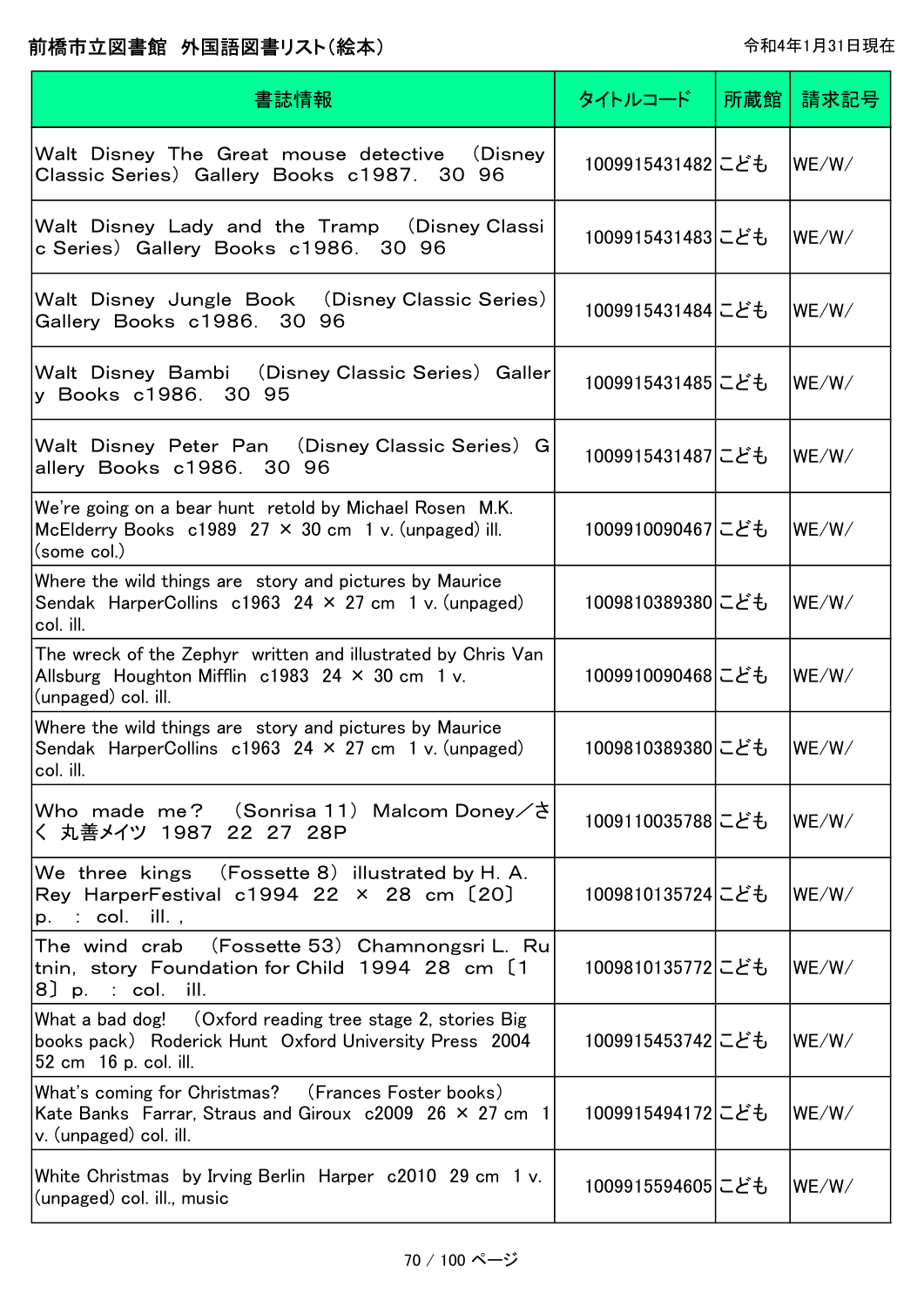| 書誌情報                                                                                                                                                   | タイトルコード          | 所蔵館 | 請求記号  |
|--------------------------------------------------------------------------------------------------------------------------------------------------------|------------------|-----|-------|
| Where is the green sheep? Mem Fox Houghton Mifflin<br>Harcourt $c2004$ 16 $\times$ 16 cm 1 v. (unpaged) col. ill.                                      | 1009916059785にども |     | WE/W/ |
| Wolf! wolf! John Rocco Hyperion Books for Children c2007<br>29 cm 1 v. (unpaged) col. ill.                                                             | 1009916059797にども |     | WE/W/ |
| Who ate all the cookie dough? Karen Beaumont H. Holt<br>$2008$ 29 cm 1 v. (unpaged) col. ill.                                                          | 1009916061729にども |     | WE/W/ |
| Won Ton Lee Wardlaw H. Holt 2011 29 cm 1 v. (unpaged)<br>col. ill.                                                                                     | 1009916059808にども |     | WE/W/ |
| Waiting Kevin Henkes Greenwillow Books c2015 30 cm 1<br>v. (unpaged) col. ill.                                                                         | 1009916469434にども |     | WE/W/ |
| Where's mommy? by Beverly Donofrio Schwartz & Wade<br>Books $c2014$ 26 $\times$ 29 cm 1 v. (unpaged) col. ill.                                         | 1009916469441にども |     | WE/W/ |
| What happens next? Shinsuke Yoshitake Thames & Hudson<br>2017 $27 \text{ cm}$ 1 v. (unpaged) col. ill.                                                 | 1009916618642にども |     | WE/W/ |
| The watermelon seed Greg Pizzoli Disney Hyperion 2013<br>27 cm 1 v. (unpaged) col. ill.                                                                | 1009916685577にども |     | WE/W/ |
| The way home in the night Akiko Miyakoshi Kids Can Press<br>2017 27 cm 1 v. (unpaged) col. ill.                                                        | 1009916685606にども |     | WE/W/ |
| Wolf in the snow Matthew Cordell Feiwel and Friends 2017<br>$23 \times 26$ cm 1 v. (unpaged) col. ill.                                                 | 1009916685611にども |     | WE/W/ |
| What do you love about you? Karen Lechelt Bloomsbury<br>2016 27 $\times$ 27 cm 1 v. (unpaged) col. ill.                                                | 1009916690815にども |     | WE/W/ |
| Why do I feel like this? Shinsuke Yoshitake Thames &<br>Hudson 2020 27 cm 1 v. (unpaged) col. ill.                                                     | 1009916856501にども |     | WE/W/ |
| Weslandia Paul Fleischman Walker Books 2007 24 × 27<br>cm $1 v$ . (unpaged) col. ill.                                                                  | 1009916917495にども |     | WE/W/ |
| (National Geographic kids) [text by<br>Wild animal sounds<br>Ruth A. Musgrave] National Geographic Partners c2019 18<br>$\times$ 18 cm 25 p. col. ill. | 1009916951343にども |     | WE/W/ |
| We are water protectors written by Carole Lindstrom<br>Roaring Brook Press 2020 27 × 27cm 1 v. (unpaged) col. ill.                                     | 1009916998762にども |     | WE/W/ |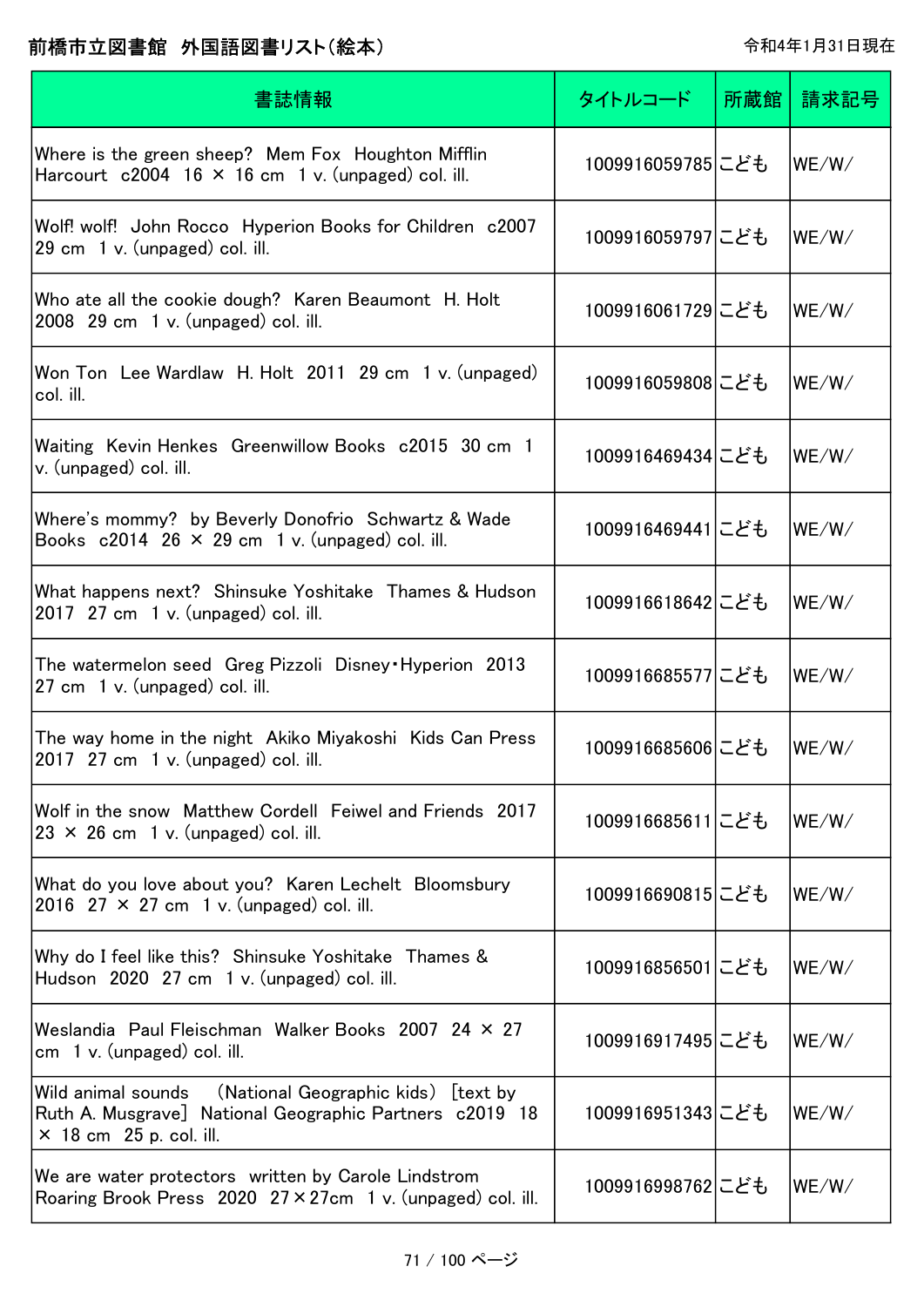| 書誌情報                                                                                                                             | タイトルコード          | 所蔵館 | 請求記号  |
|----------------------------------------------------------------------------------------------------------------------------------|------------------|-----|-------|
| When you look up written and illustrated by Decur<br>Enchanted Lion Books c2020 32cm 1 v. (unpaged) col. ill.                    | 1009916998772にども |     | WE/W/ |
| The wanderer Peter Van den Ende Levine Querido 2020<br>32cm 1 v. (unpaged) col. ill.                                             | 1009916998765にども |     | WE/W/ |
| Where's baby? Anne Hunter Tundra c2020 25cm 1 v.<br>(unpaged) col. ill.                                                          | 1009916998804にども |     | WE/W/ |
| What about worms!? Willems Mo Hyperion Books for Children<br>2020 24cm 51 p. col. ill.                                           | 1009916998761にども |     | WE/W/ |
| A year in Percy's park (Fossette 28)Nick Butte<br>rworth Collins 1995 23 cm [100] p., [2] fold<br>ed                             | 1009810135745にども |     | WE/Y/ |
| Yes Josse Goffin Lothrop, Lee & Shepard c1993 28 cm<br>$[26]$ p. col. ill.                                                       | 1009610008003にども |     | WE/Y/ |
| You are (not) small by Anna Kang Two Lions c2014 29 cm<br>1 v. (unpaged) col. ill.                                               | 1009916685574 本館 |     | WE/Y/ |
| You look yummy! Tatsuya Miyanishi, translation by Mariko<br>Shii Gharbi Museyon c2003 27 cm 1 v. (unpaged) col. ill.             | 1009916949521 本館 |     | WE/Y  |
| You are my best friend Tatsuya Miyanishi Museyon c2004<br>27 cm 1 v. (unpaged) col. ill.                                         | 1009916949523 本館 |     | WE/Y/ |
| Yes Jez Alborough Walker Books 2006 25 × 28 cm 1 v.<br>(unpaged) col. ill.                                                       | 1009910161974にども |     | WE/Y/ |
| Yes no Jan Pienkowski Walker Books 2008 18 × 18 cm 1<br>v. (unpaged) col. ill.                                                   | 1009915592461にども |     | WE/Y/ |
| Yo! Yes? by Chris Raschka Orchard Books c1993 29 cm 1<br>v. (unpaged) col. ill.                                                  | 1009915592462にども |     | WE/Y/ |
| The year of the perfect Christmas tree by Gloria Houston<br>Dial Books for Young Readers c1988 27 cm 1 v. (unpaged)<br>col. ill. | 1009915594602にども |     | WE/Y/ |
| You are (not) small by Anna Kang Two Lions c2014 29 cm<br>1 v. (unpaged) col. ill.                                               | 1009916685574にども |     | WE/Y/ |
| You look yummy! Tatsuya Miyanishi, translation by Mariko<br>Shii Gharbi Museyon c2003 27 cm 1 v. (unpaged) col. ill.             | 1009916949521にども |     | WE/Y/ |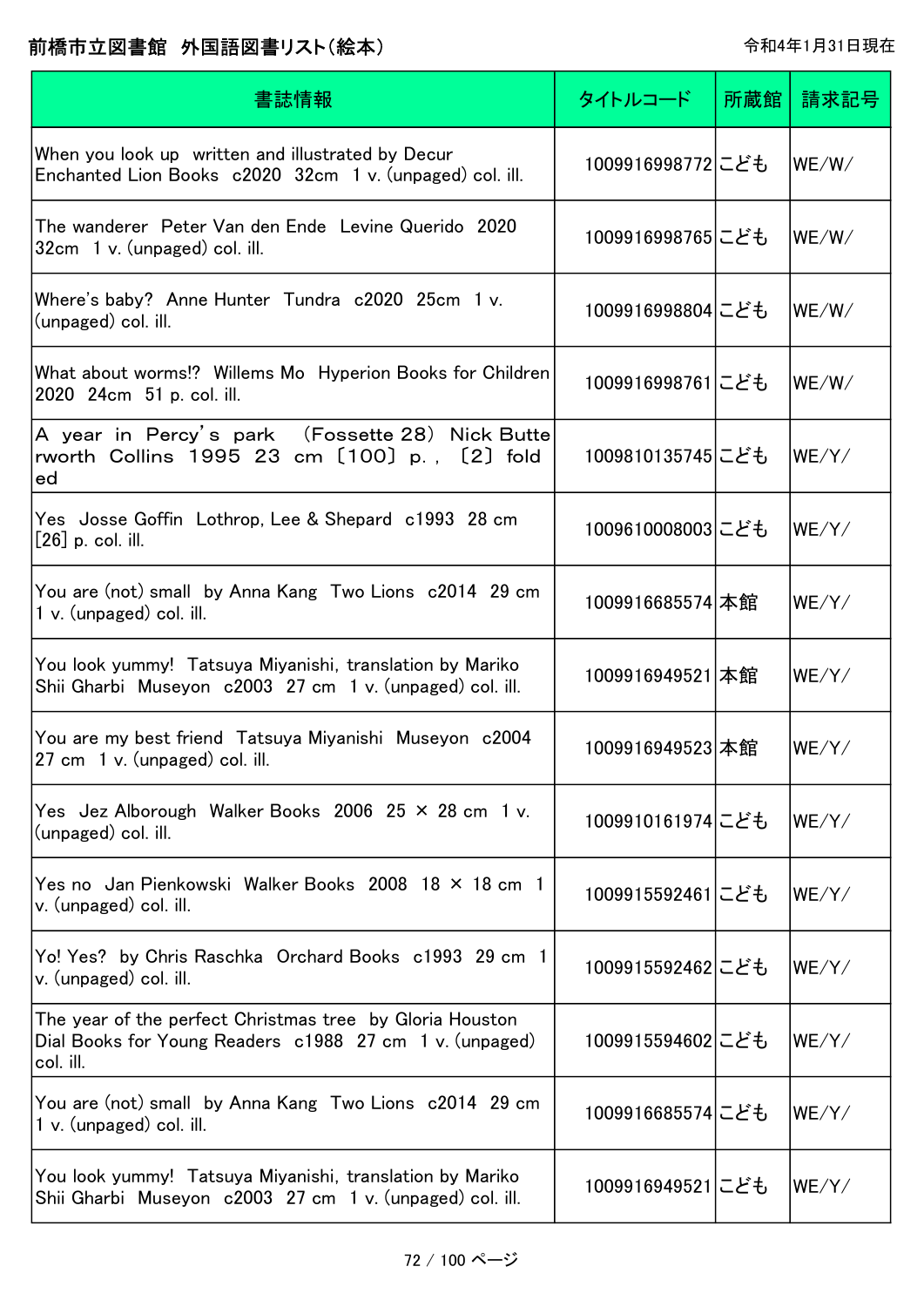| 書誌情報                                                                                                              | タイトルコード          | 所蔵館 | 請求記号              |
|-------------------------------------------------------------------------------------------------------------------|------------------|-----|-------------------|
| You are my best friend Tatsuya Miyanishi Museyon c2004<br>27 cm 1 v. (unpaged) col. ill.                          | 1009916949523にども |     | WE/Y/             |
| You matter Christian Robinson Atheneum Books for Young<br>Readers c2020 29cm 1 v. (unpaged) col. ill.             | 1009916998807にども |     | WE/Y/             |
| Zehn freche Mause (Fossette 38) Helme Heine<br>Middelhauve c1991 28 cm [24] p. : col. ill.                        | 1009810135757にども |     | WE/Z/             |
| A cat who doesn't climb up on a roof, isn't a cat at all<br>Fernanda Lopes de Almeida/さく 新世研 1999.4 20×23cm<br>1冊 | 1009810084623にども |     | $WE/\mathcal{T}/$ |
| Are you sleeping? Christine Bunel/さく・え 新世研 1999.11<br>$27 \times 27$ cm 1 HH                                      | 1009810119033にども |     | WE/T/             |
| A very funny vet Milton Camargo/さく・え 新世研 2001.5<br>$20 \times 23$ cm 1 <del>M</del>                               | 1009810206589にども |     | $WE/\mathcal{T}/$ |
| Argos, the city dog Kenji Miyakawa / さく 新世研 2001.6 22<br>$\times$ 31cm 1 HH                                       | 1009810213101にども |     | $WE/\mathcal{T}/$ |
| Asa de papel Marcelo Xavier/さく・え 新世研 2001.12<br>29cm 20p                                                          | 1009810238188にども |     | WE/T/             |
| A revolta dos vaga-lumes Maria Alice Leuzinger/さく 新世<br>研 2001.12 20×23cm 1冊                                      | 1009810238193にども |     | $WE/{\cal F}/$    |
| As centopeias e seus sapatinhos Milton Camargo/さく・え<br>新世研 2001.12 20×23cm 1冊                                     | 1009810241209にども |     | $WE/{\cal T}/$    |
| A borboleta e a tartaruga Liliana Iacocca/さく・え 新世研<br>2001.12 $20 \times 23$ cm 1 HH                              | 1009810241208にども |     | WE/T/             |
| Argos helps Santa Kenji Miyakawa/作 新世研 2002.10 18<br>$\times$ 26cm 1 <del>m</del>                                 | 1009810320885にども |     | WE/T/             |
| Argos,new year's adventure Kenji Miyakawa/作 新世研<br>2002.10 $18 \times 26$ cm $1 \frac{m}{m}$                      | 1009810323910にども |     | $WE/\mathcal{T}/$ |
| あらしのよるに 木村 裕一/作 講談社インターナショナル<br>$2003.5$ 27cm $1 \frac{m}{m}$                                                     | 1009810357163にども |     | $WE/{\cal F}/$    |
| あるはれたひに 木村 裕一/作 講談社インターナショナル<br>2003.6 27cm $1\text{H}$                                                           | 1009810362254にども |     | $WE/{\cal T}/$    |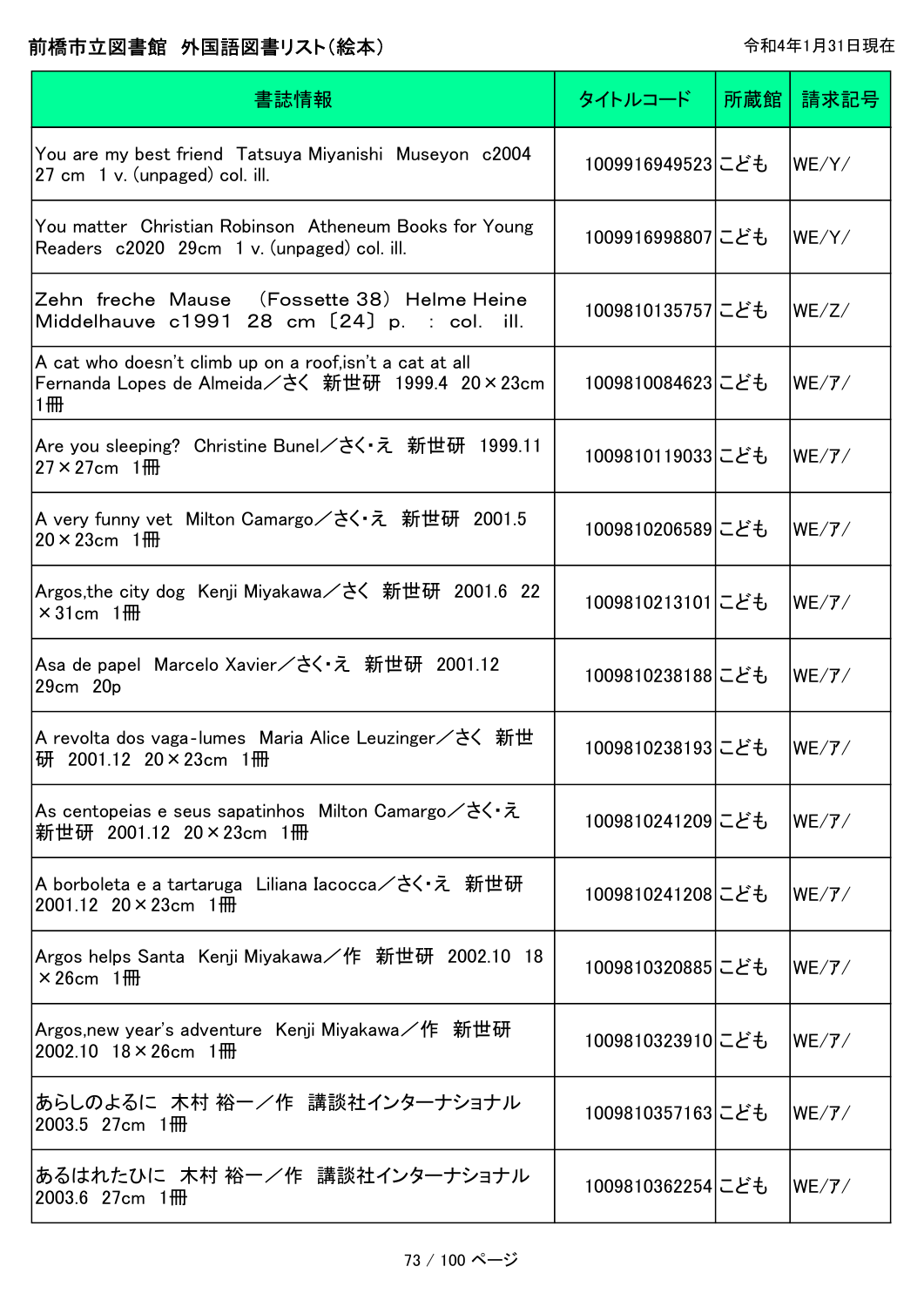| 書誌情報                                                                                                              | タイトルコード          | 所蔵館丨 | 請求記号                         |
|-------------------------------------------------------------------------------------------------------------------|------------------|------|------------------------------|
| あひるのたまご (Tuttle for kids ばばばあちゃんシリーズ)<br>さとう わきこ/作・絵 チャールズ・イー・タトル出版 2004.1<br>$19 \times 27$ cm 31p               | 1009810403599にども |      | $WE/{\cal T}/T$              |
| あめふり (Tuttle for kids ばばばあちゃんシリーズ)さとう<br>わきこ/作・絵 チャールズ・イー・タトル出版 2004.5 19×<br>$27cm$ $31p$                        | 1009810428278にども |      | $WE/{\cal F}/$               |
| あさえとちいさいいもうと (R.I.C. story chest) 筒井 頼子/<br>作 アールアイシー出版 2005.2 20×27cm 31p                                        | 1009810477029にども |      | $WE/{\cal T}/T$              |
| A cat who doesn't climb up on a roof, isn't a cat at all<br>Fernanda Lopes de Almeida/さく 新世研 1999.4 20×23cm<br>1冊 | 1009810084623にども |      | WE/7/                        |
| Anna's special present (英語版こどものとも) Yoriko<br>Tsutsui/[作] 福音館書店 1993.3 27cm 31p                                    | 1009916129981にども |      | WE/7/                        |
| Anna's secret friend (英語版こどものとも) Yoriko Tsutsui<br>/[作] 福音館書店 1993.3 20×27cm 31p                                  | 1009916130049にども |      | WE/7/                        |
| あさえとちいさいいもうと (R.I.C. story chest) 筒井 頼子/<br>作 アールアイシー出版 2005.2 20×27cm 31p                                        | 1009810477029にども |      | $WE/{\cal F}/$               |
| あーんあん (R.I.C. story chest) せな けいこ/絵と文 アー<br>ルアイシー出版 2004.1 18×18cm 27p                                            | 1009810408680にども |      | WE/T/                        |
| APPLE BEAR CAT サイラス・ハイスミス/作 文溪堂 2014.4<br>$19 \times 20$ cm [53p]                                                 | 1009916243885にども |      | $WE/{\cal T}/$               |
| APPLE BEAR CAT サイラス・ハイスミス/作 文溪堂 2014.4<br>$19 \times 20$ cm [53p]                                                 | 1009916243885にども |      | WE/7/                        |
| A Little Flower 平山 弥生/文 講談社 2015.7 19×27cm<br>33 <sub>p</sub>                                                     | 1009916383787にども |      | $WE/{\cal F}/$               |
| あしにょきにょき (英語版いわさき名作えほん) 深見 春夫<br>/作・絵 岩崎書店 2019.3 25cm 31p                                                        | 1009916749025にども |      | $WE/{\cal F}/$               |
| あしにょきにょき (英語版いわさき名作えほん) 深見 春夫<br>/作・絵 岩崎書店 2019.3 25cm 31p                                                        | 1009916749025にども |      | $WE/{\cal F}/$               |
| Are You Ready? 末吉 里花/文 山川出版社 2020.8 27cm<br>1冊(ページ付なし)                                                            | 1009916876388にども |      | $ \mathsf{WE}/\mathcal{T}/ $ |
| いなかのねずみとまちのねずみ (Happy talk) 湯村 輝彦/<br>絵 アスク 1993.11 21×22cm 23p                                                   | 1009310059876にども |      | WE/1/                        |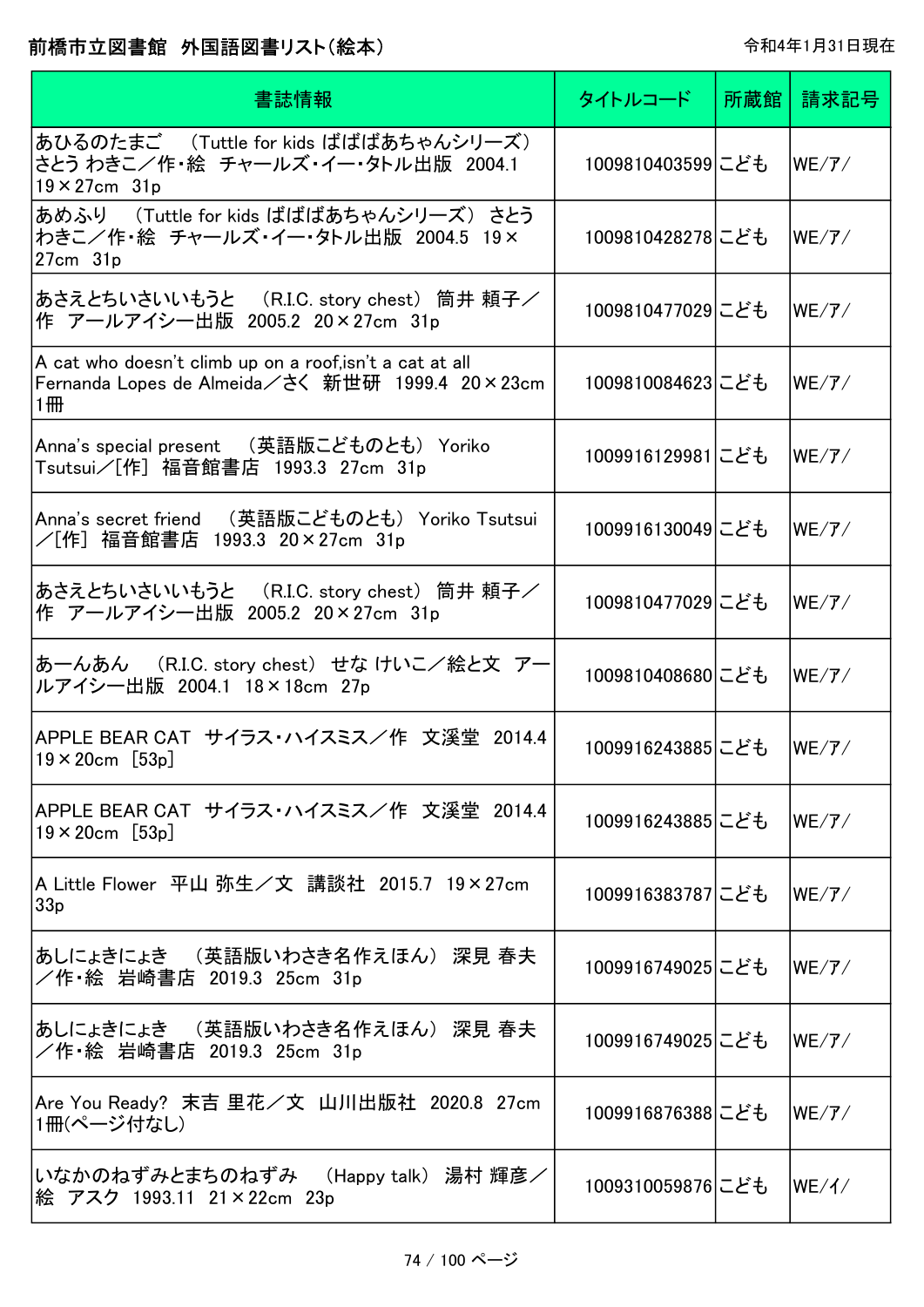| 書誌情報                                                                                                  | タイトルコード          | 所蔵館丨 | 請求記号  |
|-------------------------------------------------------------------------------------------------------|------------------|------|-------|
| いたずらきかんしゃちゅうちゅう Virginia Lee Burton/原話・絵<br>ラボ教育センター 1999.8 31cm 1冊                                   | 1009810110443にども |      | WE/A/ |
| 一寸法師 (Kodansha children's classics) 笠松 紫浪/絵<br>講談社インターナショナル 1993 27cm 47p                             | 1009510032987にども |      | WE/1/ |
| Iemanja,a deusa do mar Marlene Perlingeiro/作 絵 新世研<br>2002.10 $19 \times 26$ cm $1 \text{H}$          | 1009810320877にども |      | WE/1/ |
| Iemanja,queen of the sea Marlene Perlingeiro/作 絵 新世研<br>2002.10 $19 \times 26$ cm $1 \text{H}$        | 1009810323812にども |      | WE/1/ |
| イーヨーの本 (プーさん絵本・復刻版 4) A.A.Milne/[原作]<br>うさぎ出版 2003.7 19×21cm 1冊                                       | 1009810369908にども |      | WE/1/ |
| いそがしいよる (Tuttle for kids ばばばあちゃんシリーズ)<br>さとう わきこ/作・絵  チャールズ・イー・タトル出版  2004.2<br>$19 \times 27$ cm 27p | 1009810409643にども |      | WE/1/ |
| いただきまあす 渡辺 茂男/作 福音館書店 2000.3 22cm<br>23p                                                              | 1009810421312にども |      | WE/1/ |
| いちご 平山 和子/作 福音館書店 2000.3 22cm 23p                                                                     | 1009810421316にども |      | WE/1/ |
| いもうとのにゅういん (R.I.C. story chest) 筒井 頼子/作<br>アールアイシー出版 2004.12 27cm 32p                                 | 1009810469030にども |      | WE/1/ |
| いいおかお (R.I.C. Story Chest) 松谷 みよ子/作 アール<br>アイシー出版 2006.6 22cm 20p                                     | 1009810570023にども |      | WE/1/ |
| いないいないばあ (R.I.C. Story Chest) 松谷 みよ子/作<br>アールアイシー出版 2006.6 22cm 20p                                   | 1009810570022にども |      | WE/1/ |
| いやだいやだ (R.I.C. story chest) せな けいこ/絵と文<br>アールアイシー出版 2004.1 18×18cm 28p                                | 1009810408675にども |      | WE/1/ |
| いもうとのにゅういん (R.I.C. story chest) 筒井 頼子/作<br>アールアイシー出版 2004.12 27cm 32p                                 | 1009810469030にども |      | WE/1/ |
| いたずらきかんしゃちゅうちゅう Virginia Lee Burton/原話・絵<br>ラボ教育センター 1999.8 31cm 1冊                                   | 1009810110443にども |      | WE/1/ |
| イオマンテ (R.I.C. Story Chest) 寮 美千子/作 アールア<br>イシー出版 2010.4 27cm 65p                                      | 1009915446461にども |      | WE/1/ |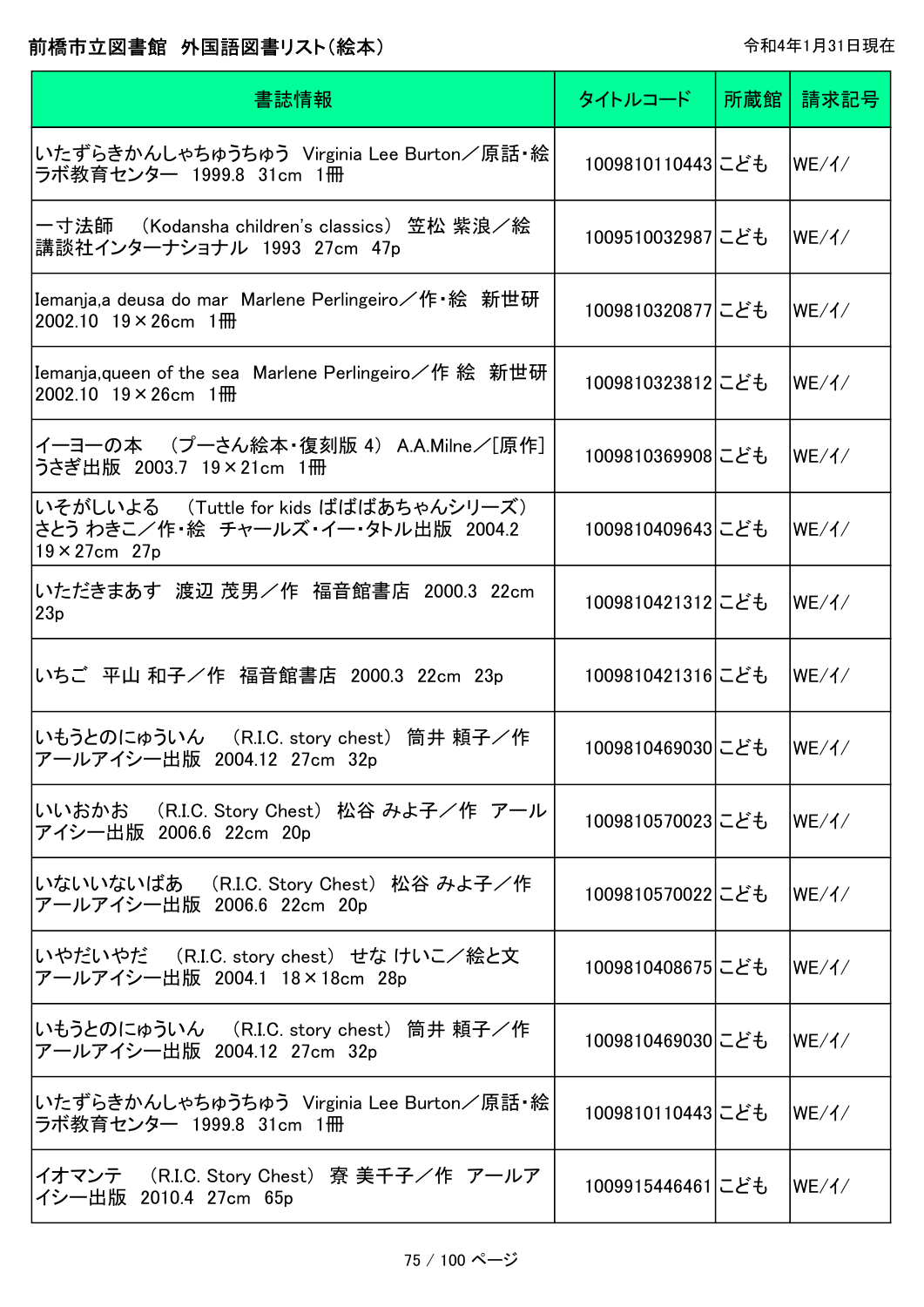| 書誌情報                                                                                    | タイトルコード          | 所蔵館 | 請求記号   |
|-----------------------------------------------------------------------------------------|------------------|-----|--------|
| うみのがくたい 大塚 勇三/原話 ラボ教育センター 1999.6<br>$19 \times 27$ cm 27p                               | 1009810091123にども |     | lWE/ウ∕ |
| 29p                                                                                     | 1009810119030にども |     | WE/2/  |
| Wake up,your Majesty! Hao Goang Tsair/さく 新世研<br>2000.2 $26 \times 27$ cm 43p            | 1009810131222にども |     | WE/2/  |
| Un diente se mueve Daniel Barbot/さく 新世研 2001.12 20 <br>$\times$ 24cm 1 <del>m</del>     | 1009810241206にども |     | WE/2/  |
| 浦島太郎 (Kodansha children's classics) 笠松 紫浪/絵<br>講談社インターナショナル 1993 27cm 47p               | 1009510032988にども |     | WE/2/  |
| うしろにいるのだあれ (R.I.C. story chest) ふくだ としお/<br>絵と文 アールアイシー出版 2005.3 26cm 29p               | 1009810483578にども |     | WE/2/  |
| 浦島太郎 (英語で読む日本むかし話絵本 1) 荒井 良二/<br>絵 あすなろ書房 2004.4 28cm 26p                               | 1009916132222にども |     | WE/2/  |
| Wake up,Hippo! (英語版こどものとも) Eriko Kishida/[作]<br>福音館書店 1993.3 20×27cm 27p                | 1009916130048にども |     | WE/2/  |
| うしろにいるのだあれ (R.I.C. story chest) ふくだ としお/<br> 絵と文 アールアイシー出版 2005.3 26cm 29p              | 1009810483578にども |     | WE/2/  |
| うずらちゃんのかくれんぼ (R.I.C. story chest)きもとももこ<br>/絵と文 アールアイシー出版 2005.7 22cm 31p               | 1009810510441にども |     | lWE/ウ/ |
| うみのがくたい 大塚 勇三/原話 ラボ教育センター 1999.6<br>$19 \times 27$ cm 27p                               | 1009810091123にども |     | lWE/ウ/ |
| Olle's ski trip Elsa Beskow/[著] ラボ教育センター 1998.3<br>$28cm$ 1 $\overline{m}$              | 1009910090610にども |     | WE/ウ/  |
| With My Eyes (チャンツde絵本 4) 中本 幹子/著 アプリ<br>コット出版 2012.11 21×23cm 39p                      | 1009916098996にども |     | WE/2/  |
| 海辺のジェイク (読み聞かせ英語絵本) 葉 祥明/絵・文<br>Jリサーチ出版 2016.1 25cm 1冊(ページ付なし)                          | 1009916429654にども |     | lWE/ウ/ |
| El mosquito zumbador Veronica Uribe / さく 新世研 2001.5<br>$20 \times 24$ cm 1 <del>m</del> | 1009810206588にども |     | WE/L/  |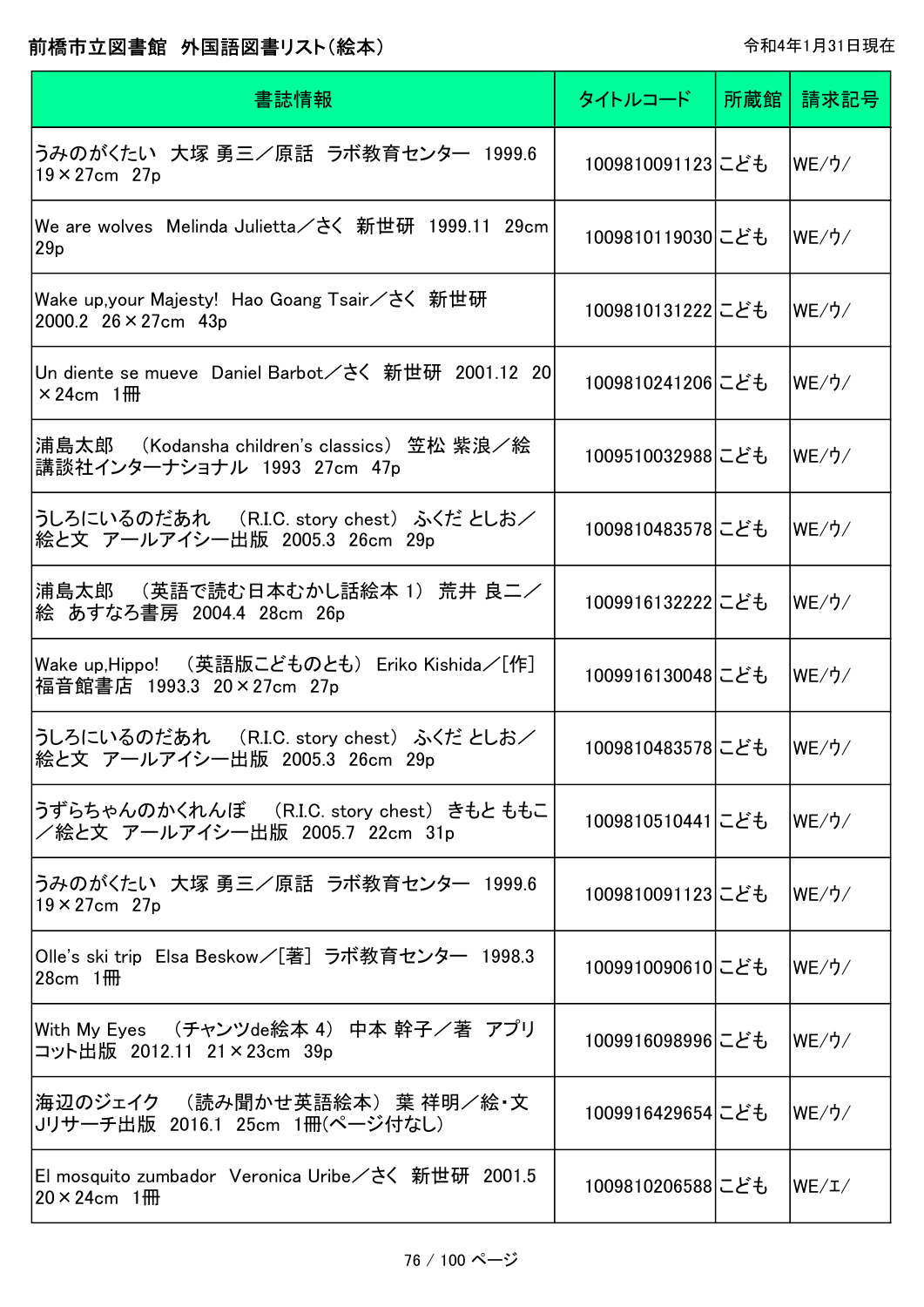| 書誌情報                                                                                                          | タイトルコード          | 所蔵館 | 請求記号  |
|---------------------------------------------------------------------------------------------------------------|------------------|-----|-------|
| El cocuyo y la mora Cesareo de Armellada/さく 新世研<br>2001.12 $22 \times 22$ cm 1 HH                             | 1009810238186にども |     | WE/L/ |
| El dueno de la luz Ivonne Rivas/さく 新世研 2001.12 21×<br>$22cm$ 1 HH                                             | 1009810238187にども |     | WE/L/ |
| El mas hermoso Hamid Reza Beidaghi/作 ·絵 新世研<br>2002.10 24cm $1\overline{m}$                                   | 1009810319295にども |     | WE/L/ |
| トイ・ストーリー3"Toy to Toy" (えいごでよむディズニーえほ<br>ん 1) Tennant Redbank/[著] うさぎ出版 2019.12 24cm<br>31p                    | 1009916823117 本館 |     | WE/L/ |
| シンデレラ"Cinderella's Countdown to the Ball" (えいごでよ<br>むディズニーえほん 2) Heidi Kilgras/[著] うさぎ出版<br>2019.12 24cm 32p  | 1009916823119 本館 |     | WE/L/ |
| ピーター・パン"Peter Pan" (えいごでよむディズニーえほん<br>3) Christy Webster/[著] うさぎ出版 2019.12 24cm 32p                           | 1009916823123 本館 |     | WE/L/ |
| カーズ"Race around the World" (えいごでよむディズニーえ<br>ほん 4) Susan Amerikaner/[著] うさぎ出版 2019.12 24cm<br>32p              | 1009916823125 本館 |     | WE/L/ |
| アラジン"As You Wish" (えいごでよむディズニーえほん 5)<br>Melissa Lagonegro/[著] うさぎ出版 2019.12 24cm 32p                          | 1009916823130 本館 |     | WE/L/ |
| くまのプーさん"Piglet Feels Small" (えいごでよむディズ<br>ニーえほん 6) Jennifer Liberts Weinberg/[著] うさぎ出版<br>2019.12 24cm 32p    | 1009916823132 本館 |     | WE/L/ |
| アナと雪の女王"Big Snowman,Little Snowman" (えいごでよ<br>むディズニーえほん 7) Tish Rabe/[著] うさぎ出版 2019.12<br>24cm 32p            | 1009916823154 本館 |     | WE/L/ |
| ファインディング・ニモ"Best Dad in the Sea" (えいごでよむ<br>ディズニーえほん 8) Amy J.Tyler/[著] うさぎ出版 2019.12<br>24cm 32p             | 1009916823155 本館 |     | WE/L/ |
| リトル・マーメイド"Sealed with a Kiss" (えいごでよむディズ<br>ニーえほん 9) Melissa Lagonegro/[著] うさぎ出版 2019.12<br>24cm 30p          | 1009916823156 本館 |     | WE/L/ |
| 美女と野獣"Beauty and the Beast" (えいごでよむディズ<br>ニーえほん 10) Melissa Lagonegro/[著] うさぎ出版<br>2019.12 24cm 24p           | 1009916823157 本館 |     | WE/L/ |
| トイ・ストーリー3"Toy to Toy" (えいごでよむディズニーえほ<br>ん 1) Tennant Redbank/[著] うさぎ出版 2019.12 24cm<br>31p                    | 1009916823117 桂萱 |     | WE/L/ |
| シンデレラ"Cinderella's Countdown to the Ball" (えいごでよ<br> むディズニーえほん 2) Heidi Kilgras/[著] うさぎ出版<br>2019.12 24cm 32p | 1009916823119 桂萱 |     | WE/L/ |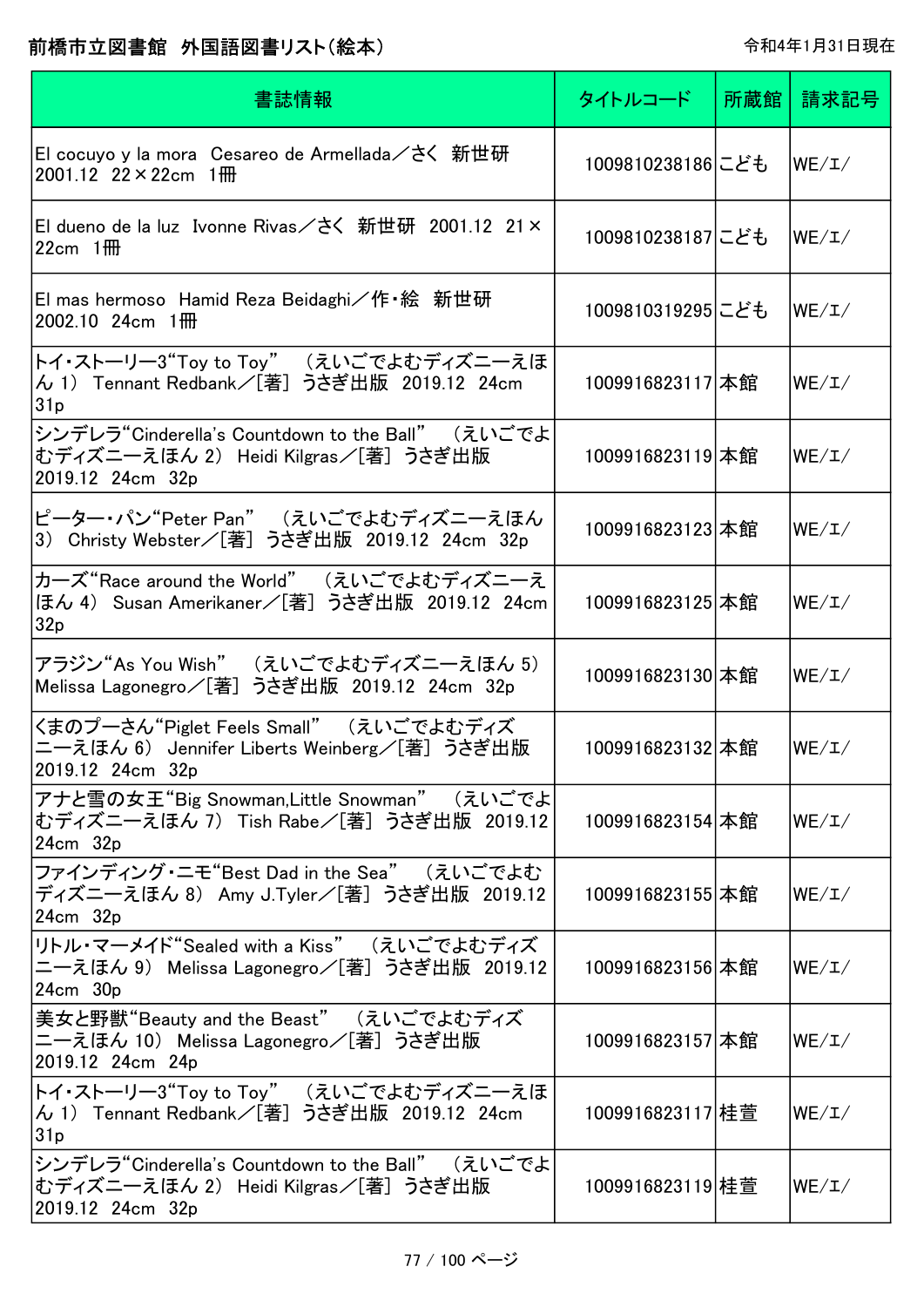| 書誌情報                                                                                                         | タイトルコード          | 所蔵館丨 | 請求記号  |
|--------------------------------------------------------------------------------------------------------------|------------------|------|-------|
| ピーター・パン"Peter Pan" (えいごでよむディズニーえほん<br>3) Christy Webster/[著] うさぎ出版 2019.12 24cm 32p                          | 1009916823123 桂萱 |      | WE/L/ |
| カーズ"Race around the World" (えいごでよむディズニーえ<br>ほん 4) Susan Amerikaner/[著] うさぎ出版 2019.12 24cm<br>32p             | 1009916823125 桂萱 |      | WE/L/ |
| アラジン"As You Wish" (えいごでよむディズニーえほん 5)<br>Melissa Lagonegro/[著] うさぎ出版 2019.12 24cm 32p                         | 1009916823130 桂萱 |      | WE/L/ |
| くまのプーさん"Piglet Feels Small" (えいごでよむディズ<br>ニーえほん 6) Jennifer Liberts Weinberg/[著] うさぎ出版<br>2019.12 24cm 32p   | 1009916823132 桂萱 |      | WE/L/ |
| アナと雪の女王"Big Snowman,Little Snowman" (えいごでよ<br>むディズニーえほん 7) Tish Rabe/[著] うさぎ出版 2019.12<br>24cm 32p           | 1009916823154 桂萱 |      | WE/L/ |
| ファインディング・ニモ"Best Dad in the Sea" (えいごでよむ<br>ディズニーえほん 8) Amy J.Tyler/[著] うさぎ出版 2019.12<br>24cm 32p            | 1009916823155 桂萱 |      | WE/L/ |
| リトル・マーメイド"Sealed with a Kiss" (えいごでよむディズ<br>ニーえほん 9) Melissa Lagonegro/[著] うさぎ出版 2019.12<br>24cm 30p         | 1009916823156 桂萱 |      | WE/L/ |
| 美女と野獣"Beauty and the Beast" (えいごでよむディズ<br>ニーえほん 10) Melissa Lagonegro/[著] うさぎ出版<br>2019.12 24cm 24p          | 1009916823157 桂萱 |      | WE/L/ |
| トイ・ストーリー3"Toy to Toy" (えいごでよむディズニーえほ<br>ん 1) Tennant Redbank/[著] うさぎ出版 2019.12 24cm<br>31p                   | 1009916823117 南橘 |      | WE/L/ |
| シンデレラ"Cinderella's Countdown to the Ball" (えいごでよ<br>むディズニーえほん 2) Heidi Kilgras/[著] うさぎ出版<br>2019.12 24cm 32p | 1009916823119 南橘 |      | WE/L/ |
| ピーター・パン"Peter Pan" (えいごでよむディズニーえほん<br>3) Christy Webster/[著] うさぎ出版 2019.12 24cm 32p                          | 1009916823123 南橘 |      | WE/L/ |
| カーズ"Race around the World" (えいごでよむディズニーえ<br>ほん 4) Susan Amerikaner/[著] うさぎ出版 2019.12 24cm<br>32p             | 1009916823125 南橘 |      | WE/L/ |
| アラジン"As You Wish" (えいごでよむディズニーえほん 5)<br>Melissa Lagonegro/[著] うさぎ出版 2019.12 24cm 32p                         | 1009916823130 南橘 |      | WE/L/ |
| くまのプーさん"Piglet Feels Small" (えいごでよむディズ<br>ニーえほん 6) Jennifer Liberts Weinberg/[著] うさぎ出版<br>2019.12 24cm 32p   | 1009916823132 南橘 |      | WE/L/ |
| アナと雪の女王"Big Snowman,Little Snowman" (えいごでよ<br> むディズニーえほん 7) Tish Rabe/[著] うさぎ出版 2019.12  <br>24cm 32p        | 1009916823154雨橘  |      | WE/L/ |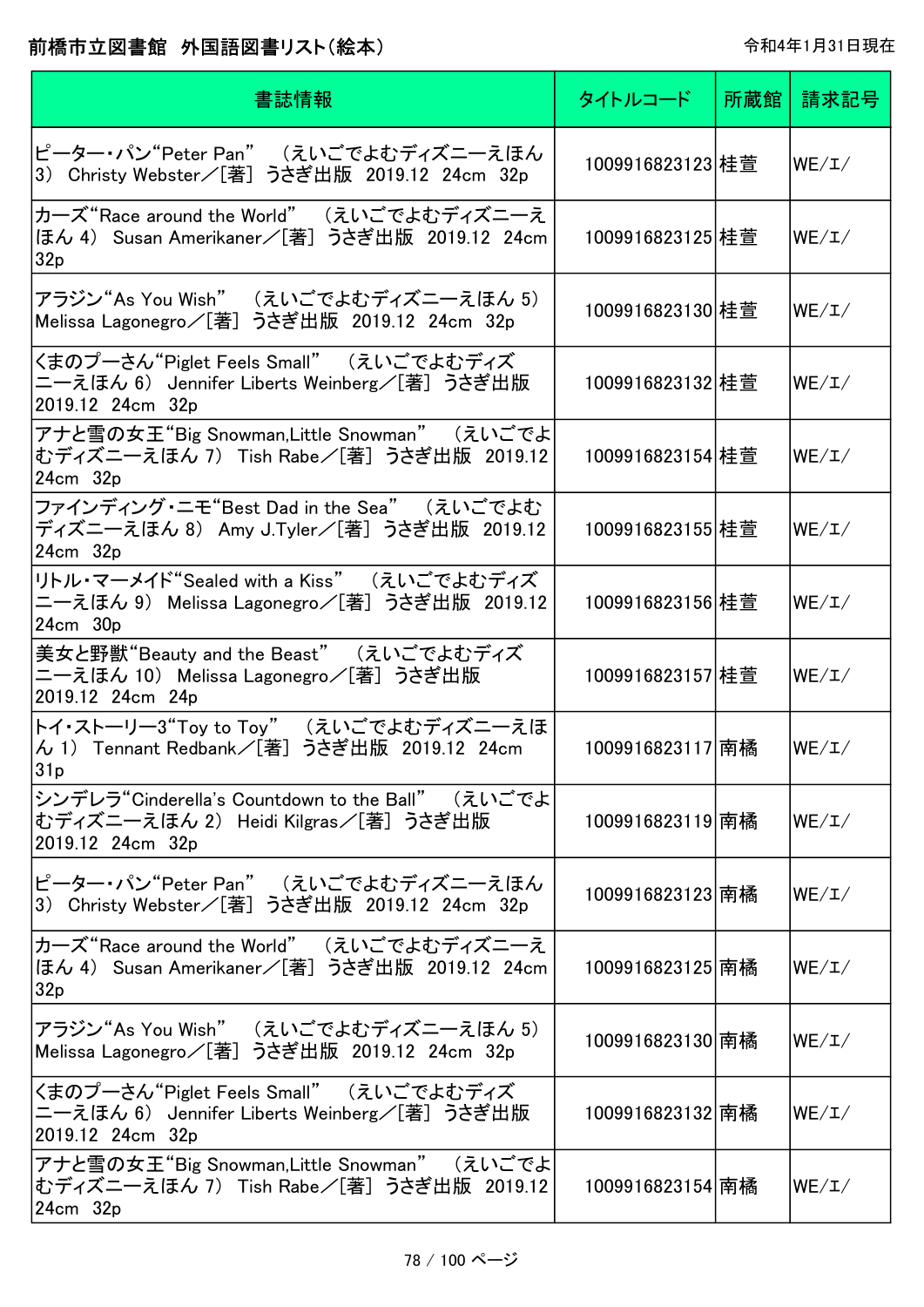| 書誌情報                                                                                                         | タイトルコード          | 所蔵館 | 請求記号  |
|--------------------------------------------------------------------------------------------------------------|------------------|-----|-------|
| ファインディング・ニモ"Best Dad in the Sea" (えいごでよむ<br>ディズニーえほん 8) Amy J.Tyler/[著] うさぎ出版 2019.12<br>24cm 32p            | 1009916823155 南橘 |     | WE/L/ |
| リトル・マーメイド"Sealed with a Kiss" (えいごでよむディズ<br>ニーえほん 9) Melissa Lagonegro/[著] うさぎ出版 2019.12<br>$24cm$ $30p$     | 1009916823156 南橘 |     | WE/L/ |
| 美女と野獣"Beauty and the Beast" (えいごでよむディズ<br>ニーえほん 10) Melissa Lagonegro/[著] うさぎ出版<br>2019.12 24cm 24p          | 1009916823157 南橘 |     | WE/L/ |
| えいごで読む日本のむかし話 フローレンス・坂出/編 チャー<br>ルズ・イー・タトル出版 2004.9 24×24cm 109p                                             | 1009810448610にども |     | WE/L/ |
| Elephant blue (英語版こどものとも) Hirotaka Nakano/<br>[作] 福音館書店 1993.3 27cm 27p                                      | 1009916129963にども |     | WE/L/ |
| えいごおはなし絵本 1 ケイト・クリッペンスティーン/文 小学<br>館 2012.6 26cm 63p                                                         | 1009916049432にども |     | WE/L/ |
| えいごおはなし絵本 2 ケイト・クリッペンスティーン/文 小学<br>館 2012.10 26cm 63p                                                        | 1009916084769にども |     | WE/L/ |
| トイ・ストーリー3"Toy to Toy" (えいごでよむディズニーえほ<br>ん 1) Tennant Redbank/[著] うさぎ出版 2019.12 24cm<br>31p                   | 1009916823117にども |     | WE/L/ |
| シンデレラ"Cinderella's Countdown to the Ball" (えいごでよ<br>むディズニーえほん 2) Heidi Kilgras/[著] うさぎ出版<br>2019.12 24cm 32p | 1009916823119にども |     | WE/L/ |
| ピーター・パン"Peter Pan" (えいごでよむディズニーえほん<br>3) Christy Webster/[著] うさぎ出版 2019.12 24cm 32p                          | 1009916823123にども |     | WE/L/ |
| カーズ"Race around the World" (えいごでよむディズニーえ<br>ほん 4) Susan Amerikaner/[著] うさぎ出版 2019.12 24cm<br>32p             | 1009916823125にども |     | WE/L/ |
| アラジン"As You Wish" (えいごでよむディズニーえほん 5)<br>Melissa Lagonegro/[著] うさぎ出版 2019.12 24cm 32p                         | 1009916823130にども |     | WE/L/ |
| くまのプーさん"Piglet Feels Small" (えいごでよむディズ<br>ニーえほん 6) Jennifer Liberts Weinberg/[著] うさぎ出版<br>2019.12 24cm 32p   | 1009916823132にども |     | WE/L/ |
| アナと雪の女王"Big Snowman,Little Snowman" (えいごでよ<br>むディズニーえほん 7) Tish Rabe/[著] うさぎ出版 2019.12<br>24cm 32p           | 1009916823154にども |     | WE/L/ |
| ファインディング・ニモ"Best Dad in the Sea" (えいごでよむ<br>ディズニーえほん 8) Amy J.Tyler/[著] うさぎ出版 2019.12<br>24cm 32p            | 1009916823155にども |     | WE/L/ |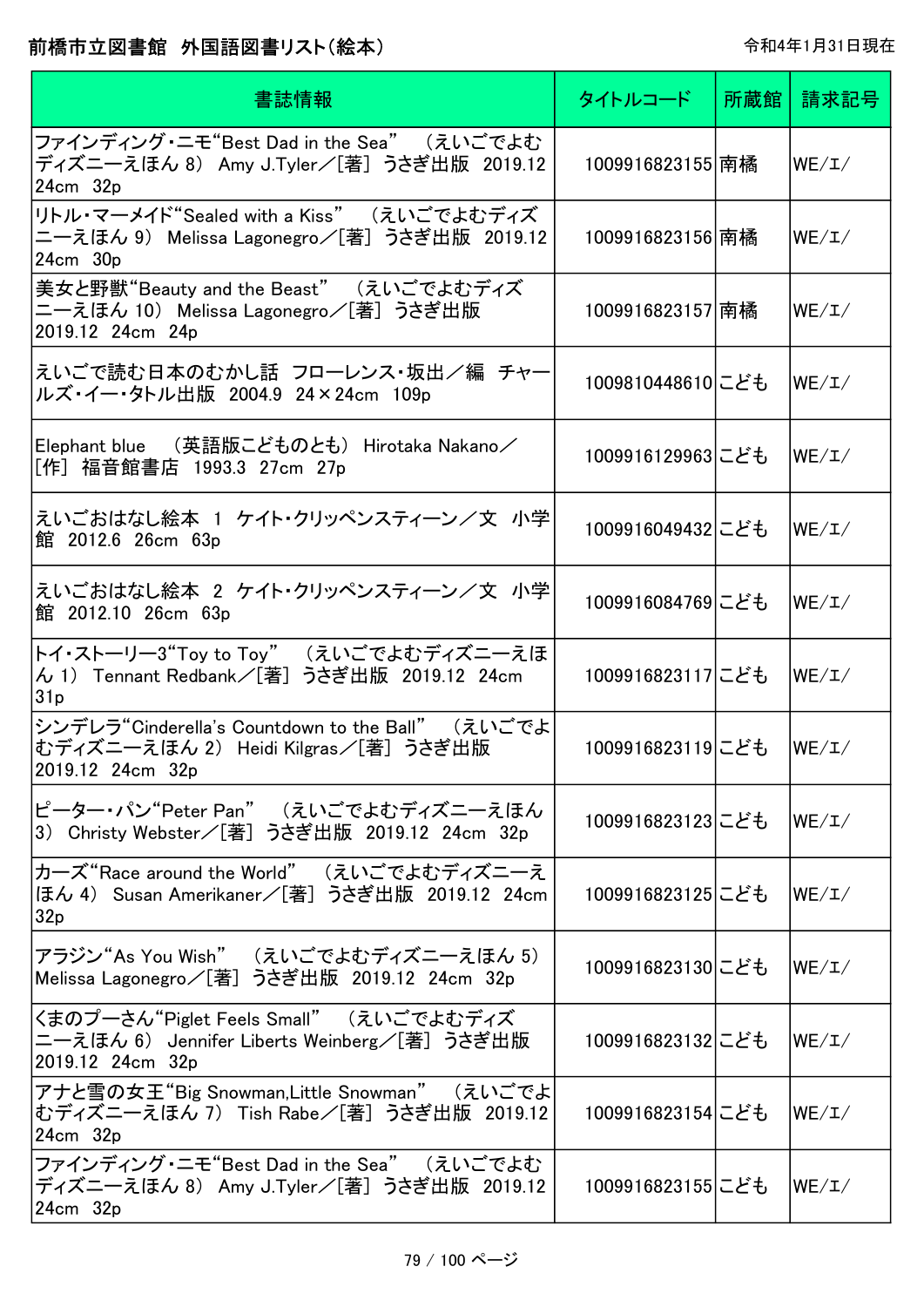| 書誌情報                                                                                                         | タイトルコード          | 所蔵館 | 請求記号           |
|--------------------------------------------------------------------------------------------------------------|------------------|-----|----------------|
| リトル・マーメイド"Sealed with a Kiss" (えいごでよむディズ<br>ニーえほん 9) Melissa Lagonegro/[著] うさぎ出版 2019.12<br>24cm 30p         | 1009916823156にども |     | WE/L/          |
| 美女と野獣"Beauty and the Beast" (えいごでよむディズ<br>ニーえほん 10) Melissa Lagonegro/[著] うさぎ出版<br>2019.12 24cm 24p          | 1009916823157にども |     | WE/L/          |
| トイ・ストーリー3"Toy to Toy" (えいごでよむディズニーえほ<br>ん 1) Tennant Redbank/[著] うさぎ出版 2019.12 24cm<br>31p                   | 1009916823117 東  |     | WE/L/          |
| シンデレラ"Cinderella's Countdown to the Ball" (えいごでよ<br>むディズニーえほん 2) Heidi Kilgras/[著] うさぎ出版<br>2019.12 24cm 32p | 1009916823119 東  |     | WE/L/          |
| ピーター・パン"Peter Pan" (えいごでよむディズニーえほん<br>3) Christy Webster/[著] うさぎ出版 2019.12 24cm 32p                          | 1009916823123 東  |     | WE/L/          |
| カーズ"Race around the World" (えいごでよむディズニーえ<br>ほん 4) Susan Amerikaner/[著] うさぎ出版 2019.12 24cm<br>32p             | 1009916823125 東  |     | WE/L/          |
| アラジン"As You Wish" (えいごでよむディズニーえほん 5)<br>Melissa Lagonegro/[著] うさぎ出版 2019.12 24cm 32p                         | 1009916823130 東  |     | WE/L/          |
| くまのプーさん"Piglet Feels Small" (えいごでよむディズ<br>ニーえほん 6) Jennifer Liberts Weinberg/[著] うさぎ出版<br>2019.12 24cm 32p   | 1009916823132 東  |     | WE/L/          |
| アナと雪の女王"Big Snowman,Little Snowman" (えいごでよ<br>むディズニーえほん 7) Tish Rabe/[著] うさぎ出版 2019.12  <br>24cm 32p         | 1009916823154 東  |     | WE/L/          |
| ファインディング·ニモ"Best Dad in the Sea" (えいごでよむ<br>ディズニーえほん 8) Amy J.Tyler/[著] うさぎ出版 2019.12<br>24cm 32p            | 1009916823155 東  |     | WE/L/          |
| リトル・マーメイド"Sealed with a Kiss" (えいごでよむディズ<br>ニーえほん 9) Melissa Lagonegro/[著] うさぎ出版 2019.12<br>24cm 30p         | 1009916823156 東  |     | WE/L/          |
| 美女と野獣"Beauty and the Beast" (えいごでよむディズ<br>ニーえほん 10) Melissa Lagonegro/[著] うさぎ出版<br>2019.12 24cm 24p          | 1009916823157 東  |     | WE/L/          |
| Autumn is coming,autumn is gone しんたに ひろこ/さく・え<br>新世研 2000.12 13×19cm 1冊                                      | 1009810185470にども |     | $WE/$ オ $/$    |
| O veterinario maluco Milton Camargo/さく 新世研 2001.12<br>$20 \times 23$ cm 1 <del>M</del>                       | 1009810238191にども |     | $WE/\tau$ /    |
| O macaco vermelho Mario Vale/さく・え 新世研 2001.12<br>$26cm$ 1 HH                                                 | 1009810238189にども |     | $WE/\nuparrow$ |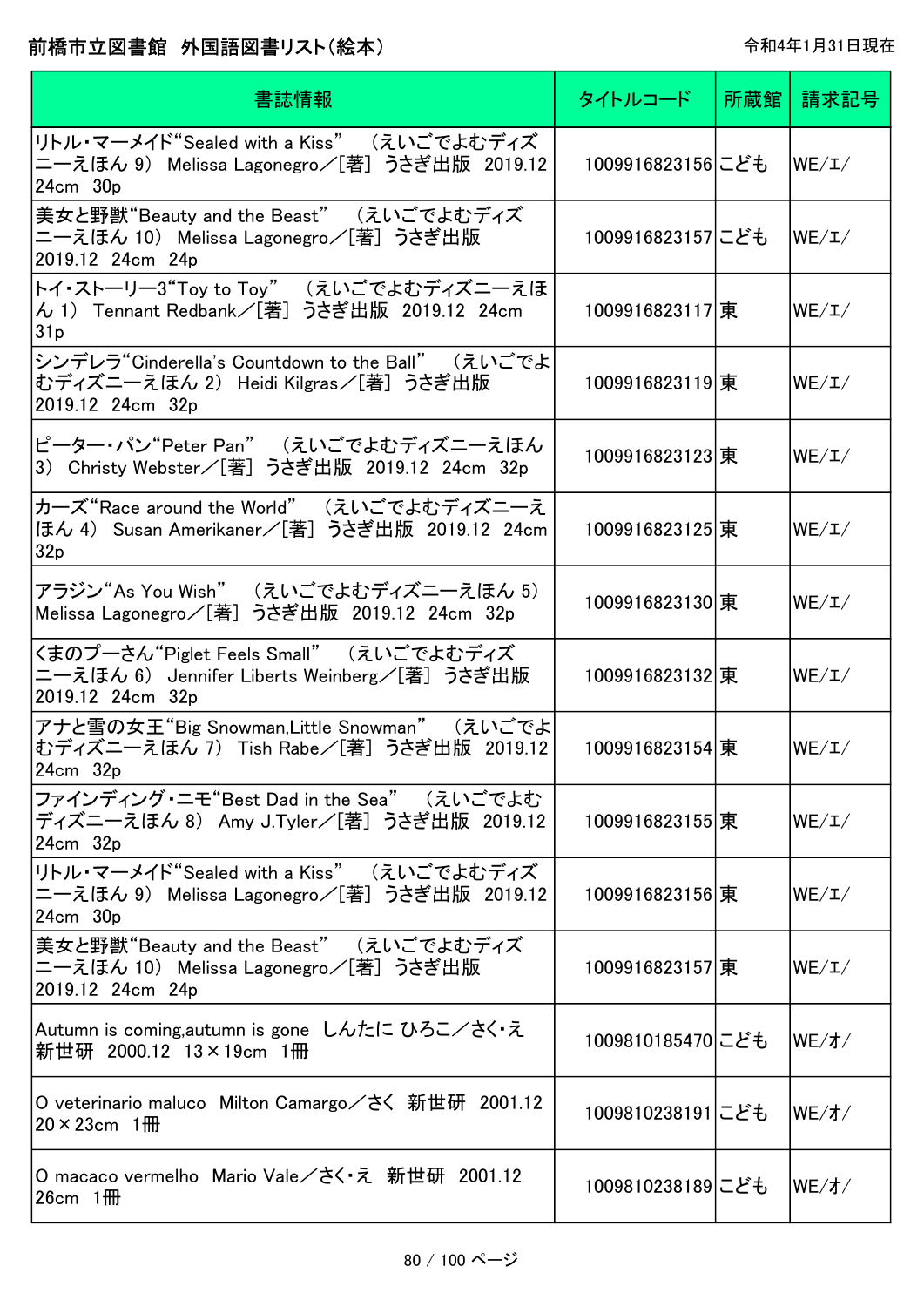| 書誌情報                                                                                     | タイトルコード          | 所蔵館 | 請求記号                             |
|------------------------------------------------------------------------------------------|------------------|-----|----------------------------------|
| O time Clistenes Oliveira/さく え 新世研 2001.12 20×<br>$28cm$ 1 HH                            | 1009810241207にども |     | $WE/\n7$                         |
| O rato de chapeu Mary Franca/さく 新世研 2001.12 20×<br>$23cm$ 1 HH                           | 1009810241204にども |     | WE/1/                            |
| おつきさまこんばんは (R.I.C. story chest)林 明子/絵と<br>文 アールアイシー出版 2004.3 18×18cm 19p                 | 1009810426844にども |     | $WE/\nuparrow$                   |
| おふろだいすき (R.I.C. story chest) 松岡 享子/作 アー<br>ルアイシー出版 2004.7 26×27cm 40p                    | 1009810444294にども |     | $WE/\n7$                         |
| おおきなかぶ (R.I.C. story chest) A.Tolstoy/[原作] アー<br>ルアイシー出版 2004.9 20×27cm 27p              | 1009810449718にども |     | WE/1/                            |
| おたまじゃくしの101ちゃん (R.I.C. Story Chest)加古 里子<br>/絵と文 アールアイシー出版 2007.2 26cm 31p               | 1009910019576にども |     | $WE/\nuparrow$                   |
| おやすみなさいおつきさま マーガレット・ワイズ・ブラウン/さ<br>く ラボ教育センター 2012.9 23×26cm 1冊(ページ付なし)                   | 1009916069286 南橘 |     | WE/1/                            |
| 大きな森の小さな家 ローラ・インガルス・ワイルダー/原作<br>朝日出版社 2015.9 28cm 25p                                    | 1009916397982 南橘 |     | $WE/\nuparrow$                   |
| (英語版こどものとも) Tadashi<br>Oniroku and the carpenter<br>Matsui∕[再話] 福音館書店 1993.3 19×26cm 27p | 1009916130045にども |     | $WE/\n7$                         |
| おおきなかぶ (R.I.C. story chest) A.Tolstoy/[原作] アー<br>ルアイシー出版 2004.9 20×27cm 27p              | 1009810449718にども |     | WE/1/                            |
| おつきさまこんばんは (R.I.C. story chest) 林 明子/絵と<br>文 アールアイシー出版 2004.3 18×18cm 19p                | 1009810426844にども |     | $WE/\n7$                         |
| (おうさまとナイチンゲール) (Sonrisa 20)ゾエ・バラシ<br>/さく 丸善メイツ 1991 23 cm 15P.                           | 1009110035787にども |     | lWE/オ/                           |
| おきなわ島のこえ (R.I.C. Story Chest) 丸木 俊/文・画<br>アールアイシー出版 2011.8 24×25cm 49p                   | 1009915580856にども |     | $ WE/\nuparrow /$                |
| おやすみなさいおつきさま マーガレット・ワイズ・ブラウン/さ<br>く ラボ教育センター 2012.9 23×26cm 1冊(ページ付なし)                   | 1009916069286にども |     | WE/1/                            |
| Open the Window (チャンツde絵本 3) 中本 幹子/著 ア<br>プリコット出版 2012.11 21×23cm 43p                    | 1009916098988にども |     | $ \mathsf{WE}/\mathsf{Z}\rangle$ |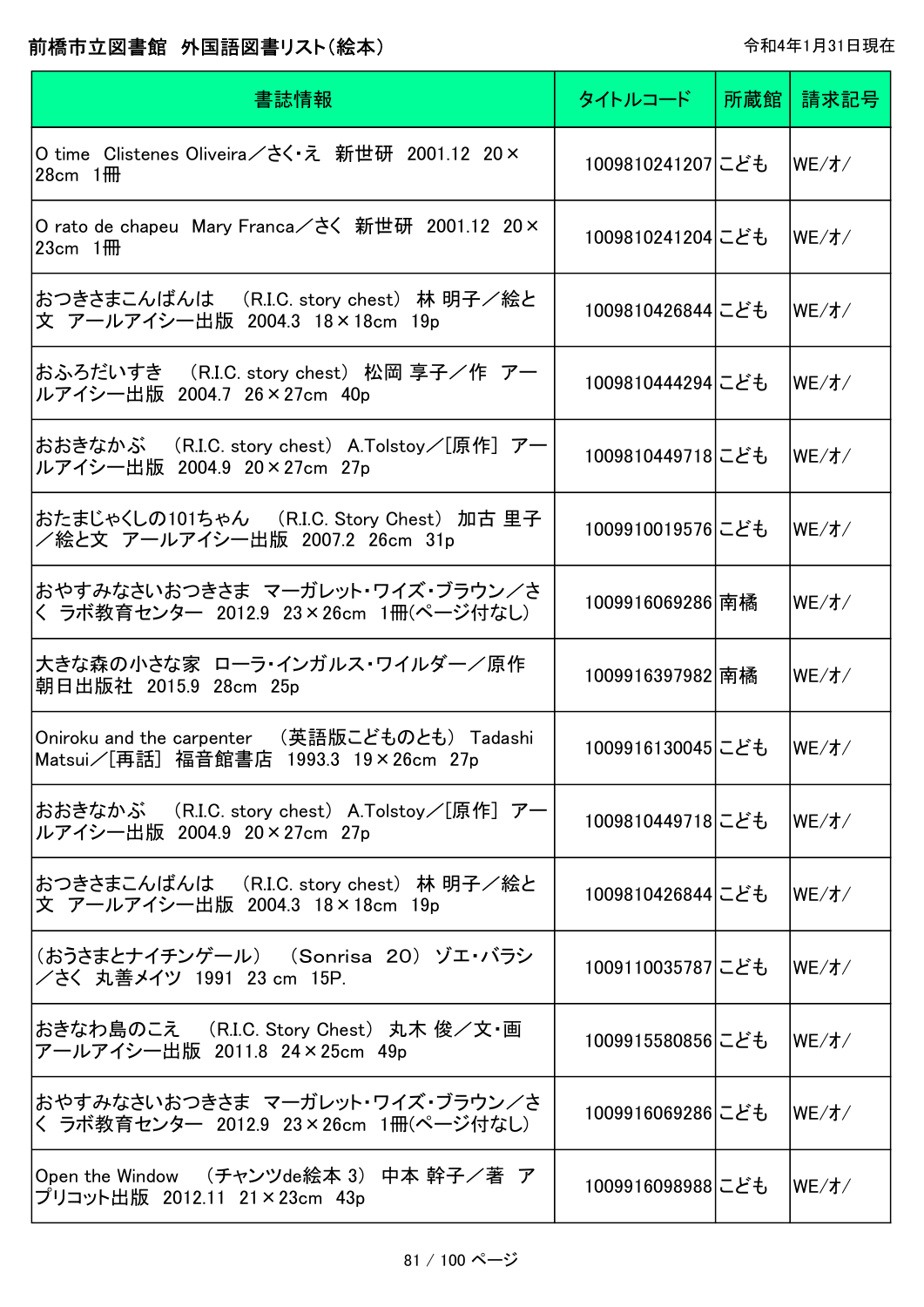| 書誌情報                                                                       | タイトルコード          | 所蔵館 | 請求記号                              |
|----------------------------------------------------------------------------|------------------|-----|-----------------------------------|
| おおきなのはら (ラボ市販CDライブラリー) J.ラングスタッフ<br>/文 ラボ教育センター 2015.5 29cm 1冊(ページ付なし)     | 1009916359869にども |     | $WE/$ $\tau$ /                    |
| 大きな森の小さな家 ローラ・インガルス・ワイルダー/原作<br>朝日出版社 2015.9 28cm 25p                      | 1009916397982にども |     | $WE/$ $\tau$ /                    |
| おかあさんがおかあさんになった日 長野 ヒデ子/作 童心社<br>2016.1 27cm [32p]                         | 1009916436662にども |     | WE/1/                             |
| おつきさまこんばんは (英語でたのしむ福音館の絵本)<br>林<br>明子/作 福音館書店 2020.10 22cm [20p]           | 1009916892170にども |     | WE/7/                             |
| おつきさまこんばんは (英語でたのしむ福音館の絵本)<br>林<br>明子/作 福音館書店<br>2020.10 22cm [20p]        | 1009916892170にども |     | $WE/\pi/$                         |
| かぶ 斎藤 君子/再話 ラボ教育センター 1999.6 19×27cm <br>33 <sub>p</sub>                    | 1009810089787にども |     | $WE/ \hbar/$                      |
| かぐや姫 (Kodansha children's classics) 織田 観潮/絵<br>講談社インターナショナル 1993 27cm 47p  | 1009510032989にども |     | $WE/ \hbar/$                      |
| かちかち山 (Kodansha children's classics) 尾竹 国観/絵<br>講談社インターナショナル 1994 27cm 47p | 1009510032990にども |     | $WE/ \hbar/$                      |
| かばくん (R.I.C. story chest) 岸田 衿子/作 アールアイ<br>シー出版<br>2004.11 20 × 27cm 27p   | 1009810464077にども |     | $ \mathsf{WE}/\mathsf{1}\rangle/$ |
| からすのパンやさん (R.I.C. Story Chest) 加古 里子/絵と<br>文 アールアイシー出版 2007.2 26cm 31p     | 1009910019580にども |     | lWE/カ/                            |
| かばくん (R.I.C. story chest) 岸田 衿子/作 アールアイ<br>シー出版 2004.11 20×27cm 27p        | 1009810464077にども |     | lWE/カ/                            |
| かぶ 斎藤 君子/再話 ラボ教育センター 1999.6 19×27cm <br>33 <sub>p</sub>                    | 1009810089787にども |     | lWE/カ/                            |
| 聡明的使者(かしこい ししゃ) (Sonrisa 58) 肖 敏/さい<br>わ 丸善メイツ 1991 26 27 21P              | 1009110035777にども |     | lWE/カ/                            |
| 風の神とオキクルミ (R.I.C. Story Chest) 萱野 茂/作<br>アールアイシー出版 2013.4 27cm 35p         | 1009916152177にども |     | lWE/カ/                            |
| かいじゅうたちのいるところ モーリス・センダック/作 ラボ教<br>育センター 2020.10 24×27cm 1冊(ページ付なし)         | 1009916888307にども |     | WE/カ/                             |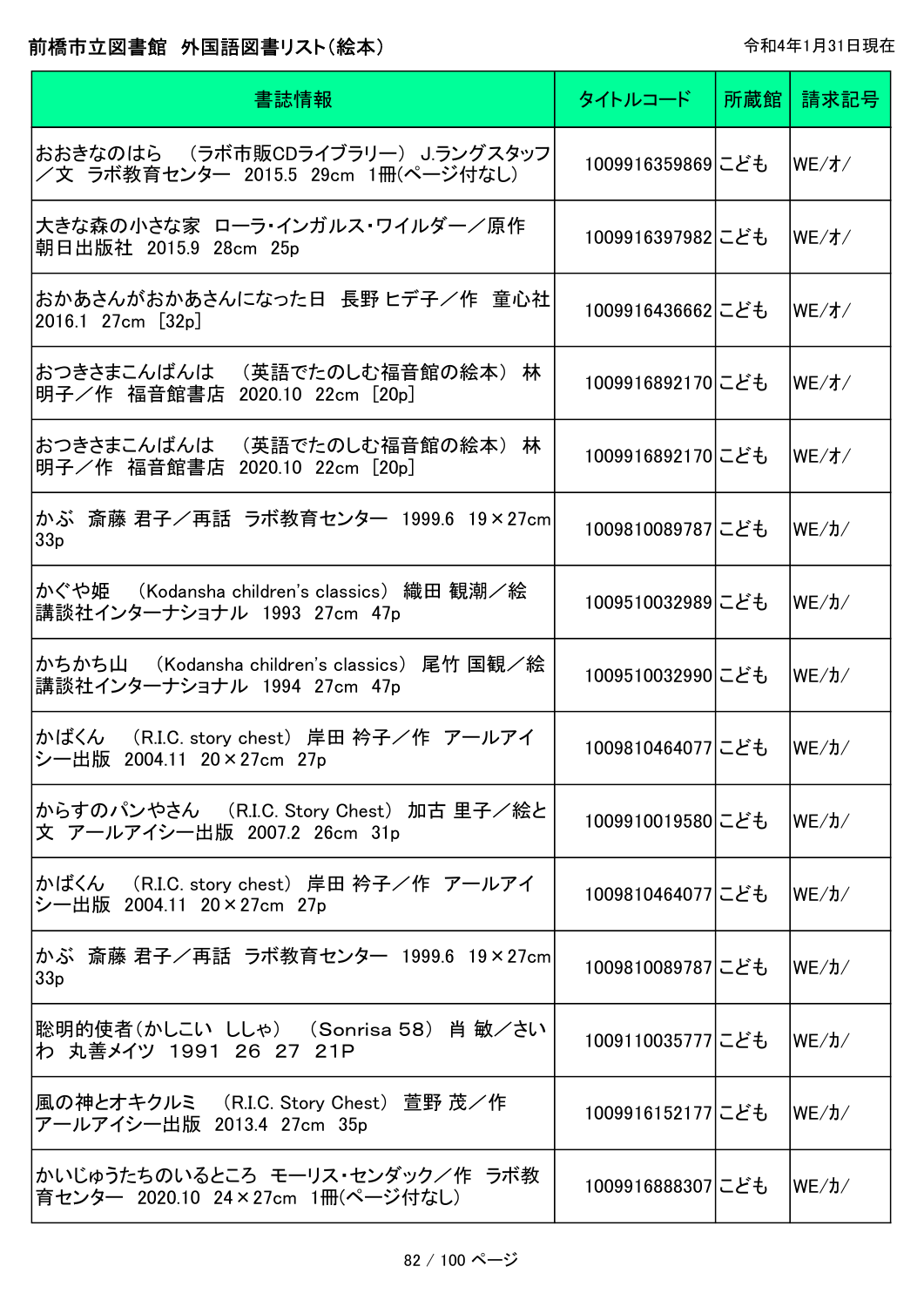| 書誌情報                                                                                  | タイトルコード          | 所蔵館 | 請求記号              |
|---------------------------------------------------------------------------------------|------------------|-----|-------------------|
| かいじゅうたちのいるところ モーリス・センダック/作 ラボ教<br>育センター 2020.10 24×27cm 1冊(ページ付なし)                    | 1009916888307にども |     | $WE/ \hbar/$      |
| Gato que pulava em sapato Fernanda Lopes de Almeida/さく<br>新世研 2001.12 20×23cm 1冊      | 1009810238192にども |     | $WE/J^{\dagger}/$ |
| がたんごとんがたんごとん (R.I.C. story chest) 安西 水丸<br>/絵と文 アールアイシー出版 2005.10 18×18cm 23p         | 1009810525085にども |     | $WE/J^{\dagger}/$ |
| がちょうのペチューニア ロジャー・デュボワザン/さく ラボ教<br>育センター 2021.9 26cm 1冊(ページ付なし)                        | 1009916972315にども |     | WE/ガ/             |
| 金太郎  (Kodansha children's classics) Suiho Yonai/[画]<br>講談社インターナショナル 1995.7 27cm 47p   | 1009510035096にども |     | WE/4/             |
| きんぎょがにげた 五味 太郎/作 福音館書店 2000.3 22cm <br>23p                                            | 1009810421313にども |     | $WE/+$            |
| きんぎょがにげた (R.I.C. story chest) 五味 太郎/絵と文<br>アールアイシー出版 2005.2 22cm 24p                  | 1009810477030にども |     | $WE/+$            |
| きんぎょがにげた (英語でたのしむ福音館の絵本) 五味 太 <br>郎/作 福音館書店 2020.10 22cm 23p                          | 1009916892171 本館 |     | WE/4/             |
| きんぎょがにげた (R.I.C. story chest) 五味 太郎/絵と文<br>アールアイシー出版 2005.2 22cm 24p                  | 1009810477030にども |     | WE/4/             |
| キャラコブックス[1]ターシャ・テューダー/著 メディアファク<br>トリー 1999.4 12cm 1冊                                 | 1009810078723にども |     | $WE/\ddagger/$    |
| キャラコブックス [2] ターシャ・テューダー/著 メディアファク<br>トリー 1999.4 12cm 1冊                               | 1009810078724にども |     | WE/4/             |
| キャラコブックス「3]ターシャ・テューダー/著 メディアファク<br>トリー 1999.4 12cm 1冊                                 | 1009810078725にども |     | WE/4/             |
| きょうはみんなでクマがりだ (ラボ市販CDライブラリー) マ<br>イケル・ローゼン/再話 ラボ教育センター 2016.10 27×<br>29cm 1冊(ページ付なし) | 1009916503284にども |     | WE/4/             |
| きんぎょがにげた (英語でたのしむ福音館の絵本) 五味 太 <br>郎/作 福音館書店 2020.10 22cm 23p                          | 1009916892171にども |     | WE/F/             |
| きんぎょがにげた (英語でたのしむ福音館の絵本) 五味 太<br>郎/作 福音館書店 2020.10 22cm 23p                           | 1009916892171にども |     | WE/ f /           |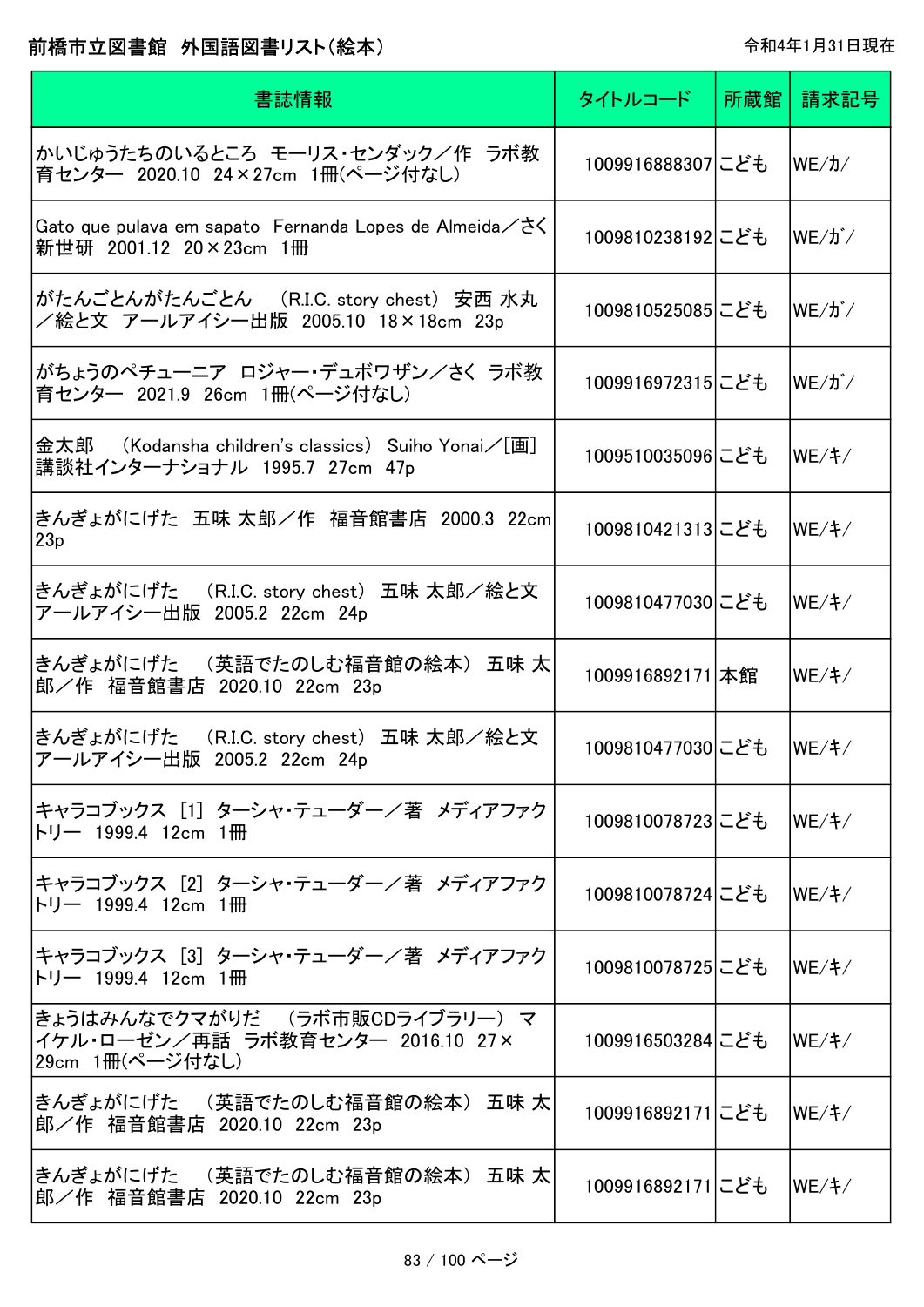| 書誌情報                                                                               | タイトルコード          | 所蔵館 請求記号                             |
|------------------------------------------------------------------------------------|------------------|--------------------------------------|
| (ぎんのさらとじゅくしたリンゴ) (Sonrisa 34) オリガ・コン<br>ダコーワ/え 丸善メイツ 1987 29 cm 77p.               | 1009110035749にども | lwE/ギ/                               |
| Claude the dog Dick Gackenbach/作・絵 新世研 2002.12<br>$23 \times 24$ cm 1 <del>M</del> | 1009810325123にども | $ \mathsf{WE}/\mathcal{H}\rangle$    |
| くれよんのくろくん ( R.I.C. story chest) なかや みわ/絵と<br>文 アールアイシー出版 2005.4 20×27cm 32p        | 1009810493009にども | WE/J/                                |
| ぐりとぐらのおきゃくさま 中川 李枝子/原話 ラボ教育セン<br>ター 1999.6 27cm 37p                                | 1009810091152にども | $WE/J^{\ast}/$                       |
| Grandpa's slippers Joy Watson/さく 新世研 2000.2 24cm<br>31p                            | 1009810131218にども | $WE/J^{\ast}/$                       |
| Grandmother will die Zahra Seyyed Arab/さく 新世研<br>$2000.12$ 26cm $1\overline{m}$    | 1009810185469にども | $WE/J^{\ast}/$                       |
| ぐりとぐら (Tuttle for kids) 中川 李枝子/文 チャールズ・<br>イー・タトル出版 2002.8 19×27cm 27p             | 1009810305749にども | $WE/J^{\ast}/$                       |
| ぐりとぐらとすみれちゃん (Tuttle for kids) 中川 李枝子/<br>文 チャールズ・イー・タトル出版 2002.8 20×27cm 32p      | 1009810305750にども | $WE/J^{\ast}/$                       |
| ぐりとぐらのおきゃくさま (Tuttle for kids) 中川 李枝子/文<br>チャールズ・イー・タトル出版 2003.1 27cm 28p          | 1009810334661にども | $ \mathsf{WE}/\mathfrak{H}^*\!/ $    |
| ぐりとぐらのかいすいよく (Tuttle for kids) 中川 李枝子/<br>文 チャールズ・イー・タトル出版 2003.1 19×27cm 32p      | 1009810334658にども | $WE/J^{\ast}/$                       |
| ぐりとぐらのえんそく (Tuttle for kids) 中川 李枝子/文<br>チャールズ・イー・タトル出版 2003.5 19×27cm 31p         | 1009810353346にども | $ \mathsf{WE}/\mathfrak{H}^*\!/ $    |
| ぐりとぐらとくるりくら (Tuttle for kids) 中川 李枝子/文<br>チャールズ・イー・タトル出版 2003.6 19×27cm 32p        | 1009810362251にども | $ \mathsf{WE}/\mathfrak{H}^*\!/$     |
| ぐりとぐらのいちねんかん 中川 李枝子/文 チャールズ・<br>イー・タトル出版 2003.11 24×28cm 27p                       | 1009810391237にども | $ \mathsf{WE}/\mathfrak{H}^*\!/ $    |
| ぐりとぐらのおおそうじ 中川 李枝子/文 チャールズ・イー・タ<br>トル出版 2003.11 19×27cm 32p                        | 1009810391250にども | $ \mathsf{WE}/\mathfrak{H}^*\rangle$ |
| ぐるんぱのようちえん (R.I.C. story chest) 西内 ミナミ/作<br>アールアイシー出版 2003.11 20×27cm 27p          | 1009810400380にども | $ \mathsf{WE}/\mathfrak{H}^*\!/$     |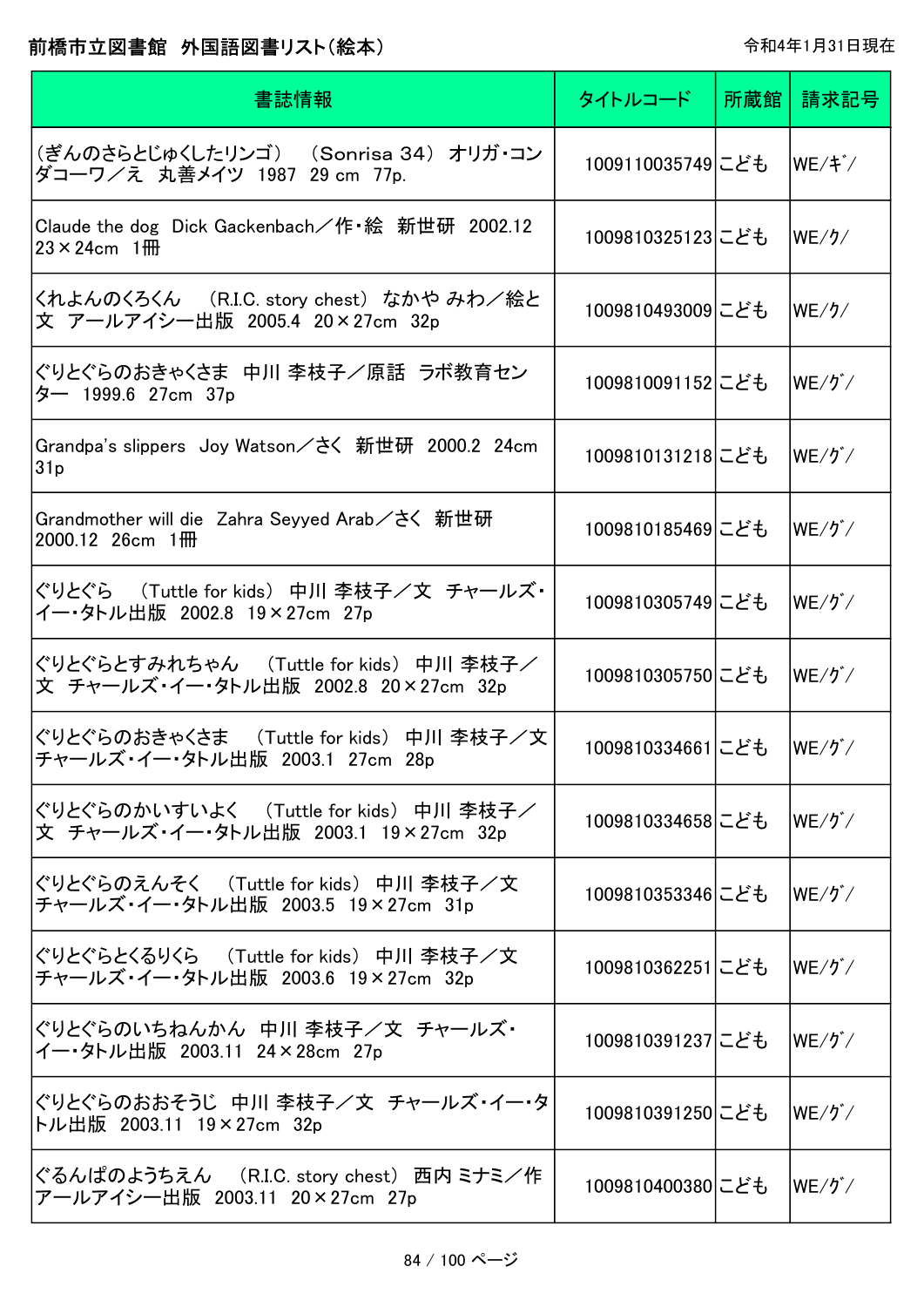| 書誌情報                                                                          | タイトルコード          | 所蔵館 | 請求記号                            |
|-------------------------------------------------------------------------------|------------------|-----|---------------------------------|
| ぐりとぐらとくるりくら 中川 李枝子/文 チャールズ・イー・タト<br>ル出版 2005.5 19×27cm 32p                    | 1009810494711にども |     | $WE/J^*/$                       |
| ぐりとぐらのえんそく 中川 李枝子/文 チャールズ・イー・タト<br>ル出版 2005.5 19×27cm 31p                     | 1009810494710にども |     | $WE/J^{\ast}/$                  |
| ぐりとぐらのおおそうじ 中川 李枝子/文 チャールズ・イー・タ <br>トル出版 2005.5 19×27cm 32p                   | 1009810494713にども |     | $WE/J^*/$                       |
| Guri and Gura (英語版こどものとも) Rieko Nakagawa/<br>[作] 福音館書店 1993.3 19×26cm 27p     | 1009916130044にども |     | $WE/J^*/$                       |
| ぐるんぱのようちえん (R.I.C. story chest) 西内 ミナミ/作<br>アールアイシー出版 2003.11 20×27cm 27p     | 1009810400380にども |     | $WE/J^*/$                       |
| ぐりとぐら 中川 李枝子/文 チャールズ・イー・タトル出版<br>2004.10 19 × 27cm 27p                        | 1009810454836にども |     | $WE/J^*/$                       |
| ぐりとぐらのおきゃくさま 中川 李枝子/文 チャールズ・イー・<br>タトル出版 2004.10 27cm 28p                     | 1009810455027にども |     | $WE/J^{\star}/$                 |
| ぐりとぐらの1ねんかん 中川 李枝子/文 チャールズ・イー・<br>タトル出版 2004.10 24×28cm 27p                   | 1009810454841にども |     | $WE/J^*/$                       |
| ぐりとぐらのえんそく 中川 李枝子/文 チャールズ・イー・タト<br>ル出版 2005.5 19×27cm 31p                     | 1009810494710にども |     | $WE/J^{\check{}}/$              |
| ぐりとぐらとすみれちゃん 中川 李枝子/文 チャールズ・<br>イー・タトル出版 2005.6 19×27cm 32p                   | 1009810500720にども |     | $WE/J^{\check{}}/$              |
| ぐりとぐらのかいすいよく (Tuttle for kids) 中川 李枝子/<br>文 チャールズ・イー・タトル出版 2005.6 19×27cm 32p | 1009810500729にども |     | $WE/J^*/$                       |
| ぐりとぐらとくるりくら 中川 李枝子/文 チャールズ・イー・タト<br>ル出版 2005.5 19×27cm 32p                    | 1009810494711にども |     | $WE/J^{\ast}/$                  |
| ぐりとぐらのおおそうじ 中川 李枝子/文 チャールズ・イー・タ<br>トル出版 2005.5 19×27cm 32p                    | 1009810494713にども |     | $WE/J^{\ast}/$                  |
| ぐりとぐらのうたうた12つき 中川 李枝子/文 チャールズ・<br>イー・タトル出版 2005.6 24×28cm 27p                 | 1009810500749にども |     | $WE/J^{\ast}/$                  |
| ぐりとぐらのおきゃくさま 中川 李枝子/原話 ラボ教育セン<br>ター 1999.6 27cm 37p                           | 1009810091152にども |     | $ \mathsf{WE}/\mathfrak{H}^*/ $ |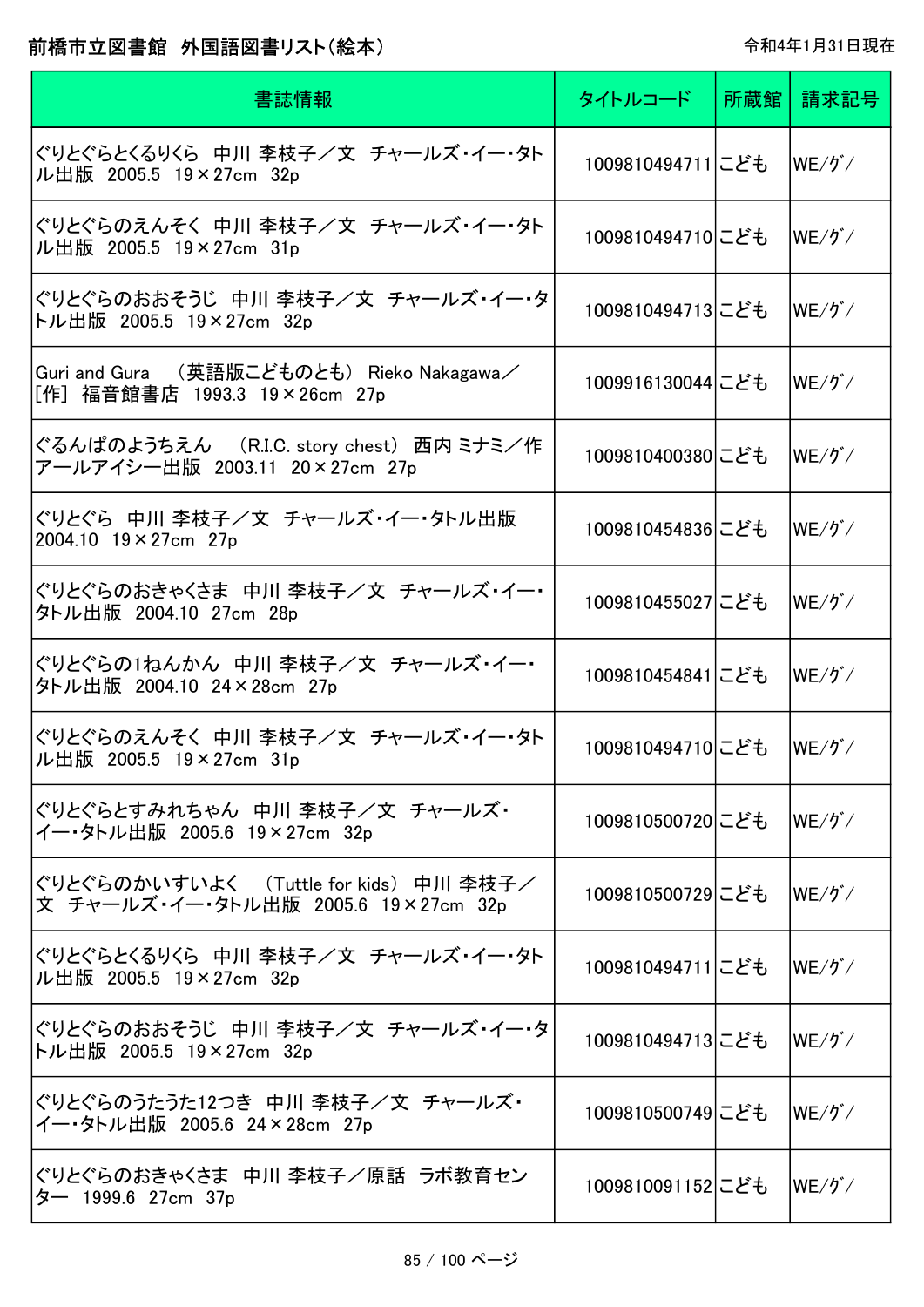| 書誌情報                                                                                                 | タイトルコード           | 所蔵館 | 請求記号                           |
|------------------------------------------------------------------------------------------------------|-------------------|-----|--------------------------------|
| グリーンマントのピーマンマン (英語版いわさき名作えほん)<br>さくら ともこ/作 岩崎書店 2019.2 25cm 31p                                      | 1009916745477にども  |     | $ \mathsf{WE}/\mathcal{P}^*/ $ |
| Games,games for everybody Jose Luis Garcia Sanchez $\angle$ $\gtrsim$ $\zeta$<br>新世研 1999.11 31cm 1冊 | 1009810119032にども  |     | $ \mathsf{WE}/\mathsf{f}^*/ $  |
| Coyote concert on a full moon night Carol Whelihan-Scherer<br>/さく 新世研 1999.9 29cm 31p                | 1009810100715にども  |     | WE/J                           |
| こんとあき (R.I.C. story chest)林 明子/絵と文 アールア<br>イシー出版 2003.10 27cm 39p                                    | 1009810400388にども  |     | WE/J                           |
| ことりのうち (ばばばあちゃんシリーズ) さとう わきこ/作・<br>絵 チャールズ・イー・タトル出版 2004.5 19×27cm 31p                               | 1009810428283にども  |     | WE/J/                          |
| ころわんはおにいちゃん (R.I.C. Story Chest) 間所 ひさこ<br>/作 アールアイシー出版 2006.8 25×25cm 24p                           | 1009810581665にども  |     | WE/J                           |
| こんとあき  (R.I.C. story chest) 林 明子/絵と文 アールア<br>イシー出版 2003.10 27cm 39p                                  | 1009810400388にども  |     | WE/J                           |
| こねこのきょうだいグルグルとゴロゴロ[1] 江川 智穂/作<br>小学館 2012.7 20×20cm 42p                                              | 1009916056251にども  |     | WE/J/                          |
| コロちゃんはどこ? (ラボ市販CDライブラリー) エリック・ヒル<br>/作・絵 ラボ教育センター 2018.6 16×16cm 1冊(ページ付<br>なし)                      | 1009916677444 こども |     | WE/J                           |
| コロちゃんはどこ? (ラボ市販CDライブラリー) エリック・ヒル<br> /作・絵 ラボ教育センター 2018.6 16×16cm 1冊(ページ付<br>はし)                     | 1009916677444 こども |     | WE/J/                          |
| コロちゃんはどこ? (ラボ市販CDライブラリー) エリック・ヒル<br>/作・絵 ラボ教育センター 2018.6 16×16cm 1冊(ページ付<br>はし)                      | 1009916677444 こども |     | WE/J/                          |
| KOJIKI ワイルズ・一美/著 チャールズ・イー・タトル出版<br> 2019.9 32cm 1冊(ページ付なし)                                           | 1009916798122 こども |     | WE/コ/                          |
| Saci,the jungle's elf Marlene Perlingeiro/さく え 新世研<br>1999.4 $27 \times 31$ cm $1 \frac{m}{m}$       | 1009810084619にども  |     | $WE/ \frac{H}{L}$              |
| 3びきのコブタ Joseph Jacobs/再話 ラボ教育センター<br>1999.5 27cm 40p                                                 | 1009810089788にども  |     | lWE/サ/                         |
| 三びきのやぎのがらがらどん Marcia Brown/絵・再話 ラボ<br> 教育センター 1999.11 26cm 1冊                                        | 1009810117189にども  |     | WE/ H /                        |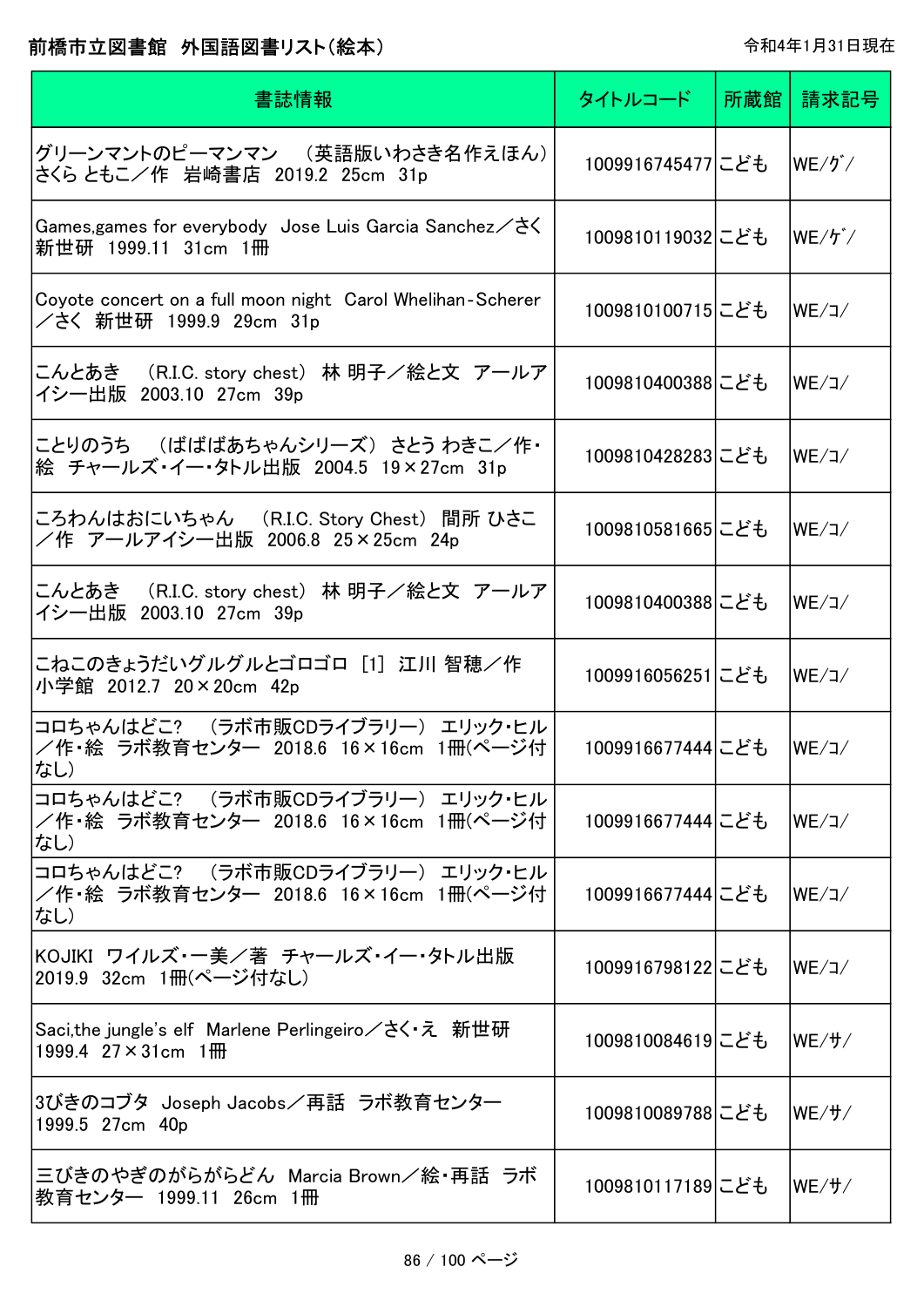| 書誌情報                                                                                                 | タイトルコード          | 所蔵館丨 | 請求記号   |
|------------------------------------------------------------------------------------------------------|------------------|------|--------|
| 猿蟹合戦 (Kodansha children's classics) 井川 洗涯/絵<br>講談社インターナショナル 1994 27cm 47p                            | 1009510032991にども |      | lWE/サ/ |
| 三びきのこぶた (R.I.C. story chest) 山田 三郎/絵 アー<br>ルアイシー出版 2004.11 27cm 19p                                  | 1009810469026にども |      | lWE/サ/ |
| サンドイッチサンドイッチ (英語でたのしむ福音館の絵本)<br>小西 英子/作 福音館書店 2020.10 22cm 24p                                       | 1009916892172 本館 |      | WE/ff/ |
| 三びきのこぶた (R.I.C. story chest) 山田 三郎/絵 アー<br>ルアイシー出版 2004.11 27cm 19p                                  | 1009810469026にども |      | WE/#   |
| 三びきのやぎのがらがらどん Marcia Brown/絵・再話 ラボ<br>教育センター 1999.11 26cm 1冊                                         | 1009810117189にども |      | WE/#   |
| (さいじつのほん) (Sonrisa 66) メナム・ハコヘン/さく<br>丸善メイツ 1991 22 27 72P                                           | 1009110035776にども |      | WE/#   |
| サンドイッチサンドイッチ (英語でたのしむ福音館の絵本)<br>小西 英子/作 福音館書店 2020.10 22cm 24p                                       | 1009916892172にども |      | WE/#   |
| サンドイッチサンドイッチ (英語でたのしむ福音館の絵本)<br>小西 英子/作 福音館書店 2020.10 22cm 24p                                       | 1009916892172にども |      | WE/#   |
| The sacis are ten Tatiana Belinky/さく 新世研 1999.4<br>$29cm$ 1 <del>M</del>                             | 1009810084618にども |      | lWE/ザ/ |
| The butterfly and the tortoise Liliana Iacocca/さく・え 新世<br>研 1999.4 20×23cm 1冊                        | 1009810084621にども |      | WE/ザ/  |
| The biggest pumpkin ever Steven Kroll/さく 新世研 1999.9<br>24cm $1$ <del>m</del>                         | 1009810100711にども |      | WE/ff' |
| The littlest witch  Jeanne Massey/さく  新世研  1999.9  20<br>$\times$ 26cm 1 <del>m</del>                | 1009810100710にども |      | WE/ff' |
| The dancing tigers   Russell Hoban/さく  新世研   1999.9<br>28cm $1$ <del>m</del>                         | 1009810100714にども |      | WE/ff' |
| The two musicians Alberto Benevelli/さく 新世研 1999.11<br>$30cm$ 1 HH                                    | 1009810119031にども |      | WE/ff' |
| The best Christmas present ever Nicholas Andrikopoulos $\angle$ $\gtrsim$<br>く・え 新世研 1999.11 29cm 1冊 | 1009810119029にども |      | WE/ザ/  |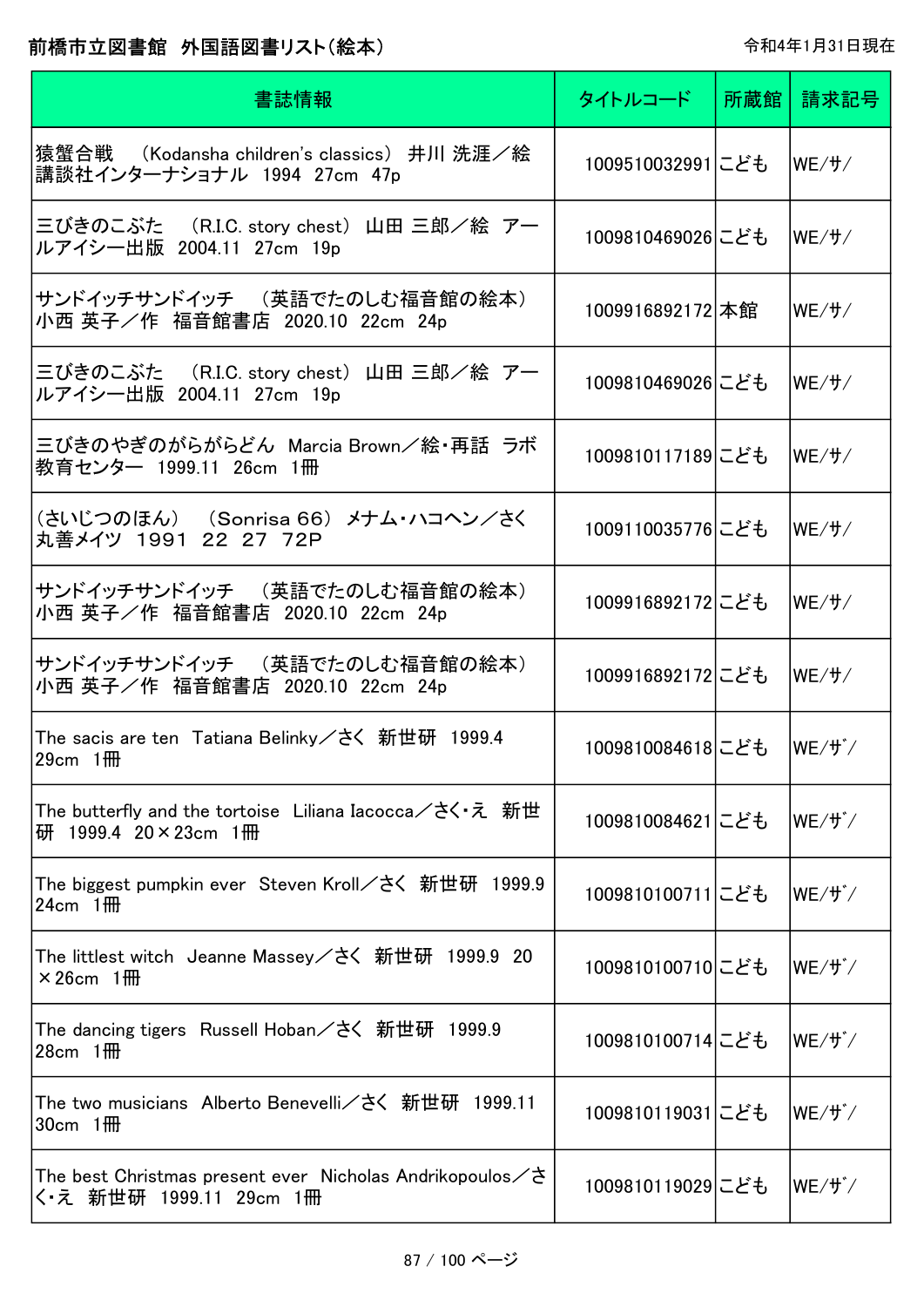| 書誌情報                                                                                          | タイトルコード          | 所蔵館 | 請求記号                   |
|-----------------------------------------------------------------------------------------------|------------------|-----|------------------------|
| The strongest rooster ever Ho-Baek Lee/さく 新世研<br>$2000.2$ 27cm $1$ HH                         | 1009810131220にども |     | lWE/ザ/                 |
| The deer with long neck Jamushiido Sepaahi/さく 新世研<br>2000.2 $23 \times 23$ cm $1 \frac{m}{m}$ | 1009810131219にども |     | WE/ザ`/                 |
| The lost boomerang Thomas Stevens/さく・え 新世研<br>$2000.2$ 26cm $1 \frac{m}{m}$                   | 1009810131221にども |     | WE/ff'                 |
| The library cat Kenji Miyakawa/さく 新世研 2000.5 24×<br>33cm $1$ <del>IIII</del>                  | 1009810143568にども |     | $WE/ {\mathfrak k}^*/$ |
| The village where everyone is happy Seong-Chan Hong $\angle$ さ<br>く・え 新世研 2000.12 23×30cm 1冊  | 1009810185468にども |     | $WE/ {\mathfrak k}^*/$ |
| The king of almost-everything Eliardo Franca/さく・え 新世<br>研 2000.12 26×26cm 1冊                  | 1009810185472にども |     | $WE/ {\mathfrak k}^*/$ |
| The tiger monster Guan Guan/さく 新世研 2000.12 36cm<br>1冊                                         | 1009810185466にども |     | $WE/ {\mathfrak k}^*/$ |
| The great canoe Gloria Calderon/さく・え 新世研 2001.5<br>$22 \times 22$ cm 1 $\overline{m}$         | 1009810206590にども |     | $WE/ {\mathfrak k}^*/$ |
| The buzzing mosquito Veronica Uribe/さく 新世研 2001.5<br>$20 \times 24$ cm 1\\omeg                | 1009810206591にども |     | WE/ff'                 |
| The town where it never snows Paulo Campos/作 新世研<br>$2001.10$ 22 $\times$ 28 cm 1 HH          | 1009810235447にども |     | lWE/ザ/                 |
| The lost necklace Frances Alcaraz/再話・絵 新世研<br>$2001.10$ 19 $\times$ 26cm 1 HH                 | 1009810235448にども |     | $WE/ {\mathfrak k}^*/$ |
| The king Adonias Filho/文 新世研 2002.11 18×20cm 1<br>冊                                           | 1009810323927にども |     | $WE/ff^{\star}/f$      |
| The Christmas whale   Roger Duvoisin/作・絵  新世研<br>2002.12 $18 \times 23$ cm $1 \text{H}$       | 1009810328406にども |     | $WE/ {\mathfrak k}^*/$ |
| The king's drum Laura Valle╱再話  新世研  2003.3  20×<br>$28cm$ 1 $\overline{m}$                   | 1009810344966にども |     | lWE/ザ/                 |
| The problem solver  Maria Victoria Coce/再話  新世研<br>2003.3 20 $\times$ 27cm 1 HH               | 1009810344972にども |     | WE/ザ゙/                 |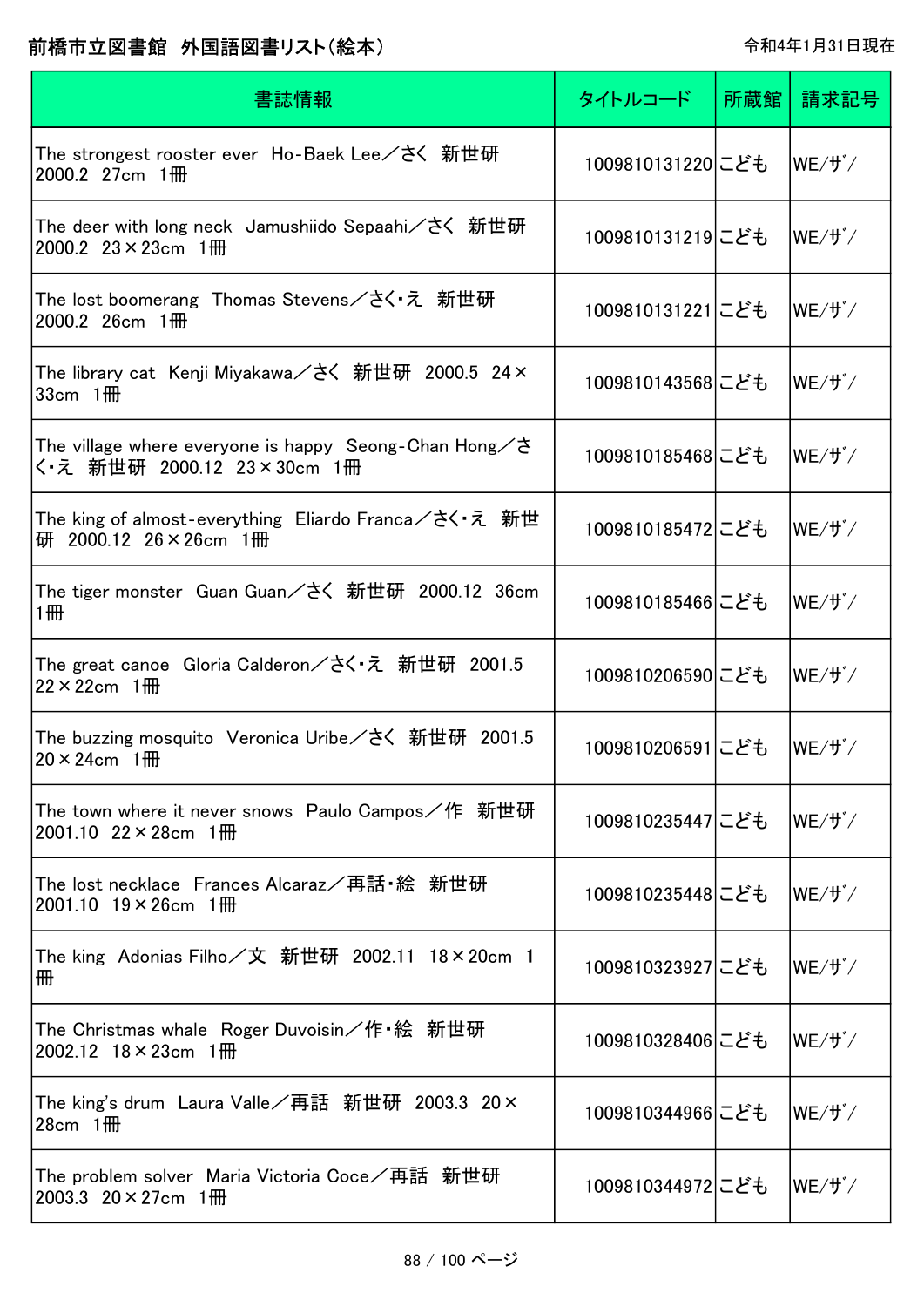| 書誌情報                                                                                             | タイトルコード          | 所蔵館 | 請求記号                             |
|--------------------------------------------------------------------------------------------------|------------------|-----|----------------------------------|
| The magic book Sonam Wangmo/再話  新世研  2003.5  21<br>$\times$ 25cm 1 <del>m</del>                  | 1009810358116にども |     | lWE/ザ/                           |
| The spider's thread  Ryunosuke Akutagawa/作  新世研<br>2003.6 $30 \times 30$ cm $1 \frac{m}{m}$      | 1009810358135にども |     | WE/ff'                           |
| The horse of seven colors  Carmen Avendano/再話  新世研<br>2003.5 20 $\times$ 28cm 1 <del>m</del>     | 1009810361253にども |     | WE/ff'                           |
| The last bird,the last stone  S.Mahdi Shojaee/作  新世研<br>2003.6 $17 \times 24$ cm $1 \frac{m}{m}$ | 1009810368207にども |     | WE/ff'/                          |
| The bicycle man   Allen Say/作・絵  新世研  2003.7   23×<br>$25cm$ 1 HH                                | 1009810373306にども |     | WE/ff'                           |
| The red bird  Laura Valle/再話・訳  新世研  2003.7  20×<br>23cm $1$ <del>m</del>                        | 1009810378207にども |     | WE/ff'                           |
| The best present Holly Keller/作・絵 新世研 2003.8 26cm<br>1冊                                          | 1009810378751にども |     | WE/ff'                           |
| The boy of the three-year nap Dianne Snyder/作 新世研<br>2003.8 $25 \times 27$ cm 32p                | 1009810378767にども |     | WE/ff'                           |
| (英語版こどものとも) Rieko Nakagawa/<br>The blue seed<br>[文] 福音館書店 1993.3 19×26cm 27p                     | 1009916130043にども |     | WE/ff'                           |
| The happiest elephant (英語版こどものとも) Minami<br>Nishiuchi/[作] 福音館書店 1993.3 19×26cm 27p               | 1009916130047にども |     | lWE/ザ/                           |
| THE LAST KAPPA OF OLD JAPAN サニー・セキ/著<br>チャールズ・イー・タトル出版 2010.2 29cm 32p                           | 1009915427793にども |     | lWE/ザ/                           |
| The Peace Tree from Hiroshima サンドラ・ムーア/著 チャー<br>ルズ・イー・タトル出版 2015.7 29cm 31p                      | 1009916391668にども |     | lWE/ザ/                           |
| 舌切りすずめ (Kodansha children's classics) 鴨下 晁湖/<br>絵 講談社インターナショナル 1994 27cm 47p                     | 1009510032992にども |     | $ \mathsf{WE}/\dot{\mathsf{V}} $ |
| しょうぼうじどうしゃじぷた (R.I.C. story chest) 渡辺 茂男/<br>作 アールアイシー出版 2004.8 19×26cm 27p                      | 1009810447462にども |     | $ \mathsf{WE}/\dot{\mathsf{V}} $ |
| しょうぼうじどうしゃじぷた (R.I.C. story chest) 渡辺 茂男/<br>作 アールアイシー出版 2004.8 19×26cm 27p                      | 1009810447462にども |     | $ \mathsf{WE}/\dot{\mathsf{V}} $ |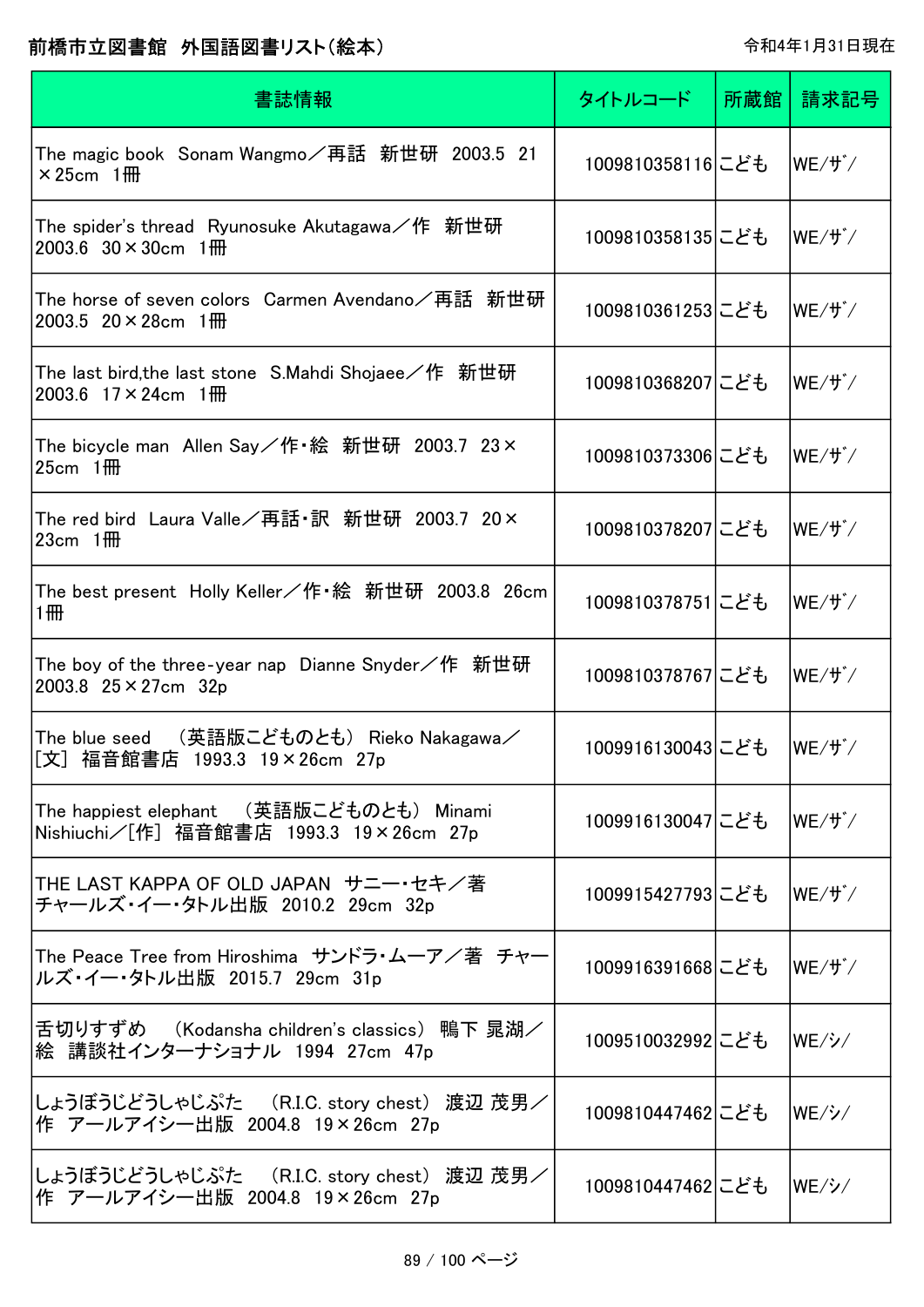| 書誌情報                                                                                  | タイトルコード          | 所蔵館丨 | 請求記号                           |
|---------------------------------------------------------------------------------------|------------------|------|--------------------------------|
| しゅくだい (R.I.C. Story Chest) いもと ようこ/作 アールア <br>イシー出版 2008.4 26cm 31p                   | 1009910137965にども |      | WE/ <i>2</i>                   |
| しょうぼうじどうしゃじぷた (R.I.C. story chest) 渡辺 茂男/<br>作 アールアイシー出版 2004.8 19×26cm 27p           | 1009810447462にども |      | $WE/\cancel{\nu}/$             |
| しんくんとへんてこライオン 長 新太/絵と文 小学館 2012.4<br>26cm 1冊(ページ付なし)                                  | 1009916056177にども |      | WE/Y/                          |
| しろいうさぎとくろいうさぎ ガース・ウイリアムズ/作 ラボ教育<br>センター 2021.1 31cm 1冊(ページ付なし)                        | 1009916911876にども |      | WE/シ/                          |
| The old man with long beard Cheewan Wisasa/さく・え 新世<br>研 2000.2 22cm 1冊                | 1009810131217にども |      | $WE/\check{Y}/X$               |
| The ant's parade! Liliana Iacocca/さく・え 新世研 2001.5<br>$20 \times 23$ cm 1 <del>M</del> | 1009810206593にども |      | $WE/\check{Y}/X$               |
| The wood folk music band  Masao Mizuno/作  新世研<br>$2001.10$ 21cm $1 \frac{m}{m}$       | 1009810235449にども |      | $WE/\check{\mathcal{Y}}$       |
| Journey from beyond Lafcadio Hearn/原作 新世研 2002.8<br>$28cm$ 1 HH                       | 1009810309300にども |      | $WE/\check{Y}/X$               |
| The old charcoal man Po Chu-i/原作 新世研 2002.9 24×<br>24cm $1$ <del>III</del>            | 1009810318421にども |      | $ WE/\dot{\mathcal{V}} /$      |
| 十二生肖的故事 張 玲玲/文 新世研 2002.11 31cm 1冊                                                    | 1009810330438にども |      | $ WE/\check{\mathcal{Y}} /$    |
| The owl who wanted to see the sun Pablo Gonzalez/作 新<br>世研 2003.4 20×28cm 1冊          | 1009810358092にども |      | $WE/\check{\mathcal{V}}$       |
| 14ひきのひっこし いわむら かずお/さく 童心社 2005.8<br>27cm 1冊(ページ付なし)                                   | 1009810511294にども |      | $ \mathsf{WE}/\mathcal{V} /2$  |
| 14ひきのあさごはん いわむら かずお/さく 童心社 2005.8<br>27cm 1冊(ページ付なし)                                  | 1009810511297にども |      | $ \mathsf{WE}/\mathcal{V} /2$  |
| 14ひきのぴくにっく いわむら かずお/さく 童心社 2005.8<br>27cm 1冊(ページ付なし)                                  | 1009810511299にども |      | $ \mathsf{WE}/\mathcal{V} /2$  |
| 14ひきのおつきみ いわむら かずお/さく 童心社 2005.8 <br> 27cm 1冊(ページ付なし)                                 | 1009810511300にども |      | $ \mathsf{WE}/\mathcal{V}^*/ $ |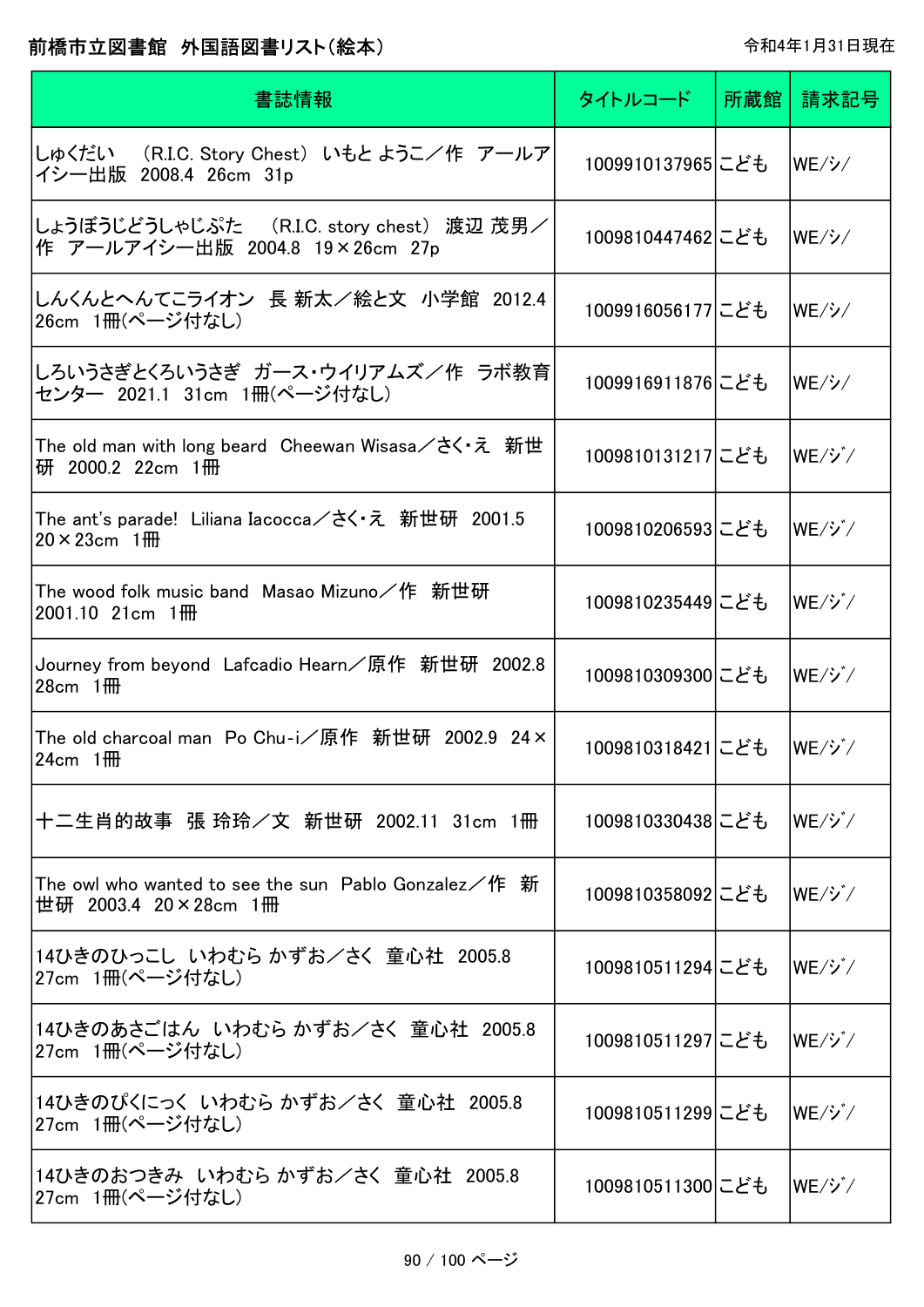| 書誌情報                                                                                                     | タイトルコード          | 所蔵館 請求記号                       |
|----------------------------------------------------------------------------------------------------------|------------------|--------------------------------|
| 14ひきのかぼちゃ いわむら かずお/さく 童心社 2005.8<br>27cm 1冊(ページ付なし)                                                      | 1009810511302にども | $ \mathsf{WE}/\mathcal{V}^*/ $ |
| スーホの白い馬 大塚 勇三/再話 ラボ教育センター 1999.4<br>$24 \times 31$ cm $1 \text{m}$                                       | 1009810083711にども | WE/Z/                          |
| ス一ホの白い馬 (R.I.C. story chest) 大塚 勇三/再話<br>アールアイシー出版 2004.4 23×31cm 47p                                    | 1009810434060にども | WE/Z/                          |
| すいかのたね (ばばばあちゃんシリーズ) さとう わきこ/著<br>チャールズ・イー・タトル出版 2004.6 19×27cm 28p                                      | 1009810433812にども | WE/Z/                          |
| ス一ホの白い馬 (R.I.C. story chest) 大塚 勇三/再話<br>アールアイシー出版 2004.4 23×31cm 47p                                    | 1009810434060にども | WE/Z/                          |
| スーホの白い馬 大塚 勇三/再話 ラボ教育センター 1999.4<br>$24 \times 31$ cm $1$ HH                                             | 1009810083711にども | WE/Z                           |
| すてきな三にんぐみ トミー=アンゲラー/作 ラボ教育セン<br>ター 2020.4 30cm 1冊(ページ付なし)                                                | 1009916845913にども | WE/Z/                          |
| すてきな三にんぐみ トミー=アンゲラー/作 ラボ教育セン<br>タ― 2020.4 30cm 1冊(ページ付なし)                                                | 1009916845913にども | WE/Z/                          |
| Centipede goes shopping for shoes Milton Camargo $\angle \xi \cdot \bar{\zeta}$<br>新世研 1999.4 20×23cm 1冊 | 1009810084622にども | WE/セ/                          |
| せんたくかあちゃん (R.I.C. story chest) さとう わきこ/絵<br>と文 アールアイシー出版 2005.10 20×27cm 32p                             | 1009810521938にども | WE/t/                          |
| そりあそび (Tuttle for kids ばばばあちゃんシリーズ) さとう<br>わきこ/作・絵 チャールズ・イー・タトル出版 2004.1 19×<br>$27cm$ $31p$             | 1009810403597にども | $WE/Y$ /                       |
| そらまめくんのベッド (R.I.C. story chest) なかや みわ/絵<br>と文 アールアイシー出版 2004.2 20×27cm 28p                              | 1009810412553にども | $WE/Y$ /                       |
| そらいろのたね 中川 李枝子/原話 ラボ教育センター<br>2004.2 19 × 27cm 27p                                                       | 1009810419443にども | WE/ソ/                          |
| そらいろのたね (R.I.C. Story Chest) 中川 李枝子/作<br>アールアイシー出版 2007.1 19×26cm 27p                                    | 1009910008962にども | WE/Y                           |
| そらまめくんのベッド (R.I.C. story chest) なかや みわ/絵<br>と文 アールアイシー出版 2004.2 20×27cm 28p                              | 1009810412553にども | WE/Y                           |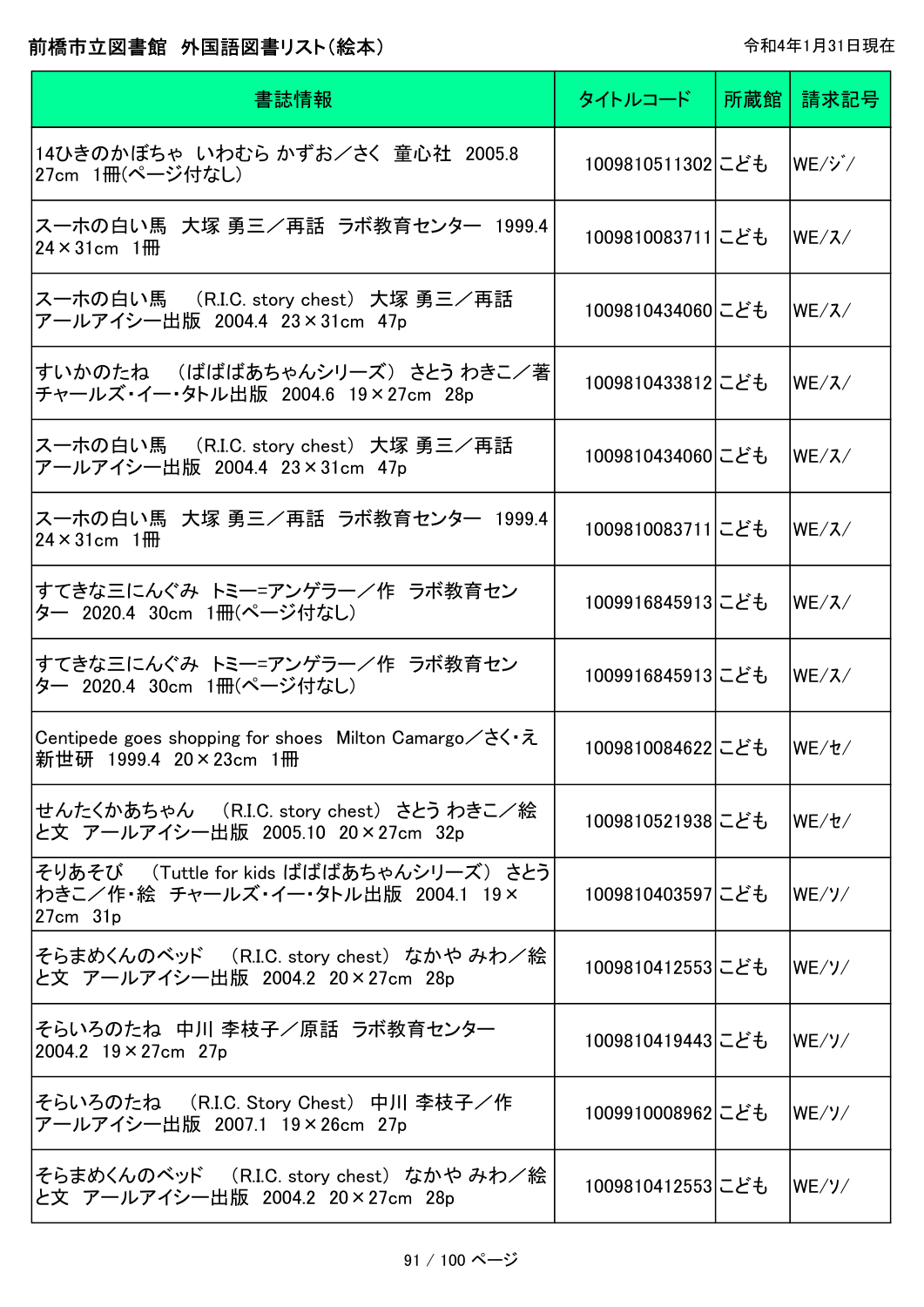| 書誌情報                                                                                          | タイトルコード          | 所蔵館 | 請求記号                              |
|-----------------------------------------------------------------------------------------------|------------------|-----|-----------------------------------|
| そらまめくんとめだかのこ (R.I.C. story chest)なかや みわ<br>/絵と文 アールアイシー出版 2004.10 20×27cm 30p                 | 1009810457638にども |     | WE/Y                              |
| ぞうくんのさんぽ (R.I.C. story chest) なかの ひろたか/絵<br>と文 アールアイシー出版 2003.9 27cm 27p                      | 1009810390015にども |     | $WE/Y^{\checkmark}$               |
| ぞうくんのさんぽ (R.I.C. story chest) なかの ひろたか/絵<br>と文 アールアイシー出版 2003.9 27cm 27p                      | 1009810390015にども |     | $WE/Y^{\prime}/T$                 |
| たいへんなひるね (Tuttle for kids ばばばあちゃんシリー<br>ズ)さとう わきこ/作・絵 チャールズ・イー・タトル出版<br>2004.2 19 × 27cm 31p  | 1009810409644にども |     | WE/9/                             |
| たまごのあかちゃん (英語でたのしむ福音館の絵本) かん<br>ざわ としこ/文 福音館書店 2020.10 22cm 23p                               | 1009916892173 本館 |     | WE/9/                             |
| Taro and the amazing bamboo shoot  (英語版こどものとも)<br>Masako Matsuno/[作] 福音館書店 1993.3 19×26cm 27p | 1009916130050にども |     | WE/9/                             |
| 李田螺(タニシうりのリ)<br>(Sonrisa 60) 陳 怡眞/さく 丸<br>善メイツ 31cm 30p                                       | 1009110035757にども |     | WE/9/                             |
| たまごのあかちゃん (英語でたのしむ福音館の絵本) かん<br>ざわ としこ/文 福音館書店 2020.10 22cm 23p                               | 1009916892173にども |     | WE/9/                             |
| たまごのあかちゃん (英語でたのしむ福音館の絵本) かん<br>ざわ としこ/文 福音館書店 2020.10 22cm 23p                               | 1009916892173にども |     | WE/9/                             |
| だるまちゃんとかみなりちゃん 加古 里子/作・絵 ラボ教育<br>センター 1999.11 20×27cm 27p                                     | 1009810117191にども |     | $WE/\cancel{9}^*/$                |
| だるまちゃんとてんぐちゃん (Tuttle for kids) 加古 里子/<br>著 チャールズ・イー・タトル出版 2002.12 19×27cm 29p                | 1009810327435にども |     | $WE/9^{\degree}/$                 |
| だるまちゃんとうさぎちゃん (Tuttle for kids) 加古 里子/<br>著 チャールズ・イー・タトル出版 2003.1 19×27cm 29p                 | 1009810336496にども |     | $WE/\cancel{9}^*/$                |
| だるまちゃんとかみなりちゃん (Tuttle for kids) 加古 里子<br>/著 チャールズ・イー・タトル出版 2003.1 19×27cm 28p                | 1009810336495にども |     | $WE/9^{\circ}$                    |
| だるまちゃんととらのこちゃん (Tuttle for kids) 加古 里子<br>/著 チャールズ・イー・タトル出版 2003.5 19×27cm 31p                | 1009810353347にども |     | WE/ダ/                             |
| だるまちゃんとだいこくちゃん (Tuttle for kids) 加古 里子<br>/著 チャールズ・イー・タトル出版 2003.6 19×27cm 30p                | 1009810362248にども |     | $ \mathsf{WE}/\mathfrak{H}^*\!/ $ |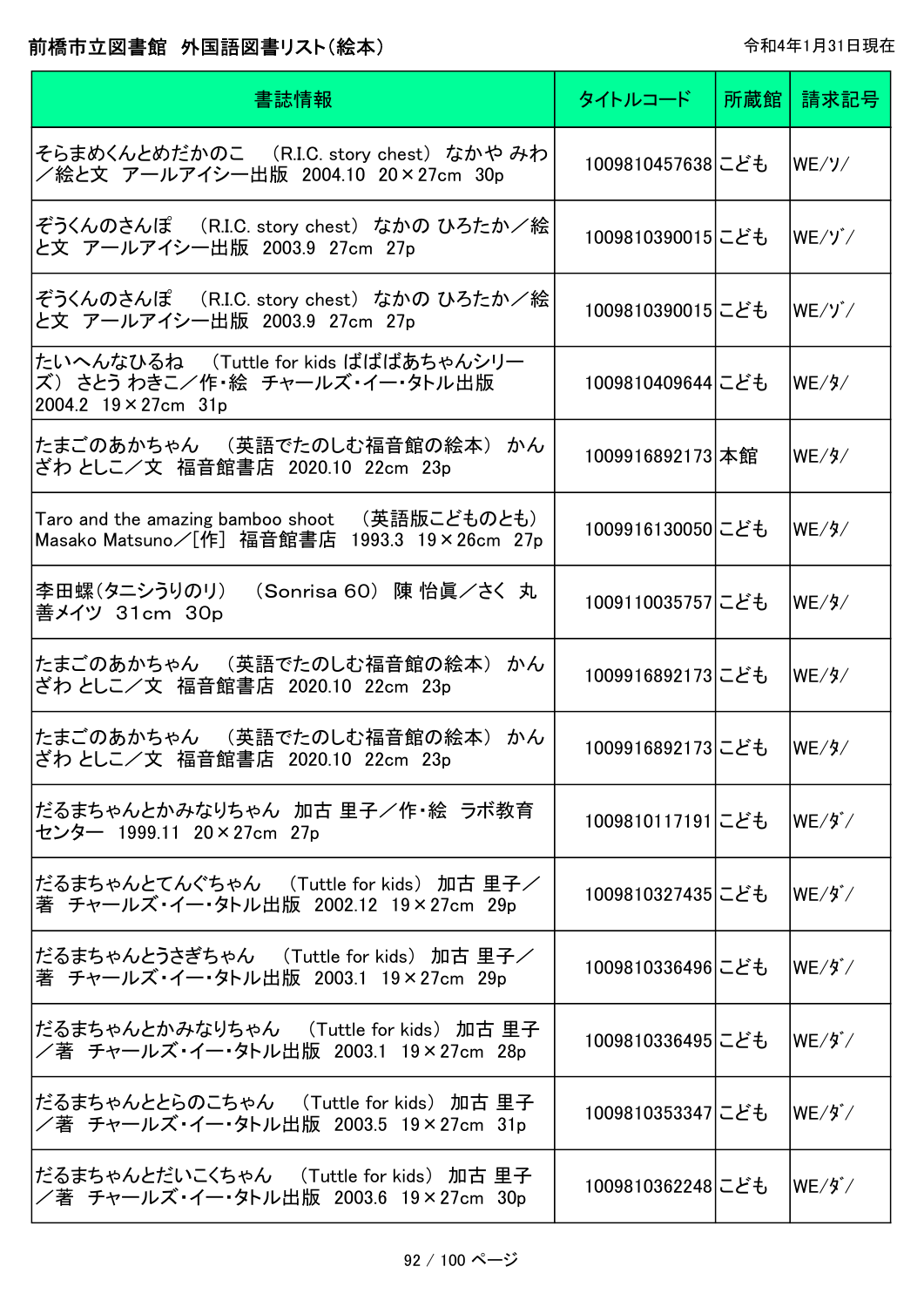| 書誌情報                                                                                       | タイトルコード           | 所蔵館 請求記号                          |
|--------------------------------------------------------------------------------------------|-------------------|-----------------------------------|
| だるまちゃんとてんじんちゃん 加古 里子/著 チャールズ・<br>イー・タトル出版 2003.11 19×27cm 32p                              | 1009810391244にども  | $WE/9^{\circ}$                    |
| だるまちゃんとかみなりちゃん 加古 里子/作・絵 ラボ教育 <br>センター 1999.11 20×27cm 27p                                 | 1009810117191にども  | $ \mathsf{WE}/\mathfrak{H}^*\!/ $ |
| だれかしら (R.I.C. Story Chest) 多田 ヒロシ/絵と文 アー<br>ルアイシー出版 2008.3 20×21cm 23p                     | 1009910128396にども  | $WE/9^{\sim}$                     |
| (だれが いちばん つよいの?) (Sonrisa 69) ニクサー<br>ド・ノジューミ/え 丸善メイツ 1991 26 24P                          | 1009110035754にども  | $WE/3^{\kappa}/$                  |
| 注文の多い料理店 (R.I.C. story chest) 宮沢 賢治/作<br>アールアイシー出版 2004.6 23×31cm 31p                      | 1009810434065にども  | WE/ f /                           |
| チェブラーシカ エドゥアルド・ウスペンスキー/原作 小学館<br>2012.4 26cm 41p                                           | 1009916057850にども  | WE/ f /                           |
| チェブラーシカ エドゥアルド・ウスペンスキー/原作 小学館<br>2012.10 26cm 41p                                          | 1009916084772にども  | WE/ f /                           |
| チェブラーシカ エドゥアルド・ウスペンスキー/[原作] 小学館<br>2012.12 26cm 41p                                        | 1009916106483にども  | WE/ f /                           |
| ちいさいおうち (ラボ市販CDライブラリー) バージニア・<br>リー・バートン/作・絵 ラボ教育センター 2018.12 24×26cm<br>40 <sub>p</sub>   | 1009916724928にども  | WE/f/                             |
| ちいさいおうち (ラボ市販CDライブラリー) バージニア・<br>リー・バートン/作・絵 ラボ教育センター 2018.12 24×26cm<br>40 <sub>p</sub>   | 1009916724928にども  | WE/ f /                           |
| ちいさいおうち (ラボ市販CDライブラリー) バージニア・<br> リー・バートン/作・絵 ラボ教育センター 2018.12 24×26cm <br>40 <sub>p</sub> | 1009916724928にども  | WE/ f /                           |
| つみきのいえ 加藤 久仁生/著 白泉社 2009.11 26cm 1<br>冊(ページ付なし)                                            | 1009915397424 こども | WE/y/                             |
| てぶくろ エフゲーニー・M・ラチョフ/絵 ラボ教育センター<br>1999.11 28cm 15p                                          | 1009810115766にども  | WE/7/                             |
| Tem de tudo nesta rua… Marcelo Xavier/さく・え 新世研<br>$2001.12$ 31cm $1 \frac{m}{m}$           | 1009810241205にども  | WE/7/                             |
| ティガーの本 (プーさん絵本・復刻版 3) A.A.Milne/[原作]<br> うさぎ出版 2003.7 19×21cm 1冊                           | 1009810369905にども  | WE/7/                             |

 $\overline{\phantom{a}}$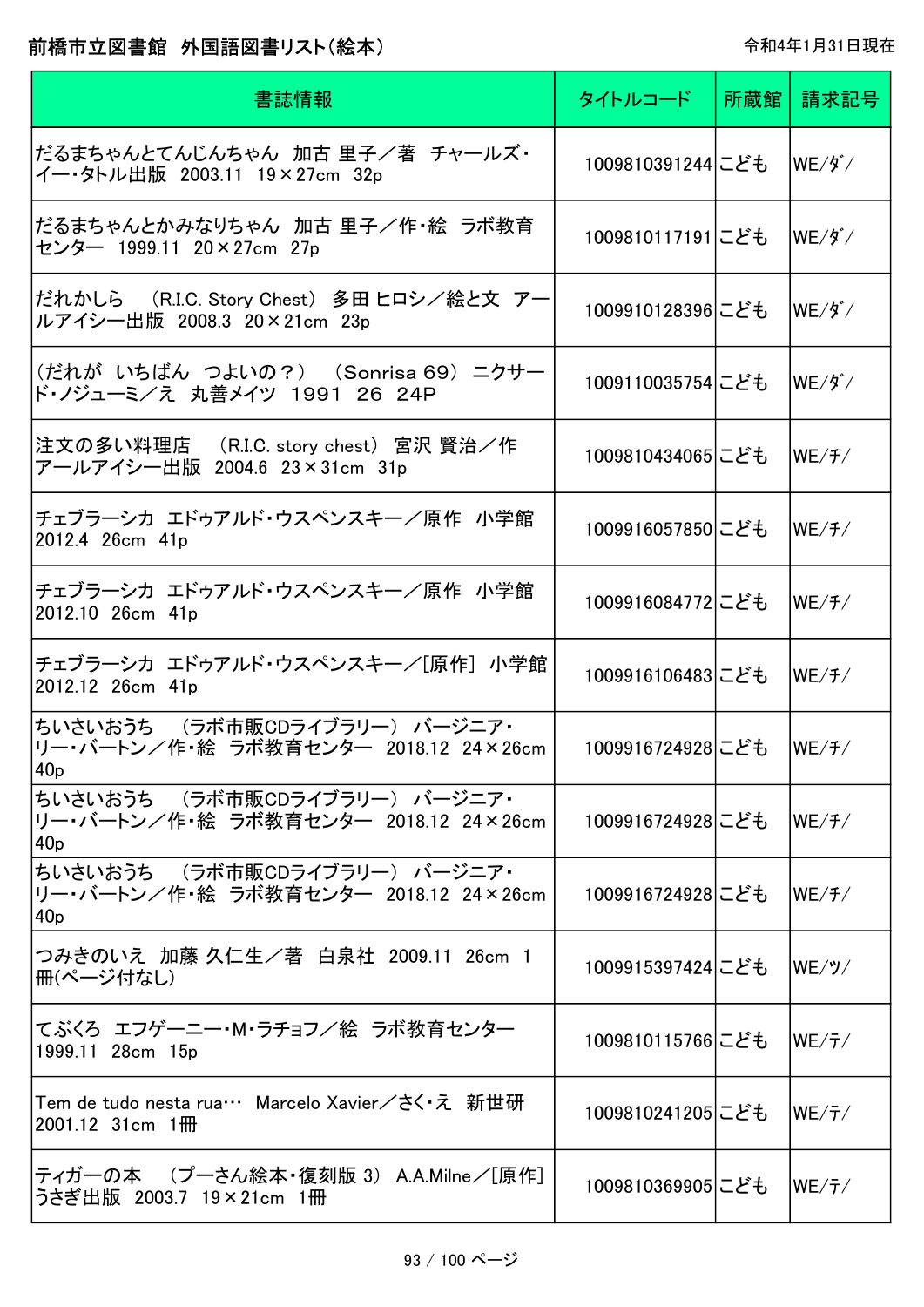| 書誌情報                                                                            | タイトルコード          | 所蔵館丨 | 請求記号            |
|---------------------------------------------------------------------------------|------------------|------|-----------------|
| てぶくろ エフゲーニー・M・ラチョフ/絵 ラボ教育センター<br>1999.11 28cm 15p                               | 1009810115766にども |      | WE/7/           |
| Trezentas oncas   Simoes Lopes Neto/作   新世研  2002.10<br>23cm $1$ <del>III</del> | 1009810318420にども |      | $WE//\sqrt{}$   |
| とこちゃんはどこ (R.I.C. story chest) 松岡 享子/作 アー<br>ルアイシー出版 2004.7 27cm 27p             | 1009810438505にども |      | $WE//\sqrt{}$   |
| とん ことり ― (R.I.C. story chest) 筒井 頼子/作 アールアイ<br>シー出版 2004.12 20×27cm 32p         | 1009810469029にども |      | WE/K            |
| とん ことり ― (R.I.C. story chest) 筒井 頼子/作 アールアイ<br>シー出版 2004.12 20×27cm 32p         | 1009810469029にども |      | WE/K            |
| とこちゃんはどこ (R.I.C. story chest) 松岡 享子/作 アー<br>ルアイシー出版 2004.7 27cm 27p             | 1009810438505にども |      | WE/K            |
| Do not open Brinton Turkle/さく・え 新世研 1999.9 27cm<br>1冊                           | 1009810100712にども |      | WE/ド/           |
| どうすればいいのかな? 渡辺 茂男/作 福音館書店 2000.3<br>$22cm$ $23p$                                | 1009810421314にども |      | WE/ド/           |
| どうぶつのおかあさん 小森 厚/作 福音館書店 2000.3<br>22cm 23p                                      | 1009810421315にども |      | $WE/\n\cdot$    |
| どうぶつのおかあさん (英語でたのしむ福音館の絵本) 小<br>森 厚/文 福音館書店 2020.10 22cm 23p                    | 1009916892174 本館 |      | $WE/\gamma^*$   |
| どうぞのいす (R.I.C. Story Chest)香山 美子/作 アール<br>アイシー出版 2006.8 24cm 32p                | 1009810578943にども |      | $WE/\gamma^*$   |
| どこ? (R.I.C. Story Chest) 山形 明美/作 アールアイシー<br>出版 2008.7 31cm 31p                  | 1009910163961にども |      | $WE/\cancel{k}$ |
| どうぶつのおかあさん (英語でたのしむ福音館の絵本) 小<br>森 厚/文 福音館書店 2020.10 22cm 23p                    | 1009916892174にども |      | WE/ド/           |
| どうぶつのおかあさん (英語でたのしむ福音館の絵本) 小<br>森 厚/文 福音館書店 2020.10 22cm 23p                    | 1009916892174にども |      | WE/ド/           |
| Nothing sticks like a shadow Ann Tompert/作 新世研<br>2003.7 25cm 32p               | 1009810373309にども |      | WE/ f /         |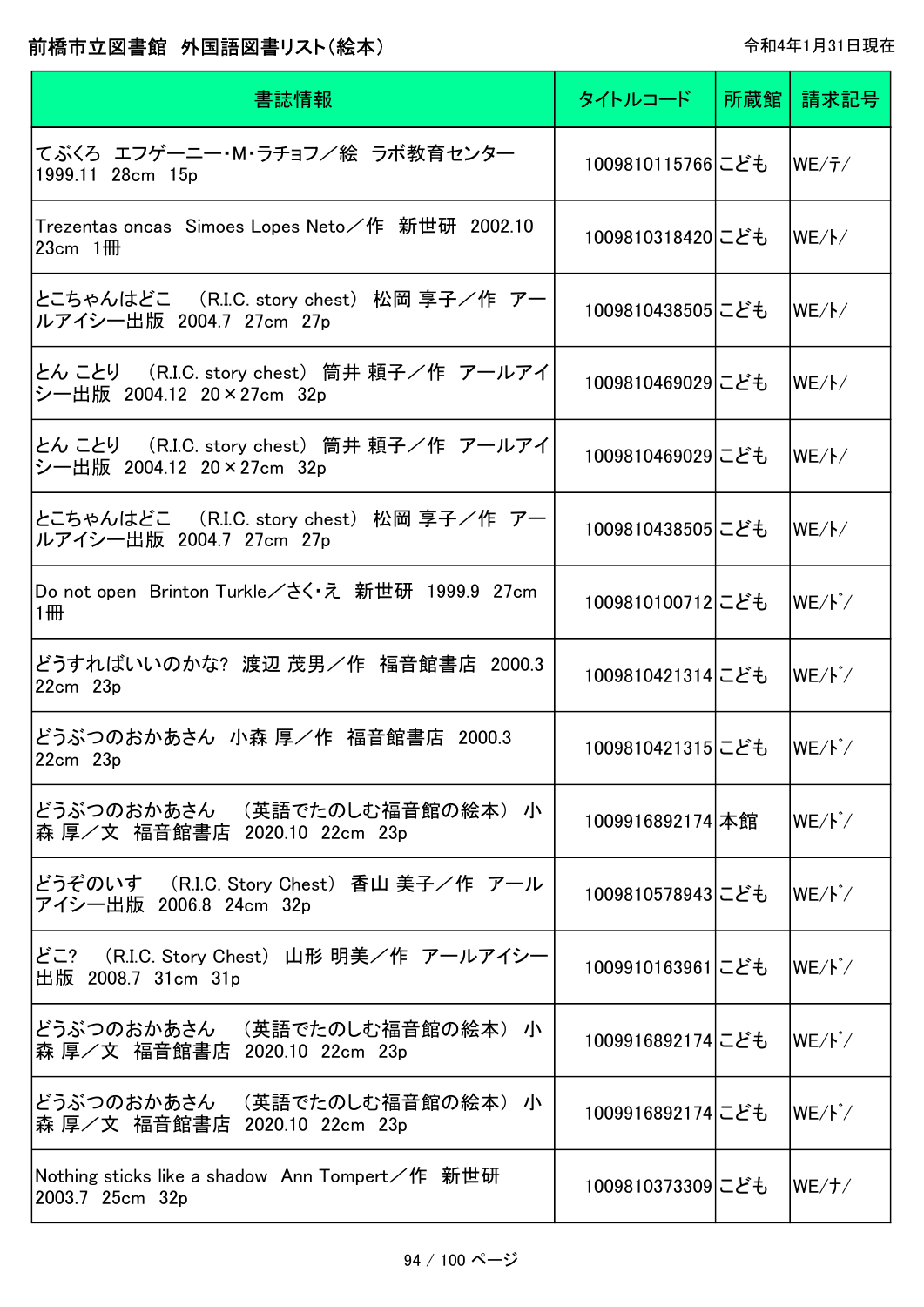| 書誌情報                                                                                            | タイトルコード          | 所蔵館 | 請求記号           |
|-------------------------------------------------------------------------------------------------|------------------|-----|----------------|
| なにをたべてきたの? (R.I.C. Story Chest) 岸田 衿子/作<br>アールアイシー出版 2008.6 25cm 31p                            | 1009910156635にども |     | WE/ f /        |
| 夏の夜の夢 (Get on Target Series25 ラボ市販CDライブラ)<br>リー) ウィリアム・シェイクスピア/[原作] ラボ教育センター<br>2017.2 30cm 31p | 1009916541940にども |     | WE/ f /        |
| Nina bonita Ana Maria Machado/さく 新世研 2001.12 20×<br>24cm $1$ <del>III</del>                     | 1009810241203にども |     | $WE / \angle$  |
| 日本最後のカッパ サニー関/文と絵 チャールズ・イー・タト<br>ル出版 2016.10 29cm 32p                                           | 1009916520466にども |     | $WE / \angle$  |
| Ninja Boy's Secret ティナ・シュナイダー/著 チャールズ・<br>イー・タトル出版 2019.7 23×28cm 1冊(ページ付なし)                    | 1009916781611にども |     | WE / I /       |
| ねずみのおいしゃさま (R.I.C. Story Chest) 中川 正文/作<br>アールアイシー出版 2007.1 20×27cm 27p                         | 1009910008964にども |     | $WE/\lambda$   |
| ねずみくんのチョッキ (R.I.C. Story Chest)なかえ よしを/<br>作 アールアイシー出版 2007.3 25cm 31p                          | 1009910028351にども |     | $WE/\lambda$   |
| ねないこだれだ (R.I.C. story chest) せな けいこ/絵と文<br>アールアイシー出版 2004.1 18×18cm 27p                         | 1009810408683にども |     | $WE/\lambda$ / |
| ネコとサカナ (R.I.C. Story Chest) ジョーン・グラント/作<br>アールアイシー出版 2007.9 29cm 1冊(ページ付なし)                     | 1009910081642にども |     | $WE/\lambda$   |
| ねずみのハーデル 昭和女子大学短期大学部文化創造学科<br>/作 水声社 2010.3 22×31cm 1冊(ページ付なし)                                  | 1009915429775にども |     | lWE/ネ/         |
| ねこどこどこにゃあ 伊藤 アキラ/原作 小学館 2012.7 20<br>$\times$ 20cm 24p                                          | 1009916056253にども |     | $WE/\lambda$   |
| ねえ、どれがいい? (ラボ市販CDライブラリー) ジョン・バー<br>ニンガム/絵 ラボ教育センター 2016.11 31cm 1冊(ページ<br>付なし)                  | 1009916513269にども |     | $WE/\lambda$   |
| No firefly flies tonight Maria Alice Leuzinger/さく 新世研<br>1999.4 $20 \times 23$ cm 1 HH          | 1009810084620にども |     | WE/J/          |
| Not all cows are the same Antonio Ventura/さく 新世研<br>$2001.5$ 16 $\times$ 31 cm 1 HH             | 1009810206592にども |     | WE/J/          |
| はるかぜとぷう 小野 かおる/作・絵 ラボ教育センター<br>1999.11 27cm 27p                                                 | 1009810117190にども |     | WE/N/          |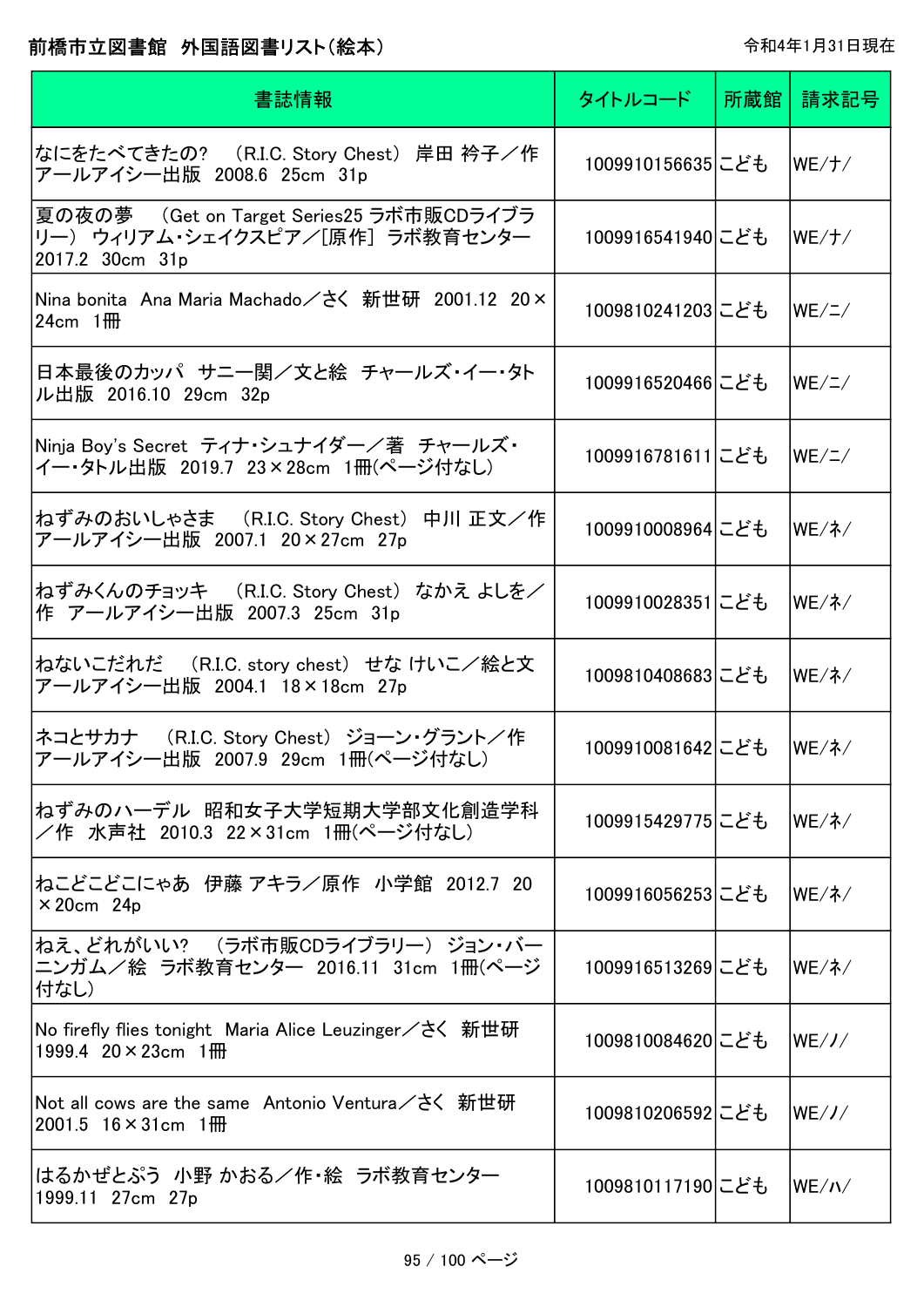| 書誌情報                                                                                                          | タイトルコード          | 所蔵館 | 請求記号  |
|---------------------------------------------------------------------------------------------------------------|------------------|-----|-------|
| How the tortoise got its shell Jan Mogensen $\angle \forall \vec{x} \cdot \vec{x}$ 新世<br>研 1999.11 24×24cm 1冊 | 1009810119028にども |     | WE/N/ |
| 花咲爺 (Kodansha children's classics)鰭崎 英朋/絵 講<br>談社インターナショナル 1993 27cm 47p                                      | 1009510032993にども |     | WE/N/ |
| How the farmer went to heaven Iranganie H. Fernando $\angle$ $\geq$ .<br>え 新世研 2000.12 30cm 1冊                | 1009810185467にども |     | WE/N/ |
| How the moon found his friends Preeda Panyachand/作 ·絵<br>新世研 2001.10 26cm 1冊                                  | 1009810235450にども |     | WE/N/ |
| (はっぱ) (Sonrisa 68) モルテザ・エスマイリ・ソイ/さく<br>丸善メイツ 1991 22 24P                                                      | 1009110035734にども |     | WE/N/ |
| はじめてのおつかい (R.I.C. story chest) 筒井 頼子/作<br>アールアイシー出版 2003.9 20×27cm 31p                                        | 1009810390026にども |     | WE/N/ |
| 花さき山 (R.I.C. Story Chest) 斎藤 隆介/作 アールアイ<br>シー出版 2007.7 25cm 33p                                               | 1009910063279にども |     | WE/N/ |
| 花さき山 斎藤 隆介/文 岩崎書店 2020.11 25cm 1冊<br>(ページ付なし)                                                                 | 1009916898067 本館 |     | WE/N/ |
| はじめてのおつかい (R.I.C. story chest) 筒井 頼子/作<br>アールアイシー出版 2003.9 20×27cm 31p                                        | 1009810390026にども |     | WE/N/ |
| はるかぜとぷう 小野 かおる/作・絵 ラボ教育センター<br>1999.11 27cm 27p                                                               | 1009810117190にども |     | WE/N/ |
| はじめてのおるすばん (R.I.C. Story Chest) しみず みちを<br>/作 アールアイシー出版 2008.3 25cm 31p                                       | 1009910128397にども |     | WE/N/ |
| はなのみち (英語版いわさき名作えほん) 岡 信子/作 岩<br>崎書店 2019.1 25cm 25p                                                          | 1009916738233にども |     | WE/N/ |
| はやくねてよ (英語版いわさき名作えほん) あきやま ただ<br>し/作·絵 岩崎書店 2019.3 25cm 35p                                                   | 1009916749029にども |     | WE/N/ |
| はやくねてよ (英語版いわさき名作えほん) あきやま ただ<br>し/作・絵 岩崎書店 2019.3 25cm 35p                                                   | 1009916749029にども |     | WE/N/ |
| 花さき山 斎藤 隆介/文 岩崎書店 2020.11 25cm 1冊 <br> (ページ付なし)                                                               | 1009916898067にども |     | WE/N/ |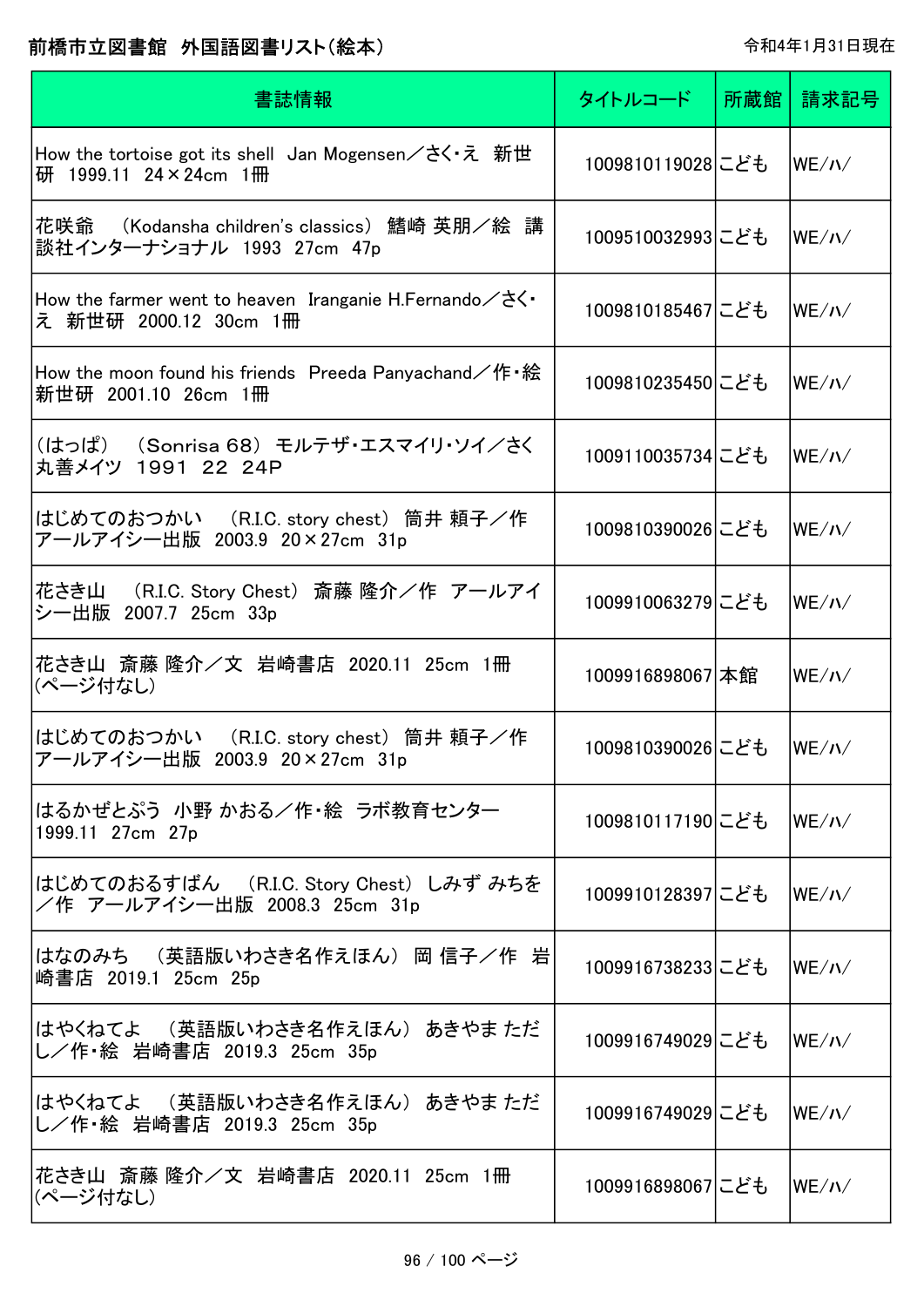| 書誌情報                                                                                  | タイトルコード          | 所蔵館 | 請求記号                          |
|---------------------------------------------------------------------------------------|------------------|-----|-------------------------------|
| ばばばあちゃんのマフラー (ばばばあちゃんシリーズ)さと<br>うわきこ/著 チャールズ・イー・タトル出版 2004.7 24×<br>28cm 27p          | 1009810439977にども |     | $ \mathsf{WE}/\mathsf{N}^*/ $ |
| バムとケロのにちようび 島田 ゆか/作 絵 文溪堂 2014.9<br>$22 \times 28$ cm [32p]                           | 1009916294685にども |     | $WE/N^2$                      |
| バムとケロのさむいあさ 島田 ゆか/作 絵 文溪堂 2015.1<br>$22 \times 28$ cm [32p]                           | 1009916324295にども |     | $WE/\Lambda^2$                |
| バムとケロのさむいあさ 島田 ゆか/作 絵 文溪堂 2015.1<br>$22 \times 28$ cm [32p]                           | 1009916324295にども |     | $WE/N^2$                      |
| バムとケロのそらのたび 島田 ゆか/作 絵 文溪堂 2017.2<br>$22 \times 28$ cm [32p]                           | 1009916547453にども |     | $WE/\Lambda^2$                |
| バムとケロのおかいもの 島田 ゆか/作 絵 文溪堂 2019.9<br>$22 \times 28$ cm [32p]                           | 1009916792861にども |     | $WE/\Lambda^2$                |
| バムとケロのおかいもの 島田 ゆか/作 絵 文溪堂 2019.9<br>$22 \times 28$ cm [32p]                           | 1009916792861にども |     | $WE/\Lambda^2$                |
| バムとケロのもりのこや 島田 ゆか/作 絵 文溪堂 2021.11<br>$22 \times 28$ cm [32p]                          | 1009916986584にども |     | $ \mathsf{WE}/\mathsf{N}^*/ $ |
| バムとケロのもりのこや 島田 ゆか/作 絵 文溪堂 2021.11<br>$22 \times 28$ cm [32p]                          | 1009916986584にども |     | $ WE/N^2/$                    |
| 氷山ルリの大航海 高円宮妃久子/文 講談社インターナショ<br>ナル 1998.10 27cm 40p                                   | 1009810050860にども |     | WE/E/                         |
| (ひとになりたかった すいぎゅう) (Sonrisa 62) サンス<br>リー・チュティクル/さく 丸善メイツ 1991 25 35P                  | 1009110035798にども |     | WE/L/                         |
| Vieux frere de petit balai Laurence Delaby/さく 新世研<br>$2001.11$ 22cm $1 \frac{m}{m}$   | 1009810238194にども |     | lWE∕ビ⁄                        |
| ピグレットの本 (プーさん絵本・復刻版 2) A.A.Milne/[原<br>作] うさぎ出版 2003.7 19×21cm 1冊                     | 1009810369902にども |     | lWE∕ピ⁄                        |
| Peter Pan (Get on target Series8) James M.Barrie / [原<br>作] ラボ教育センター 1974.12 30cm 71p | 1009916132443にども |     | lWE∕ピ⁄                        |
| Farra no formigueiro Liliana Iacocca/さく え 新世研<br>2001.10 $20 \times 23$ cm 1 HH       | 1009810238190にども |     | WE/J/                         |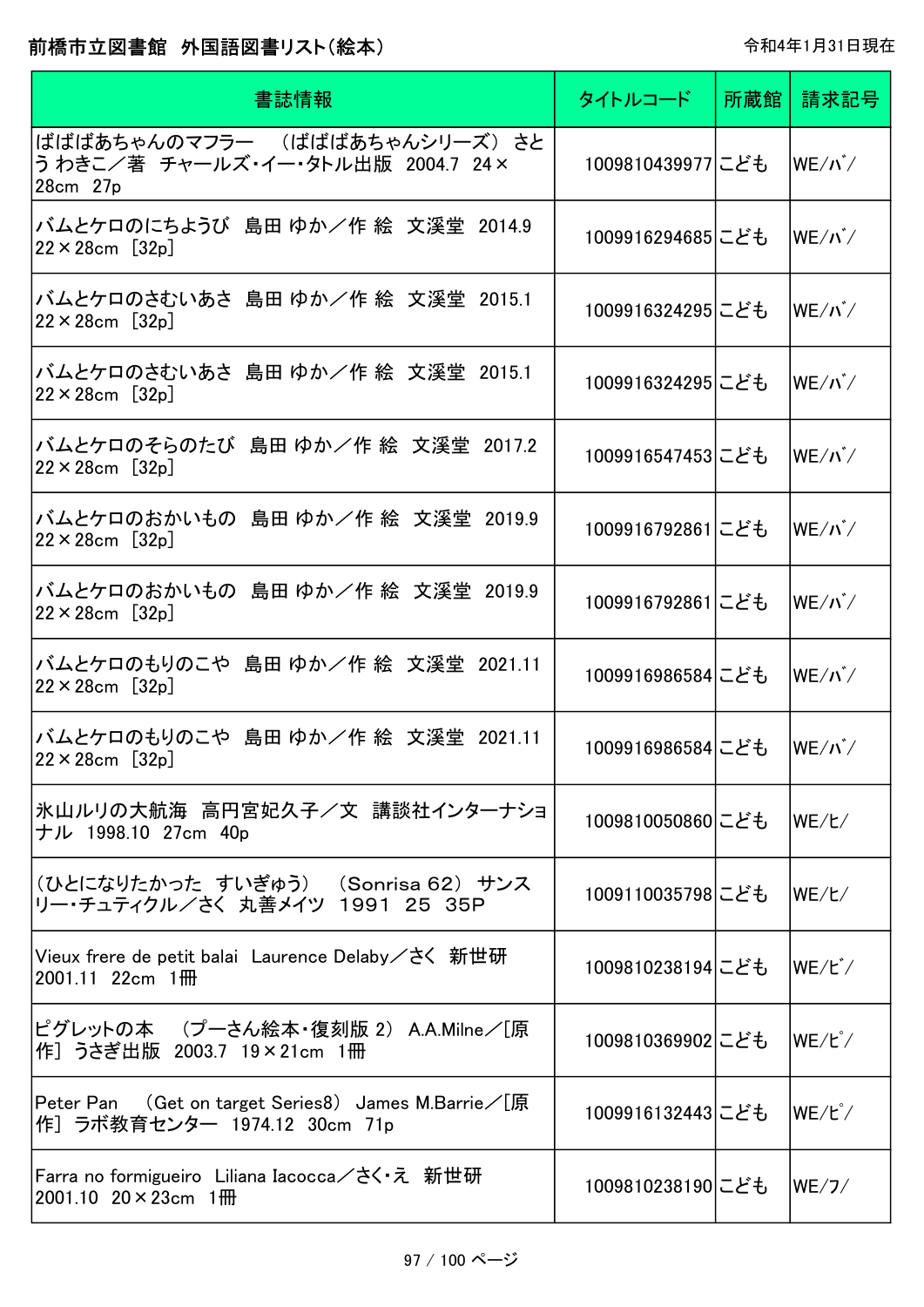| 書誌情報                                                                                     | タイトルコード          | 所蔵館 | 請求記号                        |
|------------------------------------------------------------------------------------------|------------------|-----|-----------------------------|
| ふうせんねこ (R.I.C. story chest) せな けいこ/絵と文<br>アールアイシー出版 2004.1 18×18cm 28p                   | 1009810408677にども |     | WE/J/                       |
| ふたりはともだち (ラボ市販CDライブラリー)アーノルド・<br>ローベル/作·絵 ラボ教育センター 2015.5 24cm 64p                       | 1009916359834にども |     | WE/J/                       |
| フレデリック (ラボ市販CDライブラリー) レオ=レオニ/作<br>ラボ教育センター 2019.11 28cm 1冊(ページ付なし)                       | 1009916807427にども |     | WE/J/                       |
| フレデリック (ラボ市販CDライブラリー) レオ=レオニ/作<br>ラボ教育センター 2019.11 28cm 1冊(ページ付なし)                       | 1009916807427にども |     | WE/J/                       |
| 文福茶釜  (Kodansha children's classics)  Tekisui Ishii/<br>[画]講談社インターナショナル 1995.7 27cm 47p  | 1009510035097にども |     | $WE/J^{\dagger}/$           |
| ブルくんとかなちゃん ( R.I.C. Story Chest) ふくざわ ゆみこ<br>/絵と文 アールアイシー出版 2005.12 22cm 24p             | 1009810537061にども |     | $WE/J^{\dagger}/$           |
| プーの本 (プーさん絵本・復刻版 1) A.A.Milne/[原作] う<br>さぎ出版 2003.7 19×21cm 1冊                           | 1009810369872にども |     | $WE/J^{\circ}/$             |
| Bear is coming, autumn is going Kenji Miyakawa / 作 新世研<br>$2001.12$ 22cm $1 \frac{m}{m}$ | 1009810253227にども |     | $WE/\wedge^*/$              |
| When a bull fights with a bull Kenji Miyakawa/さく 新世研<br>2000.12 24 $\times$ 28cm 1 HH    | 1009810185471にども |     | $WE/\pi/$                   |
| Where's Prancer? Syd Hoff/作・絵 新世研 2002.12 28cm<br>1冊                                     | 1009810328410にども |     | $WE/\pi/$                   |
| What's Claude doing? Dick Gackenbach/作・絵 新世研<br>2003.8 $23 \times 24$ cm 1\ttps://       | 1009810378205にども |     | $WE/\hbar/$                 |
| 星空のジェイク (読み聞かせ英語絵本) 葉 祥明/絵・文<br>Jリサーチ出版 2016.3 25cm 1冊(ページ付なし)                           | 1009916445745にども |     | WE/ホ/                       |
| Mother Halverson's new cat Jim Aylesworth/さく 新世研<br>1999.9 27cm 1 HH                     | 1009810100713にども |     | WE/Z/                       |
| My cat,my pal Kenji Miyakawa/さく 新世研 2000.5 24×<br>33cm $1$ <del>III</del>                | 1009810143569にども |     | $WE/\overline{\mathcal{Z}}$ |
| マックスのわくわくスクール (親と子の楽しい英会話)キャ<br>ンベルのりこ/作 東京学参 2002.9 28cm 32p                            | 1009810314174にども |     | $WE/\overline{\mathbf{v}}$  |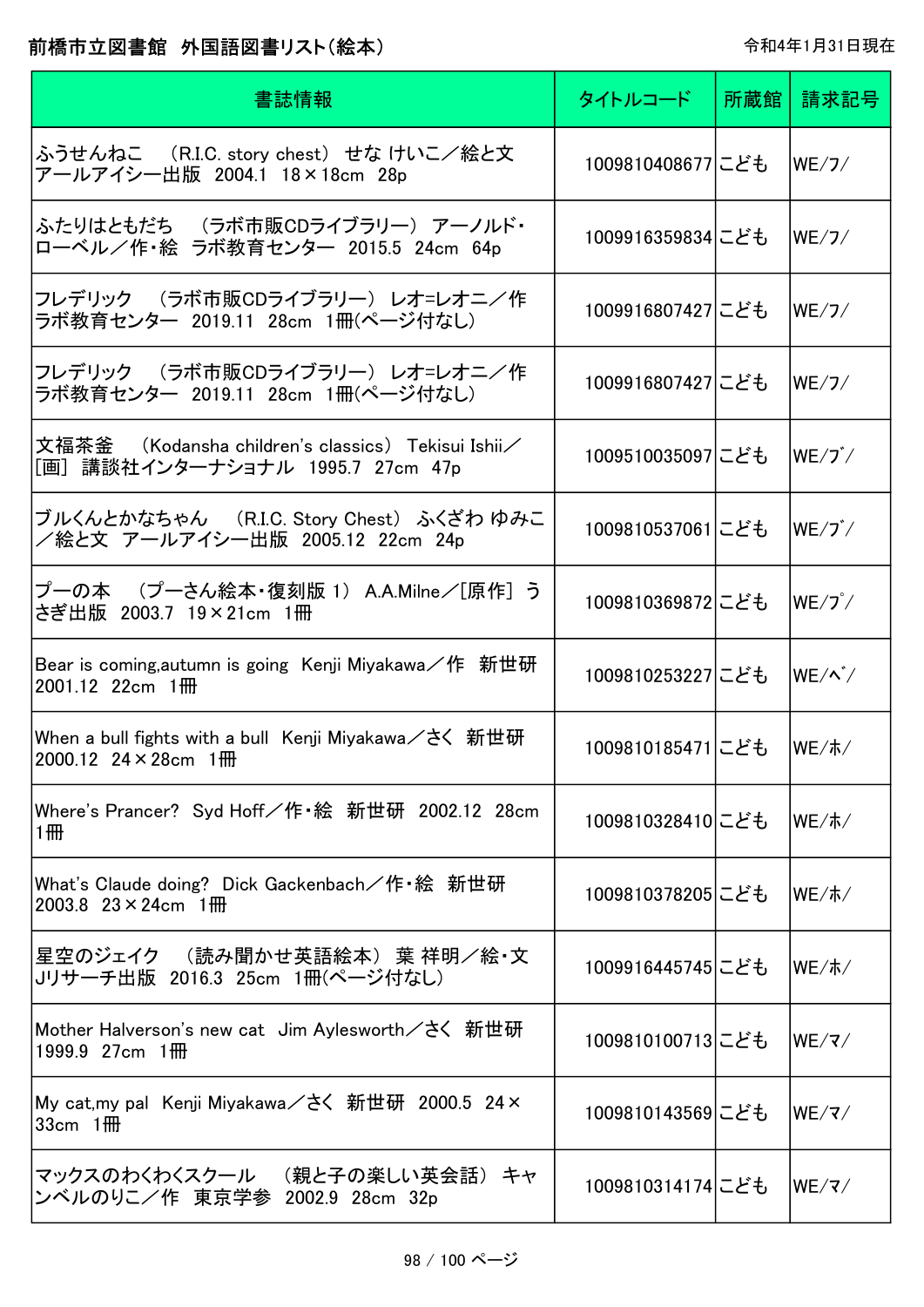| 書誌情報                                                                                               | タイトルコード          | 所蔵館丨 | 請求記号                                  |
|----------------------------------------------------------------------------------------------------|------------------|------|---------------------------------------|
| マックスのわくわくフレンズ (親と子の楽しい英会話) キャン <br>ベルのりこ/作 東京学参 2002.12 28cm 32p                                   | 1009810329400にども |      | $ \mathsf{WE}/\mathsf{Z}/\mathsf{Z} $ |
| My house Lisa Desimini/作・絵 新世研 2003.7 27cm 1冊                                                      | 1009810373307にども |      | $WE/\overline{\mathbf{x}}/$           |
| Mr Gumpy's outing John Burningham/[著] [ラボ教育セン<br>ター][1998] 26×26cm 1冊                              | 1009910090611にども |      | WE/Z/                                 |
| Mother Legh 中村 茂/文 コンウォール・リー女史顕彰会<br>2015.2 26cm 32p                                               | 1009916373201にども |      | WE/Z/                                 |
| Mother Legh 中村 茂/文 コンウォール・リー女史顕彰会<br>2015.2 26cm 32p                                               | 1009916373201にども |      | WE/Z/                                 |
| My First Book of JAPANESE WORDS ミッシェル・ヘイニー・ブ<br>ラウン/著 チャールズ・イー・タトル出版 2013.10 21×24cm<br>1冊(ページ付なし) | 1009916197013にども |      | WE/Z/                                 |
| 桃太郎 (Kodansha children's classics) 斉藤 五百枝/絵<br>講談社インターナショナル 1993 27cm 47p                          | 1009510032994にども |      | WE/7                                  |
| もうねんね (R.I.C. Story Chest) 松谷 みよ子/作 アール<br>アイシー出版 2006.6 22cm 19p                                  | 1009810570019にども |      | lWE∕∓⁄                                |
| モチモチの木 (R.I.C. Story Chest) 斎藤 隆介/作 アール<br>アイシー出版 2007.5 25cm 31p                                  | 1009910047453にども |      | WE/Ŧ/                                 |
| やまのぼり (Tuttle for kids ばばばあちゃんシリーズ) さと<br>う わきこ/作・絵 チャールズ・イー・タトル出版 2004.4 19×<br>27cm 32p          | 1009810422594にども |      | $WE/\Upsilon$                         |
| やさしいライオン (R.I.C. Story Chest) やなせ たかし/絵と<br>文 アールアイシー出版 2008.3 27cm 32p                            | 1009910137962にども |      | $ \mathsf{WE}/\mathsf{Y}/ $           |
| ゆきのひのころわん (R.I.C. Story Chest) 間所 ひさこ/作<br>アールアイシー出版 2006.8 25×25cm 26p                            | 1009810581662にども |      | WE/L/                                 |
| 夢みるジェイク (読み聞かせ英語絵本)葉 祥明/絵・文 J <br>リサーチ出版 2015.12 25cm 1冊(ページ付なし)                                   | 1009916419966にども |      | lWE∕⊐∕                                |
| ラビットの本 (プーさん絵本・復刻版 5) A.A.Milne/[原作]<br>うさぎ出版 2003.7 19×21cm 1冊                                    | 1009810369911にども |      | WE/5/                                 |
| Return from the slaughterhouse A.de Alcantara Machado/作<br>新世研 2003.5 21×28cm 1冊                   | 1009810358104にども |      | WE/J/                                 |